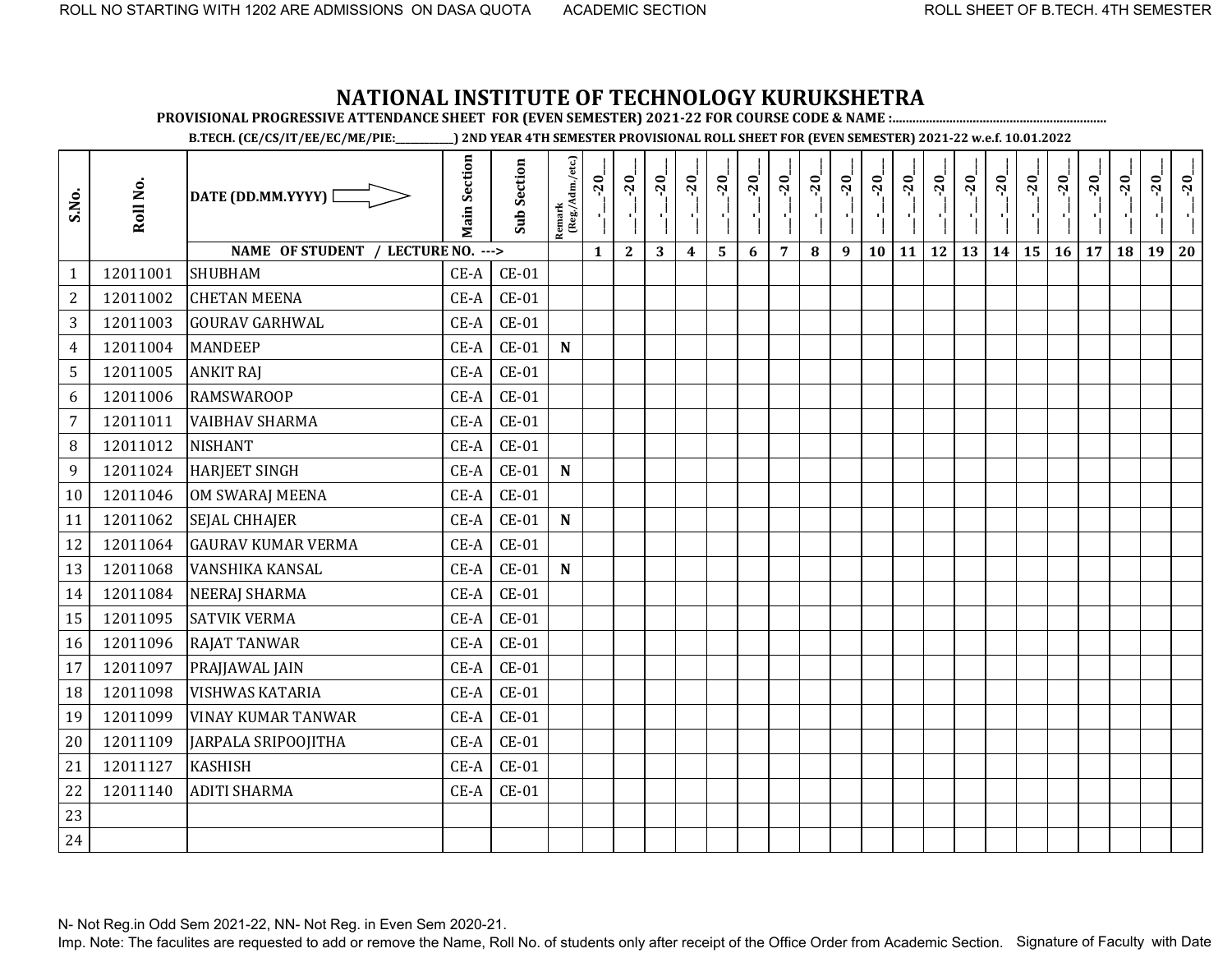**PROVISIONAL PROGRESSIVE ATTENDANCE SHEET FOR (EVEN SEMESTER) 2021-22 FOR COURSE CODE & NAME :................................................................**

**B.TECH. (CE/CS/IT/EE/EC/ME/PIE:\_\_\_\_\_\_\_\_\_\_\_\_) 2ND YEAR 4TH SEMESTER PROVISIONAL ROLL SHEET FOR (EVEN SEMESTER) 2021-22 w.e.f. 10.01.2022** 

| S.No.            | Roll No. | DATE (DD.MM.YYYY) [                | <b>Main Section</b> | Sub Section  | $\frac{\text{Remark}}{\text{(Reg/Adm/etc.)}}$ | $-20$        | $-20$        | $-20$ | $-20$                   | $-20$ | $-20$ | $-20$          | $-20$ | $-20$ | $-20$ | $-20$ | $-20$ | $-20$ | $-20$ | $-20$ | $-20$ | $-20$ | $-20$ | $-20$ | $-20$ |
|------------------|----------|------------------------------------|---------------------|--------------|-----------------------------------------------|--------------|--------------|-------|-------------------------|-------|-------|----------------|-------|-------|-------|-------|-------|-------|-------|-------|-------|-------|-------|-------|-------|
|                  |          | NAME OF STUDENT / LECTURE NO. ---> |                     |              |                                               | $\mathbf{1}$ | $\mathbf{2}$ | 3     | $\overline{\mathbf{4}}$ | 5     | 6     | $\overline{7}$ | 8     | 9     | 10    | 11    | 12    | 13    | 14    | 15    | 16    | 17    | 18    | 19    | 20    |
| $\mathbf{1}$     | 12011008 | <b>NAREN KUMAR</b>                 | $CE-A$              | $CE-02$      |                                               |              |              |       |                         |       |       |                |       |       |       |       |       |       |       |       |       |       |       |       |       |
| $\overline{2}$   | 12011017 | YASH KUMAR                         | $CE-A$              | $CE-02$      |                                               |              |              |       |                         |       |       |                |       |       |       |       |       |       |       |       |       |       |       |       |       |
| 3                | 12011021 | <b>RAHUL KUMAR</b>                 | $CE-A$              | $CE-02$      |                                               |              |              |       |                         |       |       |                |       |       |       |       |       |       |       |       |       |       |       |       |       |
| $\overline{4}$   | 12011022 | SHIVANSHU PRAKASH SHANDILYA        | $CE-A$              | $CE-02$      |                                               |              |              |       |                         |       |       |                |       |       |       |       |       |       |       |       |       |       |       |       |       |
| 5                | 12011030 | <b>CHIRAG SHARMA</b>               | CE-A                | <b>CE-02</b> |                                               |              |              |       |                         |       |       |                |       |       |       |       |       |       |       |       |       |       |       |       |       |
| 6                | 12011033 | <b>SANJEET</b>                     | $CE-A$              | $CE-02$      |                                               |              |              |       |                         |       |       |                |       |       |       |       |       |       |       |       |       |       |       |       |       |
| $\overline{7}$   | 12011041 | <b>VINAY SHARMA</b>                | CE-A                | $CE-02$      |                                               |              |              |       |                         |       |       |                |       |       |       |       |       |       |       |       |       |       |       |       |       |
| 8                | 12011042 | <b>VIDIT DADHEECH</b>              | CE-A                | <b>CE-02</b> |                                               |              |              |       |                         |       |       |                |       |       |       |       |       |       |       |       |       |       |       |       |       |
| $\boldsymbol{9}$ | 12011047 | MONDI LAVANYA RISHITHA             | CE-A                | $CE-02$      |                                               |              |              |       |                         |       |       |                |       |       |       |       |       |       |       |       |       |       |       |       |       |
| 10               | 12011069 | <b>SIMRAN</b>                      | CE-A                | <b>CE-02</b> |                                               |              |              |       |                         |       |       |                |       |       |       |       |       |       |       |       |       |       |       |       |       |
| 11               | 12011101 | <b>ADITYA CHOUHAN</b>              | $CE-A$              | <b>CE-02</b> |                                               |              |              |       |                         |       |       |                |       |       |       |       |       |       |       |       |       |       |       |       |       |
| 12               | 12011103 | <b>ANKUSH ARORA</b>                | CE-A                | $CE-02$      |                                               |              |              |       |                         |       |       |                |       |       |       |       |       |       |       |       |       |       |       |       |       |
| 13               | 12011104 | <b>ROHIT</b>                       | CE-A                | <b>CE-02</b> |                                               |              |              |       |                         |       |       |                |       |       |       |       |       |       |       |       |       |       |       |       |       |
| 14               | 12011123 | RAJEEV KUMAR YADAV                 | $CE-A$              | $CE-02$      |                                               |              |              |       |                         |       |       |                |       |       |       |       |       |       |       |       |       |       |       |       |       |
| 15               | 12011130 | <b>KUNAL MALIK</b>                 | $CE-A$              | <b>CE-02</b> |                                               |              |              |       |                         |       |       |                |       |       |       |       |       |       |       |       |       |       |       |       |       |
| 16               | 12011137 | <b>VIVEK PARASHAR</b>              | $CE-A$              | $CE-02$      |                                               |              |              |       |                         |       |       |                |       |       |       |       |       |       |       |       |       |       |       |       |       |
| 17               | 12011144 | <b>SOUMYA KHANDAL</b>              | CE-A                | $CE-02$      |                                               |              |              |       |                         |       |       |                |       |       |       |       |       |       |       |       |       |       |       |       |       |
| 18               | 12011155 | YASH SHARMA                        | CE-A                | <b>CE-02</b> |                                               |              |              |       |                         |       |       |                |       |       |       |       |       |       |       |       |       |       |       |       |       |
| 19               | 12011165 | <b>SAURAV KUMAR MATHUR</b>         | $CE-A$              | $CE-02$      |                                               |              |              |       |                         |       |       |                |       |       |       |       |       |       |       |       |       |       |       |       |       |
| 20               | 12011174 | <b>SAURABH CHAUDHARY</b>           | $CE-A$              | <b>CE-02</b> |                                               |              |              |       |                         |       |       |                |       |       |       |       |       |       |       |       |       |       |       |       |       |
| 21               |          |                                    |                     |              |                                               |              |              |       |                         |       |       |                |       |       |       |       |       |       |       |       |       |       |       |       |       |
| 22               |          |                                    |                     |              |                                               |              |              |       |                         |       |       |                |       |       |       |       |       |       |       |       |       |       |       |       |       |
| 23               |          |                                    |                     |              |                                               |              |              |       |                         |       |       |                |       |       |       |       |       |       |       |       |       |       |       |       |       |
| 24               |          |                                    |                     |              |                                               |              |              |       |                         |       |       |                |       |       |       |       |       |       |       |       |       |       |       |       |       |

N- Not Reg.in Odd Sem 2021-22, NN- Not Reg. in Even Sem 2020-21.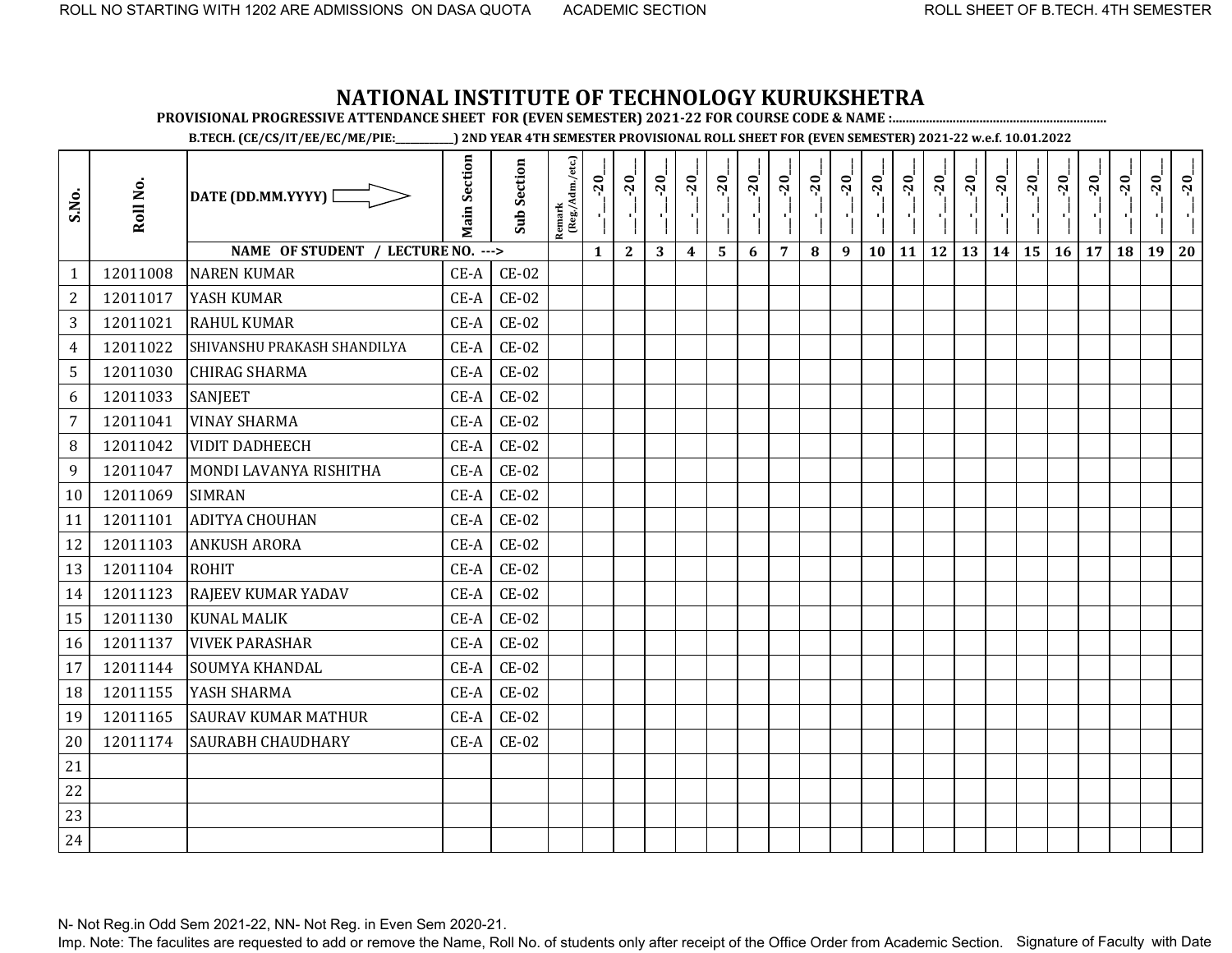**PROVISIONAL PROGRESSIVE ATTENDANCE SHEET FOR (EVEN SEMESTER) 2021-22 FOR COURSE CODE & NAME :................................................................**

**B.TECH. (CE/CS/IT/EE/EC/ME/PIE:\_\_\_\_\_\_\_\_\_\_\_\_) 2ND YEAR 4TH SEMESTER PROVISIONAL ROLL SHEET FOR (EVEN SEMESTER) 2021-22 w.e.f. 10.01.2022** 

| S.No.          | Roll No. | DATE (DD.MM.YYYY) [                | <b>Main Section</b> | <b>Sub Section</b> | Remark<br>(Reg./Adm./etc.) | $-20$<br>۱ļ  | $-20$<br>Î,  | $-20$ | $-20$                   | $-20$ | $-20$ | $-20$          | $-20$ | $-20$ | $-20$ | $-20$        | $-20$ | $-20$ | $-20$ | $-20$ | $-20$ | $-20$ | $-20$ | $-20$ | $-20$ |
|----------------|----------|------------------------------------|---------------------|--------------------|----------------------------|--------------|--------------|-------|-------------------------|-------|-------|----------------|-------|-------|-------|--------------|-------|-------|-------|-------|-------|-------|-------|-------|-------|
|                |          | NAME OF STUDENT / LECTURE NO. ---> |                     |                    |                            | $\mathbf{1}$ | $\mathbf{2}$ | 3     | $\overline{\mathbf{4}}$ | 5     | 6     | $\overline{7}$ | 8     | 9     | 10    | $11 \mid 12$ |       | 13    | 14    | 15    | 16    | 17    | 18    | 19    | 20    |
| $\mathbf{1}$   | 12011020 | <b>HARSH KAUSHIK</b>               | CE-A                | $CE-03$            |                            |              |              |       |                         |       |       |                |       |       |       |              |       |       |       |       |       |       |       |       |       |
| $\overline{2}$ | 12011026 | YASHWARDHAN SINGH                  | $CE-A$              | $CE-03$            | $\mathbf N$                |              |              |       |                         |       |       |                |       |       |       |              |       |       |       |       |       |       |       |       |       |
| 3              | 12011027 | AJAY SINGH BAIPLAWAT               | $CE-A$              | $CE-03$            |                            |              |              |       |                         |       |       |                |       |       |       |              |       |       |       |       |       |       |       |       |       |
| $\overline{4}$ | 12011029 | <b>BHARAT KUMAR MEENA</b>          | CE-A                | $CE-03$            |                            |              |              |       |                         |       |       |                |       |       |       |              |       |       |       |       |       |       |       |       |       |
| 5              | 12011035 | SIMRANJOT SINGH                    | $CE-A$              | $CE-03$            |                            |              |              |       |                         |       |       |                |       |       |       |              |       |       |       |       |       |       |       |       |       |
| 6              | 12011039 | <b>DIBYA BHARALI</b>               | $CE-A$              | $CE-03$            | $\mathbf N$                |              |              |       |                         |       |       |                |       |       |       |              |       |       |       |       |       |       |       |       |       |
| $\overline{7}$ | 12011044 | <b>SHRUSHTEE</b>                   | $CE-A$              | $CE-03$            |                            |              |              |       |                         |       |       |                |       |       |       |              |       |       |       |       |       |       |       |       |       |
| 8              | 12011053 | <b>NEERAJ SINGH</b>                | CE-A                | $CE-03$            |                            |              |              |       |                         |       |       |                |       |       |       |              |       |       |       |       |       |       |       |       |       |
| 9              | 12011054 | <b>MEENAKSHI</b>                   | $CE-A$              | $CE-03$            |                            |              |              |       |                         |       |       |                |       |       |       |              |       |       |       |       |       |       |       |       |       |
| 10             | 12011066 | <b>SURAJ GUPTA</b>                 | $CE-A$              | $CE-03$            |                            |              |              |       |                         |       |       |                |       |       |       |              |       |       |       |       |       |       |       |       |       |
| 11             | 12011100 | <b>NAVEEN KUMAR</b>                | $CE-A$              | $CE-03$            |                            |              |              |       |                         |       |       |                |       |       |       |              |       |       |       |       |       |       |       |       |       |
| 12             | 12011102 | <b>ADITYA ANAND</b>                | $CE-A$              | $CE-03$            |                            |              |              |       |                         |       |       |                |       |       |       |              |       |       |       |       |       |       |       |       |       |
| 13             | 12011105 | <b>JATIN SHARMA</b>                | $CE-A$              | $CE-03$            |                            |              |              |       |                         |       |       |                |       |       |       |              |       |       |       |       |       |       |       |       |       |
| 14             | 12011106 | <b>GAURAV DUBEY</b>                | $CE-A$              | $CE-03$            |                            |              |              |       |                         |       |       |                |       |       |       |              |       |       |       |       |       |       |       |       |       |
| 15             | 12011107 | <b>NIKHIL</b>                      | $CE-A$              | $CE-03$            |                            |              |              |       |                         |       |       |                |       |       |       |              |       |       |       |       |       |       |       |       |       |
| 16             | 12011108 | <b>TUSHAR KANSAL</b>               | $CE-A$              | $CE-03$            |                            |              |              |       |                         |       |       |                |       |       |       |              |       |       |       |       |       |       |       |       |       |
| 17             | 12011151 | HARSHITA                           | $CE-A$              | $CE-03$            |                            |              |              |       |                         |       |       |                |       |       |       |              |       |       |       |       |       |       |       |       |       |
| 18             | 12011161 | <b>ADITI TIWARI</b>                | $CE-A$              | $CE-03$            |                            |              |              |       |                         |       |       |                |       |       |       |              |       |       |       |       |       |       |       |       |       |
| 19             | 12011169 | <b>ATUL</b>                        | $CE-A$              | $CE-03$            |                            |              |              |       |                         |       |       |                |       |       |       |              |       |       |       |       |       |       |       |       |       |
| 20             | 12011170 | <b>SAHIL</b>                       | $CE-A$              | $CE-03$            |                            |              |              |       |                         |       |       |                |       |       |       |              |       |       |       |       |       |       |       |       |       |
| 21             | 12011171 | <b>KISHOR RANWA</b>                | $CE-A$              | $CE-03$            |                            |              |              |       |                         |       |       |                |       |       |       |              |       |       |       |       |       |       |       |       |       |
| 22             | 12011195 | <b>ADITI BHAUMIK</b>               | $CE-A$              | $CE-03$            | <b>NN</b>                  |              |              |       |                         |       |       |                |       |       |       |              |       |       |       |       |       |       |       |       |       |
| 23             |          |                                    |                     |                    |                            |              |              |       |                         |       |       |                |       |       |       |              |       |       |       |       |       |       |       |       |       |
| 24             |          |                                    |                     |                    |                            |              |              |       |                         |       |       |                |       |       |       |              |       |       |       |       |       |       |       |       |       |

N- Not Reg.in Odd Sem 2021-22, NN- Not Reg. in Even Sem 2020-21.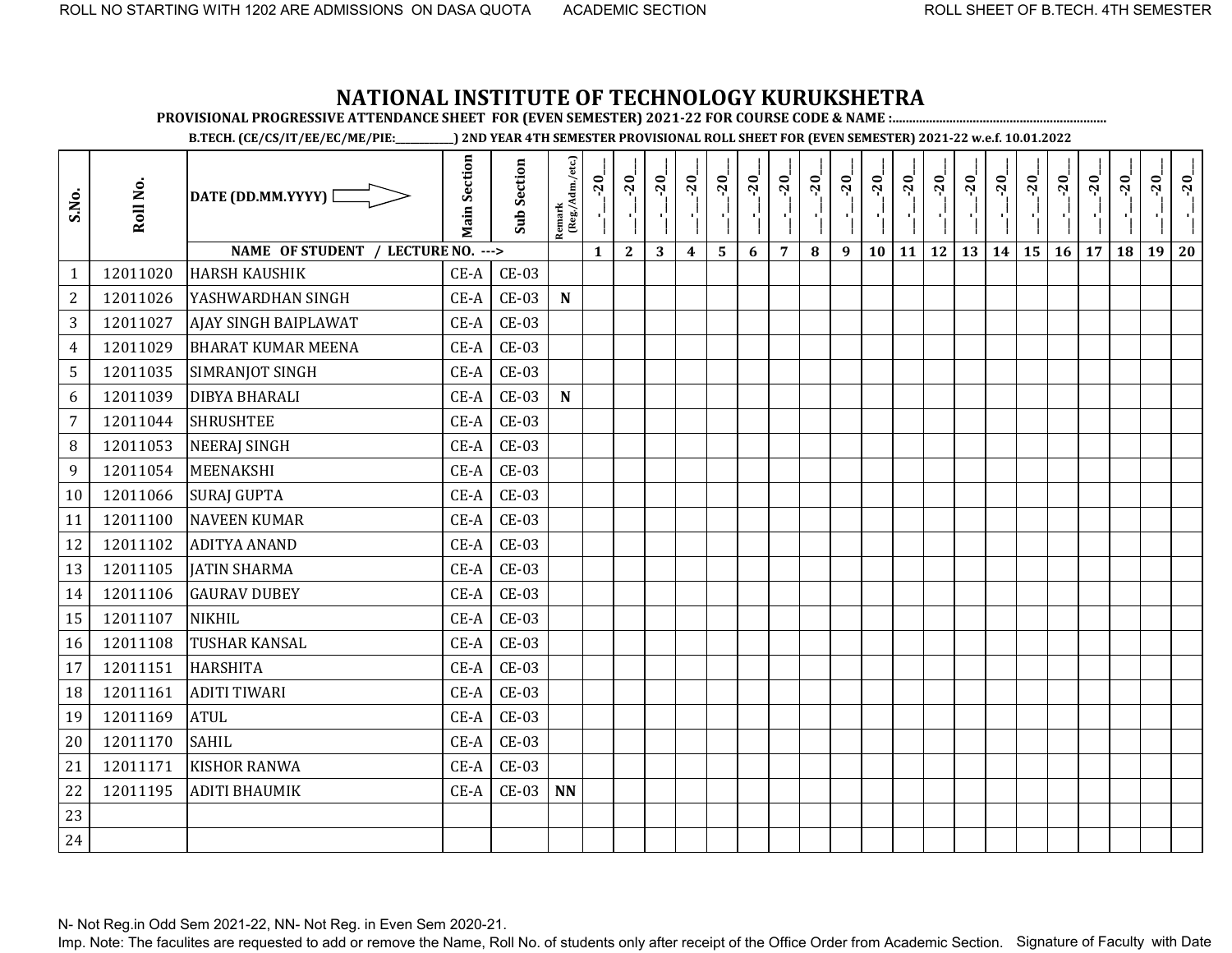**PROVISIONAL PROGRESSIVE ATTENDANCE SHEET FOR (EVEN SEMESTER) 2021-22 FOR COURSE CODE & NAME :................................................................**

**B.TECH. (CE/CS/IT/EE/EC/ME/PIE:\_\_\_\_\_\_\_\_\_\_\_\_) 2ND YEAR 4TH SEMESTER PROVISIONAL ROLL SHEET FOR (EVEN SEMESTER) 2021-22 w.e.f. 10.01.2022** 

| S.No.          | Roll No. | DATE (DD.MM.YYYY) [                | <b>Main Section</b> | <b>Sub Section</b> | Remark<br>(Reg./Adm./etc.) | $-20$<br>J,  | $-20$<br>۱ļ  | $-20$ | $-20$            | $-20$ | $-20$ | $-20$          | $-20$ | $-20$ | $-20$ | $-20$ | $-20$ | $-20$ | $-20$ | $-20$ | $-20$ | $-20$ | $-20$ | $-20$ | $-20$ |
|----------------|----------|------------------------------------|---------------------|--------------------|----------------------------|--------------|--------------|-------|------------------|-------|-------|----------------|-------|-------|-------|-------|-------|-------|-------|-------|-------|-------|-------|-------|-------|
|                |          | NAME OF STUDENT / LECTURE NO. ---> |                     |                    |                            | $\mathbf{1}$ | $\mathbf{2}$ | 3     | $\boldsymbol{4}$ | 5     | 6     | $\overline{7}$ | 8     | 9     | 10    | 11    | 12    | 13    | 14    | 15    | 16    | 17    | 18    | 19    | 20    |
| $\mathbf{1}$   | 12011009 | <b>VIJAY KUMAR</b>                 | $CE-B$              | $CE-04$            |                            |              |              |       |                  |       |       |                |       |       |       |       |       |       |       |       |       |       |       |       |       |
| $\mathbf{2}$   | 12011010 | <b>SHAHINA CHOUDHARY</b>           | $CE-B$              | $CE-04$            |                            |              |              |       |                  |       |       |                |       |       |       |       |       |       |       |       |       |       |       |       |       |
| 3              | 12011019 | <b>BHAVEY KUMAR</b>                | $CE-B$              | $CE-04$            |                            |              |              |       |                  |       |       |                |       |       |       |       |       |       |       |       |       |       |       |       |       |
| 4              | 12011025 | <b>PRAGYA</b>                      | $CE-B$              | $CE-04$            |                            |              |              |       |                  |       |       |                |       |       |       |       |       |       |       |       |       |       |       |       |       |
| 5              | 12011028 | <b>HARSH KUMAR</b>                 | $CE-B$              | $CE-04$            |                            |              |              |       |                  |       |       |                |       |       |       |       |       |       |       |       |       |       |       |       |       |
| 6              | 12011045 | <b>JEEDI ROHIT</b>                 | $CE-B$              | $CE-04$            |                            |              |              |       |                  |       |       |                |       |       |       |       |       |       |       |       |       |       |       |       |       |
| $\overline{7}$ | 12011048 | <b>SHREJAL SINGH</b>               | $CE-B$              | $CE-04$            |                            |              |              |       |                  |       |       |                |       |       |       |       |       |       |       |       |       |       |       |       |       |
| 8              | 12011051 | <b>SAURABH DHANWADIA</b>           | $CE-B$              | $CE-04$            |                            |              |              |       |                  |       |       |                |       |       |       |       |       |       |       |       |       |       |       |       |       |
| 9              | 12011052 | RAUNAK SHARMA                      | $CE-B$              | $CE-04$            |                            |              |              |       |                  |       |       |                |       |       |       |       |       |       |       |       |       |       |       |       |       |
| 10             | 12011083 | <b>KARTIK RAI</b>                  | $CE-B$              | $CE-04$            |                            |              |              |       |                  |       |       |                |       |       |       |       |       |       |       |       |       |       |       |       |       |
| 11             | 12011112 | DEEPENDRA SHUKLA                   | $CE-B$              | $CE-04$            |                            |              |              |       |                  |       |       |                |       |       |       |       |       |       |       |       |       |       |       |       |       |
| 12             | 12011113 | <b>DHANANJAY KABRA</b>             | $CE-B$              | $CE-04$            |                            |              |              |       |                  |       |       |                |       |       |       |       |       |       |       |       |       |       |       |       |       |
| 13             | 12011115 | YASH JANGRA                        | $CE-B$              | $CE-04$            |                            |              |              |       |                  |       |       |                |       |       |       |       |       |       |       |       |       |       |       |       |       |
| 14             | 12011117 | <b>ATUL PARMAR</b>                 | $CE-B$              | $CE-04$            |                            |              |              |       |                  |       |       |                |       |       |       |       |       |       |       |       |       |       |       |       |       |
| 15             | 12011118 | <b>MAYANK AGARWAL</b>              | $CE-B$              | $CE-04$            |                            |              |              |       |                  |       |       |                |       |       |       |       |       |       |       |       |       |       |       |       |       |
| 16             | 12011131 | <b>DIKSHA JAIN</b>                 | $CE-B$              | $CE-04$            |                            |              |              |       |                  |       |       |                |       |       |       |       |       |       |       |       |       |       |       |       |       |
| 17             | 12011172 | <b>KULDEEP</b>                     | $CE-B$              | $CE-04$            |                            |              |              |       |                  |       |       |                |       |       |       |       |       |       |       |       |       |       |       |       |       |
| 18             | 12011173 | <b>VANSH CHAUHAN</b>               | $CE-B$              | $CE-04$            |                            |              |              |       |                  |       |       |                |       |       |       |       |       |       |       |       |       |       |       |       |       |
| 19             | 12011175 | <b>DEV</b>                         | $CE-B$              | $CE-04$            |                            |              |              |       |                  |       |       |                |       |       |       |       |       |       |       |       |       |       |       |       |       |
| 20             | 12011176 | <b>SHIV KUMAR SHARMA</b>           | $CE-B$              | $CE-04$            |                            |              |              |       |                  |       |       |                |       |       |       |       |       |       |       |       |       |       |       |       |       |
| 21             |          |                                    |                     |                    |                            |              |              |       |                  |       |       |                |       |       |       |       |       |       |       |       |       |       |       |       |       |
| 22             |          |                                    |                     |                    |                            |              |              |       |                  |       |       |                |       |       |       |       |       |       |       |       |       |       |       |       |       |
| 23             |          |                                    |                     |                    |                            |              |              |       |                  |       |       |                |       |       |       |       |       |       |       |       |       |       |       |       |       |
| 24             |          |                                    |                     |                    |                            |              |              |       |                  |       |       |                |       |       |       |       |       |       |       |       |       |       |       |       |       |

N- Not Reg.in Odd Sem 2021-22, NN- Not Reg. in Even Sem 2020-21.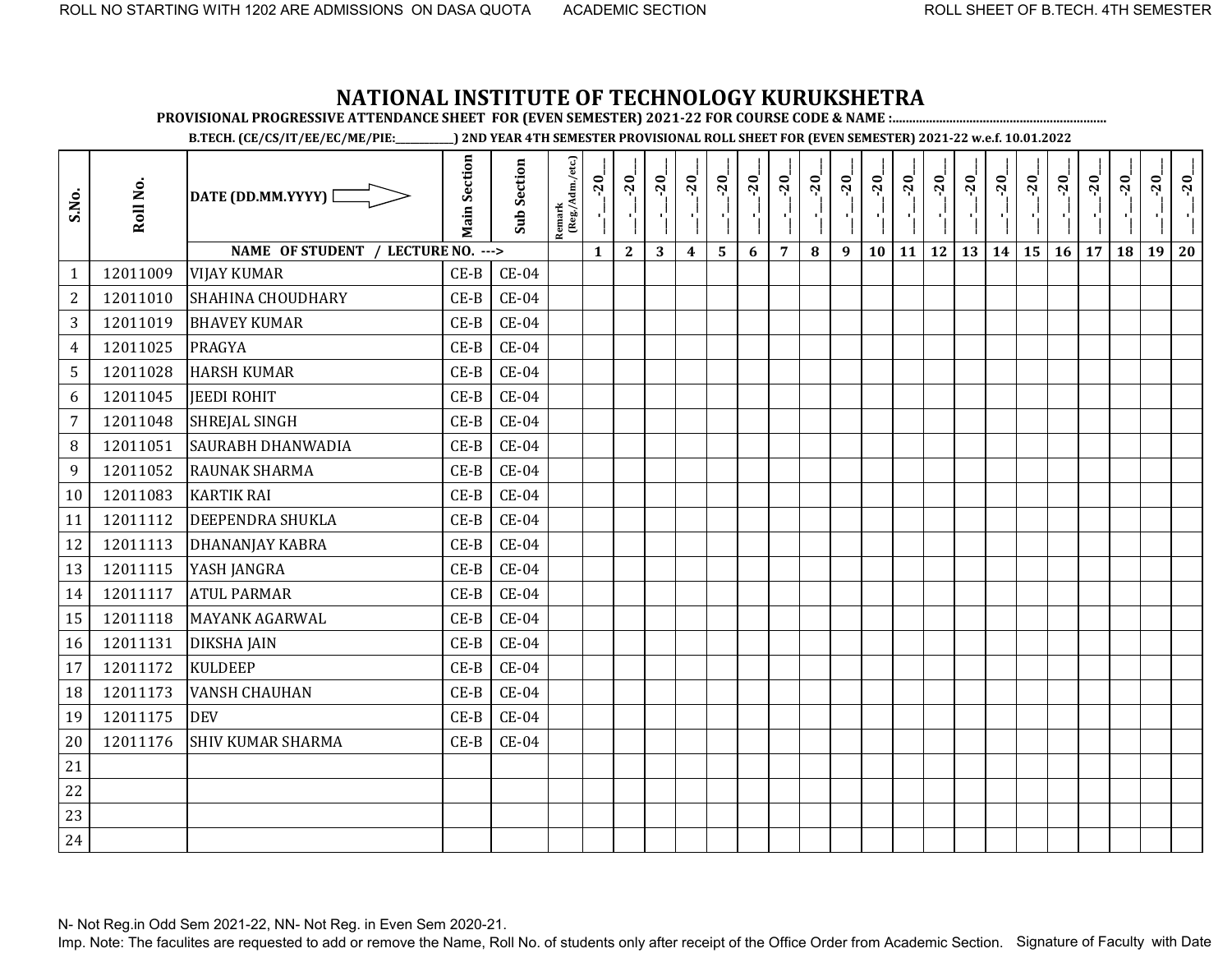**PROVISIONAL PROGRESSIVE ATTENDANCE SHEET FOR (EVEN SEMESTER) 2021-22 FOR COURSE CODE & NAME :................................................................**

**B.TECH. (CE/CS/IT/EE/EC/ME/PIE:\_\_\_\_\_\_\_\_\_\_\_\_) 2ND YEAR 4TH SEMESTER PROVISIONAL ROLL SHEET FOR (EVEN SEMESTER) 2021-22 w.e.f. 10.01.2022** 

| S.No.          | Roll No. | DATE (DD.MM.YYYY) [                | <b>Main Section</b> | <b>Sub Section</b> | Remark<br>(Reg./Adm./etc.) | $-20$<br>J.  | $-20$<br>чJ  | $-20$ | $-20$            | $-20$ | $-20$ | $-20$          | $-20$ | $-20$ | $-20$ | $-20$     | $-20$ | $-20$ | $-20$ | $-20$ | $-20$ | $-20$ | $-20$ | $-20$ | $-20$ |
|----------------|----------|------------------------------------|---------------------|--------------------|----------------------------|--------------|--------------|-------|------------------|-------|-------|----------------|-------|-------|-------|-----------|-------|-------|-------|-------|-------|-------|-------|-------|-------|
|                |          | NAME OF STUDENT / LECTURE NO. ---> |                     |                    |                            | $\mathbf{1}$ | $\mathbf{2}$ | 3     | $\boldsymbol{4}$ | 5     | 6     | $\overline{7}$ | 8     | 9     | 10    | <b>11</b> | 12    | 13    | 14    | 15    | 16    | 17    | 18    | 19    | 20    |
| 1              | 12011016 | <b>ABHINAV SINGH</b>               | $CE-B$              | $CE-05$            |                            |              |              |       |                  |       |       |                |       |       |       |           |       |       |       |       |       |       |       |       |       |
| $\overline{2}$ | 12011034 | PRIYAN PAYAL                       | $CE-B$              | $CE-05$            |                            |              |              |       |                  |       |       |                |       |       |       |           |       |       |       |       |       |       |       |       |       |
| 3              | 12011038 | <b>JASSICA</b>                     | $CE-B$              | $CE-05$            |                            |              |              |       |                  |       |       |                |       |       |       |           |       |       |       |       |       |       |       |       |       |
| 4              | 12011043 | <b>MANJEET SHARMA</b>              | $CE-B$              | $CE-05$            |                            |              |              |       |                  |       |       |                |       |       |       |           |       |       |       |       |       |       |       |       |       |
| 5              | 12011065 | <b>TANNU</b>                       | $CE-B$              | $CE-05$            |                            |              |              |       |                  |       |       |                |       |       |       |           |       |       |       |       |       |       |       |       |       |
| 6              | 12011077 | NIKHIL BHARDWAJ                    | $CE-B$              | $CE-05$            |                            |              |              |       |                  |       |       |                |       |       |       |           |       |       |       |       |       |       |       |       |       |
| $\overline{7}$ | 12011080 | HIMANSHU                           | $CE-B$              | $CE-05$            |                            |              |              |       |                  |       |       |                |       |       |       |           |       |       |       |       |       |       |       |       |       |
| 8              | 12011081 | <b>NIKUNJ</b>                      | $CE-B$              | $CE-05$            |                            |              |              |       |                  |       |       |                |       |       |       |           |       |       |       |       |       |       |       |       |       |
| 9              | 12011082 | <b>VINEY</b>                       | $CE-B$              | $CE-05$            |                            |              |              |       |                  |       |       |                |       |       |       |           |       |       |       |       |       |       |       |       |       |
| 10             | 12011086 | <b>CHIRAG MOOND</b>                | $CE-B$              | $CE-05$            |                            |              |              |       |                  |       |       |                |       |       |       |           |       |       |       |       |       |       |       |       |       |
| 11             | 12011087 | <b>DAMAN</b>                       | $CE-B$              | $CE-05$            | <b>NN</b>                  |              |              |       |                  |       |       |                |       |       |       |           |       |       |       |       |       |       |       |       |       |
| 12             | 12011111 | <b>DEEPANSHU</b>                   | $CE-B$              | $CE-05$            |                            |              |              |       |                  |       |       |                |       |       |       |           |       |       |       |       |       |       |       |       |       |
| 13             | 12011114 | <b>MOHIT KUMAR</b>                 | $CE-B$              | $CE-05$            |                            |              |              |       |                  |       |       |                |       |       |       |           |       |       |       |       |       |       |       |       |       |
| 14             | 12011116 | <b>MUKESH</b>                      | $CE-B$              | $CE-05$            |                            |              |              |       |                  |       |       |                |       |       |       |           |       |       |       |       |       |       |       |       |       |
| 15             | 12011129 | <b>MUSKAN</b>                      | $CE-B$              | $CE-05$            |                            |              |              |       |                  |       |       |                |       |       |       |           |       |       |       |       |       |       |       |       |       |
| 16             | 12011145 | <b>ARPITA SAHOO</b>                | $CE-B$              | $CE-05$            |                            |              |              |       |                  |       |       |                |       |       |       |           |       |       |       |       |       |       |       |       |       |
| 17             | 12011168 | <b>ASHISH</b>                      | $CE-B$              | $CE-05$            |                            |              |              |       |                  |       |       |                |       |       |       |           |       |       |       |       |       |       |       |       |       |
| 18             | 12011178 | <b>HARSH KUMAR SINGH</b>           | $CE-B$              | $CE-05$            |                            |              |              |       |                  |       |       |                |       |       |       |           |       |       |       |       |       |       |       |       |       |
| 19             | 12011179 | SANSKAR SANJAY PUJARI              | $CE-B$              | $CE-05$            | <b>NN</b>                  |              |              |       |                  |       |       |                |       |       |       |           |       |       |       |       |       |       |       |       |       |
| 20             | 12011180 | PRAMOD KUMAR                       | $CE-B$              | $CE-05$            |                            |              |              |       |                  |       |       |                |       |       |       |           |       |       |       |       |       |       |       |       |       |
| 21             | 12011181 | ABHISHEK KUMAR MISHRA              | $CE-B$              | $CE-05$            | <b>NN</b>                  |              |              |       |                  |       |       |                |       |       |       |           |       |       |       |       |       |       |       |       |       |
| 22             |          |                                    |                     |                    |                            |              |              |       |                  |       |       |                |       |       |       |           |       |       |       |       |       |       |       |       |       |
| 23             |          |                                    |                     |                    |                            |              |              |       |                  |       |       |                |       |       |       |           |       |       |       |       |       |       |       |       |       |
| 24             |          |                                    |                     |                    |                            |              |              |       |                  |       |       |                |       |       |       |           |       |       |       |       |       |       |       |       |       |

N- Not Reg.in Odd Sem 2021-22, NN- Not Reg. in Even Sem 2020-21.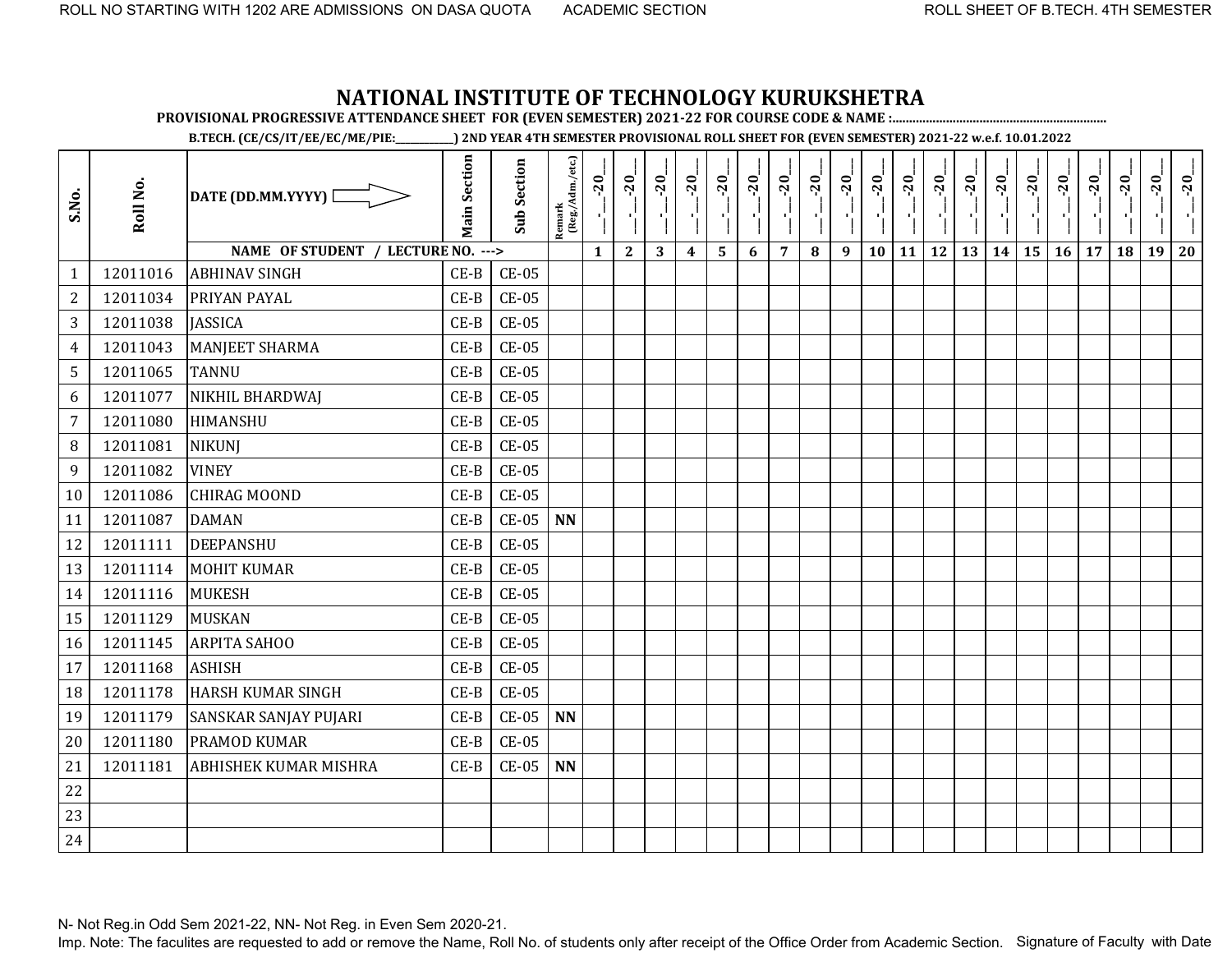**PROVISIONAL PROGRESSIVE ATTENDANCE SHEET FOR (EVEN SEMESTER) 2021-22 FOR COURSE CODE & NAME :................................................................**

**B.TECH. (CE/CS/IT/EE/EC/ME/PIE:\_\_\_\_\_\_\_\_\_\_\_\_) 2ND YEAR 4TH SEMESTER PROVISIONAL ROLL SHEET FOR (EVEN SEMESTER) 2021-22 w.e.f. 10.01.2022** 

| S.No.          | Roll No. | DATE (DD.MM.YYYY) [                                 | <b>Main Section</b> | <b>Sub Section</b> | Remark<br>(Reg./Adm./etc.) | $-20$        | $-20$        | $-20$ | $-20$            | $-20$                   | $-20$ | $-20$          | $-20$ | $-20$ | $-20$ | $-20$     | $-20$     | $-20$ | $-20$   | $-20$<br>국 | $-20$ | $-20$ | $-20$ | $-20$ | $-20$ |
|----------------|----------|-----------------------------------------------------|---------------------|--------------------|----------------------------|--------------|--------------|-------|------------------|-------------------------|-------|----------------|-------|-------|-------|-----------|-----------|-------|---------|------------|-------|-------|-------|-------|-------|
|                |          | NAME OF STUDENT / LECTURE NO. --->                  |                     |                    |                            | $\mathbf{1}$ | $\mathbf{2}$ | 3     | $\boldsymbol{4}$ | $\overline{\mathbf{5}}$ | 6     | $\overline{7}$ | 8     | 9     | 10    | <b>11</b> | <b>12</b> | 13    | $14$ 15 |            | 16    | 17    | 18    | 19    | 20    |
| $\mathbf{1}$   | 12011007 | <b>ANU</b>                                          | $CE-B$              | $CE-06$            |                            |              |              |       |                  |                         |       |                |       |       |       |           |           |       |         |            |       |       |       |       |       |
| $\overline{2}$ | 12011018 | ANKUR CHAURASIYA                                    | $CE-B$              | $CE-06$            |                            |              |              |       |                  |                         |       |                |       |       |       |           |           |       |         |            |       |       |       |       |       |
| 3              | 12011055 | <b>ANUJ YADAV</b>                                   | $CE-B$              | <b>CE-06</b>       |                            |              |              |       |                  |                         |       |                |       |       |       |           |           |       |         |            |       |       |       |       |       |
| $\overline{4}$ | 12011057 | SANJNA SARSWAL                                      | $CE-B$              | <b>CE-06</b>       |                            |              |              |       |                  |                         |       |                |       |       |       |           |           |       |         |            |       |       |       |       |       |
| 5              | 12011071 | <b>SOURAV</b>                                       | $CE-B$              | $CE-06$            |                            |              |              |       |                  |                         |       |                |       |       |       |           |           |       |         |            |       |       |       |       |       |
| 6              | 12011085 | <b>PAWAN GARG</b>                                   | $CE-B$              | <b>CE-06</b>       |                            |              |              |       |                  |                         |       |                |       |       |       |           |           |       |         |            |       |       |       |       |       |
| $\overline{7}$ | 12011089 | <b>ANIL KOTWAL</b>                                  | $CE-B$              | <b>CE-06</b>       |                            |              |              |       |                  |                         |       |                |       |       |       |           |           |       |         |            |       |       |       |       |       |
| 8              | 12011094 | <b>NAVESH</b>                                       | $CE-B$              | <b>CE-06</b>       |                            |              |              |       |                  |                         |       |                |       |       |       |           |           |       |         |            |       |       |       |       |       |
| 9              | 12011121 | <b>GAUTAM GOEL</b>                                  | $CE-B$              | <b>CE-06</b>       |                            |              |              |       |                  |                         |       |                |       |       |       |           |           |       |         |            |       |       |       |       |       |
| 10             | 12011124 | <b>RAHUL MAURYA</b>                                 | $CE-B$              | <b>CE-06</b>       |                            |              |              |       |                  |                         |       |                |       |       |       |           |           |       |         |            |       |       |       |       |       |
| 11             | 12011132 | <b>PRINCE GARG</b>                                  | $CE-B$              | <b>CE-06</b>       |                            |              |              |       |                  |                         |       |                |       |       |       |           |           |       |         |            |       |       |       |       |       |
| 12             | 12011133 | <b>DEV BANSAL</b>                                   | $CE-B$              | <b>CE-06</b>       |                            |              |              |       |                  |                         |       |                |       |       |       |           |           |       |         |            |       |       |       |       |       |
| 13             | 12011134 | <b>LAKSHAY BHATI</b>                                | $CE-B$              | <b>CE-06</b>       |                            |              |              |       |                  |                         |       |                |       |       |       |           |           |       |         |            |       |       |       |       |       |
| 14             | 12011136 | <b>HARSHVARDHAN SINGH</b>                           | $CE-B$              | <b>CE-06</b>       |                            |              |              |       |                  |                         |       |                |       |       |       |           |           |       |         |            |       |       |       |       |       |
| 15             | 12011148 | <b>KIRTI SHARMA</b>                                 | $CE-B$              | $CE-06$            |                            |              |              |       |                  |                         |       |                |       |       |       |           |           |       |         |            |       |       |       |       |       |
| 16             | 12011154 | POOJA                                               | $CE-B$              | $CE-06$            | ${\bf N}$                  |              |              |       |                  |                         |       |                |       |       |       |           |           |       |         |            |       |       |       |       |       |
| 17             | 12011184 | <b>RAHUL</b>                                        | $CE-B$              | <b>CE-06</b>       |                            |              |              |       |                  |                         |       |                |       |       |       |           |           |       |         |            |       |       |       |       |       |
| 18             | 12011185 | <b>AFFEX KUMAR JAIN</b>                             | $CE-B$              | $CE-06$            |                            |              |              |       |                  |                         |       |                |       |       |       |           |           |       |         |            |       |       |       |       |       |
| 19             | 11911106 | SAURABH BALUNI [Repeat: CEPC-26,<br><b>CELR-28]</b> | $CE-B$              | <b>CE-06</b>       |                            |              |              |       |                  |                         |       |                |       |       |       |           |           |       |         |            |       |       |       |       |       |
| 20             |          |                                                     |                     |                    |                            |              |              |       |                  |                         |       |                |       |       |       |           |           |       |         |            |       |       |       |       |       |
| 21             |          |                                                     |                     |                    |                            |              |              |       |                  |                         |       |                |       |       |       |           |           |       |         |            |       |       |       |       |       |
| 22             |          |                                                     |                     |                    |                            |              |              |       |                  |                         |       |                |       |       |       |           |           |       |         |            |       |       |       |       |       |
| 23             |          |                                                     |                     |                    |                            |              |              |       |                  |                         |       |                |       |       |       |           |           |       |         |            |       |       |       |       |       |
| 24             |          |                                                     |                     |                    |                            |              |              |       |                  |                         |       |                |       |       |       |           |           |       |         |            |       |       |       |       |       |

N- Not Reg.in Odd Sem 2021-22, NN- Not Reg. in Even Sem 2020-21.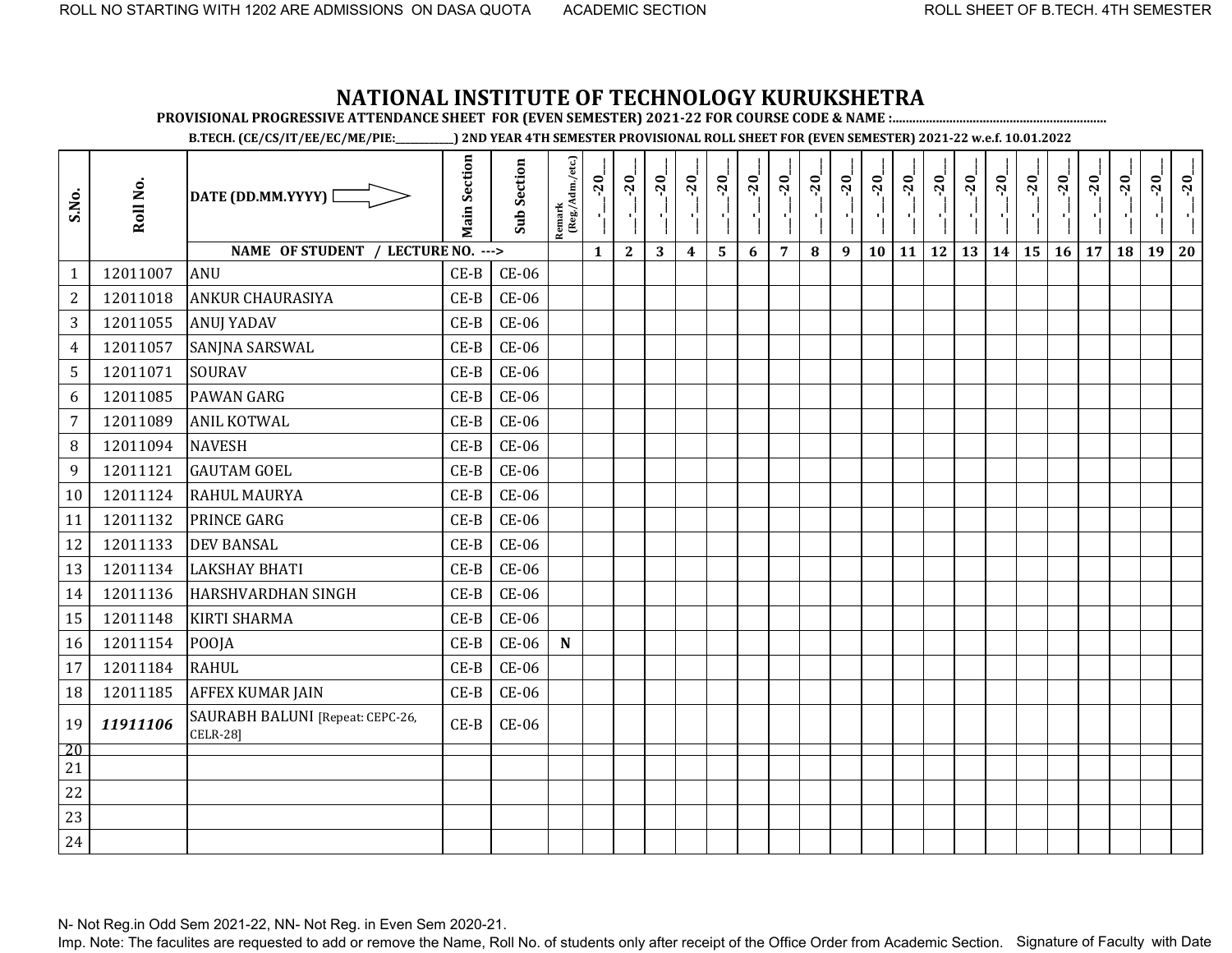**PROVISIONAL PROGRESSIVE ATTENDANCE SHEET FOR (EVEN SEMESTER) 2021-22 FOR COURSE CODE & NAME :................................................................**

**B.TECH. (CE/CS/IT/EE/EC/ME/PIE:\_\_\_\_\_\_\_\_\_\_\_\_) 2ND YEAR 4TH SEMESTER PROVISIONAL ROLL SHEET FOR (EVEN SEMESTER) 2021-22 w.e.f. 10.01.2022** 

| S.No.          | Roll No. | DATE (DD.MM.YYYY)                  | <b>Main Section</b> | <b>Sub Section</b> | $\frac{\text{Remark}}{\text{(Reg/Adm/etc.)}}$ | $-20$        | $-20$        | $-20$ | $-20$            | $-20$ | $-20$ | $-20$          | $-20$ | $-20$ | $-20$ | $-20$     | $-20$     | $-20$<br>국 | $-20$ | $-20$ | $-20$ | $-20$ | $-20$ | $-20$ | $-20$ |
|----------------|----------|------------------------------------|---------------------|--------------------|-----------------------------------------------|--------------|--------------|-------|------------------|-------|-------|----------------|-------|-------|-------|-----------|-----------|------------|-------|-------|-------|-------|-------|-------|-------|
|                |          | NAME OF STUDENT / LECTURE NO. ---> |                     |                    |                                               | $\mathbf{1}$ | $\mathbf{2}$ | 3     | $\boldsymbol{4}$ | 5     | 6     | $\overline{7}$ | 8     | 9     | 10    | <b>11</b> | <b>12</b> | 13         | 14    | 15    | 16    | 17    | 18    | 19    | 20    |
| $\mathbf{1}$   | 12011023 | SHAILENDRA SINGH GOYAL             | $CE-C$              | <b>CE-07</b>       |                                               |              |              |       |                  |       |       |                |       |       |       |           |           |            |       |       |       |       |       |       |       |
| $\mathbf{2}$   | 12011036 | <b>ARJUN</b>                       | $CE-C$              | $CE-07$            |                                               |              |              |       |                  |       |       |                |       |       |       |           |           |            |       |       |       |       |       |       |       |
| 3              | 12011049 | <b>KRISHNA KANT JANGIR</b>         | $CE-C$              | <b>CE-07</b>       |                                               |              |              |       |                  |       |       |                |       |       |       |           |           |            |       |       |       |       |       |       |       |
| 4              | 12011059 | <b>KARAMBIR</b>                    | $CE-C$              | <b>CE-07</b>       | ${\bf N}$                                     |              |              |       |                  |       |       |                |       |       |       |           |           |            |       |       |       |       |       |       |       |
| 5              | 12011061 | <b>MIDIDHODDI MAHESH</b>           | $CE-C$              | <b>CE-07</b>       |                                               |              |              |       |                  |       |       |                |       |       |       |           |           |            |       |       |       |       |       |       |       |
| 6              | 12011067 | <b>MUSKAN</b>                      | $CE-C$              | $CE-07$            |                                               |              |              |       |                  |       |       |                |       |       |       |           |           |            |       |       |       |       |       |       |       |
| $\overline{7}$ | 12011073 | <b>RISHI KUMAR SHARMA</b>          | $CE-C$              | <b>CE-07</b>       |                                               |              |              |       |                  |       |       |                |       |       |       |           |           |            |       |       |       |       |       |       |       |
| 8              | 12011075 | <b>NEKIRAM NEHRA</b>               | $CE-C$              | <b>CE-07</b>       |                                               |              |              |       |                  |       |       |                |       |       |       |           |           |            |       |       |       |       |       |       |       |
| 9              | 12011088 | <b>SHEETAL</b>                     | $CE-C$              | $CE-07$            |                                               |              |              |       |                  |       |       |                |       |       |       |           |           |            |       |       |       |       |       |       |       |
| 10             | 12011092 | PREM PRAKASH MEENA                 | $CE-C$              | $CE-07$            |                                               |              |              |       |                  |       |       |                |       |       |       |           |           |            |       |       |       |       |       |       |       |
| 11             | 12011120 | <b>MALOTHU SHASIDHAR</b>           | $CE-C$              | <b>CE-07</b>       |                                               |              |              |       |                  |       |       |                |       |       |       |           |           |            |       |       |       |       |       |       |       |
| 12             | 12011125 | <b>MONU SINGH</b>                  | $CE-C$              | <b>CE-07</b>       |                                               |              |              |       |                  |       |       |                |       |       |       |           |           |            |       |       |       |       |       |       |       |
| 13             | 12011128 | <b>GELLA SATYA SREE</b>            | $CE-C$              | <b>CE-07</b>       |                                               |              |              |       |                  |       |       |                |       |       |       |           |           |            |       |       |       |       |       |       |       |
| 14             | 12011138 | YASHVARDHAN SINGH                  | $CE-C$              | <b>CE-07</b>       |                                               |              |              |       |                  |       |       |                |       |       |       |           |           |            |       |       |       |       |       |       |       |
| 15             | 12011139 | <b>GAUTAM</b>                      | $CE-C$              | $CE-07$            | ${\bf N}$                                     |              |              |       |                  |       |       |                |       |       |       |           |           |            |       |       |       |       |       |       |       |
| 16             | 12011143 | MEDIGA VENKATA SAI HARSHITH        | $CE-C$              | <b>CE-07</b>       |                                               |              |              |       |                  |       |       |                |       |       |       |           |           |            |       |       |       |       |       |       |       |
| 17             | 12011147 | <b>PRAVESH KUMAR</b>               | $CE-C$              | $CE-07$            |                                               |              |              |       |                  |       |       |                |       |       |       |           |           |            |       |       |       |       |       |       |       |
| 18             | 12011156 | <b>GHANTA SAI RUTHWIK</b>          | $CE-C$              | $CE-07$            |                                               |              |              |       |                  |       |       |                |       |       |       |           |           |            |       |       |       |       |       |       |       |
| 19             | 12011159 | <b>AKASH PANDEY</b>                | $CE-C$              | $CE-07$            |                                               |              |              |       |                  |       |       |                |       |       |       |           |           |            |       |       |       |       |       |       |       |
| 20             | 12011166 | <b>SAMAR PRATAP SINGH</b>          | $CE-C$              | <b>CE-07</b>       |                                               |              |              |       |                  |       |       |                |       |       |       |           |           |            |       |       |       |       |       |       |       |
| 21             | 12011167 | <b>POONAM</b>                      | $CE-C$              | <b>CE-07</b>       |                                               |              |              |       |                  |       |       |                |       |       |       |           |           |            |       |       |       |       |       |       |       |
| 22             | 12011190 | RIYA GIRDHAR                       | $CE-C$              | <b>CE-07</b>       |                                               |              |              |       |                  |       |       |                |       |       |       |           |           |            |       |       |       |       |       |       |       |
| 23             |          |                                    |                     |                    |                                               |              |              |       |                  |       |       |                |       |       |       |           |           |            |       |       |       |       |       |       |       |
| 24             |          |                                    |                     |                    |                                               |              |              |       |                  |       |       |                |       |       |       |           |           |            |       |       |       |       |       |       |       |

N- Not Reg.in Odd Sem 2021-22, NN- Not Reg. in Even Sem 2020-21.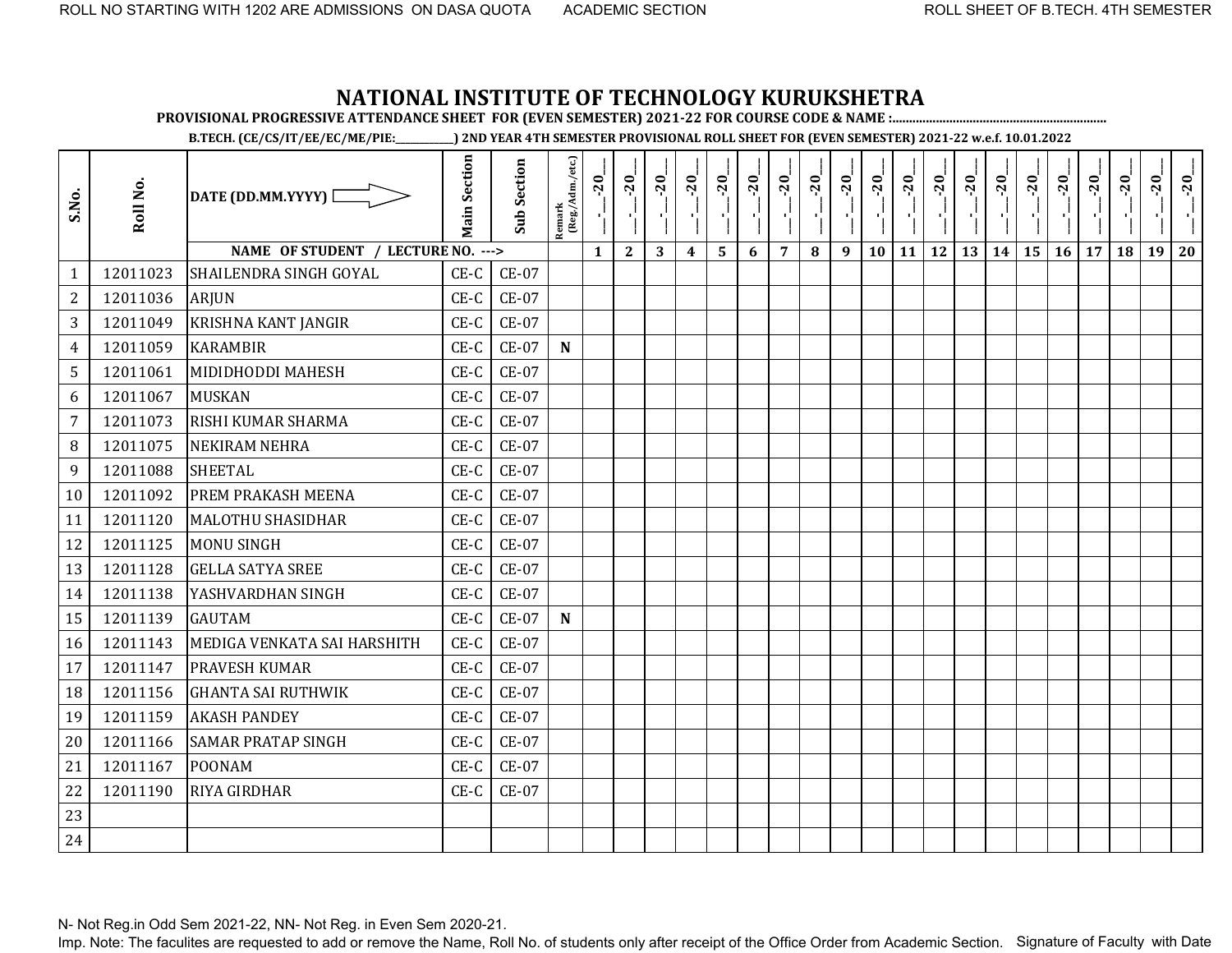**PROVISIONAL PROGRESSIVE ATTENDANCE SHEET FOR (EVEN SEMESTER) 2021-22 FOR COURSE CODE & NAME :................................................................**

**B.TECH. (CE/CS/IT/EE/EC/ME/PIE:\_\_\_\_\_\_\_\_\_\_\_\_) 2ND YEAR 4TH SEMESTER PROVISIONAL ROLL SHEET FOR (EVEN SEMESTER) 2021-22 w.e.f. 10.01.2022** 

| S.No.          | Roll No. | DATE (DD.MM.YYYY) [                | <b>Main Section</b> | <b>Sub Section</b> | Remark<br>(Reg./Adm./etc.) | $-20$<br>۱ļ  | $-20$<br>J.  | $-20$ | $-20$            | $-20$ | $-20$ | $-20$          | $-20$ | $-20$ | $-20$ | $-20$ | $-20$     | $-20$ | $-20$ | $-20$ | $-20$ | $-20$ | $-20$ | $-20$ | $-20$ |
|----------------|----------|------------------------------------|---------------------|--------------------|----------------------------|--------------|--------------|-------|------------------|-------|-------|----------------|-------|-------|-------|-------|-----------|-------|-------|-------|-------|-------|-------|-------|-------|
|                |          | NAME OF STUDENT / LECTURE NO. ---> |                     |                    |                            | $\mathbf{1}$ | $\mathbf{2}$ | 3     | $\boldsymbol{4}$ | 5     | 6     | $\overline{7}$ | 8     | 9     | 10    | 11    | <b>12</b> | 13    | 14    | 15    | 16    | 17    | 18    | 19    | 20    |
| $\mathbf{1}$   | 12011031 | <b>VISHAL</b>                      | $CE-C$              | $CE-08$            |                            |              |              |       |                  |       |       |                |       |       |       |       |           |       |       |       |       |       |       |       |       |
| $\overline{2}$ | 12011037 | YOGESH KUMAR                       | $CE-C$              | $CE-08$            |                            |              |              |       |                  |       |       |                |       |       |       |       |           |       |       |       |       |       |       |       |       |
| 3              | 12011040 | <b>LAKSHAY CHOUDHARY</b>           | $CE-C$              | $CE-08$            |                            |              |              |       |                  |       |       |                |       |       |       |       |           |       |       |       |       |       |       |       |       |
| $\overline{4}$ | 12011060 | <b>DEEPAK</b>                      | $CE-C$              | $CE-08$            | <b>NN</b>                  |              |              |       |                  |       |       |                |       |       |       |       |           |       |       |       |       |       |       |       |       |
| 5              | 12011063 | <b>NISHANT</b>                     | CE-C                | $CE-08$            |                            |              |              |       |                  |       |       |                |       |       |       |       |           |       |       |       |       |       |       |       |       |
| 6              | 12011070 | <b>GOWRIS</b>                      | $CE-C$              | $CE-08$            |                            |              |              |       |                  |       |       |                |       |       |       |       |           |       |       |       |       |       |       |       |       |
| $\overline{7}$ | 12011074 | <b>KARAN VERMA</b>                 | $CE-C$              | <b>CE-08</b>       |                            |              |              |       |                  |       |       |                |       |       |       |       |           |       |       |       |       |       |       |       |       |
| 8              | 12011090 | NIKITA CHOUDHARY                   | CE-C                | <b>CE-08</b>       |                            |              |              |       |                  |       |       |                |       |       |       |       |           |       |       |       |       |       |       |       |       |
| 9              | 12011093 | <b>GUJJU SATYA BHARGAV</b>         | $CE-C$              | $CE-08$            |                            |              |              |       |                  |       |       |                |       |       |       |       |           |       |       |       |       |       |       |       |       |
| 10             | 12011122 | <b>ANKIT DHAKA</b>                 | CE-C                | <b>CE-08</b>       |                            |              |              |       |                  |       |       |                |       |       |       |       |           |       |       |       |       |       |       |       |       |
| 11             | 12011149 | <b>JYOTIKA</b>                     | $CE-C$              | $CE-08$            |                            |              |              |       |                  |       |       |                |       |       |       |       |           |       |       |       |       |       |       |       |       |
| 12             | 12011152 | <b>TUSHAR BANSAL</b>               | $CE-C$              | $CE-08$            |                            |              |              |       |                  |       |       |                |       |       |       |       |           |       |       |       |       |       |       |       |       |
| 13             | 12011153 | <b>GOURAV</b>                      | CE-C                | <b>CE-08</b>       |                            |              |              |       |                  |       |       |                |       |       |       |       |           |       |       |       |       |       |       |       |       |
| 14             | 12011158 | <b>YOGESH</b>                      | $CE-C$              | $CE-08$            |                            |              |              |       |                  |       |       |                |       |       |       |       |           |       |       |       |       |       |       |       |       |
| 15             | 12011160 | <b>YOGESH</b>                      | CE-C                | <b>CE-08</b>       |                            |              |              |       |                  |       |       |                |       |       |       |       |           |       |       |       |       |       |       |       |       |
| 16             | 12011162 | <b>ANKIT</b>                       | $CE-C$              | <b>CE-08</b>       |                            |              |              |       |                  |       |       |                |       |       |       |       |           |       |       |       |       |       |       |       |       |
| 17             | 12011164 | <b>ANAND KUMAR MAURYA</b>          | $CE-C$              | <b>CE-08</b>       |                            |              |              |       |                  |       |       |                |       |       |       |       |           |       |       |       |       |       |       |       |       |
| 18             | 12011177 | PURA TUNIYA                        | $CE-C$              | <b>CE-08</b>       |                            |              |              |       |                  |       |       |                |       |       |       |       |           |       |       |       |       |       |       |       |       |
| 19             | 12011186 | <b>ROBIN</b>                       | $CE-C$              | <b>CE-08</b>       |                            |              |              |       |                  |       |       |                |       |       |       |       |           |       |       |       |       |       |       |       |       |
| 20             | 12011189 | <b>VERMA RISHABH RAMADHAR</b>      | $CE-C$              | <b>CE-08</b>       |                            |              |              |       |                  |       |       |                |       |       |       |       |           |       |       |       |       |       |       |       |       |
| 21             |          |                                    |                     |                    |                            |              |              |       |                  |       |       |                |       |       |       |       |           |       |       |       |       |       |       |       |       |
| 22             |          |                                    |                     |                    |                            |              |              |       |                  |       |       |                |       |       |       |       |           |       |       |       |       |       |       |       |       |
| 23             |          |                                    |                     |                    |                            |              |              |       |                  |       |       |                |       |       |       |       |           |       |       |       |       |       |       |       |       |
| 24             |          |                                    |                     |                    |                            |              |              |       |                  |       |       |                |       |       |       |       |           |       |       |       |       |       |       |       |       |

N- Not Reg.in Odd Sem 2021-22, NN- Not Reg. in Even Sem 2020-21.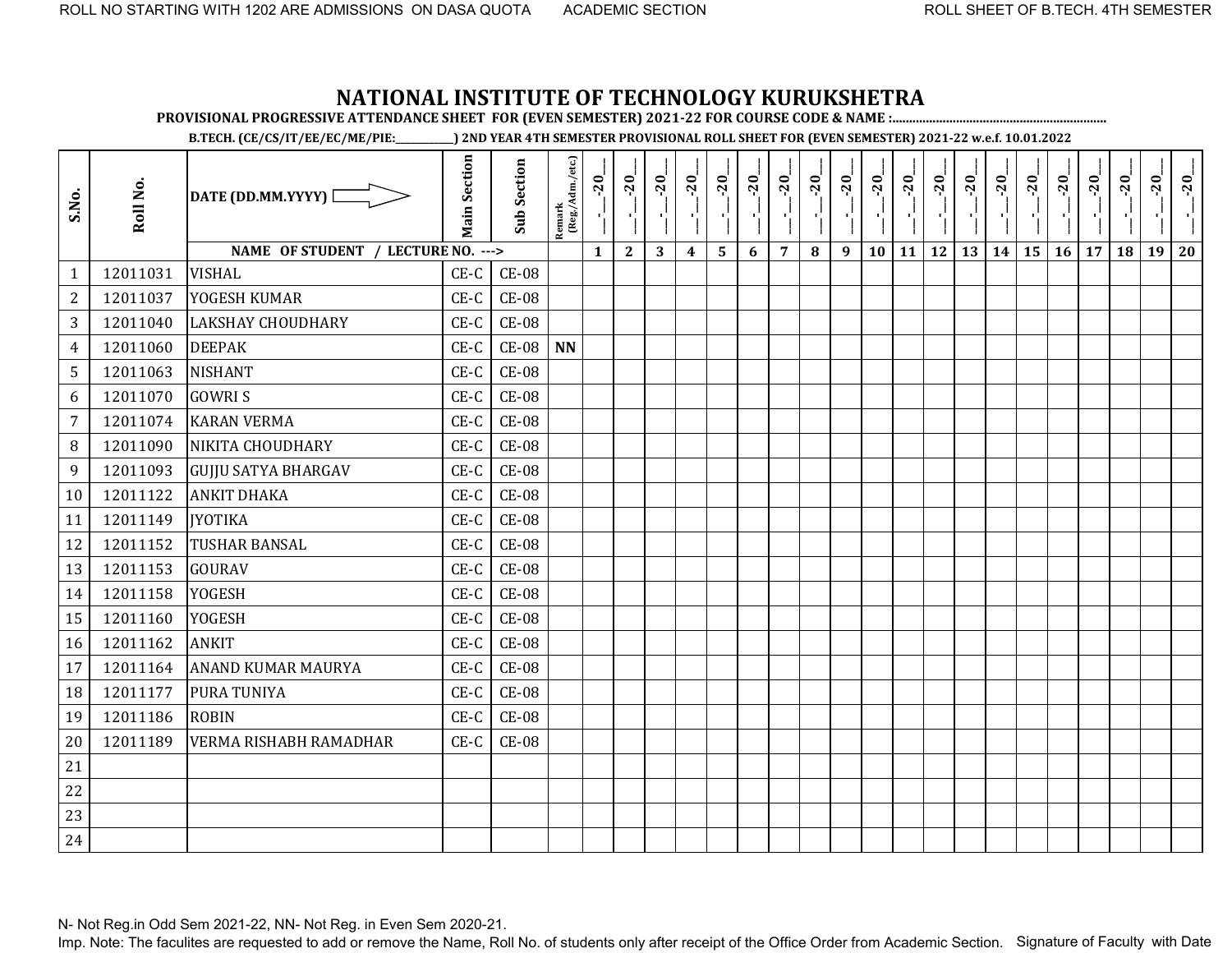**PROVISIONAL PROGRESSIVE ATTENDANCE SHEET FOR (EVEN SEMESTER) 2021-22 FOR COURSE CODE & NAME :................................................................**

**B.TECH. (CE/CS/IT/EE/EC/ME/PIE:\_\_\_\_\_\_\_\_\_\_\_\_) 2ND YEAR 4TH SEMESTER PROVISIONAL ROLL SHEET FOR (EVEN SEMESTER) 2021-22 w.e.f. 10.01.2022** 

| S.No.          | Roll No. | DATE (DD.MM.YYYY) [                | <b>Main Section</b> | <b>Sub Section</b> | Remark<br>(Reg./Adm./etc.) | $-20$<br>J.  | $-20$<br>$\mathbf{r}$ | $-20$ | $-20$            | $-20$ | $-20$ | $-20$          | $-20$ | $-20$ | $-20$ | $-20$ | $-20$     | $-20$ | $-20$ | $-20$ | $-20$ | $-20$ | $-20$ | $-20$ | $-20$ |
|----------------|----------|------------------------------------|---------------------|--------------------|----------------------------|--------------|-----------------------|-------|------------------|-------|-------|----------------|-------|-------|-------|-------|-----------|-------|-------|-------|-------|-------|-------|-------|-------|
|                |          | NAME OF STUDENT / LECTURE NO. ---> |                     |                    |                            | $\mathbf{1}$ | $\mathbf{2}$          | 3     | $\boldsymbol{4}$ | 5     | 6     | $\overline{7}$ | 8     | 9     | 10    | 11    | <b>12</b> | 13    | 14    | 15    | 16    | 17    | 18    | 19    | 20    |
| $\mathbf{1}$   | 12011013 | <b>NITESH YADAV</b>                | $CE-C$              | <b>CE-09</b>       |                            |              |                       |       |                  |       |       |                |       |       |       |       |           |       |       |       |       |       |       |       |       |
| $\overline{2}$ | 12011014 | <b>SHUBHAM SINGH</b>               | $CE-C$              | <b>CE-09</b>       |                            |              |                       |       |                  |       |       |                |       |       |       |       |           |       |       |       |       |       |       |       |       |
| 3              | 12011015 | <b>JEEVAN SINGH GURJAR</b>         | $CE-C$              | <b>CE-09</b>       |                            |              |                       |       |                  |       |       |                |       |       |       |       |           |       |       |       |       |       |       |       |       |
| 4              | 12011032 | <b>NISHANT YADAV</b>               | $CE-C$              | <b>CE-09</b>       |                            |              |                       |       |                  |       |       |                |       |       |       |       |           |       |       |       |       |       |       |       |       |
| 5              | 12011050 | <b>PANKAJ SINGH</b>                | $CE-C$              | <b>CE-09</b>       |                            |              |                       |       |                  |       |       |                |       |       |       |       |           |       |       |       |       |       |       |       |       |
| 6              | 12011056 | HIMANSHU JHINGONIA                 | $CE-C$              | CE-09              |                            |              |                       |       |                  |       |       |                |       |       |       |       |           |       |       |       |       |       |       |       |       |
| $\overline{7}$ | 12011058 | <b>GAURAV MEENA</b>                | $CE-C$              | <b>CE-09</b>       |                            |              |                       |       |                  |       |       |                |       |       |       |       |           |       |       |       |       |       |       |       |       |
| 8              | 12011072 | <b>DINESH KUMAWAT</b>              | CE-C                | <b>CE-09</b>       |                            |              |                       |       |                  |       |       |                |       |       |       |       |           |       |       |       |       |       |       |       |       |
| 9              | 12011078 | <b>ASHISH SHARMA</b>               | $CE-C$              | CE-09              |                            |              |                       |       |                  |       |       |                |       |       |       |       |           |       |       |       |       |       |       |       |       |
| 10             | 12011110 | PALLERLA ANUSHKA                   | $CE-C$              | <b>CE-09</b>       |                            |              |                       |       |                  |       |       |                |       |       |       |       |           |       |       |       |       |       |       |       |       |
| 11             | 12011126 | PRACHI SHARMA                      | $CE-C$              | <b>CE-09</b>       |                            |              |                       |       |                  |       |       |                |       |       |       |       |           |       |       |       |       |       |       |       |       |
| 12             | 12011135 | DADISETTI BINDHU MADHURI           | $CE-C$              | <b>CE-09</b>       |                            |              |                       |       |                  |       |       |                |       |       |       |       |           |       |       |       |       |       |       |       |       |
| 13             | 12011141 | <b>SAHID</b>                       | CE-C                | <b>CE-09</b>       |                            |              |                       |       |                  |       |       |                |       |       |       |       |           |       |       |       |       |       |       |       |       |
| 14             | 12011150 | <b>ROHIT YADAV</b>                 | $CE-C$              | <b>CE-09</b>       | $\mathbf N$                |              |                       |       |                  |       |       |                |       |       |       |       |           |       |       |       |       |       |       |       |       |
| 15             | 12011157 | <b>AMAN</b>                        | $CE-C$              | <b>CE-09</b>       |                            |              |                       |       |                  |       |       |                |       |       |       |       |           |       |       |       |       |       |       |       |       |
| 16             | 12011163 | <b>AMAN</b>                        | CE-C                | <b>CE-09</b>       |                            |              |                       |       |                  |       |       |                |       |       |       |       |           |       |       |       |       |       |       |       |       |
| 17             | 12011182 | <b>SWEETY RANI</b>                 | $CE-C$              | <b>CE-09</b>       |                            |              |                       |       |                  |       |       |                |       |       |       |       |           |       |       |       |       |       |       |       |       |
| 18             | 12011187 | SONU                               | $CE-C$              | <b>CE-09</b>       |                            |              |                       |       |                  |       |       |                |       |       |       |       |           |       |       |       |       |       |       |       |       |
| 19             | 12011191 | <b>JAHID ALI KHAN</b>              | $CE-C$              | <b>CE-09</b>       |                            |              |                       |       |                  |       |       |                |       |       |       |       |           |       |       |       |       |       |       |       |       |
| 20             | 12011192 | <b>PARJEET SINGH</b>               | $CE-C$              | <b>CE-09</b>       |                            |              |                       |       |                  |       |       |                |       |       |       |       |           |       |       |       |       |       |       |       |       |
| 21             | 12011193 | <b>LOKESH</b>                      | $CE-C$              | <b>CE-09</b>       |                            |              |                       |       |                  |       |       |                |       |       |       |       |           |       |       |       |       |       |       |       |       |
| 22             | 12011194 | <b>KAMALDEEP</b>                   | $CE-C$              | <b>CE-09</b>       |                            |              |                       |       |                  |       |       |                |       |       |       |       |           |       |       |       |       |       |       |       |       |
| 23             |          |                                    |                     |                    |                            |              |                       |       |                  |       |       |                |       |       |       |       |           |       |       |       |       |       |       |       |       |
| 24             |          |                                    |                     |                    |                            |              |                       |       |                  |       |       |                |       |       |       |       |           |       |       |       |       |       |       |       |       |

N- Not Reg.in Odd Sem 2021-22, NN- Not Reg. in Even Sem 2020-21.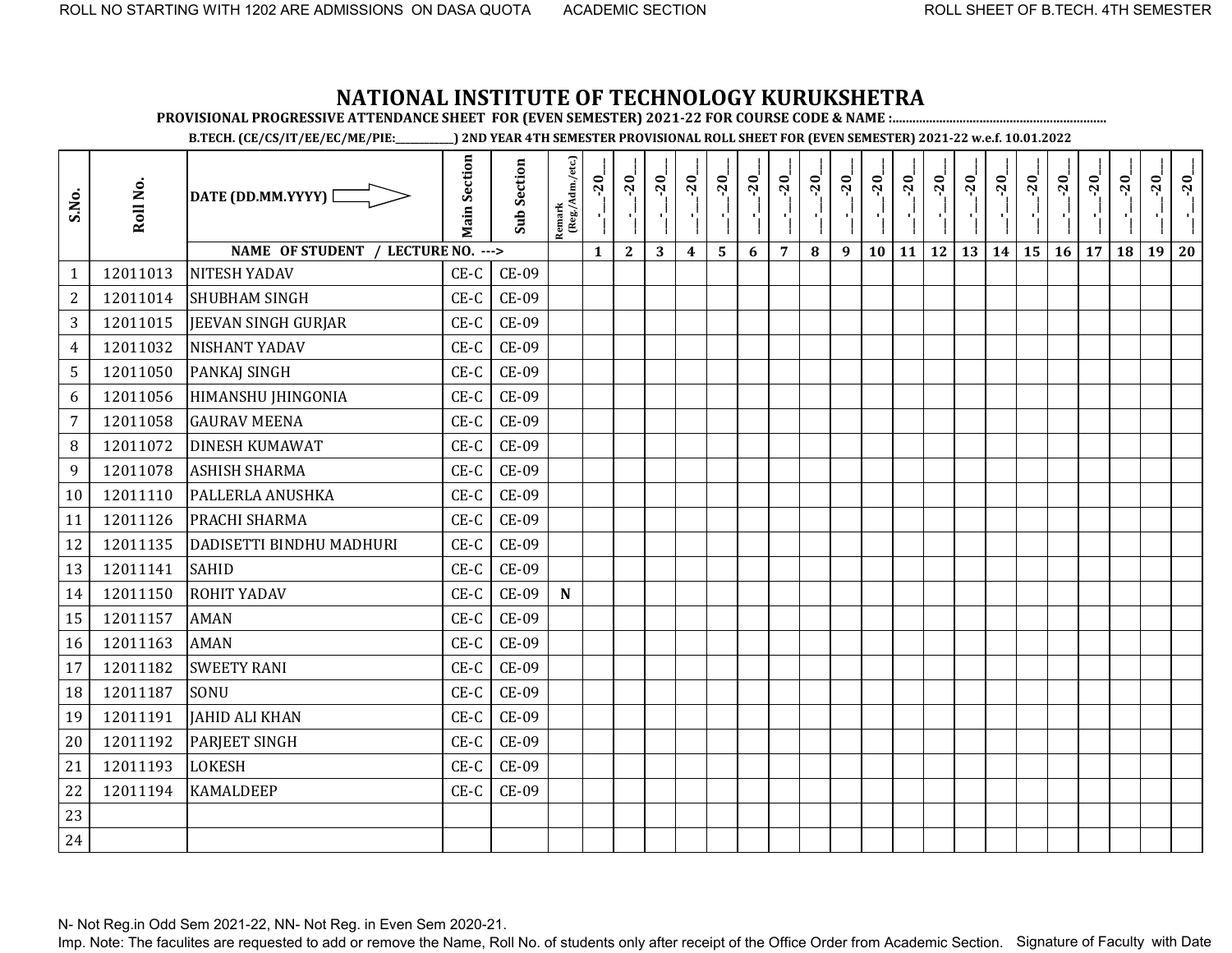**PROVISIONAL PROGRESSIVE ATTENDANCE SHEET FOR (EVEN SEMESTER) 2021-22 FOR COURSE CODE & NAME :................................................................**

**B.TECH. (CE/CS/IT/EE/EC/ME/PIE:\_\_\_\_\_\_\_\_\_\_\_\_) 2ND YEAR 4TH SEMESTER PROVISIONAL ROLL SHEET FOR (EVEN SEMESTER) 2021-22 w.e.f. 10.01.2022** 

| S.No.          | Roll No. | DATE (DD.MM.YYYY) [                | <b>Main Section</b> | <b>Sub Section</b> | Remark<br>(Reg./Adm./etc.) | $-20$<br>۱ļ  | $-20$<br>$\mathbf{r}$ | $-20$ | $-20$          | $-20$ | $-20$ | $-20$          | $-20$<br>雪 | $-20$ | $-20$<br>۱ļ | $-20$        | $-20$ | $-20$ | $-20$ | $-20$ | $-20$ | $-20$ | $-20$ | $-20$ | $-20$ |
|----------------|----------|------------------------------------|---------------------|--------------------|----------------------------|--------------|-----------------------|-------|----------------|-------|-------|----------------|------------|-------|-------------|--------------|-------|-------|-------|-------|-------|-------|-------|-------|-------|
|                |          | NAME OF STUDENT / LECTURE NO. ---> |                     |                    |                            | $\mathbf{1}$ | $\mathbf{2}$          | 3     | $\overline{4}$ | 5     | 6     | $\overline{7}$ | $\bf{8}$   | 9     | 10          | $11 \mid 12$ |       | 13    | 14    | 15    | 16    | 17    | 18    | 19    | 20    |
| $\mathbf{1}$   | 12012001 | <b>KUNAL</b>                       | $CS-A$              | $CS-01$            |                            |              |                       |       |                |       |       |                |            |       |             |              |       |       |       |       |       |       |       |       |       |
| $\overline{2}$ | 12012002 | YASH MITTAL                        | $CS-A$              | $CS-01$            |                            |              |                       |       |                |       |       |                |            |       |             |              |       |       |       |       |       |       |       |       |       |
| 3              | 12012003 | <b>MOHIT PATI</b>                  | $CS-A$              | $CS-01$            |                            |              |                       |       |                |       |       |                |            |       |             |              |       |       |       |       |       |       |       |       |       |
| $\overline{4}$ | 12012004 | <b>JITENDRA ARORA</b>              | $CS-A$              | $CS-01$            |                            |              |                       |       |                |       |       |                |            |       |             |              |       |       |       |       |       |       |       |       |       |
| 5              | 12012005 | <b>AJAY KUMAR</b>                  | $CS-A$              | $CS-01$            |                            |              |                       |       |                |       |       |                |            |       |             |              |       |       |       |       |       |       |       |       |       |
| 6              | 12012006 | <b>RITIK</b>                       | $CS-A$              | $CS-01$            |                            |              |                       |       |                |       |       |                |            |       |             |              |       |       |       |       |       |       |       |       |       |
| $\overline{7}$ | 12012007 | <b>KISHAN SINGH</b>                | $CS-A$              | $CS-01$            |                            |              |                       |       |                |       |       |                |            |       |             |              |       |       |       |       |       |       |       |       |       |
| 8              | 12012008 | RAHUL SHRIMALI                     | $CS-A$              | $CS-01$            |                            |              |                       |       |                |       |       |                |            |       |             |              |       |       |       |       |       |       |       |       |       |
| 9              | 12012019 | <b>PRIYANKA</b>                    | $CS-A$              | $CS-01$            |                            |              |                       |       |                |       |       |                |            |       |             |              |       |       |       |       |       |       |       |       |       |
| 10             | 12012052 | <b>RITU YADAV</b>                  | $CS-A$              | $CS-01$            |                            |              |                       |       |                |       |       |                |            |       |             |              |       |       |       |       |       |       |       |       |       |
| 11             | 12012060 | <b>GAYATRI TANWAR</b>              | $CS-A$              | $CS-01$            |                            |              |                       |       |                |       |       |                |            |       |             |              |       |       |       |       |       |       |       |       |       |
| 12             | 12012068 | <b>SIMARAN GUPTA</b>               | $CS-A$              | $CS-01$            | $\mathbf N$                |              |                       |       |                |       |       |                |            |       |             |              |       |       |       |       |       |       |       |       |       |
| 13             | 12012074 | <b>VISHNU NAIK</b>                 | $CS-A$              | $CS-01$            |                            |              |                       |       |                |       |       |                |            |       |             |              |       |       |       |       |       |       |       |       |       |
| 14             | 12012075 | <b>VAIBHAV YADAV</b>               | $CS-A$              | $CS-01$            |                            |              |                       |       |                |       |       |                |            |       |             |              |       |       |       |       |       |       |       |       |       |
| 15             | 12012076 | <b>KARTIKEY SINGH</b>              | $CS-A$              | $CS-01$            |                            |              |                       |       |                |       |       |                |            |       |             |              |       |       |       |       |       |       |       |       |       |
| 16             | 12012077 | THALLAPELLI JAYANTH                | $CS-A$              | $CS-01$            |                            |              |                       |       |                |       |       |                |            |       |             |              |       |       |       |       |       |       |       |       |       |
| 17             | 12012078 | <b>MAYANK MANIK</b>                | $CS-A$              | $CS-01$            |                            |              |                       |       |                |       |       |                |            |       |             |              |       |       |       |       |       |       |       |       |       |
| 18             | 12012079 | <b>ANUP KUMAR</b>                  | $CS-A$              | $CS-01$            |                            |              |                       |       |                |       |       |                |            |       |             |              |       |       |       |       |       |       |       |       |       |
| 19             | 12012098 | <b>SHANTANU MISHRA</b>             | $CS-A$              | $CS-01$            |                            |              |                       |       |                |       |       |                |            |       |             |              |       |       |       |       |       |       |       |       |       |
| 20             | 12012106 | <b>GATTEM RAGHU RAM</b>            | $CS-A$              | $CS-01$            |                            |              |                       |       |                |       |       |                |            |       |             |              |       |       |       |       |       |       |       |       |       |
| 21             | 12012108 | <b>JAYA</b>                        | $CS-A$              | $CS-01$            |                            |              |                       |       |                |       |       |                |            |       |             |              |       |       |       |       |       |       |       |       |       |
| 22             |          |                                    |                     |                    |                            |              |                       |       |                |       |       |                |            |       |             |              |       |       |       |       |       |       |       |       |       |
| 23             |          |                                    |                     |                    |                            |              |                       |       |                |       |       |                |            |       |             |              |       |       |       |       |       |       |       |       |       |
| 24             |          |                                    |                     |                    |                            |              |                       |       |                |       |       |                |            |       |             |              |       |       |       |       |       |       |       |       |       |

N- Not Reg.in Odd Sem 2021-22, NN- Not Reg. in Even Sem 2020-21.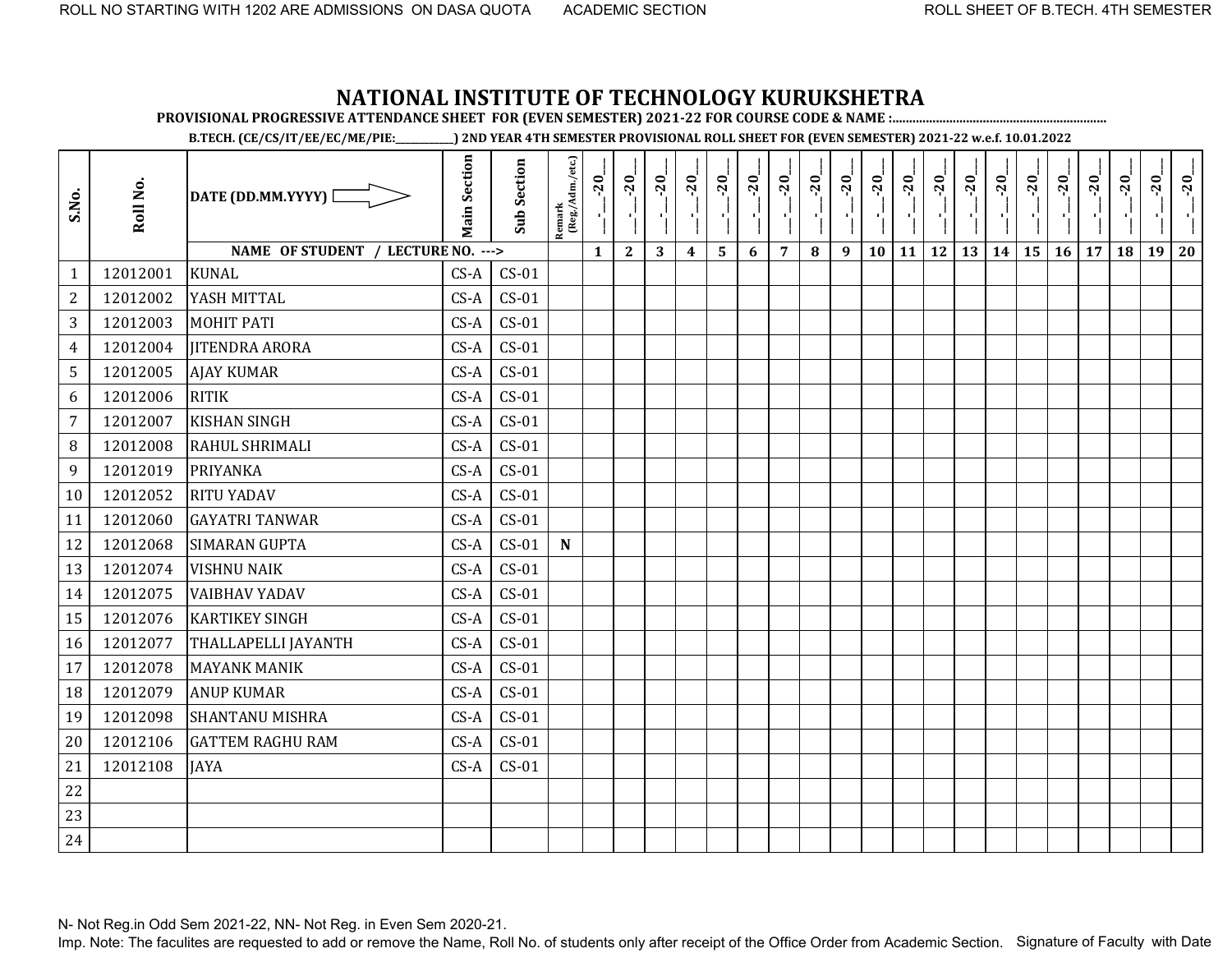**PROVISIONAL PROGRESSIVE ATTENDANCE SHEET FOR (EVEN SEMESTER) 2021-22 FOR COURSE CODE & NAME :................................................................**

**B.TECH. (CE/CS/IT/EE/EC/ME/PIE:\_\_\_\_\_\_\_\_\_\_\_\_) 2ND YEAR 4TH SEMESTER PROVISIONAL ROLL SHEET FOR (EVEN SEMESTER) 2021-22 w.e.f. 10.01.2022** 

| S.No.          | Roll No. | DATE (DD.MM.YYYY) [                | <b>Main Section</b> | <b>Sub Section</b> | Remark<br>(Reg./Adm./etc.) | $-20$<br>J,  | $-20$<br>J,  | $-20$ | $-20$            | $-20$ | $-20$ | $-20$          | $-20$ | $-20$ | $-20$ | $-20$ | $-20$<br>국 | $-20$ | $-20$ | $-20$ | $-20$ | $-20$ | $-20$ | $-20$ | $-20$ |
|----------------|----------|------------------------------------|---------------------|--------------------|----------------------------|--------------|--------------|-------|------------------|-------|-------|----------------|-------|-------|-------|-------|------------|-------|-------|-------|-------|-------|-------|-------|-------|
|                |          | NAME OF STUDENT / LECTURE NO. ---> |                     |                    |                            | $\mathbf{1}$ | $\mathbf{2}$ | 3     | $\boldsymbol{4}$ | 5     | 6     | $\overline{7}$ | 8     | 9     | 10    | 11    | <b>12</b>  | 13    | 14    | 15    | 16    | 17    | 18    | 19    | 20    |
| $\mathbf{1}$   | 12012009 | LUCKSHYA VERMA                     | $CS-A$              | $CS-02$            |                            |              |              |       |                  |       |       |                |       |       |       |       |            |       |       |       |       |       |       |       |       |
| $\overline{2}$ | 12012011 | <b>RISHABH KUMAR</b>               | $CS-A$              | $CS-02$            | $\mathbf{N}\mathbf{N}$     |              |              |       |                  |       |       |                |       |       |       |       |            |       |       |       |       |       |       |       |       |
| 3              | 12012014 | <b>HARSH MALIK</b>                 | $CS-A$              | $CS-02$            |                            |              |              |       |                  |       |       |                |       |       |       |       |            |       |       |       |       |       |       |       |       |
| $\overline{4}$ | 12012015 | <b>JAI JUNEJA</b>                  | $CS-A$              | $CS-02$            |                            |              |              |       |                  |       |       |                |       |       |       |       |            |       |       |       |       |       |       |       |       |
| 5              | 12012016 | <b>PUNEET</b>                      | $CS-A$              | $CS-02$            |                            |              |              |       |                  |       |       |                |       |       |       |       |            |       |       |       |       |       |       |       |       |
| 6              | 12012017 | <b>YUVRAJ</b>                      | $CS-A$              | $CS-02$            |                            |              |              |       |                  |       |       |                |       |       |       |       |            |       |       |       |       |       |       |       |       |
| $\overline{7}$ | 12012018 | <b>SHUBHAM</b>                     | $CS-A$              | $CS-02$            |                            |              |              |       |                  |       |       |                |       |       |       |       |            |       |       |       |       |       |       |       |       |
| $\, 8$         | 12012021 | <b>MANJEET KUMAR</b>               | $CS-A$              | $CS-02$            |                            |              |              |       |                  |       |       |                |       |       |       |       |            |       |       |       |       |       |       |       |       |
| 9              | 12012022 | <b>ABHIMANYU</b>                   | $CS-A$              | $CS-02$            |                            |              |              |       |                  |       |       |                |       |       |       |       |            |       |       |       |       |       |       |       |       |
| 10             | 12012024 | <b>GAURANG DAGAR</b>               | $CS-A$              | $CS-02$            |                            |              |              |       |                  |       |       |                |       |       |       |       |            |       |       |       |       |       |       |       |       |
| 11             | 12012028 | <b>SHREYA BANSAL</b>               | $CS-A$              | $CS-02$            |                            |              |              |       |                  |       |       |                |       |       |       |       |            |       |       |       |       |       |       |       |       |
| 12             | 12012043 | <b>NAMYA KOHLI</b>                 | $CS-A$              | $CS-02$            | $\mathbf{N}\mathbf{N}$     |              |              |       |                  |       |       |                |       |       |       |       |            |       |       |       |       |       |       |       |       |
| 13             | 12012081 | <b>G SRI CHAITANYA</b>             | $CS-A$              | $CS-02$            |                            |              |              |       |                  |       |       |                |       |       |       |       |            |       |       |       |       |       |       |       |       |
| 14             | 12012083 | <b>RITESH GUPTA</b>                | $CS-A$              | $CS-02$            |                            |              |              |       |                  |       |       |                |       |       |       |       |            |       |       |       |       |       |       |       |       |
| 15             | 12012092 | <b>RIA</b>                         | $CS-A$              | $CS-02$            | ${\bf N}$                  |              |              |       |                  |       |       |                |       |       |       |       |            |       |       |       |       |       |       |       |       |
| 16             | 12012107 | <b>MAYANK KUMAR SAGAR</b>          | $CS-A$              | $CS-02$            |                            |              |              |       |                  |       |       |                |       |       |       |       |            |       |       |       |       |       |       |       |       |
| 17             | 12012110 | <b>SALONI DIWAD</b>                | $CS-A$              | $CS-02$            |                            |              |              |       |                  |       |       |                |       |       |       |       |            |       |       |       |       |       |       |       |       |
| 18             |          |                                    |                     |                    |                            |              |              |       |                  |       |       |                |       |       |       |       |            |       |       |       |       |       |       |       |       |
| 19             |          |                                    |                     |                    |                            |              |              |       |                  |       |       |                |       |       |       |       |            |       |       |       |       |       |       |       |       |
| 20             |          |                                    |                     |                    |                            |              |              |       |                  |       |       |                |       |       |       |       |            |       |       |       |       |       |       |       |       |
| 21             |          |                                    |                     |                    |                            |              |              |       |                  |       |       |                |       |       |       |       |            |       |       |       |       |       |       |       |       |
| 22             |          |                                    |                     |                    |                            |              |              |       |                  |       |       |                |       |       |       |       |            |       |       |       |       |       |       |       |       |
| 23             |          |                                    |                     |                    |                            |              |              |       |                  |       |       |                |       |       |       |       |            |       |       |       |       |       |       |       |       |
| 24             |          |                                    |                     |                    |                            |              |              |       |                  |       |       |                |       |       |       |       |            |       |       |       |       |       |       |       |       |

N- Not Reg.in Odd Sem 2021-22, NN- Not Reg. in Even Sem 2020-21.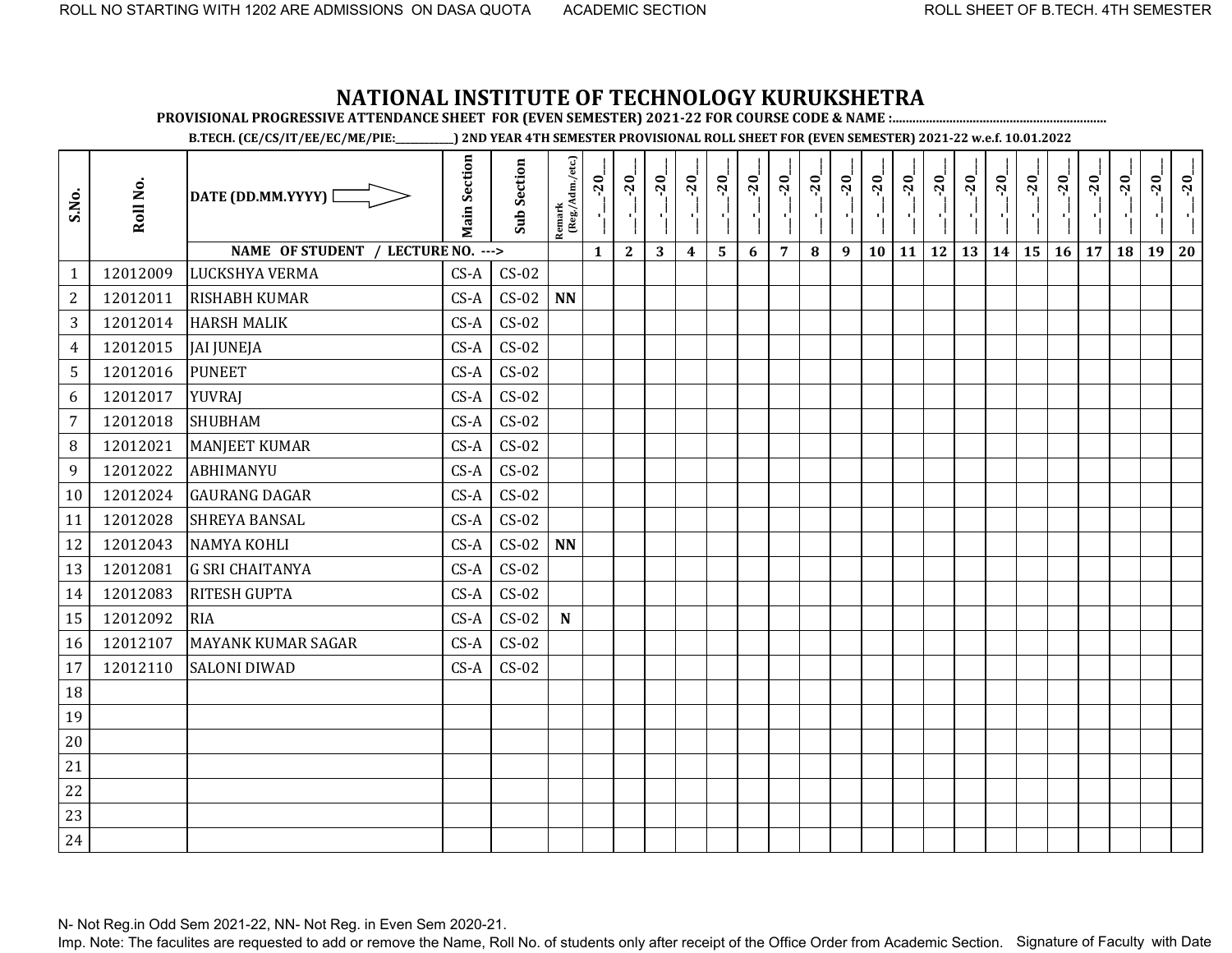**PROVISIONAL PROGRESSIVE ATTENDANCE SHEET FOR (EVEN SEMESTER) 2021-22 FOR COURSE CODE & NAME :................................................................**

**B.TECH. (CE/CS/IT/EE/EC/ME/PIE:\_\_\_\_\_\_\_\_\_\_\_\_) 2ND YEAR 4TH SEMESTER PROVISIONAL ROLL SHEET FOR (EVEN SEMESTER) 2021-22 w.e.f. 10.01.2022** 

| S.No.            | Roll No. | DATE (DD.MM.YYYY) [                | <b>Main Section</b> | <b>Sub Section</b> | Remark<br>(Reg./Adm./etc.) | $-20$        | $-20$        | $-20$ | $-20$            | $-20$ | $-20$ | $-20$          | $-20$ | $-20$ | $-20$<br>л., | $-20$<br>$\blacksquare$ | $-20$<br>$\blacksquare$ | $-20$     | $-20$ | $-20$ | $-20$ | $-20$ | $-20$ | $-20$ | $-20$ |
|------------------|----------|------------------------------------|---------------------|--------------------|----------------------------|--------------|--------------|-------|------------------|-------|-------|----------------|-------|-------|--------------|-------------------------|-------------------------|-----------|-------|-------|-------|-------|-------|-------|-------|
|                  |          | NAME OF STUDENT / LECTURE NO. ---> |                     |                    |                            | $\mathbf{1}$ | $\mathbf{2}$ | 3     | $\boldsymbol{4}$ | 5     | 6     | $\overline{7}$ | 8     | 9     | 10           | 11                      | <b>12</b>               | <b>13</b> | 14    | 15    | 16    | 17    | 18    | 19    | 20    |
| $\mathbf{1}$     | 12012020 | <b>VIRENDRA BURDAK</b>             | $CS-A$              | $CS-03$            |                            |              |              |       |                  |       |       |                |       |       |              |                         |                         |           |       |       |       |       |       |       |       |
| $\overline{2}$   | 12012025 | RAHUL PRAJAPATI                    | $CS-A$              | $CS-03$            |                            |              |              |       |                  |       |       |                |       |       |              |                         |                         |           |       |       |       |       |       |       |       |
| 3                | 12012027 | <b>PRINCE</b>                      | $CS-A$              | $CS-03$            |                            |              |              |       |                  |       |       |                |       |       |              |                         |                         |           |       |       |       |       |       |       |       |
| $\overline{4}$   | 12012029 | <b>RAHUL</b>                       | $CS-A$              | $CS-03$            |                            |              |              |       |                  |       |       |                |       |       |              |                         |                         |           |       |       |       |       |       |       |       |
| 5                | 12012030 | PREET YADAV                        | $CS-A$              | $CS-03$            |                            |              |              |       |                  |       |       |                |       |       |              |                         |                         |           |       |       |       |       |       |       |       |
| 6                | 12012031 | <b>VIVEK KUMAR</b>                 | $CS-A$              | $CS-03$            |                            |              |              |       |                  |       |       |                |       |       |              |                         |                         |           |       |       |       |       |       |       |       |
| $\overline{7}$   | 12012032 | <b>BALJEET SINGH</b>               | $CS-A$              | $CS-03$            |                            |              |              |       |                  |       |       |                |       |       |              |                         |                         |           |       |       |       |       |       |       |       |
| $\, 8$           | 12012034 | <b>MANMEET SINGH</b>               | $CS-A$              | $CS-03$            |                            |              |              |       |                  |       |       |                |       |       |              |                         |                         |           |       |       |       |       |       |       |       |
| $\boldsymbol{9}$ | 12012035 | <b>URMILA MEENA</b>                | $CS-A$              | $CS-03$            | ${\bf N}$                  |              |              |       |                  |       |       |                |       |       |              |                         |                         |           |       |       |       |       |       |       |       |
| 10               | 12012038 | <b>AAKASH</b>                      | $CS-A$              | $CS-03$            |                            |              |              |       |                  |       |       |                |       |       |              |                         |                         |           |       |       |       |       |       |       |       |
| 11               | 12012054 | <b>ABHINITI SINHA</b>              | $CS-A$              | $CS-03$            |                            |              |              |       |                  |       |       |                |       |       |              |                         |                         |           |       |       |       |       |       |       |       |
| 12               | 12012066 | <b>BHAVYA JAIN</b>                 | $CS-A$              | $CS-03$            |                            |              |              |       |                  |       |       |                |       |       |              |                         |                         |           |       |       |       |       |       |       |       |
| 13               | 12012086 | <b>AYUSH AGRAWAL</b>               | $CS-A$              | $CS-03$            |                            |              |              |       |                  |       |       |                |       |       |              |                         |                         |           |       |       |       |       |       |       |       |
| 14               | 12012087 | <b>MUKESH</b>                      | $CS-A$              | $CS-03$            |                            |              |              |       |                  |       |       |                |       |       |              |                         |                         |           |       |       |       |       |       |       |       |
| 15               | 12012088 | <b>ALLU TEJA SWAROOP</b>           | $CS-A$              | $CS-03$            |                            |              |              |       |                  |       |       |                |       |       |              |                         |                         |           |       |       |       |       |       |       |       |
| 16               | 12012089 | <b>VARUN PRATAP SINGH</b>          | $CS-A$              | $CS-03$            |                            |              |              |       |                  |       |       |                |       |       |              |                         |                         |           |       |       |       |       |       |       |       |
| 17               | 12012109 | <b>MOHIT MAHIPAL</b>               | $CS-A$              | $CS-03$            |                            |              |              |       |                  |       |       |                |       |       |              |                         |                         |           |       |       |       |       |       |       |       |
| 18               | 12012113 | KORADA SOWKHYA                     | $CS-A$              | $CS-03$            |                            |              |              |       |                  |       |       |                |       |       |              |                         |                         |           |       |       |       |       |       |       |       |
| 19               |          |                                    |                     |                    |                            |              |              |       |                  |       |       |                |       |       |              |                         |                         |           |       |       |       |       |       |       |       |
| 20               |          |                                    |                     |                    |                            |              |              |       |                  |       |       |                |       |       |              |                         |                         |           |       |       |       |       |       |       |       |
| 21               |          |                                    |                     |                    |                            |              |              |       |                  |       |       |                |       |       |              |                         |                         |           |       |       |       |       |       |       |       |
| 22               |          |                                    |                     |                    |                            |              |              |       |                  |       |       |                |       |       |              |                         |                         |           |       |       |       |       |       |       |       |
| 23               |          |                                    |                     |                    |                            |              |              |       |                  |       |       |                |       |       |              |                         |                         |           |       |       |       |       |       |       |       |
| 24               |          |                                    |                     |                    |                            |              |              |       |                  |       |       |                |       |       |              |                         |                         |           |       |       |       |       |       |       |       |

N- Not Reg.in Odd Sem 2021-22, NN- Not Reg. in Even Sem 2020-21.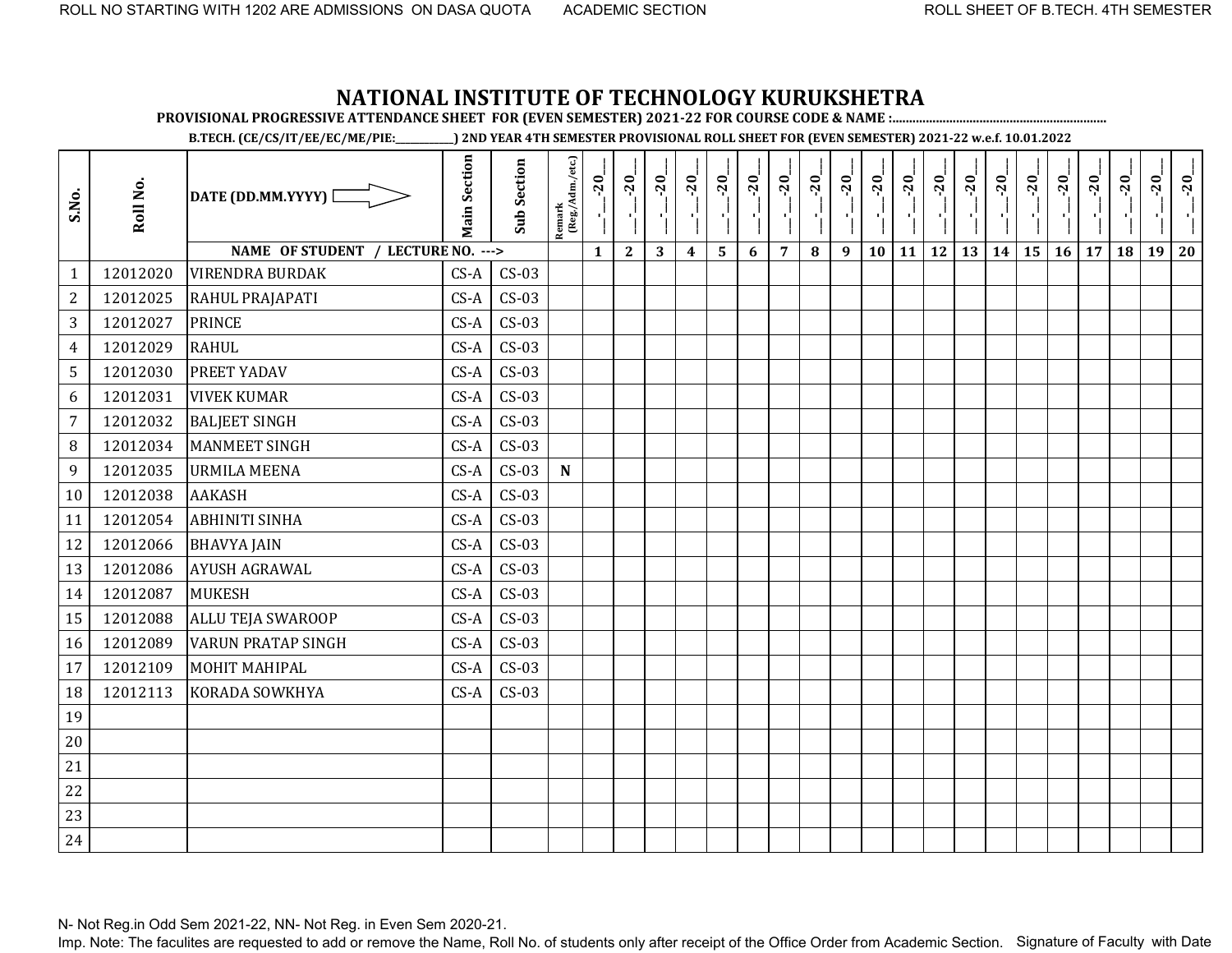**PROVISIONAL PROGRESSIVE ATTENDANCE SHEET FOR (EVEN SEMESTER) 2021-22 FOR COURSE CODE & NAME :................................................................**

**B.TECH. (CE/CS/IT/EE/EC/ME/PIE:\_\_\_\_\_\_\_\_\_\_\_\_) 2ND YEAR 4TH SEMESTER PROVISIONAL ROLL SHEET FOR (EVEN SEMESTER) 2021-22 w.e.f. 10.01.2022** 

| S.No.          | Roll No. | DATE (DD.MM.YYYY) [                | <b>Main Section</b> | <b>Sub Section</b> | Remark<br>(Reg./Adm./etc.) | $-20$        | $-20$        | $-20$ | $-20$            | $-20$ | $-20$ | $-20$          | $-20$ | $-20$ | $-20$<br>$\mathcal{F}_1$ . | $-20$<br>л, | $-20$<br>-1 | $-20$ | $-20$ | $-20$<br>×, | $-20$ | $-20$ | $-20$ | $-20$ | $-20$ |
|----------------|----------|------------------------------------|---------------------|--------------------|----------------------------|--------------|--------------|-------|------------------|-------|-------|----------------|-------|-------|----------------------------|-------------|-------------|-------|-------|-------------|-------|-------|-------|-------|-------|
|                |          | NAME OF STUDENT / LECTURE NO. ---> |                     |                    |                            | $\mathbf{1}$ | $\mathbf{2}$ | 3     | $\boldsymbol{4}$ | 5     | 6     | $\overline{7}$ | 8     | 9     | 10                         | <b>11</b>   | 12          | 13    | 14    | <b>15</b>   | 16    | 17    | 18    | 19    | 20    |
| $\mathbf{1}$   | 12012012 | <b>ISHIKA BANSAL</b>               | $CS-B$              | $CS-04$            |                            |              |              |       |                  |       |       |                |       |       |                            |             |             |       |       |             |       |       |       |       |       |
| $\overline{2}$ | 12012013 | <b>MUSKAN</b>                      | $CS-B$              | $CS-04$            |                            |              |              |       |                  |       |       |                |       |       |                            |             |             |       |       |             |       |       |       |       |       |
| 3              | 12012033 | <b>KARLAPUDI GURU MAHESH</b>       | $CS-B$              | $CS-04$            |                            |              |              |       |                  |       |       |                |       |       |                            |             |             |       |       |             |       |       |       |       |       |
| $\overline{4}$ | 12012036 | <b>RAHUL</b>                       | $CS-B$              | $CS-04$            |                            |              |              |       |                  |       |       |                |       |       |                            |             |             |       |       |             |       |       |       |       |       |
| 5              | 12012037 | <b>CHIRAG SINGH</b>                | $CS-B$              | $CS-04$            |                            |              |              |       |                  |       |       |                |       |       |                            |             |             |       |       |             |       |       |       |       |       |
| 6              | 12012039 | <b>HEMANT</b>                      | $CS-B$              | $CS-04$            |                            |              |              |       |                  |       |       |                |       |       |                            |             |             |       |       |             |       |       |       |       |       |
| $\overline{7}$ | 12012040 | <b>SHUBHAM KUMAR SAH</b>           | $CS-B$              | $CS-04$            |                            |              |              |       |                  |       |       |                |       |       |                            |             |             |       |       |             |       |       |       |       |       |
| 8              | 12012041 | YUVANSH BANSAL                     | $CS-B$              | $CS-04$            |                            |              |              |       |                  |       |       |                |       |       |                            |             |             |       |       |             |       |       |       |       |       |
| 9              | 12012042 | <b>SREEJAN</b>                     | $CS-B$              | $CS-04$            |                            |              |              |       |                  |       |       |                |       |       |                            |             |             |       |       |             |       |       |       |       |       |
| 10             | 12012047 | <b>HARSHIT KANSAL</b>              | $CS-B$              | $CS-04$            |                            |              |              |       |                  |       |       |                |       |       |                            |             |             |       |       |             |       |       |       |       |       |
| 11             | 12012053 | YOGITA MEENA                       | $CS-B$              | $CS-04$            | ${\bf N}$                  |              |              |       |                  |       |       |                |       |       |                            |             |             |       |       |             |       |       |       |       |       |
| 12             | 12012056 | <b>ANIKET BHATIA</b>               | $CS-B$              | $CS-04$            |                            |              |              |       |                  |       |       |                |       |       |                            |             |             |       |       |             |       |       |       |       |       |
| 13             | 12012090 | <b>MAYANK SURYA</b>                | $CS-B$              | $CS-04$            |                            |              |              |       |                  |       |       |                |       |       |                            |             |             |       |       |             |       |       |       |       |       |
| 14             | 12012091 | <b>AVINASH MEENA</b>               | $CS-B$              | $CS-04$            |                            |              |              |       |                  |       |       |                |       |       |                            |             |             |       |       |             |       |       |       |       |       |
| 15             | 12012093 | <b>ANANT RAGHUVANSHI</b>           | $CS-B$              | $CS-04$            |                            |              |              |       |                  |       |       |                |       |       |                            |             |             |       |       |             |       |       |       |       |       |
| 16             | 12012094 | DEEPANSHU VISHWAKARMA              | $CS-B$              | $CS-04$            |                            |              |              |       |                  |       |       |                |       |       |                            |             |             |       |       |             |       |       |       |       |       |
| 17             | 12012095 | <b>LAKHYAJIT DAS</b>               | $CS-B$              | $CS-04$            |                            |              |              |       |                  |       |       |                |       |       |                            |             |             |       |       |             |       |       |       |       |       |
| 18             | 12012114 | <b>SHAMBHAVI SINGH</b>             | $CS-B$              | $CS-04$            |                            |              |              |       |                  |       |       |                |       |       |                            |             |             |       |       |             |       |       |       |       |       |
| 19             | 12022003 | SAKETH GANAPATHI TEKMAL            | $CS-B$              | $CS-04$            |                            |              |              |       |                  |       |       |                |       |       |                            |             |             |       |       |             |       |       |       |       |       |
| 20             | 12022004 | INZAMAM UL HAQUE CHOWDHURY         | $CS-B$              | $CS-04$            |                            |              |              |       |                  |       |       |                |       |       |                            |             |             |       |       |             |       |       |       |       |       |
| 21             | 12022007 | <b>SAUMYA GUPTA</b>                | $CS-B$              | $CS-04$            |                            |              |              |       |                  |       |       |                |       |       |                            |             |             |       |       |             |       |       |       |       |       |
| 22             |          |                                    |                     |                    |                            |              |              |       |                  |       |       |                |       |       |                            |             |             |       |       |             |       |       |       |       |       |
| 23             |          |                                    |                     |                    |                            |              |              |       |                  |       |       |                |       |       |                            |             |             |       |       |             |       |       |       |       |       |
| 24             |          |                                    |                     |                    |                            |              |              |       |                  |       |       |                |       |       |                            |             |             |       |       |             |       |       |       |       |       |

N- Not Reg.in Odd Sem 2021-22, NN- Not Reg. in Even Sem 2020-21.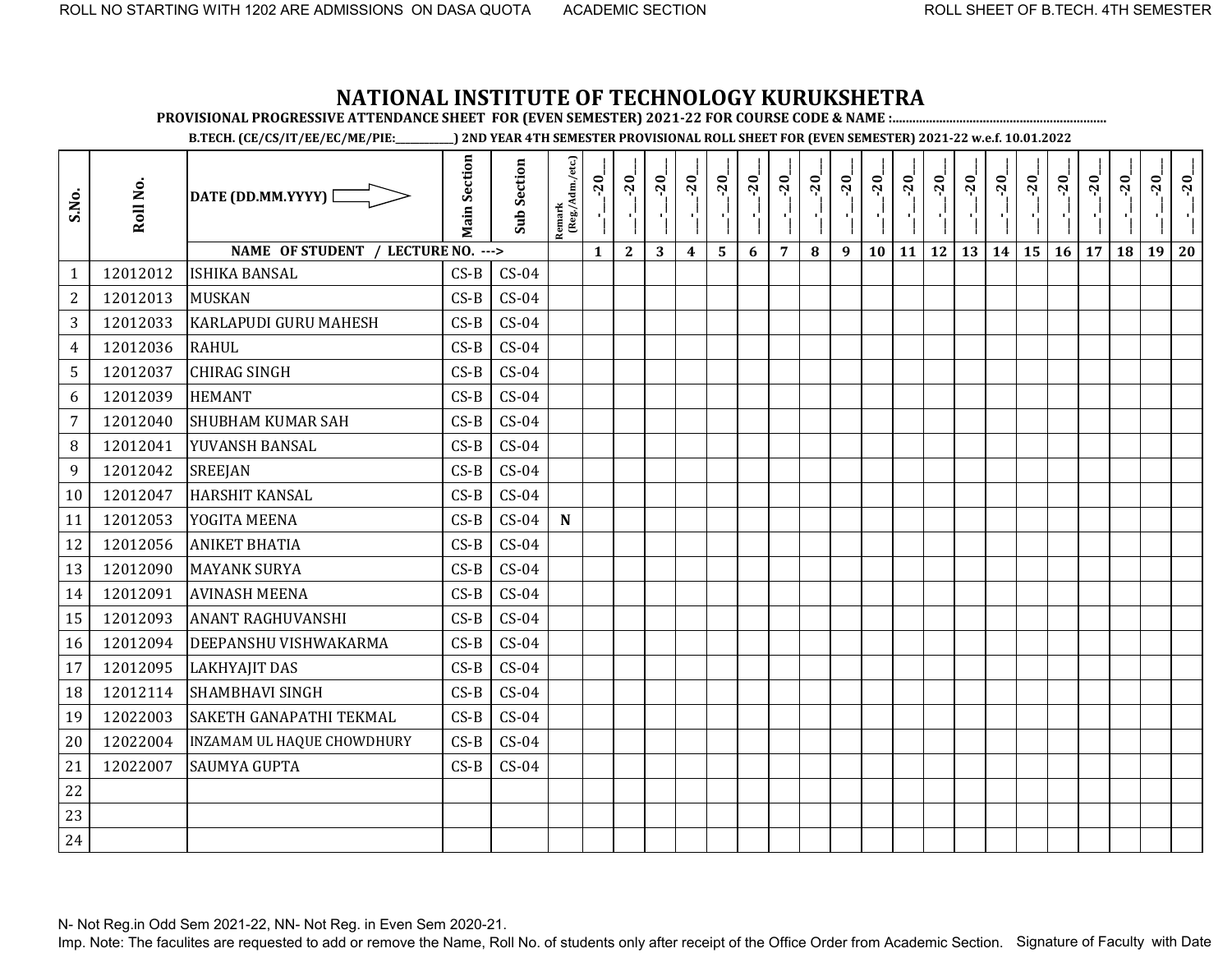**PROVISIONAL PROGRESSIVE ATTENDANCE SHEET FOR (EVEN SEMESTER) 2021-22 FOR COURSE CODE & NAME :................................................................**

**B.TECH. (CE/CS/IT/EE/EC/ME/PIE:\_\_\_\_\_\_\_\_\_\_\_\_) 2ND YEAR 4TH SEMESTER PROVISIONAL ROLL SHEET FOR (EVEN SEMESTER) 2021-22 w.e.f. 10.01.2022** 

| S.No.          | Roll No. | DATE (DD.MM.YYYY) [                | <b>Main Section</b> | <b>Sub Section</b> | $\frac{\text{Remark}}{\text{(Reg/Adm/etc.)}}$ | $-20$<br>J,  | $-20$<br>$\mathbf{r}$ | $-20$ | $-20$            | $-20$ | $-20$ | $-20$          | $-20$ | $-20$ | $-20$<br>п., | $-20$ | $-20$     | $-20$<br>A) | $-20$ | $-20$ | $-20$ | $-20$ | $-20$ | $-20$ | $-20$ |
|----------------|----------|------------------------------------|---------------------|--------------------|-----------------------------------------------|--------------|-----------------------|-------|------------------|-------|-------|----------------|-------|-------|--------------|-------|-----------|-------------|-------|-------|-------|-------|-------|-------|-------|
|                |          | NAME OF STUDENT / LECTURE NO. ---> |                     |                    |                                               | $\mathbf{1}$ | $\mathbf{2}$          | 3     | $\boldsymbol{4}$ | 5     | 6     | $\overline{7}$ | 8     | 9     | 10           | 11    | <b>12</b> | 13          | 14    | 15    | 16    | 17    | 18    | 19    | 20    |
| 1              | 12012010 | <b>SHAIFALI</b>                    | $CS-B$              | $CS-05$            |                                               |              |                       |       |                  |       |       |                |       |       |              |       |           |             |       |       |       |       |       |       |       |
| $\overline{2}$ | 12012045 | <b>CHAMANPREET SINGH</b>           | $CS-B$              | $CS-05$            |                                               |              |                       |       |                  |       |       |                |       |       |              |       |           |             |       |       |       |       |       |       |       |
| 3              | 12012046 | <b>RAHUL MEENA</b>                 | $CS-B$              | $CS-05$            |                                               |              |                       |       |                  |       |       |                |       |       |              |       |           |             |       |       |       |       |       |       |       |
| 4              | 12012049 | <b>PARTH TANEJA</b>                | $CS-B$              | $CS-05$            |                                               |              |                       |       |                  |       |       |                |       |       |              |       |           |             |       |       |       |       |       |       |       |
| 5              | 12012050 | <b>ABHISHEK USHARA</b>             | $CS-B$              | $CS-05$            |                                               |              |                       |       |                  |       |       |                |       |       |              |       |           |             |       |       |       |       |       |       |       |
| 6              | 12012051 | <b>MAHENDRA MAKAD</b>              | $CS-B$              | $CS-05$            |                                               |              |                       |       |                  |       |       |                |       |       |              |       |           |             |       |       |       |       |       |       |       |
| $\overline{7}$ | 12012055 | <b>DHRUV SINGHAL</b>               | $CS-B$              | $CS-05$            | $\mathbf N$                                   |              |                       |       |                  |       |       |                |       |       |              |       |           |             |       |       |       |       |       |       |       |
| $\, 8$         | 12012057 | <b>RAHUL KUMAR</b>                 | $CS-B$              | $CS-05$            |                                               |              |                       |       |                  |       |       |                |       |       |              |       |           |             |       |       |       |       |       |       |       |
| 9              | 12012058 | <b>GARIMA</b>                      | $CS-B$              | $CS-05$            |                                               |              |                       |       |                  |       |       |                |       |       |              |       |           |             |       |       |       |       |       |       |       |
| 10             | 12012062 | <b>DEV</b>                         | $CS-B$              | $CS-05$            |                                               |              |                       |       |                  |       |       |                |       |       |              |       |           |             |       |       |       |       |       |       |       |
| 11             | 12012064 | <b>ANKIT KUMAR</b>                 | $CS-B$              | $CS-05$            |                                               |              |                       |       |                  |       |       |                |       |       |              |       |           |             |       |       |       |       |       |       |       |
| 12             | 12012084 | <b>ASTHA</b>                       | $CS-B$              | $CS-05$            |                                               |              |                       |       |                  |       |       |                |       |       |              |       |           |             |       |       |       |       |       |       |       |
| 13             | 12012096 | <b>SURAJ SINGH JADON</b>           | $CS-B$              | $CS-05$            |                                               |              |                       |       |                  |       |       |                |       |       |              |       |           |             |       |       |       |       |       |       |       |
| 14             | 12012097 | <b>SAKET RAMAN</b>                 | $CS-B$              | $CS-05$            |                                               |              |                       |       |                  |       |       |                |       |       |              |       |           |             |       |       |       |       |       |       |       |
| 15             | 12012101 | <b>BHAWARTH GARG</b>               | $CS-B$              | $CS-05$            |                                               |              |                       |       |                  |       |       |                |       |       |              |       |           |             |       |       |       |       |       |       |       |
| 16             | 12012102 | KAMIREDDY RAM MOHAN RAO            | $CS-B$              | $CS-05$            |                                               |              |                       |       |                  |       |       |                |       |       |              |       |           |             |       |       |       |       |       |       |       |
| 17             | 12012115 | MEDARAMETLA ALEKHYA                | $CS-B$              | $CS-05$            |                                               |              |                       |       |                  |       |       |                |       |       |              |       |           |             |       |       |       |       |       |       |       |
| 18             | 12012118 | <b>SACHIN YADAV</b>                | $CS-B$              | $CS-05$            | $\mathbf N$                                   |              |                       |       |                  |       |       |                |       |       |              |       |           |             |       |       |       |       |       |       |       |
| 19             | 12022005 | PRIYANSHU TRIPATHI                 | $CS-B$              | $CS-05$            |                                               |              |                       |       |                  |       |       |                |       |       |              |       |           |             |       |       |       |       |       |       |       |
| 20             | 12022006 | <b>J AJITH KUMAR</b>               | $CS-B$              | $CS-05$            | <b>NN</b>                                     |              |                       |       |                  |       |       |                |       |       |              |       |           |             |       |       |       |       |       |       |       |
| 21             |          |                                    |                     |                    |                                               |              |                       |       |                  |       |       |                |       |       |              |       |           |             |       |       |       |       |       |       |       |
| 22             |          |                                    |                     |                    |                                               |              |                       |       |                  |       |       |                |       |       |              |       |           |             |       |       |       |       |       |       |       |
| 23             |          |                                    |                     |                    |                                               |              |                       |       |                  |       |       |                |       |       |              |       |           |             |       |       |       |       |       |       |       |
| 24             |          |                                    |                     |                    |                                               |              |                       |       |                  |       |       |                |       |       |              |       |           |             |       |       |       |       |       |       |       |

N- Not Reg.in Odd Sem 2021-22, NN- Not Reg. in Even Sem 2020-21.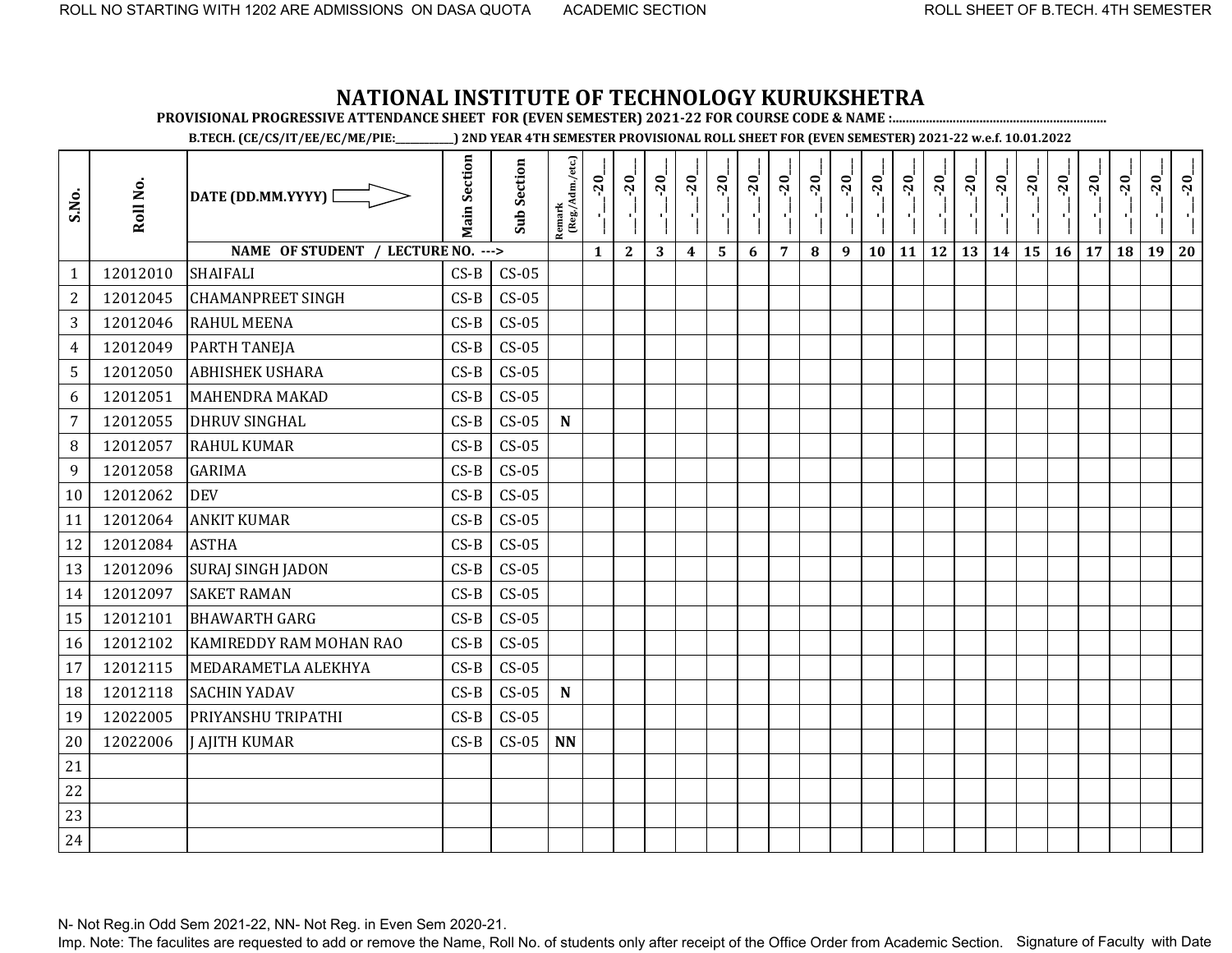**PROVISIONAL PROGRESSIVE ATTENDANCE SHEET FOR (EVEN SEMESTER) 2021-22 FOR COURSE CODE & NAME :................................................................**

**B.TECH. (CE/CS/IT/EE/EC/ME/PIE:\_\_\_\_\_\_\_\_\_\_\_\_) 2ND YEAR 4TH SEMESTER PROVISIONAL ROLL SHEET FOR (EVEN SEMESTER) 2021-22 w.e.f. 10.01.2022** 

| S.No.          | Roll No. | DATE (DD.MM.YYYY) [                | <b>Main Section</b> | <b>Sub Section</b> | Remark<br>(Reg./Adm./etc.) | $-20$        | $-20$        | $-20$ | $-20$            | $-20$                   | $-20$ | $-20$          | $-20$    | $-20$ | $-20$ | $-20$<br>۱ļ | $-20$     | $-20$ | $-20$ | $-20$ | $-20$           | $-20$ | $-20$ | $-20$ | $-20$ |
|----------------|----------|------------------------------------|---------------------|--------------------|----------------------------|--------------|--------------|-------|------------------|-------------------------|-------|----------------|----------|-------|-------|-------------|-----------|-------|-------|-------|-----------------|-------|-------|-------|-------|
|                |          | NAME OF STUDENT / LECTURE NO. ---> |                     |                    |                            | $\mathbf{1}$ | $\mathbf{2}$ | 3     | $\boldsymbol{4}$ | $\overline{\mathbf{5}}$ | 6     | $\overline{7}$ | $\bf{8}$ | 9     | 10    | 11          | <b>12</b> | 13    | 14    | 15    | 16 <sup>1</sup> | 17    | 18    | 19    | 20    |
| $\mathbf{1}$   | 12012044 | SHEETAL KUMARI                     | $CS-B$              | $CS-06$            |                            |              |              |       |                  |                         |       |                |          |       |       |             |           |       |       |       |                 |       |       |       |       |
| $\mathbf{2}$   | 12012048 | <b>MS.MANISHA KUMARI</b>           | $CS-B$              | $CS-06$            |                            |              |              |       |                  |                         |       |                |          |       |       |             |           |       |       |       |                 |       |       |       |       |
| 3              | 12012059 | RAJAT                              | $CS-B$              | $CS-06$            |                            |              |              |       |                  |                         |       |                |          |       |       |             |           |       |       |       |                 |       |       |       |       |
| 4              | 12012061 | <b>MOHIT MALIK</b>                 | $CS-B$              | $CS-06$            |                            |              |              |       |                  |                         |       |                |          |       |       |             |           |       |       |       |                 |       |       |       |       |
| 5              | 12012063 | <b>VISHAL</b>                      | $CS-B$              | $CS-06$            |                            |              |              |       |                  |                         |       |                |          |       |       |             |           |       |       |       |                 |       |       |       |       |
| 6              | 12012065 | <b>SHAHID RAZA</b>                 | $CS-B$              | $CS-06$            |                            |              |              |       |                  |                         |       |                |          |       |       |             |           |       |       |       |                 |       |       |       |       |
| $\overline{7}$ | 12012067 | <b>DEEPANSH JATWANI</b>            | $CS-B$              | $CS-06$            |                            |              |              |       |                  |                         |       |                |          |       |       |             |           |       |       |       |                 |       |       |       |       |
| 8              | 12012069 | <b>RIVAL RANA</b>                  | $CS-B$              | $CS-06$            |                            |              |              |       |                  |                         |       |                |          |       |       |             |           |       |       |       |                 |       |       |       |       |
| 9              | 12012070 | <b>ALOK SHARMA</b>                 | $CS-B$              | $CS-06$            |                            |              |              |       |                  |                         |       |                |          |       |       |             |           |       |       |       |                 |       |       |       |       |
| 10             | 12012071 | <b>MOHIT</b>                       | $CS-B$              | $CS-06$            |                            |              |              |       |                  |                         |       |                |          |       |       |             |           |       |       |       |                 |       |       |       |       |
| 11             | 12012072 | <b>HITESH KUMAR</b>                | $CS-B$              | $CS-06$            |                            |              |              |       |                  |                         |       |                |          |       |       |             |           |       |       |       |                 |       |       |       |       |
| 12             | 12012073 | <b>AKSHAY KUMAR</b>                | $CS-B$              | $CS-06$            | $\mathbf N$                |              |              |       |                  |                         |       |                |          |       |       |             |           |       |       |       |                 |       |       |       |       |
| 13             | 12012100 | <b>BHUKYA BHANUTEJA</b>            | $CS-B$              | $CS-06$            |                            |              |              |       |                  |                         |       |                |          |       |       |             |           |       |       |       |                 |       |       |       |       |
| 14             | 12012103 | PRATHAM MALVIYA                    | $CS-B$              | $CS-06$            | ${\bf N}$                  |              |              |       |                  |                         |       |                |          |       |       |             |           |       |       |       |                 |       |       |       |       |
| 15             | 12012104 | <b>KRISH JINDAL</b>                | $CS-B$              | $CS-06$            |                            |              |              |       |                  |                         |       |                |          |       |       |             |           |       |       |       |                 |       |       |       |       |
| 16             | 12012105 | <b>AMAN GOEL</b>                   | $CS-B$              | $CS-06$            |                            |              |              |       |                  |                         |       |                |          |       |       |             |           |       |       |       |                 |       |       |       |       |
| 17             | 12012116 | <b>DEVIKA SINGH</b>                | $CS-B$              | $CS-06$            |                            |              |              |       |                  |                         |       |                |          |       |       |             |           |       |       |       |                 |       |       |       |       |
| 18             | 12012119 | <b>TEJENDRA SINGH</b>              | $CS-B$              | $CS-06$            |                            |              |              |       |                  |                         |       |                |          |       |       |             |           |       |       |       |                 |       |       |       |       |
| 19             | 12022001 | <b>PRANSU YADAV</b>                | $CS-B$              | $CS-06$            |                            |              |              |       |                  |                         |       |                |          |       |       |             |           |       |       |       |                 |       |       |       |       |
| 20             | 12022002 | <b>ANURAG SHRESTHA</b>             | $CS-B$              | $CS-06$            | $\mathbf N$                |              |              |       |                  |                         |       |                |          |       |       |             |           |       |       |       |                 |       |       |       |       |
| 21             |          |                                    |                     |                    |                            |              |              |       |                  |                         |       |                |          |       |       |             |           |       |       |       |                 |       |       |       |       |
| 22             |          |                                    |                     |                    |                            |              |              |       |                  |                         |       |                |          |       |       |             |           |       |       |       |                 |       |       |       |       |
| 23             |          |                                    |                     |                    |                            |              |              |       |                  |                         |       |                |          |       |       |             |           |       |       |       |                 |       |       |       |       |
| 24             |          |                                    |                     |                    |                            |              |              |       |                  |                         |       |                |          |       |       |             |           |       |       |       |                 |       |       |       |       |

N- Not Reg.in Odd Sem 2021-22, NN- Not Reg. in Even Sem 2020-21.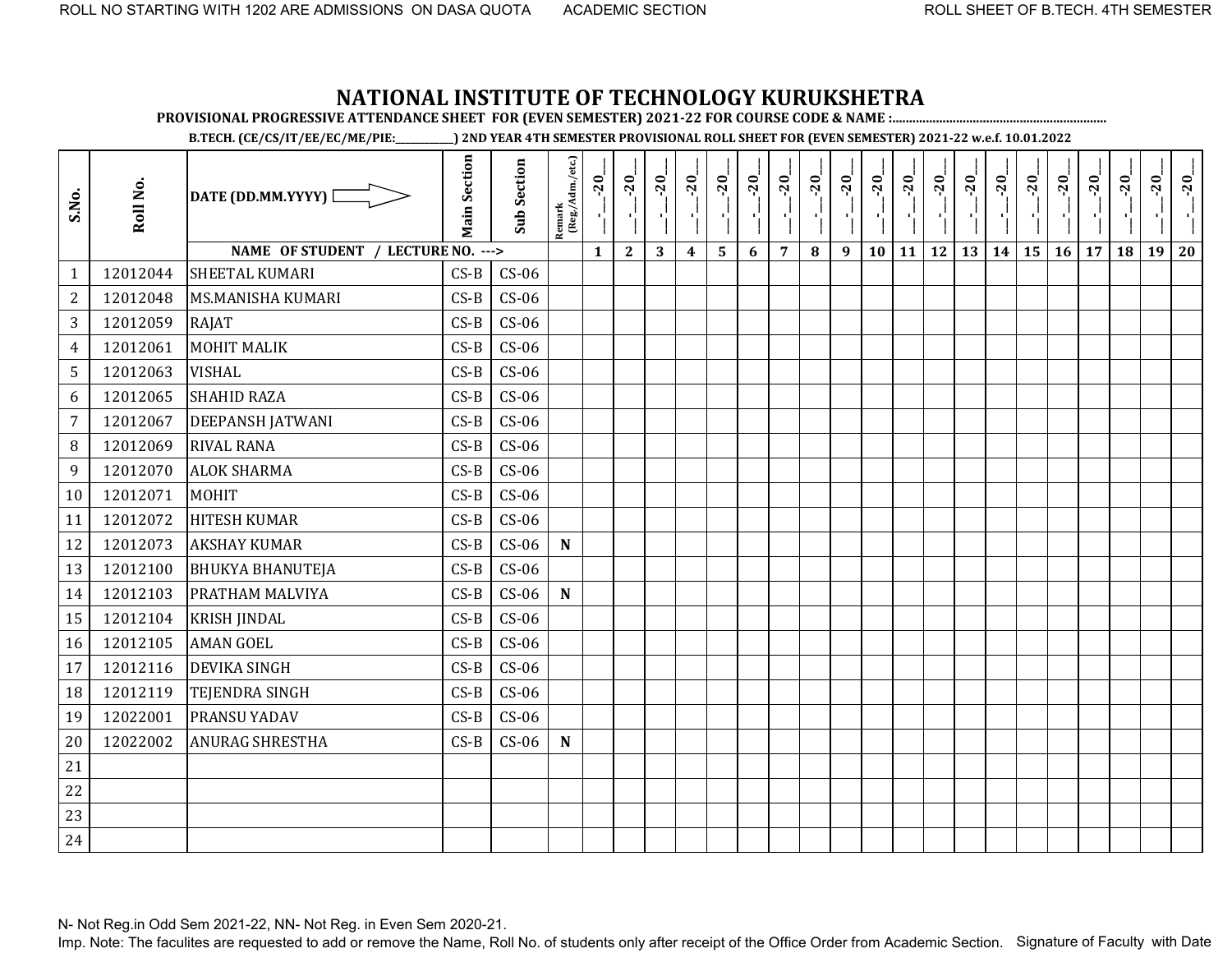**PROVISIONAL PROGRESSIVE ATTENDANCE SHEET FOR (EVEN SEMESTER) 2021-22 FOR COURSE CODE & NAME :................................................................**

**B.TECH. (CE/CS/IT/EE/EC/ME/PIE:\_\_\_\_\_\_\_\_\_\_\_\_) 2ND YEAR 4TH SEMESTER PROVISIONAL ROLL SHEET FOR (EVEN SEMESTER) 2021-22 w.e.f. 10.01.2022** 

| S.No.          | Roll No. | DATE (DD.MM.YYYY) [                | <b>Main Section</b> | <b>Sub Section</b> | Remark<br>(Reg./Adm./etc.) | $-20$<br>۱ļ  | $-20$<br>$\mathbf{r}$ | $-20$ | $-20$            | $-20$ | $-20$ | $-20$          | $-20$ | $-20$ | $-20$ | $-20$ | $-20$     | $-20$ | $-20$ | $-20$ | $-20$ | $-20$ | $-20$ | $-20$ | $-20$ |
|----------------|----------|------------------------------------|---------------------|--------------------|----------------------------|--------------|-----------------------|-------|------------------|-------|-------|----------------|-------|-------|-------|-------|-----------|-------|-------|-------|-------|-------|-------|-------|-------|
|                |          | NAME OF STUDENT / LECTURE NO. ---> |                     |                    |                            | $\mathbf{1}$ | $\mathbf{2}$          | 3     | $\boldsymbol{4}$ | 5     | 6     | $\overline{7}$ | 8     | 9     | 10    | 11    | <b>12</b> | 13    | 14    | 15    | 16    | 17    | 18    | 19    | 20    |
| $\mathbf{1}$   | 12013001 | <b>AKSHAT MALIK</b>                | IT-A                | $IT-01$            |                            |              |                       |       |                  |       |       |                |       |       |       |       |           |       |       |       |       |       |       |       |       |
| $\mathbf{2}$   | 12013002 | PRAKHAR PRABUDH                    | IT-A                | $IT-01$            |                            |              |                       |       |                  |       |       |                |       |       |       |       |           |       |       |       |       |       |       |       |       |
| 3              | 12013003 | <b>HIMANSHU</b>                    | IT-A                | $IT-01$            |                            |              |                       |       |                  |       |       |                |       |       |       |       |           |       |       |       |       |       |       |       |       |
| 4              | 12013004 | PRASANG KUMAR                      | IT-A                | $IT-01$            | $\mathbf N$                |              |                       |       |                  |       |       |                |       |       |       |       |           |       |       |       |       |       |       |       |       |
| 5              | 12013005 | <b>AMAN ANAND</b>                  | IT-A                | $IT-01$            |                            |              |                       |       |                  |       |       |                |       |       |       |       |           |       |       |       |       |       |       |       |       |
| 6              | 12013006 | <b>VINIT MAHAJAN</b>               | IT-A                | $IT-01$            |                            |              |                       |       |                  |       |       |                |       |       |       |       |           |       |       |       |       |       |       |       |       |
| $\overline{7}$ | 12013008 | <b>AMAN YADAV</b>                  | $IT-A$              | $IT-01$            |                            |              |                       |       |                  |       |       |                |       |       |       |       |           |       |       |       |       |       |       |       |       |
| 8              | 12013011 | <b>MUKESH SUHAG</b>                | IT-A                | $IT-01$            |                            |              |                       |       |                  |       |       |                |       |       |       |       |           |       |       |       |       |       |       |       |       |
| 9              | 12013017 | <b>YUKTA ARORA</b>                 | IT-A                | $IT-01$            |                            |              |                       |       |                  |       |       |                |       |       |       |       |           |       |       |       |       |       |       |       |       |
| 10             | 12013052 | PREMLATA MEENA                     | IT-A                | $IT-01$            |                            |              |                       |       |                  |       |       |                |       |       |       |       |           |       |       |       |       |       |       |       |       |
| 11             | 12013058 | <b>ALANKRITA SINGH</b>             | IT-A                | $IT-01$            |                            |              |                       |       |                  |       |       |                |       |       |       |       |           |       |       |       |       |       |       |       |       |
| 12             | 12013068 | <b>LOVESH VERMA</b>                | IT-A                | $IT-01$            |                            |              |                       |       |                  |       |       |                |       |       |       |       |           |       |       |       |       |       |       |       |       |
| 13             | 12013069 | TANISHQ SINGH SINDHU               | IT-A                | $IT-01$            |                            |              |                       |       |                  |       |       |                |       |       |       |       |           |       |       |       |       |       |       |       |       |
| 14             | 12013080 | <b>SUSHMITA</b>                    | IT-A                | $IT-01$            |                            |              |                       |       |                  |       |       |                |       |       |       |       |           |       |       |       |       |       |       |       |       |
| 15             | 12013084 | SANIVARAPU GANGA PRIYA REDDY       | IT-A                | $IT-01$            |                            |              |                       |       |                  |       |       |                |       |       |       |       |           |       |       |       |       |       |       |       |       |
| 16             | 12013091 | <b>ANSHIKA</b>                     | IT-A                | $IT-01$            |                            |              |                       |       |                  |       |       |                |       |       |       |       |           |       |       |       |       |       |       |       |       |
| 17             | 12013097 | <b>JODU SIVA HEMANTH</b>           | IT-A                | $IT-01$            |                            |              |                       |       |                  |       |       |                |       |       |       |       |           |       |       |       |       |       |       |       |       |
| 18             | 12013098 | <b>SONU KUMAR</b>                  | IT-A                | $IT-01$            |                            |              |                       |       |                  |       |       |                |       |       |       |       |           |       |       |       |       |       |       |       |       |
| 19             | 12013099 | <b>ROHIT</b>                       | IT-A                | $IT-01$            |                            |              |                       |       |                  |       |       |                |       |       |       |       |           |       |       |       |       |       |       |       |       |
| 20             | 12013100 | SIDDHANT CHANDNA                   | IT-A                | $IT-01$            |                            |              |                       |       |                  |       |       |                |       |       |       |       |           |       |       |       |       |       |       |       |       |
| 21             | 12013102 | PRIKSHIT CHAND ANTHAL              | IT-A                | $IT-01$            |                            |              |                       |       |                  |       |       |                |       |       |       |       |           |       |       |       |       |       |       |       |       |
| 22             | 12013110 | PREM PURUSHOTTAM BHATI             | IT-A                | $IT-01$            | ${\bf N}$                  |              |                       |       |                  |       |       |                |       |       |       |       |           |       |       |       |       |       |       |       |       |
| 23             |          |                                    |                     |                    |                            |              |                       |       |                  |       |       |                |       |       |       |       |           |       |       |       |       |       |       |       |       |
| 24             |          |                                    |                     |                    |                            |              |                       |       |                  |       |       |                |       |       |       |       |           |       |       |       |       |       |       |       |       |

N- Not Reg.in Odd Sem 2021-22, NN- Not Reg. in Even Sem 2020-21.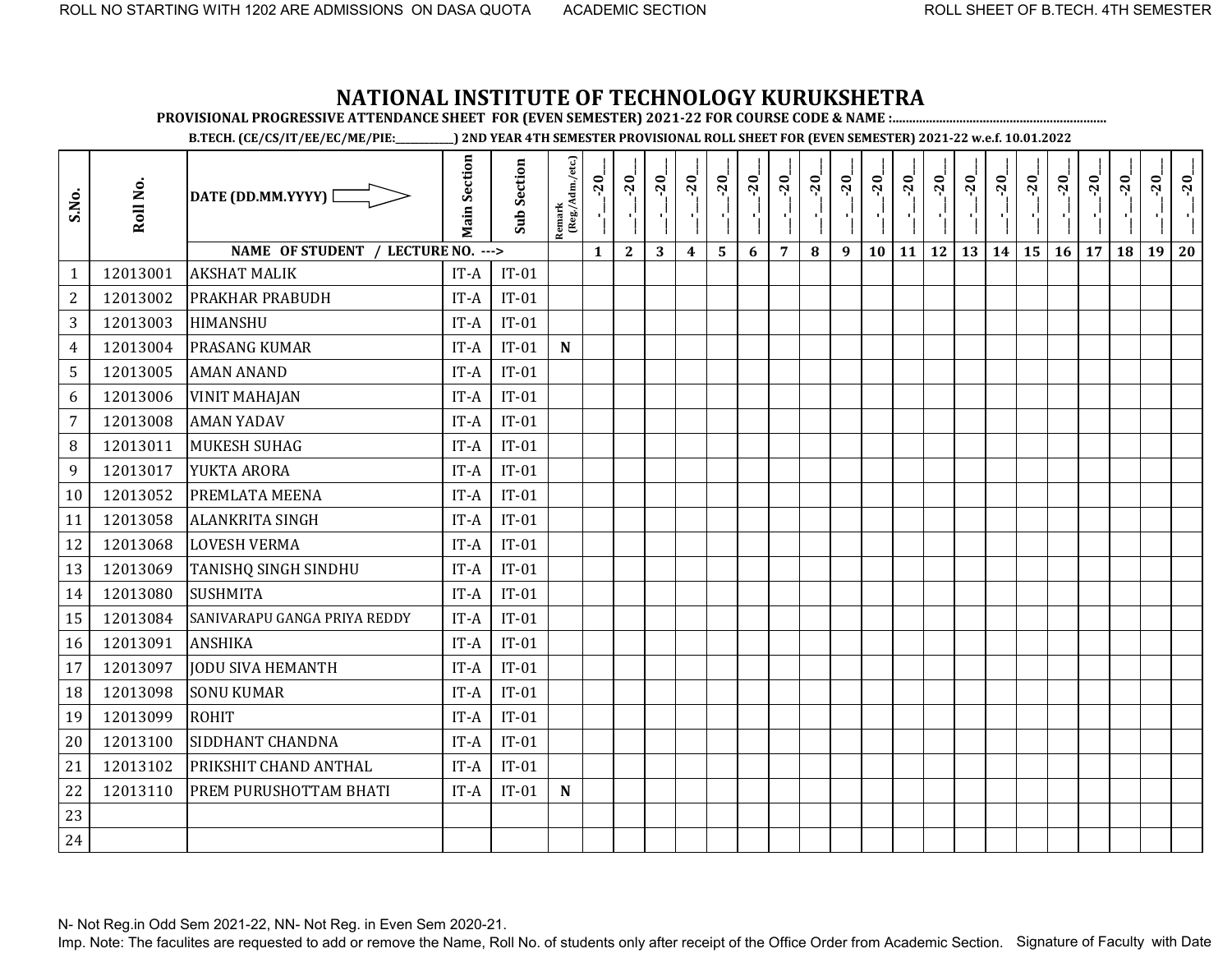**PROVISIONAL PROGRESSIVE ATTENDANCE SHEET FOR (EVEN SEMESTER) 2021-22 FOR COURSE CODE & NAME :................................................................**

**B.TECH. (CE/CS/IT/EE/EC/ME/PIE:\_\_\_\_\_\_\_\_\_\_\_\_) 2ND YEAR 4TH SEMESTER PROVISIONAL ROLL SHEET FOR (EVEN SEMESTER) 2021-22 w.e.f. 10.01.2022** 

| S.No.          | Roll No. | DATE (DD.MM.YYYY) [                | <b>Main Section</b> | <b>Sub Section</b> | $\frac{\text{Remark}}{\text{(Reg/Adm/etc.)}}$ | $-20$        | $-20$        | $-20$ | $-20$                   | $-20$ | $-20$ | $-20$          | $-20$    | $-20$ | $-20$     | $-20$ | $-20$ | $-20$ | $-20$ | $-20$ | $-20$     | $-20$ | $-20$ | $-20$ | $-20$ |
|----------------|----------|------------------------------------|---------------------|--------------------|-----------------------------------------------|--------------|--------------|-------|-------------------------|-------|-------|----------------|----------|-------|-----------|-------|-------|-------|-------|-------|-----------|-------|-------|-------|-------|
|                |          | NAME OF STUDENT / LECTURE NO. ---> |                     |                    |                                               | $\mathbf{1}$ | $\mathbf{2}$ | 3     | $\overline{\mathbf{4}}$ | 5     | 6     | $\overline{7}$ | $\bf{8}$ | 9     | <b>10</b> | 11    | 12    | 13    | 14    | 15    | $16$   17 |       | 18    | 19    | 20    |
| 1              | 12013007 | <b>SAURAV KUMAR</b>                | IT-A                | $IT-02$            |                                               |              |              |       |                         |       |       |                |          |       |           |       |       |       |       |       |           |       |       |       |       |
| $\overline{2}$ | 12013010 | YASH NIGAM                         | IT-A                | $IT-02$            |                                               |              |              |       |                         |       |       |                |          |       |           |       |       |       |       |       |           |       |       |       |       |
| 3              | 12013012 | <b>SAGAR</b>                       | IT-A                | $IT-02$            |                                               |              |              |       |                         |       |       |                |          |       |           |       |       |       |       |       |           |       |       |       |       |
| $\overline{4}$ | 12013013 | <b>LAKSHAY ROSE</b>                | IT-A                | $IT-02$            |                                               |              |              |       |                         |       |       |                |          |       |           |       |       |       |       |       |           |       |       |       |       |
| 5              | 12013015 | <b>SHUBHAM DHANDA</b>              | IT-A                | $IT-02$            |                                               |              |              |       |                         |       |       |                |          |       |           |       |       |       |       |       |           |       |       |       |       |
| 6              | 12013016 | <b>GANGADHAR MAHATO</b>            | IT-A                | $IT-02$            |                                               |              |              |       |                         |       |       |                |          |       |           |       |       |       |       |       |           |       |       |       |       |
| $\overline{7}$ | 12013019 | <b>SIYA GARG</b>                   | IT-A                | $IT-02$            |                                               |              |              |       |                         |       |       |                |          |       |           |       |       |       |       |       |           |       |       |       |       |
| 8              | 12013021 | <b>SUBHI</b>                       | IT-A                | $IT-02$            |                                               |              |              |       |                         |       |       |                |          |       |           |       |       |       |       |       |           |       |       |       |       |
| 9              | 12013025 | <b>SHUBHAM RAJ</b>                 | IT-A                | $IT-02$            |                                               |              |              |       |                         |       |       |                |          |       |           |       |       |       |       |       |           |       |       |       |       |
| 10             | 12013044 | <b>ABHISHEK</b>                    | IT-A                | $IT-02$            |                                               |              |              |       |                         |       |       |                |          |       |           |       |       |       |       |       |           |       |       |       |       |
| 11             | 12013062 | <b>RITIK GOYAL</b>                 | IT-A                | $IT-02$            |                                               |              |              |       |                         |       |       |                |          |       |           |       |       |       |       |       |           |       |       |       |       |
| 12             | 12013063 | <b>RAGHAVENDRA SINGH</b>           | IT-A                | $IT-02$            |                                               |              |              |       |                         |       |       |                |          |       |           |       |       |       |       |       |           |       |       |       |       |
| 13             | 12013070 | <b>SHRUTI GOEL</b>                 | IT-A                | $IT-02$            |                                               |              |              |       |                         |       |       |                |          |       |           |       |       |       |       |       |           |       |       |       |       |
| 14             | 12013071 | <b>DEEPAK KUMAR</b>                | IT-A                | $IT-02$            |                                               |              |              |       |                         |       |       |                |          |       |           |       |       |       |       |       |           |       |       |       |       |
| 15             | 12013072 | <b>VISHU GOYAL</b>                 | IT-A                | $IT-02$            |                                               |              |              |       |                         |       |       |                |          |       |           |       |       |       |       |       |           |       |       |       |       |
| 16             | 12013073 | AJMEERA JAGADISHWAR                | IT-A                | $IT-02$            |                                               |              |              |       |                         |       |       |                |          |       |           |       |       |       |       |       |           |       |       |       |       |
| 17             | 12013104 | YALLAKARI LEENA THULASI            | IT-A                | $IT-02$            |                                               |              |              |       |                         |       |       |                |          |       |           |       |       |       |       |       |           |       |       |       |       |
| 18             | 12013111 | <b>MAHAVEER PRASHAD</b>            | IT-A                | $IT-02$            |                                               |              |              |       |                         |       |       |                |          |       |           |       |       |       |       |       |           |       |       |       |       |
| 19             | 12013114 | <b>RAGHAV</b>                      | IT-A                | $IT-02$            |                                               |              |              |       |                         |       |       |                |          |       |           |       |       |       |       |       |           |       |       |       |       |
| 20             | 12013116 | <b>NIKHIL KUMAR</b>                | IT-A                | $IT-02$            |                                               |              |              |       |                         |       |       |                |          |       |           |       |       |       |       |       |           |       |       |       |       |
| 21             | 12013117 | <b>ADISH JAIN</b>                  | IT-A                | $IT-02$            |                                               |              |              |       |                         |       |       |                |          |       |           |       |       |       |       |       |           |       |       |       |       |
| 22             | 12013118 | <b>MIHIR</b>                       | IT-A                | $IT-02$            |                                               |              |              |       |                         |       |       |                |          |       |           |       |       |       |       |       |           |       |       |       |       |
| 23             |          |                                    |                     |                    |                                               |              |              |       |                         |       |       |                |          |       |           |       |       |       |       |       |           |       |       |       |       |
| 24             |          |                                    |                     |                    |                                               |              |              |       |                         |       |       |                |          |       |           |       |       |       |       |       |           |       |       |       |       |

N- Not Reg.in Odd Sem 2021-22, NN- Not Reg. in Even Sem 2020-21.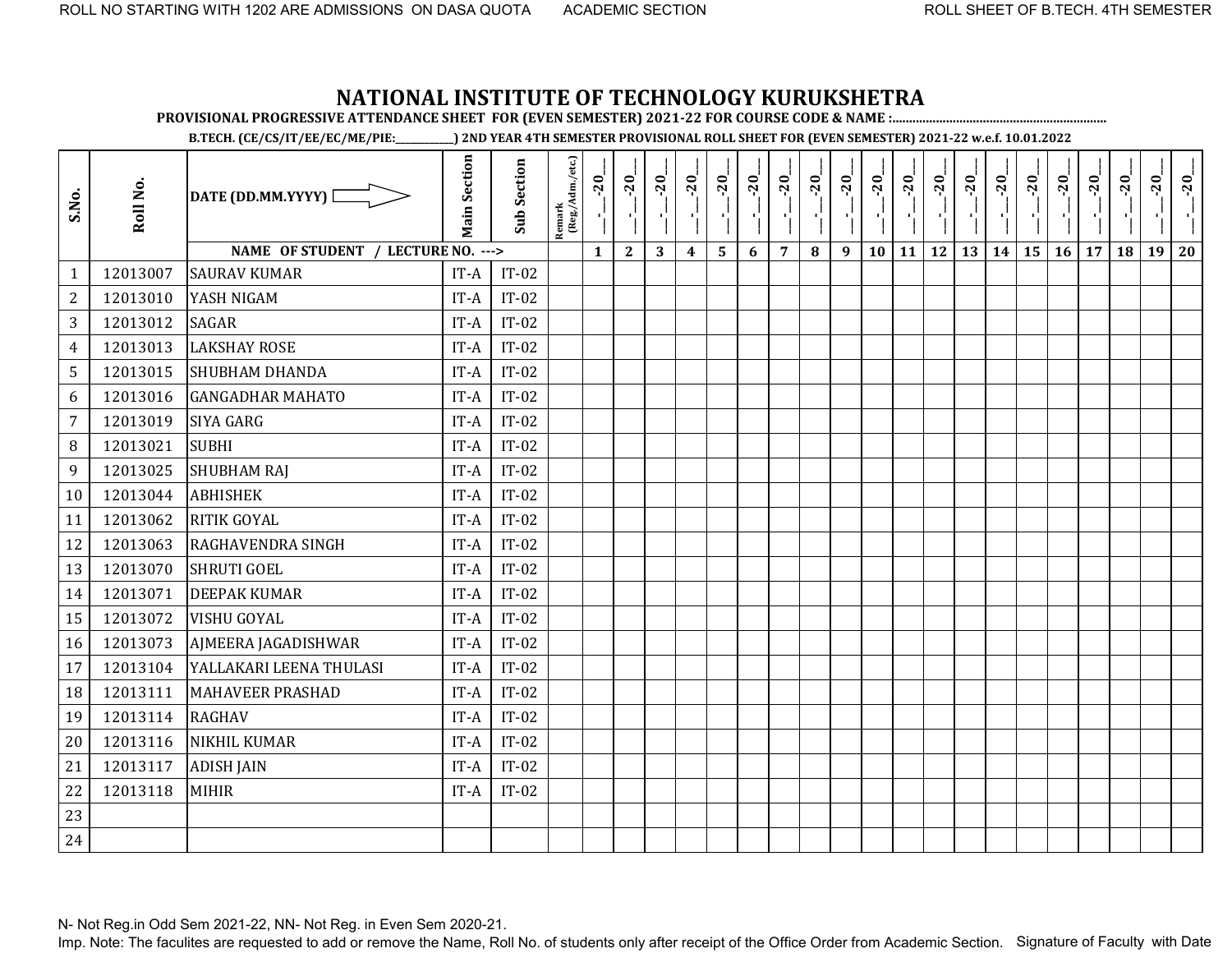**PROVISIONAL PROGRESSIVE ATTENDANCE SHEET FOR (EVEN SEMESTER) 2021-22 FOR COURSE CODE & NAME :................................................................**

**B.TECH. (CE/CS/IT/EE/EC/ME/PIE:\_\_\_\_\_\_\_\_\_\_\_\_) 2ND YEAR 4TH SEMESTER PROVISIONAL ROLL SHEET FOR (EVEN SEMESTER) 2021-22 w.e.f. 10.01.2022** 

| S.No.          | Roll No. | DATE (DD.MM.YYYY) [                | <b>Main Section</b> | <b>Sub Section</b> | Remark<br>(Reg./Adm./etc.) | $-20$        | $-20$        | $-20$ | $-20$                   | $-20$ | $-20$ | $-20$          | $-20$ | $-20$ | $-20$ | $-20$     | $-20$     | $-20$ | $-20$ | $-20$ | $-20$ | $-20$ | $-20$ | $-20$ | $-20$ |
|----------------|----------|------------------------------------|---------------------|--------------------|----------------------------|--------------|--------------|-------|-------------------------|-------|-------|----------------|-------|-------|-------|-----------|-----------|-------|-------|-------|-------|-------|-------|-------|-------|
|                |          | NAME OF STUDENT / LECTURE NO. ---> |                     |                    |                            | $\mathbf{1}$ | $\mathbf{2}$ | 3     | $\overline{\mathbf{4}}$ | 5     | 6     | $\overline{7}$ | 8     | 9     | 10    | <b>11</b> | <b>12</b> | 13    | 14    | 15    | 16    | 17    | 18    | 19    | 20    |
| $\mathbf{1}$   | 12013018 | <b>DIMPAL KUMARI</b>               | IT-A                | $IT-03$            |                            |              |              |       |                         |       |       |                |       |       |       |           |           |       |       |       |       |       |       |       |       |
| $\overline{2}$ | 12013020 | <b>ANISH SHAH</b>                  | IT-A                | $IT-03$            |                            |              |              |       |                         |       |       |                |       |       |       |           |           |       |       |       |       |       |       |       |       |
| 3              | 12013022 | <b>ANKIT KUMAR</b>                 | $IT-A$              | $IT-03$            |                            |              |              |       |                         |       |       |                |       |       |       |           |           |       |       |       |       |       |       |       |       |
| $\overline{4}$ | 12013023 | <b>DEEPAK</b>                      | IT-A                | $IT-03$            |                            |              |              |       |                         |       |       |                |       |       |       |           |           |       |       |       |       |       |       |       |       |
| 5              | 12013024 | ROHIT BHARTI                       | IT-A                | $IT-03$            |                            |              |              |       |                         |       |       |                |       |       |       |           |           |       |       |       |       |       |       |       |       |
| 6              | 12013026 | <b>AMAN SAINI</b>                  | IT-A                | $IT-03$            |                            |              |              |       |                         |       |       |                |       |       |       |           |           |       |       |       |       |       |       |       |       |
| $\overline{7}$ | 12013027 | <b>ABHISHEK</b>                    | IT-A                | $IT-03$            |                            |              |              |       |                         |       |       |                |       |       |       |           |           |       |       |       |       |       |       |       |       |
| 8              | 12013028 | <b>SUSHIL</b>                      | IT-A                | $IT-03$            |                            |              |              |       |                         |       |       |                |       |       |       |           |           |       |       |       |       |       |       |       |       |
| 9              | 12013029 | <b>IYOTI YADAV</b>                 | IT-A                | $IT-03$            |                            |              |              |       |                         |       |       |                |       |       |       |           |           |       |       |       |       |       |       |       |       |
| 10             | 12013031 | <b>AYUSH KUMAR</b>                 | IT-A                | $IT-03$            |                            |              |              |       |                         |       |       |                |       |       |       |           |           |       |       |       |       |       |       |       |       |
| 11             | 12013064 | <b>ANKUL SHEORAN</b>               | IT-A                | $IT-03$            |                            |              |              |       |                         |       |       |                |       |       |       |           |           |       |       |       |       |       |       |       |       |
| 12             | 12013074 | <b>SAHIL PARASHAR</b>              | IT-A                | $IT-03$            |                            |              |              |       |                         |       |       |                |       |       |       |           |           |       |       |       |       |       |       |       |       |
| 13             | 12013075 | <b>ADITYABHAN SINGH RATHORE</b>    | IT-A                | $IT-03$            |                            |              |              |       |                         |       |       |                |       |       |       |           |           |       |       |       |       |       |       |       |       |
| 14             | 12013077 | <b>ANKUR SINGH</b>                 | IT-A                | $IT-03$            |                            |              |              |       |                         |       |       |                |       |       |       |           |           |       |       |       |       |       |       |       |       |
| 15             | 12013078 | <b>UTSAV SONI</b>                  | IT-A                | $IT-03$            |                            |              |              |       |                         |       |       |                |       |       |       |           |           |       |       |       |       |       |       |       |       |
| 16             | 12013096 | <b>AKANSHA ARORA</b>               | IT-A                | $IT-03$            |                            |              |              |       |                         |       |       |                |       |       |       |           |           |       |       |       |       |       |       |       |       |
| 17             | 12013112 | <b>VAISHNAVI CHANDEL</b>           | IT-A                | $IT-03$            |                            |              |              |       |                         |       |       |                |       |       |       |           |           |       |       |       |       |       |       |       |       |
| 18             | 12013122 | <b>CHANDAN GARG</b>                | IT-A                | $IT-03$            |                            |              |              |       |                         |       |       |                |       |       |       |           |           |       |       |       |       |       |       |       |       |
| 19             | 12013123 | PANKAJ KUMAR SHARMA                | IT-A                | $IT-03$            |                            |              |              |       |                         |       |       |                |       |       |       |           |           |       |       |       |       |       |       |       |       |
| 20             | 12013124 | <b>JAYESH</b>                      | IT-A                | $IT-03$            |                            |              |              |       |                         |       |       |                |       |       |       |           |           |       |       |       |       |       |       |       |       |
| 21             |          |                                    |                     |                    |                            |              |              |       |                         |       |       |                |       |       |       |           |           |       |       |       |       |       |       |       |       |
| 22             |          |                                    |                     |                    |                            |              |              |       |                         |       |       |                |       |       |       |           |           |       |       |       |       |       |       |       |       |
| 23             |          |                                    |                     |                    |                            |              |              |       |                         |       |       |                |       |       |       |           |           |       |       |       |       |       |       |       |       |
| 24             |          |                                    |                     |                    |                            |              |              |       |                         |       |       |                |       |       |       |           |           |       |       |       |       |       |       |       |       |

N- Not Reg.in Odd Sem 2021-22, NN- Not Reg. in Even Sem 2020-21.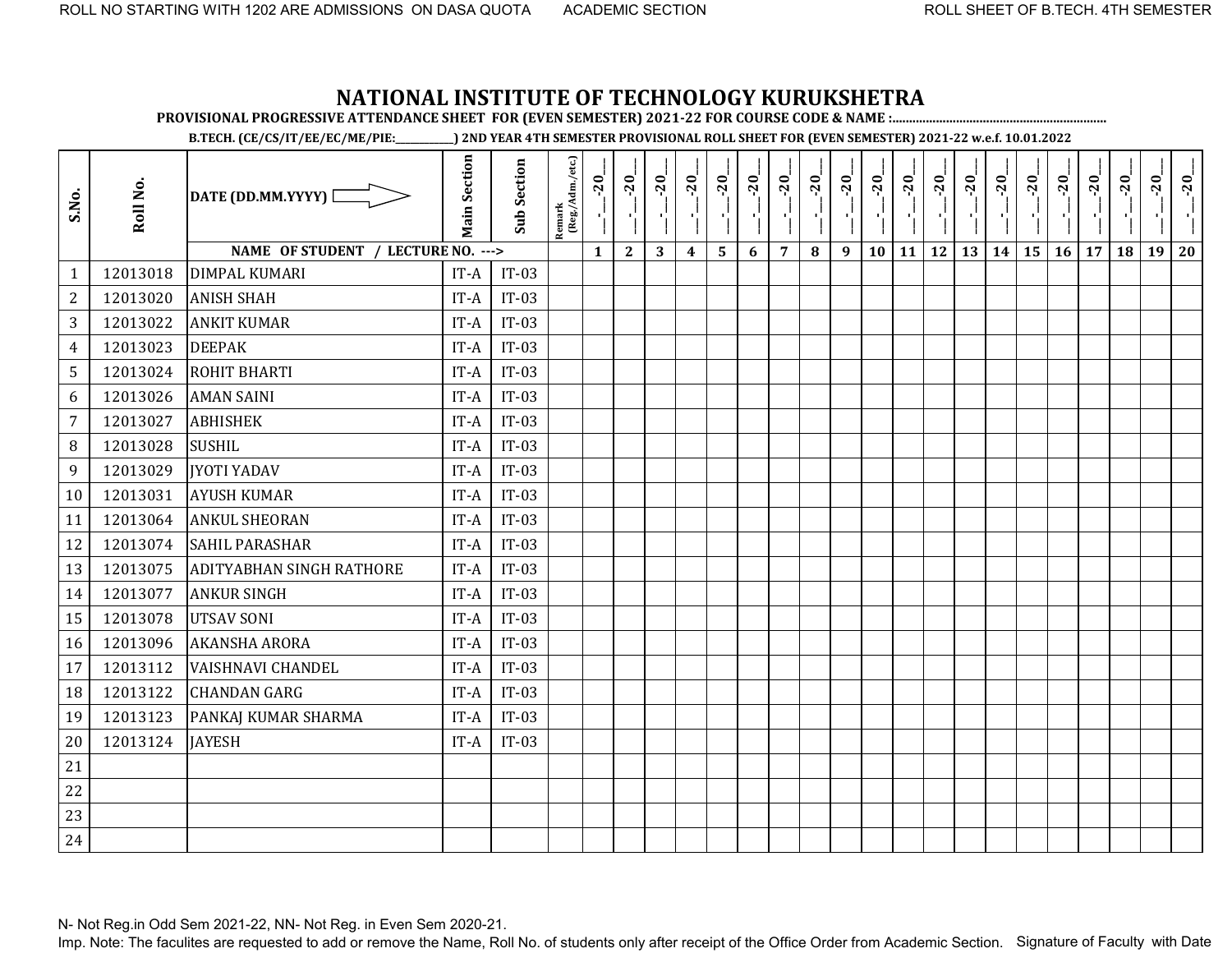**PROVISIONAL PROGRESSIVE ATTENDANCE SHEET FOR (EVEN SEMESTER) 2021-22 FOR COURSE CODE & NAME :................................................................**

**B.TECH. (CE/CS/IT/EE/EC/ME/PIE:\_\_\_\_\_\_\_\_\_\_\_\_) 2ND YEAR 4TH SEMESTER PROVISIONAL ROLL SHEET FOR (EVEN SEMESTER) 2021-22 w.e.f. 10.01.2022** 

| S.No.          | Roll No. | DATE (DD.MM.YYYY) [                | <b>Main Section</b> | <b>Sub Section</b> | Remark<br>(Reg./Adm./etc.) | $-20$        | $-20$        | $-20$ | $-20$                   | $-20$ | $-20$ | $-20$          | $-20$ | $-20$ | $-20$ | $-20$     | $-20$     | $-20$ | $-20$ | $-20$ | $-20$ | $-20$ | $-20$ | $-20$ | $-20$ |
|----------------|----------|------------------------------------|---------------------|--------------------|----------------------------|--------------|--------------|-------|-------------------------|-------|-------|----------------|-------|-------|-------|-----------|-----------|-------|-------|-------|-------|-------|-------|-------|-------|
|                |          | NAME OF STUDENT / LECTURE NO. ---> |                     |                    |                            | $\mathbf{1}$ | $\mathbf{2}$ | 3     | $\overline{\mathbf{4}}$ | 5     | 6     | $\overline{7}$ | 8     | 9     | 10    | <b>11</b> | <b>12</b> | 13    | 14    | 15    | 16    | 17    | 18    | 19    | 20    |
| $\mathbf{1}$   | 12013009 | <b>GAURAV SAHAI</b>                | $IT-B$              | $IT-04$            |                            |              |              |       |                         |       |       |                |       |       |       |           |           |       |       |       |       |       |       |       |       |
| $\overline{2}$ | 12013014 | <b>SANDHYA</b>                     | $IT-B$              | $IT-04$            |                            |              |              |       |                         |       |       |                |       |       |       |           |           |       |       |       |       |       |       |       |       |
| 3              | 12013030 | <b>VIJAY</b>                       | $IT-B$              | $IT-04$            |                            |              |              |       |                         |       |       |                |       |       |       |           |           |       |       |       |       |       |       |       |       |
| $\overline{4}$ | 12013032 | <b>PARUSH</b>                      | $IT-B$              | $IT-04$            |                            |              |              |       |                         |       |       |                |       |       |       |           |           |       |       |       |       |       |       |       |       |
| 5              | 12013033 | <b>ANAND</b>                       | $IT-B$              | $IT-04$            |                            |              |              |       |                         |       |       |                |       |       |       |           |           |       |       |       |       |       |       |       |       |
| 6              | 12013034 | <b>BHARAT DATA</b>                 | $IT-B$              | $IT-04$            |                            |              |              |       |                         |       |       |                |       |       |       |           |           |       |       |       |       |       |       |       |       |
| $\overline{7}$ | 12013035 | <b>MANISH CHOUDHARY</b>            | $IT-B$              | $IT-04$            |                            |              |              |       |                         |       |       |                |       |       |       |           |           |       |       |       |       |       |       |       |       |
| $\, 8$         | 12013036 | <b>TARUN SINGH YADAV</b>           | $IT-B$              | $IT-04$            |                            |              |              |       |                         |       |       |                |       |       |       |           |           |       |       |       |       |       |       |       |       |
| 9              | 12013037 | <b>KHUSHI JANGIR</b>               | $IT-B$              | $IT-04$            |                            |              |              |       |                         |       |       |                |       |       |       |           |           |       |       |       |       |       |       |       |       |
| 10             | 12013038 | <b>ABHYUDAY CHATURVEDI</b>         | $IT-B$              | $IT-04$            |                            |              |              |       |                         |       |       |                |       |       |       |           |           |       |       |       |       |       |       |       |       |
| 11             | 12013039 | <b>AKASH SHARMA</b>                | $IT-B$              | $IT-04$            |                            |              |              |       |                         |       |       |                |       |       |       |           |           |       |       |       |       |       |       |       |       |
| 12             | 12013040 | HIMANSHU                           | $IT-B$              | $IT-04$            |                            |              |              |       |                         |       |       |                |       |       |       |           |           |       |       |       |       |       |       |       |       |
| 13             | 12013065 | <b>MOHD ASHAD RANA</b>             | $IT-B$              | $IT-04$            |                            |              |              |       |                         |       |       |                |       |       |       |           |           |       |       |       |       |       |       |       |       |
| 14             | 12013079 | YASAR BAINS                        | $IT-B$              | $IT-04$            |                            |              |              |       |                         |       |       |                |       |       |       |           |           |       |       |       |       |       |       |       |       |
| 15             | 12013081 | <b>VAIBHAV BANSAL</b>              | $IT-B$              | $IT-04$            |                            |              |              |       |                         |       |       |                |       |       |       |           |           |       |       |       |       |       |       |       |       |
| 16             | 12013082 | <b>ATUL</b>                        | $IT-B$              | $IT-04$            |                            |              |              |       |                         |       |       |                |       |       |       |           |           |       |       |       |       |       |       |       |       |
| 17             | 12013083 | <b>UDIT SHEKHAWAT</b>              | $IT-B$              | $IT-04$            |                            |              |              |       |                         |       |       |                |       |       |       |           |           |       |       |       |       |       |       |       |       |
| 18             | 12013085 | YUVRAJ RAUTELA                     | $IT-B$              | $IT-04$            |                            |              |              |       |                         |       |       |                |       |       |       |           |           |       |       |       |       |       |       |       |       |
| 19             | 12013095 | <b>ISHIKA</b>                      | $IT-B$              | $IT-04$            |                            |              |              |       |                         |       |       |                |       |       |       |           |           |       |       |       |       |       |       |       |       |
| 20             | 12013115 | <b>BHAVYA</b>                      | $IT-B$              | $IT-04$            |                            |              |              |       |                         |       |       |                |       |       |       |           |           |       |       |       |       |       |       |       |       |
| 21             | 12013125 | <b>ABHISHEK SONI</b>               | $IT-B$              | $IT-04$            |                            |              |              |       |                         |       |       |                |       |       |       |           |           |       |       |       |       |       |       |       |       |
| 22             | 12013126 | <b>CHANDER VEER SINGH</b>          | $IT-B$              | $IT-04$            |                            |              |              |       |                         |       |       |                |       |       |       |           |           |       |       |       |       |       |       |       |       |
| 23             |          |                                    |                     |                    |                            |              |              |       |                         |       |       |                |       |       |       |           |           |       |       |       |       |       |       |       |       |
| 24             |          |                                    |                     |                    |                            |              |              |       |                         |       |       |                |       |       |       |           |           |       |       |       |       |       |       |       |       |

N- Not Reg.in Odd Sem 2021-22, NN- Not Reg. in Even Sem 2020-21.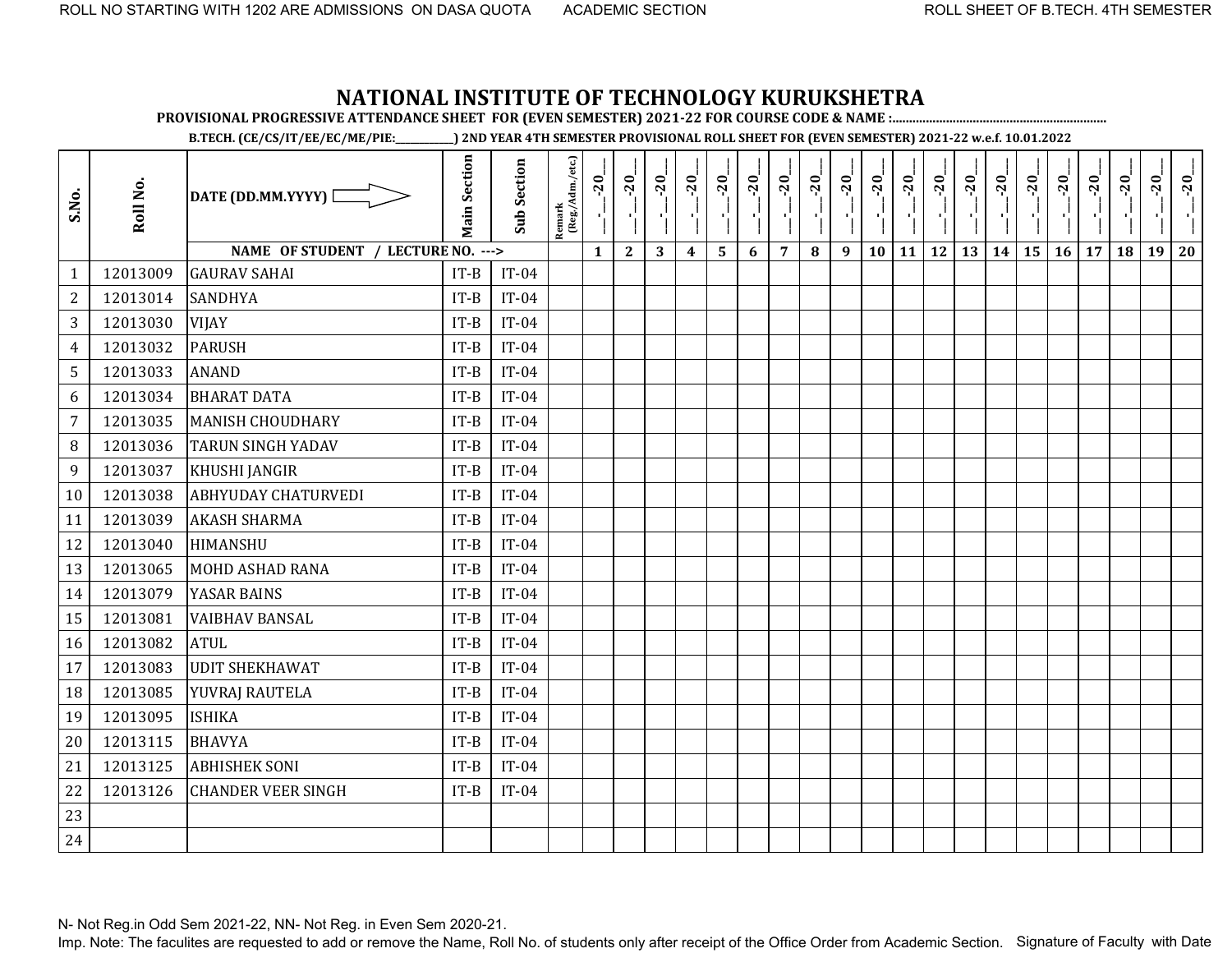**PROVISIONAL PROGRESSIVE ATTENDANCE SHEET FOR (EVEN SEMESTER) 2021-22 FOR COURSE CODE & NAME :................................................................**

**B.TECH. (CE/CS/IT/EE/EC/ME/PIE:\_\_\_\_\_\_\_\_\_\_\_\_) 2ND YEAR 4TH SEMESTER PROVISIONAL ROLL SHEET FOR (EVEN SEMESTER) 2021-22 w.e.f. 10.01.2022** 

| S.No.          | Roll No. | DATE (DD.MM.YYYY)                  | <b>Main Section</b> | <b>Sub Section</b> | Remark<br>(Reg./Adm./etc.) | $-20$<br>۱,  | $-20$        | $-20$<br>$\mathbf{r}$ | $-20$          | $-20$ | $-20$ | $-20$          | $-20$    | $-20$ | $-20$<br>۱ļ | $-20$             | $-20$<br>۱, | $-20$ | $-20$ | $-20$   | $-20$ | $-20$ | $-20$ | $-20$ | $-20$ |
|----------------|----------|------------------------------------|---------------------|--------------------|----------------------------|--------------|--------------|-----------------------|----------------|-------|-------|----------------|----------|-------|-------------|-------------------|-------------|-------|-------|---------|-------|-------|-------|-------|-------|
|                |          | NAME OF STUDENT / LECTURE NO. ---> |                     |                    |                            | $\mathbf{1}$ | $\mathbf{2}$ | 3                     | $\overline{4}$ | 5     | 6     | $\overline{7}$ | $\bf{8}$ | 9     | 10          | $11 \mid 12 \mid$ |             | 13    |       | $14$ 15 | 16    | 17    | 18    | 19    | 20    |
| $\mathbf{1}$   | 12013041 | <b>ARNAV GUPTA</b>                 | $IT-B$              | $IT-05$            |                            |              |              |                       |                |       |       |                |          |       |             |                   |             |       |       |         |       |       |       |       |       |
| $\mathbf{2}$   | 12013043 | <b>PARWEJ KHAN</b>                 | $IT-B$              | $IT-05$            |                            |              |              |                       |                |       |       |                |          |       |             |                   |             |       |       |         |       |       |       |       |       |
| 3              | 12013045 | RITIK DAHIYA                       | $IT-B$              | $IT-05$            |                            |              |              |                       |                |       |       |                |          |       |             |                   |             |       |       |         |       |       |       |       |       |
| 4              | 12013046 | <b>KHUSHI</b>                      | $IT-B$              | $IT-05$            |                            |              |              |                       |                |       |       |                |          |       |             |                   |             |       |       |         |       |       |       |       |       |
| 5              | 12013047 | <b>SHIVAM</b>                      | $IT-B$              | $IT-05$            |                            |              |              |                       |                |       |       |                |          |       |             |                   |             |       |       |         |       |       |       |       |       |
| 6              | 12013048 | <b>SAKSHI BURMAN</b>               | $IT-B$              | $IT-05$            |                            |              |              |                       |                |       |       |                |          |       |             |                   |             |       |       |         |       |       |       |       |       |
| $\overline{7}$ | 12013049 | <b>NEERAJ</b>                      | $IT-B$              | $IT-05$            |                            |              |              |                       |                |       |       |                |          |       |             |                   |             |       |       |         |       |       |       |       |       |
| 8              | 12013050 | <b>TUSHAR</b>                      | $IT-B$              | $IT-05$            |                            |              |              |                       |                |       |       |                |          |       |             |                   |             |       |       |         |       |       |       |       |       |
| 9              | 12013061 | MAHIPAL DHAYAL                     | $IT-B$              | $IT-05$            |                            |              |              |                       |                |       |       |                |          |       |             |                   |             |       |       |         |       |       |       |       |       |
| 10             | 12013086 | <b>VIJAY SOURTHA</b>               | $IT-B$              | $IT-05$            |                            |              |              |                       |                |       |       |                |          |       |             |                   |             |       |       |         |       |       |       |       |       |
| 11             | 12013087 | <b>RISHU</b>                       | $IT-B$              | $IT-05$            |                            |              |              |                       |                |       |       |                |          |       |             |                   |             |       |       |         |       |       |       |       |       |
| 12             | 12013088 | AYUSH JITENDRAKUMAR SINGHANIA      | $IT-B$              | $IT-05$            |                            |              |              |                       |                |       |       |                |          |       |             |                   |             |       |       |         |       |       |       |       |       |
| 13             | 12013089 | <b>ARYAMIK PANDEY</b>              | $IT-B$              | $IT-05$            |                            |              |              |                       |                |       |       |                |          |       |             |                   |             |       |       |         |       |       |       |       |       |
| 14             | 12013090 | <b>JEEVANSH SHARMA</b>             | $IT-B$              | $IT-05$            |                            |              |              |                       |                |       |       |                |          |       |             |                   |             |       |       |         |       |       |       |       |       |
| 15             | 12013092 | <b>SANJEEV</b>                     | $IT-B$              | $IT-05$            |                            |              |              |                       |                |       |       |                |          |       |             |                   |             |       |       |         |       |       |       |       |       |
| 16             | 12013093 | DEEPAK CHANGOIWALA                 | $IT-B$              | $IT-05$            | ${\bf N}$                  |              |              |                       |                |       |       |                |          |       |             |                   |             |       |       |         |       |       |       |       |       |
| 17             | 12013094 | ANSHITA AGGARWAL                   | $IT-B$              | $IT-05$            | ${\bf N}$                  |              |              |                       |                |       |       |                |          |       |             |                   |             |       |       |         |       |       |       |       |       |
| 18             | 12013113 | <b>TUSHAR JOSHI</b>                | $IT-B$              | $IT-05$            |                            |              |              |                       |                |       |       |                |          |       |             |                   |             |       |       |         |       |       |       |       |       |
| 19             | 12013127 | <b>KAVITA PAT PINGUA</b>           | $IT-B$              | $IT-05$            |                            |              |              |                       |                |       |       |                |          |       |             |                   |             |       |       |         |       |       |       |       |       |
| 20             | 12023001 | EKAMBARA JAYENDRA TUMPUDI          | $IT-B$              | $IT-05$            | $\mathbf N$                |              |              |                       |                |       |       |                |          |       |             |                   |             |       |       |         |       |       |       |       |       |
| 21             | 12023002 | <b>CHARU AGRAWAL</b>               | $IT-B$              | $IT-05$            |                            |              |              |                       |                |       |       |                |          |       |             |                   |             |       |       |         |       |       |       |       |       |
| 22             |          |                                    |                     |                    |                            |              |              |                       |                |       |       |                |          |       |             |                   |             |       |       |         |       |       |       |       |       |
| 23             |          |                                    |                     |                    |                            |              |              |                       |                |       |       |                |          |       |             |                   |             |       |       |         |       |       |       |       |       |
| 24             |          |                                    |                     |                    |                            |              |              |                       |                |       |       |                |          |       |             |                   |             |       |       |         |       |       |       |       |       |

N- Not Reg.in Odd Sem 2021-22, NN- Not Reg. in Even Sem 2020-21.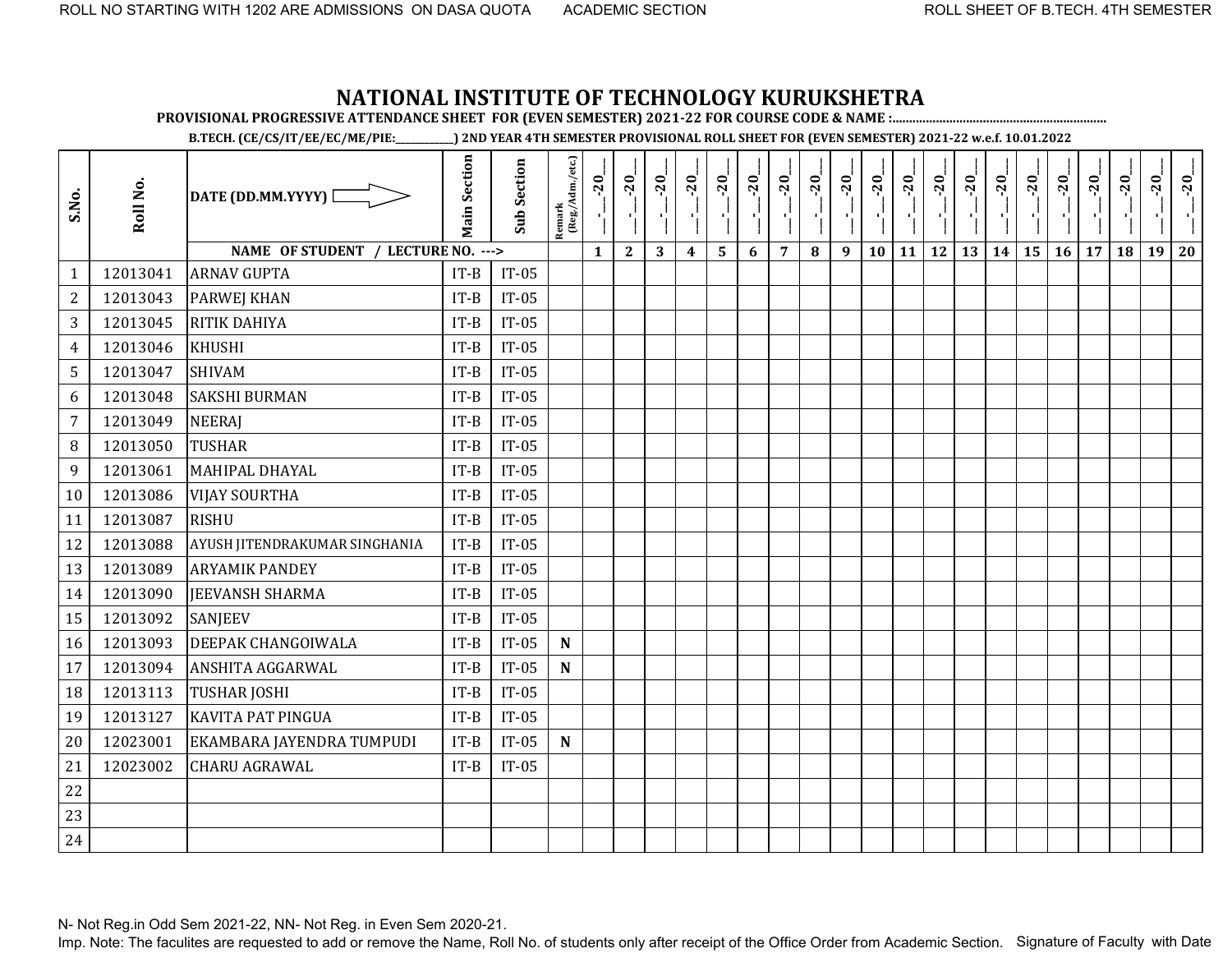**PROVISIONAL PROGRESSIVE ATTENDANCE SHEET FOR (EVEN SEMESTER) 2021-22 FOR COURSE CODE & NAME :................................................................**

**B.TECH. (CE/CS/IT/EE/EC/ME/PIE:\_\_\_\_\_\_\_\_\_\_\_\_) 2ND YEAR 4TH SEMESTER PROVISIONAL ROLL SHEET FOR (EVEN SEMESTER) 2021-22 w.e.f. 10.01.2022** 

| S.No.          | Roll No. | DATE (DD.MM.YYYY) [                | <b>Main Section</b> | <b>Sub Section</b> | $\frac{\text{Remark}}{\text{(Reg/Adm/etc.)}}$ | $-20$        | $-20$        | $-20$ | $-20$            | $-20$ | $-20$ | $-20$          | $-20$ | $-20$ | $-20$ | $-20$ | $-20$     | $-20$ | $-20$ | $-20$<br>۱ļ | $-20$ | $-20$ | $-20$ | $-20$ | $-20$ |
|----------------|----------|------------------------------------|---------------------|--------------------|-----------------------------------------------|--------------|--------------|-------|------------------|-------|-------|----------------|-------|-------|-------|-------|-----------|-------|-------|-------------|-------|-------|-------|-------|-------|
|                |          | NAME OF STUDENT / LECTURE NO. ---> |                     |                    |                                               | $\mathbf{1}$ | $\mathbf{2}$ | 3     | $\boldsymbol{4}$ | 5     | 6     | $\overline{7}$ | 8     | 9     | 10    | 11    | <b>12</b> | 13    | 14    | 15          | 16    | 17    | 18    | 19    | 20    |
| $\mathbf{1}$   | 12013042 | <b>DIKSHA SAKHARE</b>              | $IT-B$              | $IT-06$            |                                               |              |              |       |                  |       |       |                |       |       |       |       |           |       |       |             |       |       |       |       |       |
| $\overline{2}$ | 12013053 | <b>ADARSH RAJ GAUTAM</b>           | $IT-B$              | $IT-06$            |                                               |              |              |       |                  |       |       |                |       |       |       |       |           |       |       |             |       |       |       |       |       |
| 3              | 12013054 | <b>VIKAS KUMAR</b>                 | $IT-B$              | $IT-06$            | ${\bf N}$                                     |              |              |       |                  |       |       |                |       |       |       |       |           |       |       |             |       |       |       |       |       |
| 4              | 12013055 | <b>SRIJAN BHARDWAJ</b>             | $IT-B$              | $IT-06$            |                                               |              |              |       |                  |       |       |                |       |       |       |       |           |       |       |             |       |       |       |       |       |
| 5              | 12013056 | <b>HARSH</b>                       | $IT-B$              | $IT-06$            |                                               |              |              |       |                  |       |       |                |       |       |       |       |           |       |       |             |       |       |       |       |       |
| 6              | 12013057 | <b>NIHAR MEENA</b>                 | $IT-B$              | $IT-06$            |                                               |              |              |       |                  |       |       |                |       |       |       |       |           |       |       |             |       |       |       |       |       |
| $\overline{7}$ | 12013059 | <b>HIMANSHU</b>                    | $IT-B$              | $IT-06$            |                                               |              |              |       |                  |       |       |                |       |       |       |       |           |       |       |             |       |       |       |       |       |
| 8              | 12013060 | KONDAWALE PRATHAMESH CHANDRAKANT   | $IT-B$              | $IT-06$            |                                               |              |              |       |                  |       |       |                |       |       |       |       |           |       |       |             |       |       |       |       |       |
| 9              | 12013066 | <b>MOHAMMAD GHALIB</b>             | $IT-B$              | $IT-06$            |                                               |              |              |       |                  |       |       |                |       |       |       |       |           |       |       |             |       |       |       |       |       |
| 10             | 12013067 | <b>NATASHA SINGH</b>               | $IT-B$              | $IT-06$            |                                               |              |              |       |                  |       |       |                |       |       |       |       |           |       |       |             |       |       |       |       |       |
| 11             | 12013076 | <b>DEEPANJALI SINGH</b>            | $IT-B$              | $IT-06$            |                                               |              |              |       |                  |       |       |                |       |       |       |       |           |       |       |             |       |       |       |       |       |
| 12             | 12013101 | <b>AKSHAT DEVNANI</b>              | $IT-B$              | $IT-06$            |                                               |              |              |       |                  |       |       |                |       |       |       |       |           |       |       |             |       |       |       |       |       |
| 13             | 12013103 | <b>SHUBH JAIN</b>                  | $IT-B$              | $IT-06$            |                                               |              |              |       |                  |       |       |                |       |       |       |       |           |       |       |             |       |       |       |       |       |
| 14             | 12013105 | MALOTHU VARAPRASAD                 | $IT-B$              | $IT-06$            | $\mathbf N$                                   |              |              |       |                  |       |       |                |       |       |       |       |           |       |       |             |       |       |       |       |       |
| 15             | 12013106 | <b>AYUSH ANAND</b>                 | $IT-B$              | $IT-06$            |                                               |              |              |       |                  |       |       |                |       |       |       |       |           |       |       |             |       |       |       |       |       |
| 16             | 12013107 | <b>LAKSHYA SINGH</b>               | $IT-B$              | $IT-06$            |                                               |              |              |       |                  |       |       |                |       |       |       |       |           |       |       |             |       |       |       |       |       |
| 17             | 12013108 | <b>UDAY JANGRA</b>                 | $IT-B$              | $IT-06$            |                                               |              |              |       |                  |       |       |                |       |       |       |       |           |       |       |             |       |       |       |       |       |
| 18             | 12013109 | TINKU                              | $IT-B$              | $IT-06$            |                                               |              |              |       |                  |       |       |                |       |       |       |       |           |       |       |             |       |       |       |       |       |
| 19             | 12013121 | PINISETTI SATYA SRI DHANA LAKSHMI  | $IT-B$              | $IT-06$            | $\mathbf N$                                   |              |              |       |                  |       |       |                |       |       |       |       |           |       |       |             |       |       |       |       |       |
| 20             | 12013128 | <b>KRISHNVEER BHAGOD</b>           | $IT-B$              | $IT-06$            |                                               |              |              |       |                  |       |       |                |       |       |       |       |           |       |       |             |       |       |       |       |       |
| 21             | 12013129 | <b>BHAGAT SINGH</b>                | $IT-B$              | $IT-06$            |                                               |              |              |       |                  |       |       |                |       |       |       |       |           |       |       |             |       |       |       |       |       |
| 22             |          |                                    |                     |                    |                                               |              |              |       |                  |       |       |                |       |       |       |       |           |       |       |             |       |       |       |       |       |
| 23             |          |                                    |                     |                    |                                               |              |              |       |                  |       |       |                |       |       |       |       |           |       |       |             |       |       |       |       |       |
| 24             |          |                                    |                     |                    |                                               |              |              |       |                  |       |       |                |       |       |       |       |           |       |       |             |       |       |       |       |       |

N- Not Reg.in Odd Sem 2021-22, NN- Not Reg. in Even Sem 2020-21.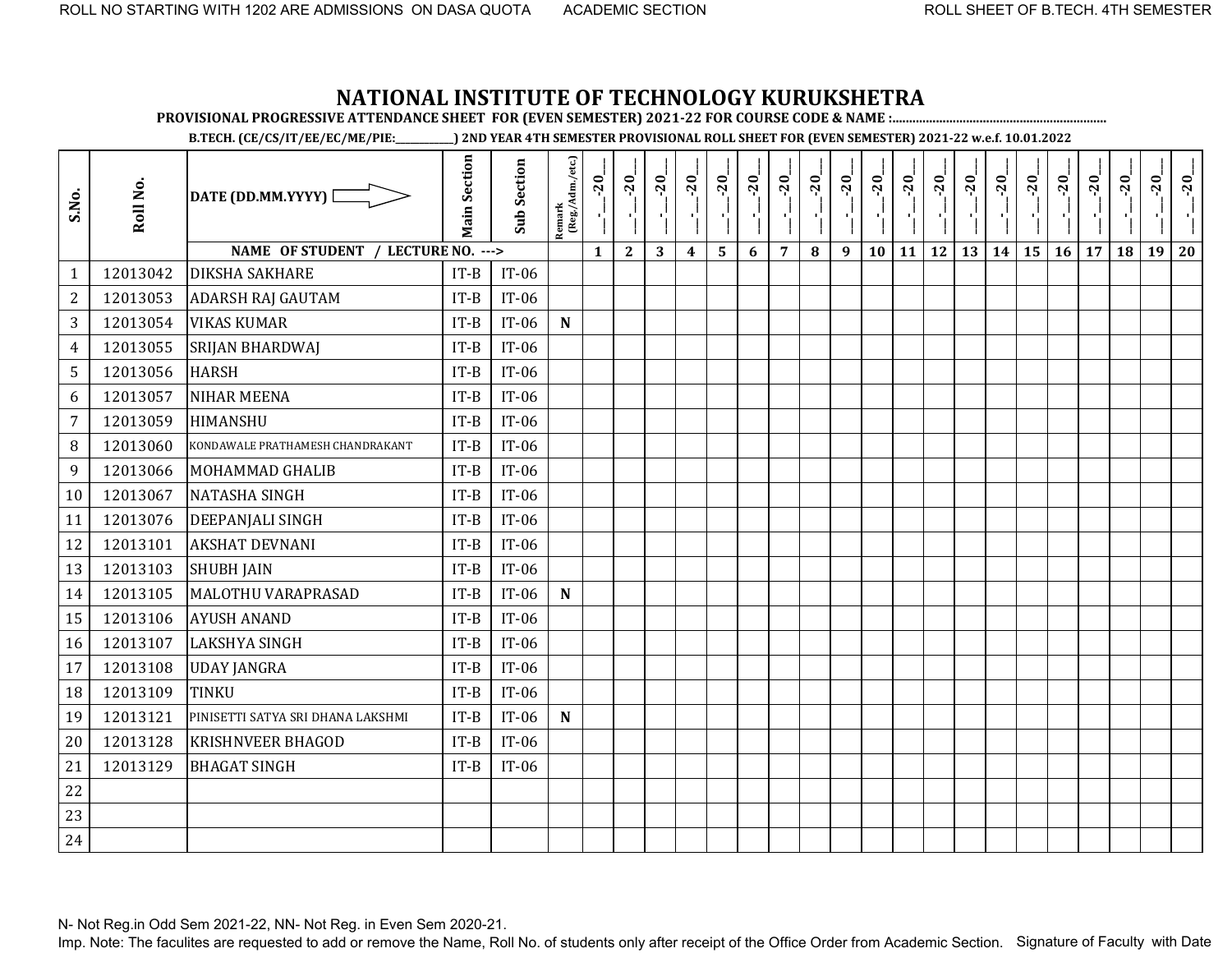**PROVISIONAL PROGRESSIVE ATTENDANCE SHEET FOR (EVEN SEMESTER) 2021-22 FOR COURSE CODE & NAME :................................................................**

**B.TECH. (CE/CS/IT/EE/EC/ME/PIE:\_\_\_\_\_\_\_\_\_\_\_\_) 2ND YEAR 4TH SEMESTER PROVISIONAL ROLL SHEET FOR (EVEN SEMESTER) 2021-22 w.e.f. 10.01.2022** 

| S.No.          | Roll No. | DATE (DD.MM.YYYY) [                | <b>Main Section</b> | <b>Sub Section</b> | Remark<br>(Reg./Adm./etc.) | $-20$<br>۰ļ  | $-20$<br>۱ļ  | $-20$ | $-20$            | $-20$ | $-20$ | $-20$          | $-20$ | $-20$ | $-20$<br>×, | $-20$     | $-20$<br>$\mathbf{r}_1^1$ | $-20$<br>과 | $-20$ | $-20$ | $-20$ | $-20$ | $-20$ | $-20$ | $-20$ |
|----------------|----------|------------------------------------|---------------------|--------------------|----------------------------|--------------|--------------|-------|------------------|-------|-------|----------------|-------|-------|-------------|-----------|---------------------------|------------|-------|-------|-------|-------|-------|-------|-------|
|                |          | NAME OF STUDENT / LECTURE NO. ---> |                     |                    |                            | $\mathbf{1}$ | $\mathbf{2}$ | 3     | $\boldsymbol{4}$ | 5     | 6     | $\overline{7}$ | 8     | 9     | 10          | <b>11</b> | <b>12</b>                 | 13         | 14    | 15    | 16    | 17    | 18    | 19    | 20    |
| $\mathbf{1}$   | 12014001 | <b>LAXMI MINA</b>                  | EE-A                | EE-01              |                            |              |              |       |                  |       |       |                |       |       |             |           |                           |            |       |       |       |       |       |       |       |
| $\overline{2}$ | 12014002 | PREM KUMAR SINGH                   | EE-A                | <b>EE-01</b>       |                            |              |              |       |                  |       |       |                |       |       |             |           |                           |            |       |       |       |       |       |       |       |
| 3              | 12014003 | <b>SOURABH</b>                     | EE-A                | <b>EE-01</b>       |                            |              |              |       |                  |       |       |                |       |       |             |           |                           |            |       |       |       |       |       |       |       |
| 4              | 12014004 | <b>PRATHAM SARNGAL</b>             | EE-A                | <b>EE-01</b>       |                            |              |              |       |                  |       |       |                |       |       |             |           |                           |            |       |       |       |       |       |       |       |
| 5              | 12014005 | <b>PRATYAKSH</b>                   | EE-A                | EE-01              |                            |              |              |       |                  |       |       |                |       |       |             |           |                           |            |       |       |       |       |       |       |       |
| 6              | 12014006 | <b>CHIRAG</b>                      | EE-A                | <b>EE-01</b>       |                            |              |              |       |                  |       |       |                |       |       |             |           |                           |            |       |       |       |       |       |       |       |
| $\overline{7}$ | 12014008 | <b>KSHITIZ PRASAD</b>              | EE-A                | <b>EE-01</b>       |                            |              |              |       |                  |       |       |                |       |       |             |           |                           |            |       |       |       |       |       |       |       |
| 8              | 12014039 | <b>SUNIL SHARMA</b>                | EE-A                | <b>EE-01</b>       |                            |              |              |       |                  |       |       |                |       |       |             |           |                           |            |       |       |       |       |       |       |       |
| 9              | 12014065 | <b>DEEPAK NAI</b>                  | EE-A                | <b>EE-01</b>       |                            |              |              |       |                  |       |       |                |       |       |             |           |                           |            |       |       |       |       |       |       |       |
| 10             | 12014072 | <b>NISHTHA</b>                     | EE-A                | <b>EE-01</b>       |                            |              |              |       |                  |       |       |                |       |       |             |           |                           |            |       |       |       |       |       |       |       |
| 11             | 12014076 | <b>ARIHANT LAMBA</b>               | EE-A                | <b>EE-01</b>       |                            |              |              |       |                  |       |       |                |       |       |             |           |                           |            |       |       |       |       |       |       |       |
| 12             | 12014077 | YASH AGARWAL                       | EE-A                | <b>EE-01</b>       |                            |              |              |       |                  |       |       |                |       |       |             |           |                           |            |       |       |       |       |       |       |       |
| 13             | 12014078 | <b>PARV SARIN</b>                  | EE-A                | EE-01              |                            |              |              |       |                  |       |       |                |       |       |             |           |                           |            |       |       |       |       |       |       |       |
| 14             | 12014079 | MIHIR AGRAWAL                      | EE-A                | <b>EE-01</b>       |                            |              |              |       |                  |       |       |                |       |       |             |           |                           |            |       |       |       |       |       |       |       |
| 15             | 12014080 | PRASHANT RANA                      | EE-A                | <b>EE-01</b>       |                            |              |              |       |                  |       |       |                |       |       |             |           |                           |            |       |       |       |       |       |       |       |
| 16             | 12014081 | <b>DODDI HARI HARA NAIDU</b>       | EE-A                | <b>EE-01</b>       |                            |              |              |       |                  |       |       |                |       |       |             |           |                           |            |       |       |       |       |       |       |       |
| 17             | 12014084 | <b>AMAR NATH SINGH</b>             | EE-A                | EE-01              |                            |              |              |       |                  |       |       |                |       |       |             |           |                           |            |       |       |       |       |       |       |       |
| 18             | 12014104 | <b>RIYA</b>                        | EE-A                | EE-01              |                            |              |              |       |                  |       |       |                |       |       |             |           |                           |            |       |       |       |       |       |       |       |
| 19             | 12014146 | <b>PURVI</b>                       | EE-A                | <b>EE-01</b>       |                            |              |              |       |                  |       |       |                |       |       |             |           |                           |            |       |       |       |       |       |       |       |
| 20             |          |                                    |                     |                    |                            |              |              |       |                  |       |       |                |       |       |             |           |                           |            |       |       |       |       |       |       |       |
| 21             |          |                                    |                     |                    |                            |              |              |       |                  |       |       |                |       |       |             |           |                           |            |       |       |       |       |       |       |       |
| 22             |          |                                    |                     |                    |                            |              |              |       |                  |       |       |                |       |       |             |           |                           |            |       |       |       |       |       |       |       |
| 23             |          |                                    |                     |                    |                            |              |              |       |                  |       |       |                |       |       |             |           |                           |            |       |       |       |       |       |       |       |
| 24             |          |                                    |                     |                    |                            |              |              |       |                  |       |       |                |       |       |             |           |                           |            |       |       |       |       |       |       |       |

N- Not Reg.in Odd Sem 2021-22, NN- Not Reg. in Even Sem 2020-21.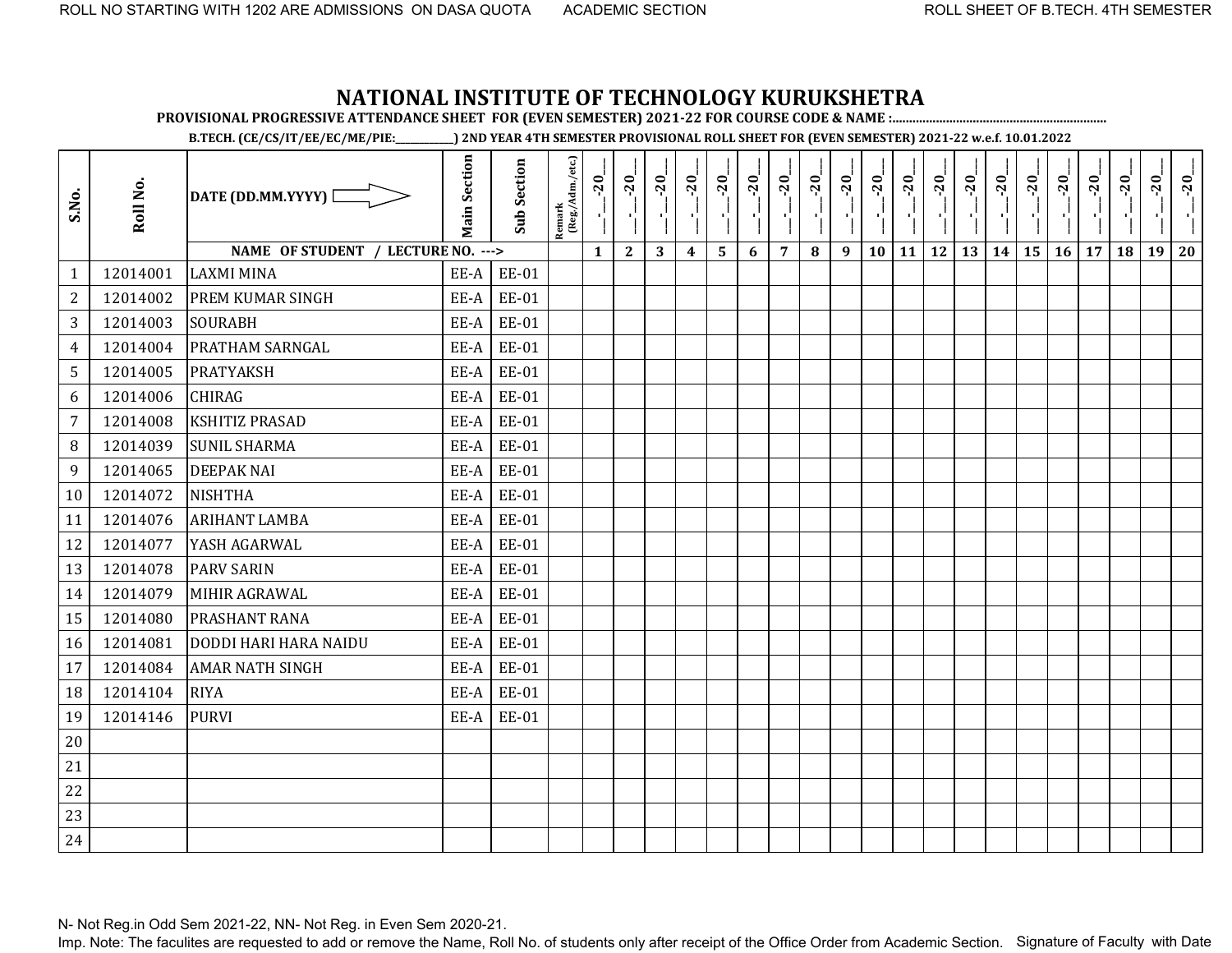**PROVISIONAL PROGRESSIVE ATTENDANCE SHEET FOR (EVEN SEMESTER) 2021-22 FOR COURSE CODE & NAME :................................................................**

**B.TECH. (CE/CS/IT/EE/EC/ME/PIE:\_\_\_\_\_\_\_\_\_\_\_\_) 2ND YEAR 4TH SEMESTER PROVISIONAL ROLL SHEET FOR (EVEN SEMESTER) 2021-22 w.e.f. 10.01.2022** 

| S.No.            | Roll No. | DATE (DD.MM.YYYY) [                | <b>Main Section</b> | <b>Sub Section</b> | $\frac{\text{Remark}}{\text{(Reg/Adm/etc.)}}$ | $-20$        | $-20$<br>국   | $-20$<br>чj | $-20$            | $-20$ | $-20$ | $-20$          | $-20$<br>7 H | $-20$<br><b>A</b> | $-20$<br>$\mathcal{F}_{\mathbf{L}^{\prime}}$ | $-20$<br>$\mathcal{F}_{\mathbf{L}}$ | $-20$<br>$\mathcal{F}_1$ | $-20$ | $-20$ | $-20$ | $-20$ | $-20$ | $-20$ | $-20$ | $-20$ |
|------------------|----------|------------------------------------|---------------------|--------------------|-----------------------------------------------|--------------|--------------|-------------|------------------|-------|-------|----------------|--------------|-------------------|----------------------------------------------|-------------------------------------|--------------------------|-------|-------|-------|-------|-------|-------|-------|-------|
|                  |          | NAME OF STUDENT / LECTURE NO. ---> |                     |                    |                                               | $\mathbf{1}$ | $\mathbf{2}$ | 3           | $\boldsymbol{4}$ | 5     | 6     | $\overline{7}$ | 8            | 9                 | 10                                           | 11                                  | <b>12</b>                | 13    | 14    | 15    | 16    | 17    | 18    | 19    | 20    |
| $\mathbf{1}$     | 12014010 | <b>JAYANT VASHISTH</b>             | EE-A                | <b>EE-02</b>       |                                               |              |              |             |                  |       |       |                |              |                   |                                              |                                     |                          |       |       |       |       |       |       |       |       |
| $\overline{2}$   | 12014011 | <b>HITESH KUMAR</b>                | EE-A                | <b>EE-02</b>       |                                               |              |              |             |                  |       |       |                |              |                   |                                              |                                     |                          |       |       |       |       |       |       |       |       |
| 3                | 12014012 | PIYUSH SONI                        | EE-A                | <b>EE-02</b>       |                                               |              |              |             |                  |       |       |                |              |                   |                                              |                                     |                          |       |       |       |       |       |       |       |       |
| $\overline{4}$   | 12014013 | <b>HARSH KUMAR</b>                 | EE-A                | <b>EE-02</b>       |                                               |              |              |             |                  |       |       |                |              |                   |                                              |                                     |                          |       |       |       |       |       |       |       |       |
| 5                | 12014014 | <b>NISHANT</b>                     | EE-A                | <b>EE-02</b>       |                                               |              |              |             |                  |       |       |                |              |                   |                                              |                                     |                          |       |       |       |       |       |       |       |       |
| 6                | 12014015 | <b>ROHIT MEENA</b>                 | EE-A                | <b>EE-02</b>       |                                               |              |              |             |                  |       |       |                |              |                   |                                              |                                     |                          |       |       |       |       |       |       |       |       |
| $\overline{7}$   | 12014018 | <b>NAVNEET RAJ</b>                 | EE-A                | <b>EE-02</b>       |                                               |              |              |             |                  |       |       |                |              |                   |                                              |                                     |                          |       |       |       |       |       |       |       |       |
| 8                | 12014019 | <b>SHAIL RAJ SINGH</b>             | EE-A                | <b>EE-02</b>       |                                               |              |              |             |                  |       |       |                |              |                   |                                              |                                     |                          |       |       |       |       |       |       |       |       |
| $\boldsymbol{9}$ | 12014024 | <b>TEJVEER SINGH</b>               | EE-A                | <b>EE-02</b>       |                                               |              |              |             |                  |       |       |                |              |                   |                                              |                                     |                          |       |       |       |       |       |       |       |       |
| 10               | 12014045 | <b>MADHU</b>                       | EE-A                | <b>EE-02</b>       |                                               |              |              |             |                  |       |       |                |              |                   |                                              |                                     |                          |       |       |       |       |       |       |       |       |
| 11               | 12014066 | <b>SUNIDHI RAWAT</b>               | EE-A                | <b>EE-02</b>       |                                               |              |              |             |                  |       |       |                |              |                   |                                              |                                     |                          |       |       |       |       |       |       |       |       |
| 12               | 12014069 | <b>DIPESH SHARMA</b>               | EE-A                | <b>EE-02</b>       | <b>NN</b>                                     |              |              |             |                  |       |       |                |              |                   |                                              |                                     |                          |       |       |       |       |       |       |       |       |
| 13               | 12014082 | <b>AMAN KUMAR</b>                  | EE-A                | <b>EE-02</b>       |                                               |              |              |             |                  |       |       |                |              |                   |                                              |                                     |                          |       |       |       |       |       |       |       |       |
| 14               | 12014085 | HIMANSHU AGGARWAL                  | EE-A                | <b>EE-02</b>       |                                               |              |              |             |                  |       |       |                |              |                   |                                              |                                     |                          |       |       |       |       |       |       |       |       |
| 15               | 12014086 | PRITAM KUMAR                       | EE-A                | <b>EE-02</b>       |                                               |              |              |             |                  |       |       |                |              |                   |                                              |                                     |                          |       |       |       |       |       |       |       |       |
| 16               | 12014087 | <b>TUSHAR GOYAL</b>                | EE-A                | EE-02              |                                               |              |              |             |                  |       |       |                |              |                   |                                              |                                     |                          |       |       |       |       |       |       |       |       |
| 17               | 12014088 | <b>ANMOL AGARWAL</b>               | EE-A                | <b>EE-02</b>       |                                               |              |              |             |                  |       |       |                |              |                   |                                              |                                     |                          |       |       |       |       |       |       |       |       |
| 18               | 12014090 | <b>SUGAMYA GOLI</b>                | EE-A                | <b>EE-02</b>       |                                               |              |              |             |                  |       |       |                |              |                   |                                              |                                     |                          |       |       |       |       |       |       |       |       |
| 19               | 12014110 | <b>LISHA GARG</b>                  | EE-A                | <b>EE-02</b>       |                                               |              |              |             |                  |       |       |                |              |                   |                                              |                                     |                          |       |       |       |       |       |       |       |       |
| 20               | 12014171 | <b>ANIRUDDHA DUBEY</b>             | EE-A                | <b>EE-02</b>       |                                               |              |              |             |                  |       |       |                |              |                   |                                              |                                     |                          |       |       |       |       |       |       |       |       |
| 21               |          |                                    |                     |                    |                                               |              |              |             |                  |       |       |                |              |                   |                                              |                                     |                          |       |       |       |       |       |       |       |       |
| 22               |          |                                    |                     |                    |                                               |              |              |             |                  |       |       |                |              |                   |                                              |                                     |                          |       |       |       |       |       |       |       |       |
| 23               |          |                                    |                     |                    |                                               |              |              |             |                  |       |       |                |              |                   |                                              |                                     |                          |       |       |       |       |       |       |       |       |
| 24               |          |                                    |                     |                    |                                               |              |              |             |                  |       |       |                |              |                   |                                              |                                     |                          |       |       |       |       |       |       |       |       |

N- Not Reg.in Odd Sem 2021-22, NN- Not Reg. in Even Sem 2020-21.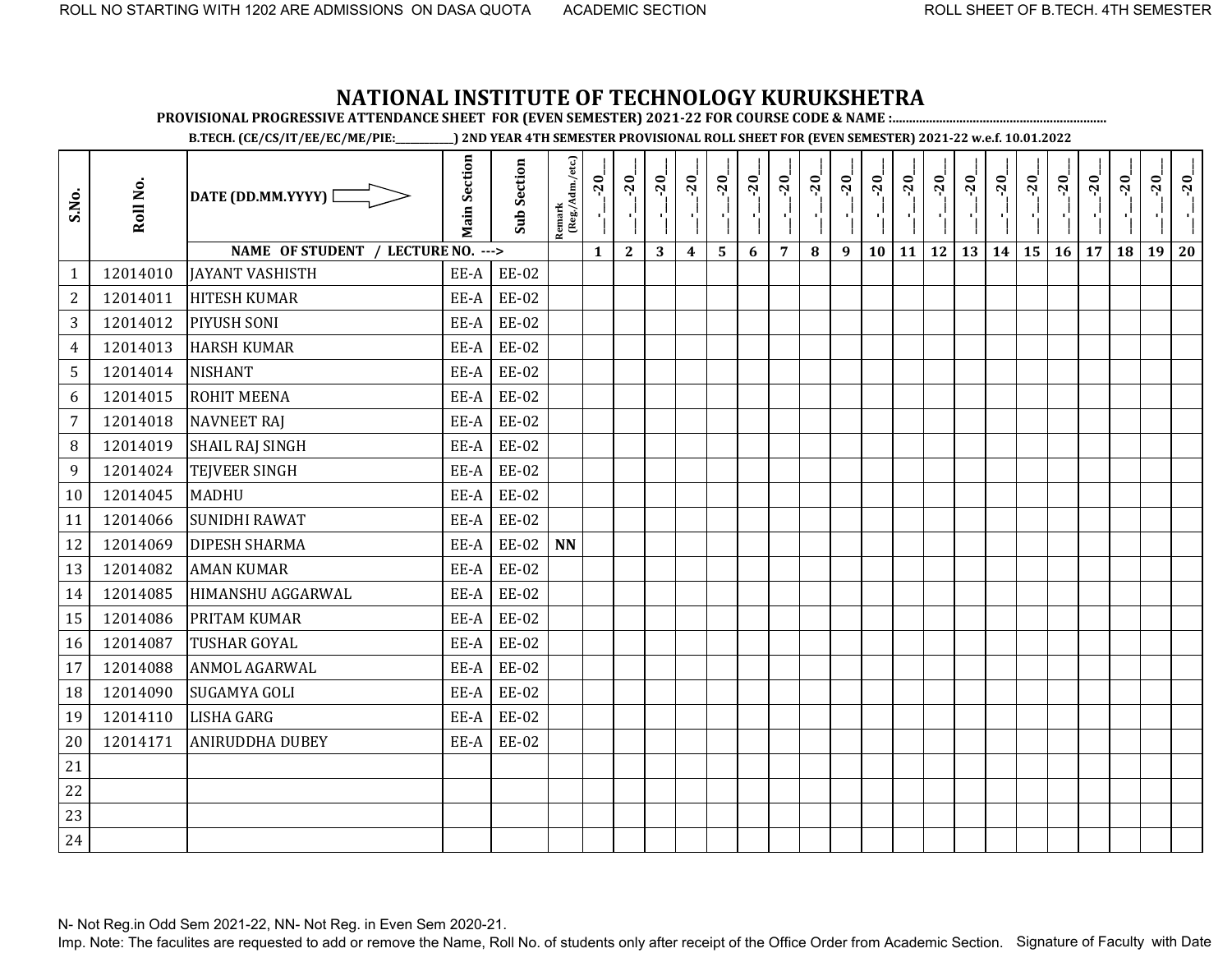**PROVISIONAL PROGRESSIVE ATTENDANCE SHEET FOR (EVEN SEMESTER) 2021-22 FOR COURSE CODE & NAME :................................................................**

**B.TECH. (CE/CS/IT/EE/EC/ME/PIE:\_\_\_\_\_\_\_\_\_\_\_\_) 2ND YEAR 4TH SEMESTER PROVISIONAL ROLL SHEET FOR (EVEN SEMESTER) 2021-22 w.e.f. 10.01.2022** 

| S.No.            | Roll No. | DATE (DD.MM.YYYY) [                | <b>Main Section</b> | <b>Sub Section</b> | $\frac{\text{Remark}}{\text{(Reg/Adm/etc.)}}$ | $-20$        | $-20$<br>$\mathcal{A}^1_1$ | $-20$<br>п, | $-20$            | $-20$ | $-20$ | $-20$          | $-20$<br>7 H | $-20$<br>$\mathcal{F}_1$ ) | $-20$<br>$\mathcal{F}_{\mathbf{L}^{\prime}}$ | $-20$<br>$\mathcal{F}_{\mathbf{L}}$ | $-20$<br>$\mathcal{F}_1$ | $-20$<br>片 | $-20$ | $-20$ | $-20$<br>$\mathcal{F}_1$ | $-20$ | $-20$ | $-20$ | $-20$ |
|------------------|----------|------------------------------------|---------------------|--------------------|-----------------------------------------------|--------------|----------------------------|-------------|------------------|-------|-------|----------------|--------------|----------------------------|----------------------------------------------|-------------------------------------|--------------------------|------------|-------|-------|--------------------------|-------|-------|-------|-------|
|                  |          | NAME OF STUDENT / LECTURE NO. ---> |                     |                    |                                               | $\mathbf{1}$ | $\mathbf{2}$               | 3           | $\boldsymbol{4}$ | 5     | 6     | $\overline{7}$ | 8            | 9                          | 10                                           | 11                                  | 12                       | 13         | 14    | 15    | 16                       | 17    | 18    | 19    | 20    |
| 1                | 12014021 | <b>YASH</b>                        | EE-A                | <b>EE-03</b>       |                                               |              |                            |             |                  |       |       |                |              |                            |                                              |                                     |                          |            |       |       |                          |       |       |       |       |
| $\overline{2}$   | 12014022 | <b>JANARDAN</b>                    | EE-A                | <b>EE-03</b>       |                                               |              |                            |             |                  |       |       |                |              |                            |                                              |                                     |                          |            |       |       |                          |       |       |       |       |
| 3                | 12014023 | <b>SUFIYAN KHAN</b>                | EE-A                | <b>EE-03</b>       |                                               |              |                            |             |                  |       |       |                |              |                            |                                              |                                     |                          |            |       |       |                          |       |       |       |       |
| $\overline{4}$   | 12014025 | PANKAJ BALOTIYA                    | EE-A                | <b>EE-03</b>       |                                               |              |                            |             |                  |       |       |                |              |                            |                                              |                                     |                          |            |       |       |                          |       |       |       |       |
| 5                | 12014028 | <b>SAGAR TUSHIR</b>                | EE-A                | <b>EE-03</b>       |                                               |              |                            |             |                  |       |       |                |              |                            |                                              |                                     |                          |            |       |       |                          |       |       |       |       |
| 6                | 12014029 | <b>VIKAS</b>                       | EE-A                | <b>EE-03</b>       |                                               |              |                            |             |                  |       |       |                |              |                            |                                              |                                     |                          |            |       |       |                          |       |       |       |       |
| $\overline{7}$   | 12014030 | <b>DEEPAN ADAK</b>                 | EE-A                | <b>EE-03</b>       |                                               |              |                            |             |                  |       |       |                |              |                            |                                              |                                     |                          |            |       |       |                          |       |       |       |       |
| 8                | 12014033 | <b>SAHIL</b>                       | EE-A                | <b>EE-03</b>       |                                               |              |                            |             |                  |       |       |                |              |                            |                                              |                                     |                          |            |       |       |                          |       |       |       |       |
| $\boldsymbol{9}$ | 12014034 | <b>SACHIN KUMAR</b>                | EE-A                | <b>EE-03</b>       |                                               |              |                            |             |                  |       |       |                |              |                            |                                              |                                     |                          |            |       |       |                          |       |       |       |       |
| 10               | 12014089 | YASHI SINGH                        | EE-A                | <b>EE-03</b>       |                                               |              |                            |             |                  |       |       |                |              |                            |                                              |                                     |                          |            |       |       |                          |       |       |       |       |
| 11               | 12014091 | PARITOSH INDALIA                   | EE-A                | <b>EE-03</b>       |                                               |              |                            |             |                  |       |       |                |              |                            |                                              |                                     |                          |            |       |       |                          |       |       |       |       |
| 12               | 12014092 | <b>RAHUL YADAV</b>                 | EE-A                | <b>EE-03</b>       |                                               |              |                            |             |                  |       |       |                |              |                            |                                              |                                     |                          |            |       |       |                          |       |       |       |       |
| 13               | 12014093 | <b>MANIKYA SHARMA</b>              | EE-A                | <b>EE-03</b>       |                                               |              |                            |             |                  |       |       |                |              |                            |                                              |                                     |                          |            |       |       |                          |       |       |       |       |
| 14               | 12014094 | <b>KUSHAGRA SHRESTHA</b>           | EE-A                | <b>EE-03</b>       |                                               |              |                            |             |                  |       |       |                |              |                            |                                              |                                     |                          |            |       |       |                          |       |       |       |       |
| 15               | 12014095 | RISHABH CHATURVEDI                 | EE-A                | <b>EE-03</b>       |                                               |              |                            |             |                  |       |       |                |              |                            |                                              |                                     |                          |            |       |       |                          |       |       |       |       |
| 16               | 12014100 | <b>NAKSHTRA JAIN</b>               | EE-A                | <b>EE-03</b>       |                                               |              |                            |             |                  |       |       |                |              |                            |                                              |                                     |                          |            |       |       |                          |       |       |       |       |
| 17               | 12014118 | <b>ARYAN PAL</b>                   | EE-A                | <b>EE-03</b>       |                                               |              |                            |             |                  |       |       |                |              |                            |                                              |                                     |                          |            |       |       |                          |       |       |       |       |
| 18               | 12014147 | PRIYANKA                           | EE-A                | EE-03              | $\mathbf{N}\mathbf{N}$                        |              |                            |             |                  |       |       |                |              |                            |                                              |                                     |                          |            |       |       |                          |       |       |       |       |
| 19               | 12014150 | POORVI BADAYA                      | EE-A                | <b>EE-03</b>       |                                               |              |                            |             |                  |       |       |                |              |                            |                                              |                                     |                          |            |       |       |                          |       |       |       |       |
| 20               | 12014179 | NELIKONDI NAVYA                    | EE-A                | <b>EE-03</b>       |                                               |              |                            |             |                  |       |       |                |              |                            |                                              |                                     |                          |            |       |       |                          |       |       |       |       |
| 21               |          |                                    |                     |                    |                                               |              |                            |             |                  |       |       |                |              |                            |                                              |                                     |                          |            |       |       |                          |       |       |       |       |
| 22               |          |                                    |                     |                    |                                               |              |                            |             |                  |       |       |                |              |                            |                                              |                                     |                          |            |       |       |                          |       |       |       |       |
| 23               |          |                                    |                     |                    |                                               |              |                            |             |                  |       |       |                |              |                            |                                              |                                     |                          |            |       |       |                          |       |       |       |       |
| 24               |          |                                    |                     |                    |                                               |              |                            |             |                  |       |       |                |              |                            |                                              |                                     |                          |            |       |       |                          |       |       |       |       |

N- Not Reg.in Odd Sem 2021-22, NN- Not Reg. in Even Sem 2020-21.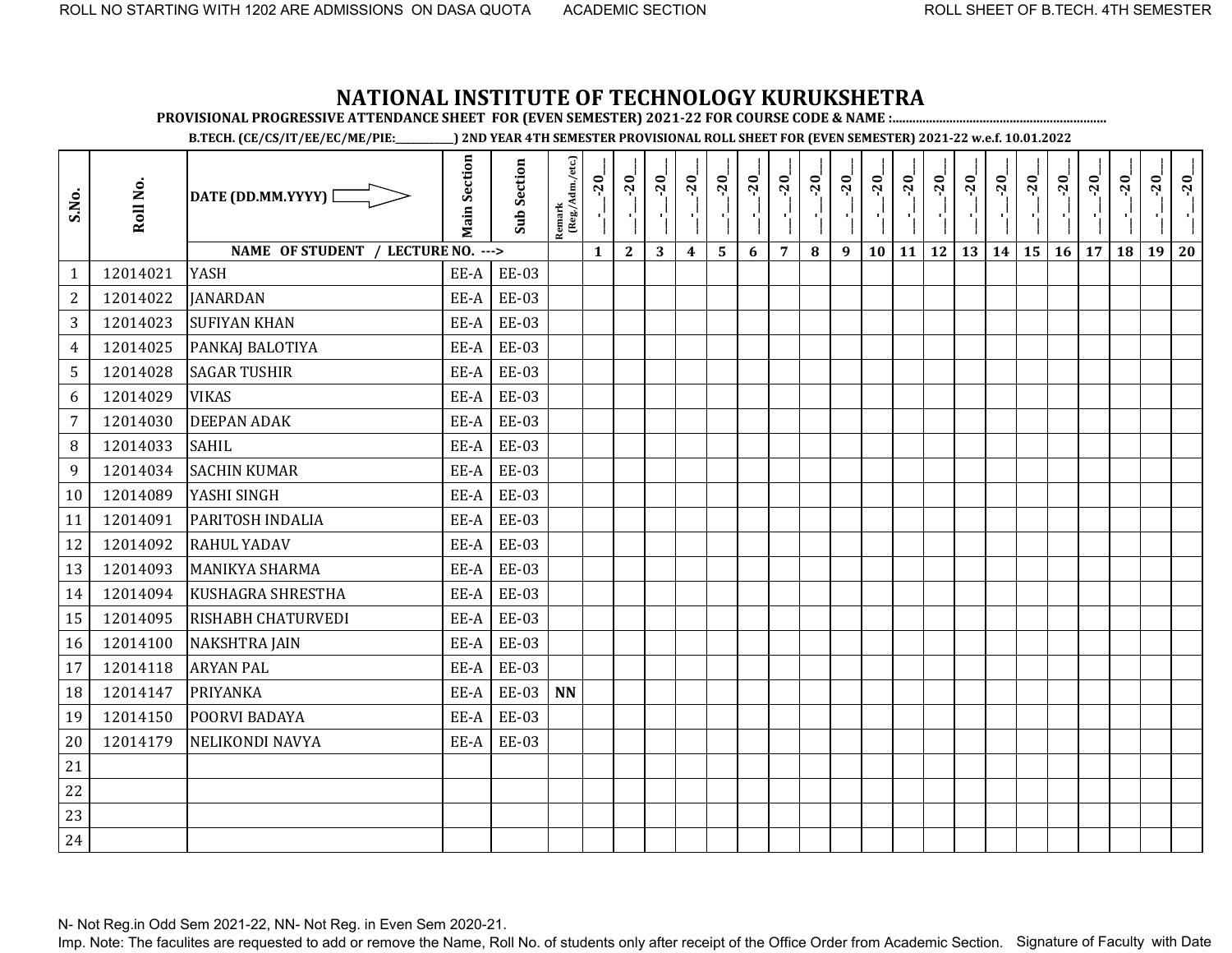**PROVISIONAL PROGRESSIVE ATTENDANCE SHEET FOR (EVEN SEMESTER) 2021-22 FOR COURSE CODE & NAME :................................................................**

**B.TECH. (CE/CS/IT/EE/EC/ME/PIE:\_\_\_\_\_\_\_\_\_\_\_\_) 2ND YEAR 4TH SEMESTER PROVISIONAL ROLL SHEET FOR (EVEN SEMESTER) 2021-22 w.e.f. 10.01.2022** 

| S.No.            | Roll No. | DATE (DD.MM.YYYY) [                | <b>Main Section</b> | <b>Sub Section</b> | $\begin{array}{c}\n\text{Remark} \\ (\text{Reg}/\text{Adm}/\text{etc.})\n\end{array}$ | $-20$        | $-20$<br>í,  | $-20$<br>$\mathbf{r}$ | $-20$<br>J,      | $-20$        | $-20$ | $-20$          | $-20$ | $-20$ | $-20$ | $-20$<br>AG. | $-20$<br>n Co | $-20$<br>×,                  | $-20$ | $-20$     | $-20$ | $-20$ | $-20$ | $-20$ | $-20$ |
|------------------|----------|------------------------------------|---------------------|--------------------|---------------------------------------------------------------------------------------|--------------|--------------|-----------------------|------------------|--------------|-------|----------------|-------|-------|-------|--------------|---------------|------------------------------|-------|-----------|-------|-------|-------|-------|-------|
|                  |          | NAME OF STUDENT / LECTURE NO. ---> |                     |                    |                                                                                       | $\mathbf{1}$ | $\mathbf{2}$ | 3                     | $\boldsymbol{4}$ | $\mathbf{5}$ | 6     | $\overline{7}$ | 8     | 9     | 10    |              |               | $11 \mid 12 \mid 13 \mid 14$ |       | <b>15</b> | 16    | 17    | 18    | 19    | 20    |
| $\mathbf{1}$     | 12014016 | <b>KIRAN</b>                       | EE-B                | <b>EE-04</b>       |                                                                                       |              |              |                       |                  |              |       |                |       |       |       |              |               |                              |       |           |       |       |       |       |       |
| $\overline{2}$   | 12014035 | <b>JATIN CHAUHAN</b>               | EE-B                | <b>EE-04</b>       |                                                                                       |              |              |                       |                  |              |       |                |       |       |       |              |               |                              |       |           |       |       |       |       |       |
| 3                | 12014036 | PRAKASH CHANDRA TRIPATHI           | EE-B                | EE-04              |                                                                                       |              |              |                       |                  |              |       |                |       |       |       |              |               |                              |       |           |       |       |       |       |       |
| $\overline{4}$   | 12014037 | <b>KUNAL SAINI</b>                 | EE-B                | <b>EE-04</b>       |                                                                                       |              |              |                       |                  |              |       |                |       |       |       |              |               |                              |       |           |       |       |       |       |       |
| 5                | 12014038 | <b>RUPENDER GROVER</b>             | EE-B                | <b>EE-04</b>       |                                                                                       |              |              |                       |                  |              |       |                |       |       |       |              |               |                              |       |           |       |       |       |       |       |
| 6                | 12014040 | <b>ANUI</b>                        | EE-B                | <b>EE-04</b>       |                                                                                       |              |              |                       |                  |              |       |                |       |       |       |              |               |                              |       |           |       |       |       |       |       |
| $\overline{7}$   | 12014041 | <b>VIVEK</b>                       | EE-B                | <b>EE-04</b>       |                                                                                       |              |              |                       |                  |              |       |                |       |       |       |              |               |                              |       |           |       |       |       |       |       |
| $\, 8$           | 12014054 | <b>PREETY</b>                      | EE-B                | <b>EE-04</b>       |                                                                                       |              |              |                       |                  |              |       |                |       |       |       |              |               |                              |       |           |       |       |       |       |       |
| $\boldsymbol{9}$ | 12014096 | YASH PANKAJ SHARMA                 | $EE-B$              | <b>EE-04</b>       |                                                                                       |              |              |                       |                  |              |       |                |       |       |       |              |               |                              |       |           |       |       |       |       |       |
| 10               | 12014097 | <b>FEROZ AHMAD</b>                 | EE-B                | <b>EE-04</b>       |                                                                                       |              |              |                       |                  |              |       |                |       |       |       |              |               |                              |       |           |       |       |       |       |       |
| 11               | 12014101 | <b>PRINCE AGRAWAL</b>              | EE-B                | <b>EE-04</b>       |                                                                                       |              |              |                       |                  |              |       |                |       |       |       |              |               |                              |       |           |       |       |       |       |       |
| 12               | 12014102 | <b>PRATIK JAIN</b>                 | EE-B                | <b>EE-04</b>       |                                                                                       |              |              |                       |                  |              |       |                |       |       |       |              |               |                              |       |           |       |       |       |       |       |
| 13               | 12014103 | <b>SONU KUMAR GUPTA</b>            | EE-B                | <b>EE-04</b>       |                                                                                       |              |              |                       |                  |              |       |                |       |       |       |              |               |                              |       |           |       |       |       |       |       |
| 14               | 12014105 | <b>ARPIT SAXENA</b>                | $EE-B$              | <b>EE-04</b>       |                                                                                       |              |              |                       |                  |              |       |                |       |       |       |              |               |                              |       |           |       |       |       |       |       |
| 15               | 12014106 | <b>ADITYA SHORYA</b>               | EE-B                | <b>EE-04</b>       |                                                                                       |              |              |                       |                  |              |       |                |       |       |       |              |               |                              |       |           |       |       |       |       |       |
| 16               | 12014119 | RITIKA MITTAL                      | EE-B                | <b>EE-04</b>       |                                                                                       |              |              |                       |                  |              |       |                |       |       |       |              |               |                              |       |           |       |       |       |       |       |
| 17               | 12014129 | SHASHI RANJAN                      | EE-B                | <b>EE-04</b>       |                                                                                       |              |              |                       |                  |              |       |                |       |       |       |              |               |                              |       |           |       |       |       |       |       |
| 18               | 12014148 | SANJANA GAUTAM                     | EE-B                | <b>EE-04</b>       |                                                                                       |              |              |                       |                  |              |       |                |       |       |       |              |               |                              |       |           |       |       |       |       |       |
| 19               | 12014151 | <b>RAHUL</b>                       | EE-B                | <b>EE-04</b>       |                                                                                       |              |              |                       |                  |              |       |                |       |       |       |              |               |                              |       |           |       |       |       |       |       |
| 20               | 12014162 | <b>KARTIK MITTAL</b>               | EE-B                | <b>EE-04</b>       |                                                                                       |              |              |                       |                  |              |       |                |       |       |       |              |               |                              |       |           |       |       |       |       |       |
| 21               |          |                                    |                     |                    |                                                                                       |              |              |                       |                  |              |       |                |       |       |       |              |               |                              |       |           |       |       |       |       |       |
| 22               |          |                                    |                     |                    |                                                                                       |              |              |                       |                  |              |       |                |       |       |       |              |               |                              |       |           |       |       |       |       |       |
| 23               |          |                                    |                     |                    |                                                                                       |              |              |                       |                  |              |       |                |       |       |       |              |               |                              |       |           |       |       |       |       |       |
| 24               |          |                                    |                     |                    |                                                                                       |              |              |                       |                  |              |       |                |       |       |       |              |               |                              |       |           |       |       |       |       |       |

N- Not Reg.in Odd Sem 2021-22, NN- Not Reg. in Even Sem 2020-21.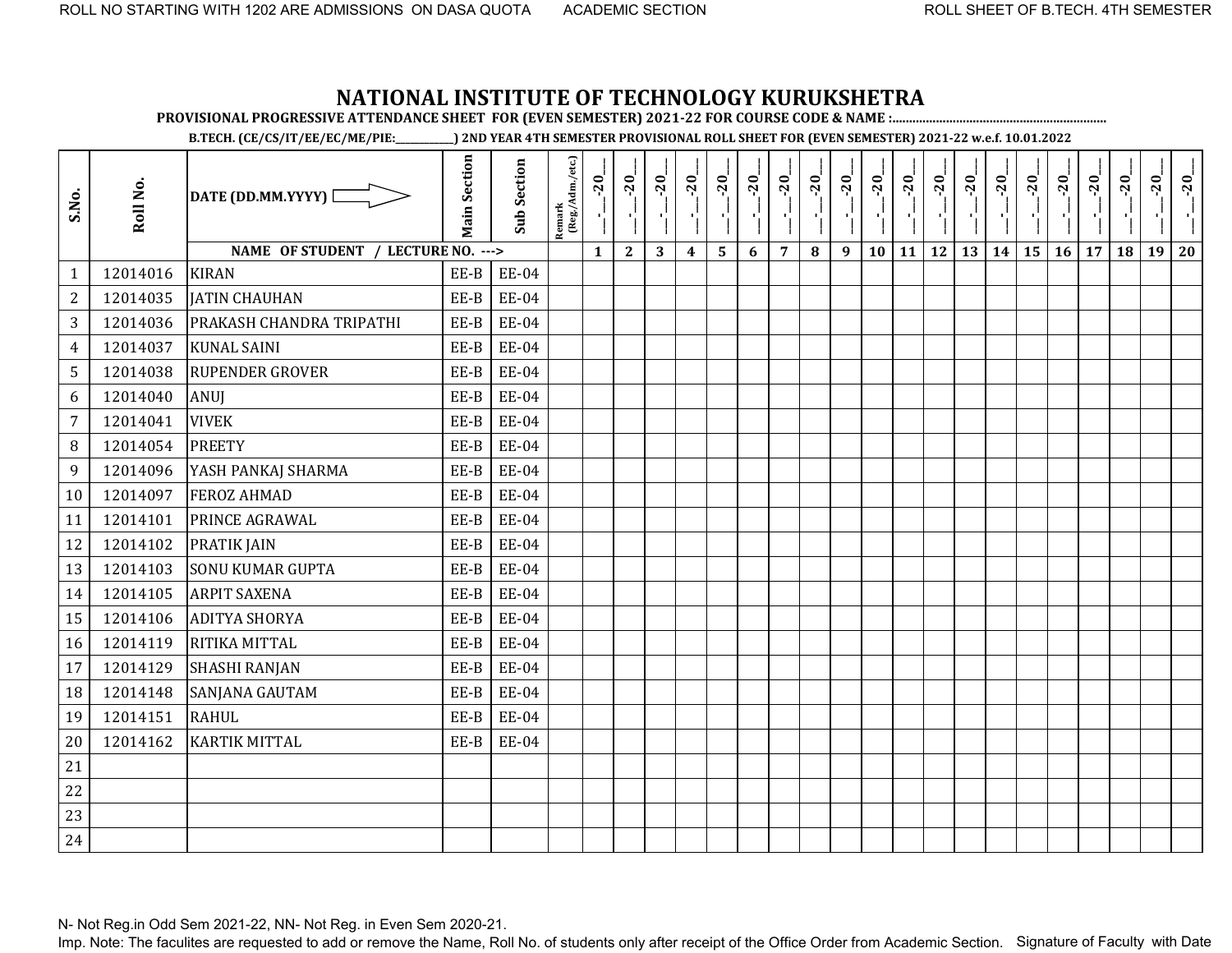**PROVISIONAL PROGRESSIVE ATTENDANCE SHEET FOR (EVEN SEMESTER) 2021-22 FOR COURSE CODE & NAME :................................................................**

**B.TECH. (CE/CS/IT/EE/EC/ME/PIE:\_\_\_\_\_\_\_\_\_\_\_\_) 2ND YEAR 4TH SEMESTER PROVISIONAL ROLL SHEET FOR (EVEN SEMESTER) 2021-22 w.e.f. 10.01.2022** 

| S.No.          | Roll No. | DATE (DD.MM.YYYY) [                | <b>Main Section</b> | <b>Sub Section</b> | Remark<br>(Reg./Adm./etc.) | $-20$<br>j,  | $-20$<br>۱ļ  | $-20$ | $-20$            | $-20$ | $-20$ | $-20$          | $-20$<br>그는 | $-20$ | $-20$<br>j, | $-20$        | $-20$<br>۱ļ | $-20$ | $-20$ | $-20$ | $-20$ | $-20$ | $-20$ | $-20$ | $-20$ |
|----------------|----------|------------------------------------|---------------------|--------------------|----------------------------|--------------|--------------|-------|------------------|-------|-------|----------------|-------------|-------|-------------|--------------|-------------|-------|-------|-------|-------|-------|-------|-------|-------|
|                |          | NAME OF STUDENT / LECTURE NO. ---> |                     |                    |                            | $\mathbf{1}$ | $\mathbf{2}$ | 3     | $\boldsymbol{4}$ | 5     | 6     | $\overline{7}$ | $\bf{8}$    | 9     | 10          | $11 \mid 12$ |             | 13    | 14    | 15    | 16    | 17    | 18    | 19    | 20    |
| $\mathbf{1}$   | 12014026 | <b>CHANCHAL YADAV</b>              | EE-B                | <b>EE-05</b>       |                            |              |              |       |                  |       |       |                |             |       |             |              |             |       |       |       |       |       |       |       |       |
| $\overline{2}$ | 12014027 | <b>ABHILIPSHA RANI</b>             | EE-B                | <b>EE-05</b>       |                            |              |              |       |                  |       |       |                |             |       |             |              |             |       |       |       |       |       |       |       |       |
| 3              | 12014042 | <b>NITESH KUMAR</b>                | EE-B                | <b>EE-05</b>       |                            |              |              |       |                  |       |       |                |             |       |             |              |             |       |       |       |       |       |       |       |       |
| $\overline{4}$ | 12014044 | <b>SACHIN KUNDALWAL</b>            | EE-B                | <b>EE-05</b>       |                            |              |              |       |                  |       |       |                |             |       |             |              |             |       |       |       |       |       |       |       |       |
| 5              | 12014046 | <b>VIKAS</b>                       | EE-B                | <b>EE-05</b>       |                            |              |              |       |                  |       |       |                |             |       |             |              |             |       |       |       |       |       |       |       |       |
| 6              | 12014108 | <b>BHAGAT SINGH</b>                | EE-B                | <b>EE-05</b>       |                            |              |              |       |                  |       |       |                |             |       |             |              |             |       |       |       |       |       |       |       |       |
| $\overline{7}$ | 12014109 | <b>DEEPAK MEENA</b>                | EE-B                | <b>EE-05</b>       |                            |              |              |       |                  |       |       |                |             |       |             |              |             |       |       |       |       |       |       |       |       |
| $\, 8$         | 12014111 | HARSHWARDHAN GAUTAM                | EE-B                | <b>EE-05</b>       |                            |              |              |       |                  |       |       |                |             |       |             |              |             |       |       |       |       |       |       |       |       |
| 9              | 12014112 | <b>ADITYA SINGH</b>                | EE-B                | <b>EE-05</b>       |                            |              |              |       |                  |       |       |                |             |       |             |              |             |       |       |       |       |       |       |       |       |
| 10             | 12014113 | <b>MYLARI VAMSI</b>                | EE-B                | <b>EE-05</b>       |                            |              |              |       |                  |       |       |                |             |       |             |              |             |       |       |       |       |       |       |       |       |
| 11             | 12014114 | <b>MANOJ YADAV</b>                 | EE-B                | <b>EE-05</b>       |                            |              |              |       |                  |       |       |                |             |       |             |              |             |       |       |       |       |       |       |       |       |
| 12             | 12014115 | YASH SARDA                         | EE-B                | <b>EE-05</b>       |                            |              |              |       |                  |       |       |                |             |       |             |              |             |       |       |       |       |       |       |       |       |
| 13             | 12014117 | <b>AMANDEEP</b>                    | EE-B                | <b>EE-05</b>       |                            |              |              |       |                  |       |       |                |             |       |             |              |             |       |       |       |       |       |       |       |       |
| 14             | 12014154 | SADE. CHARISHMA                    | EE-B                | <b>EE-05</b>       |                            |              |              |       |                  |       |       |                |             |       |             |              |             |       |       |       |       |       |       |       |       |
| 15             | 12014164 | <b>SUMIT</b>                       | EE-B                | <b>EE-05</b>       |                            |              |              |       |                  |       |       |                |             |       |             |              |             |       |       |       |       |       |       |       |       |
| 16             | 12014165 | <b>SARTHAK GOYAL</b>               | EE-B                | <b>EE-05</b>       |                            |              |              |       |                  |       |       |                |             |       |             |              |             |       |       |       |       |       |       |       |       |
| 17             |          |                                    |                     |                    |                            |              |              |       |                  |       |       |                |             |       |             |              |             |       |       |       |       |       |       |       |       |
| 18             |          |                                    |                     |                    |                            |              |              |       |                  |       |       |                |             |       |             |              |             |       |       |       |       |       |       |       |       |
| 19             |          |                                    |                     |                    |                            |              |              |       |                  |       |       |                |             |       |             |              |             |       |       |       |       |       |       |       |       |
| 20             |          |                                    |                     |                    |                            |              |              |       |                  |       |       |                |             |       |             |              |             |       |       |       |       |       |       |       |       |
| 21             |          |                                    |                     |                    |                            |              |              |       |                  |       |       |                |             |       |             |              |             |       |       |       |       |       |       |       |       |
| 22             |          |                                    |                     |                    |                            |              |              |       |                  |       |       |                |             |       |             |              |             |       |       |       |       |       |       |       |       |
| 23             |          |                                    |                     |                    |                            |              |              |       |                  |       |       |                |             |       |             |              |             |       |       |       |       |       |       |       |       |
| 24             |          |                                    |                     |                    |                            |              |              |       |                  |       |       |                |             |       |             |              |             |       |       |       |       |       |       |       |       |

N- Not Reg.in Odd Sem 2021-22, NN- Not Reg. in Even Sem 2020-21.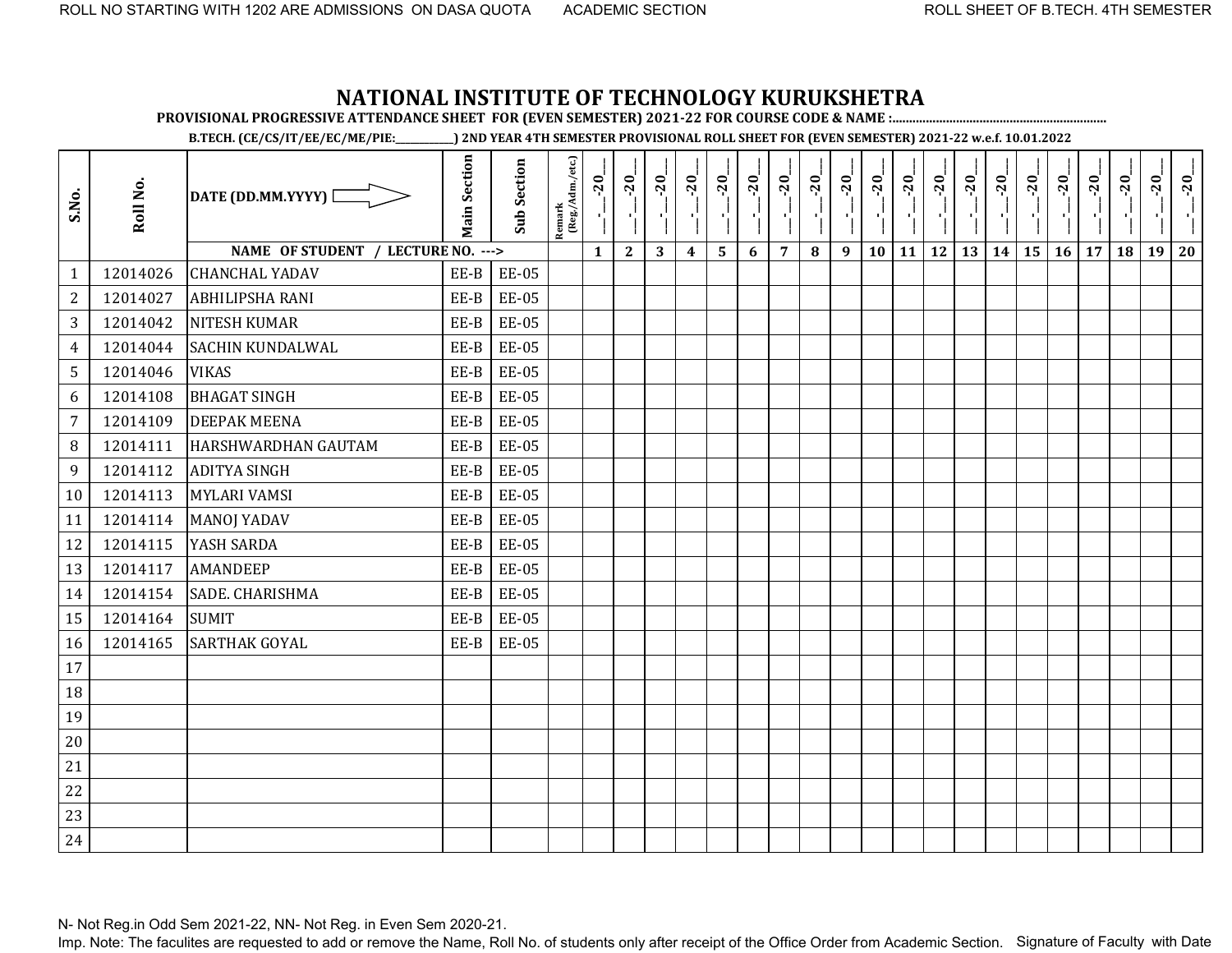**PROVISIONAL PROGRESSIVE ATTENDANCE SHEET FOR (EVEN SEMESTER) 2021-22 FOR COURSE CODE & NAME :................................................................**

**B.TECH. (CE/CS/IT/EE/EC/ME/PIE:\_\_\_\_\_\_\_\_\_\_\_\_) 2ND YEAR 4TH SEMESTER PROVISIONAL ROLL SHEET FOR (EVEN SEMESTER) 2021-22 w.e.f. 10.01.2022** 

| S.No.            | Roll No. | DATE (DD.MM.YYYY) [                | <b>Main Section</b> | <b>Sub Section</b> | $\frac{\text{Remark}}{\text{(Reg/Adm/etc.)}}$ | $-20$<br>J.  | $-20$<br>пļ  | $-20$<br>$\mathbf{r}$ | $-20$            | $-20$ | $-20$ | $-20$          | $-20$<br>국민 | $-20$<br>$\mathcal{F}_1$ . | $-20$<br>$\mathbf{r}_{\rm{L}}$ | $-20$<br>$\mathcal{F}_{\mathbf{L}}$ | $-20$<br>$\mathcal{F}_1$ | $-20$<br>片 | $-20$ | $-20$           | $-20$           | $-20$ | $-20$ | $-20$ | $-20$ |
|------------------|----------|------------------------------------|---------------------|--------------------|-----------------------------------------------|--------------|--------------|-----------------------|------------------|-------|-------|----------------|-------------|----------------------------|--------------------------------|-------------------------------------|--------------------------|------------|-------|-----------------|-----------------|-------|-------|-------|-------|
|                  |          | NAME OF STUDENT / LECTURE NO. ---> |                     |                    |                                               | $\mathbf{1}$ | $\mathbf{2}$ | 3                     | $\boldsymbol{4}$ | 5     | 6     | $\overline{7}$ | $\bf{8}$    | 9                          | 10                             | $11 \mid 12$                        |                          | 13         | 14    | 15 <sup>1</sup> | 16 <sup>1</sup> | 17    | 18    | 19    | 20    |
| $\mathbf{1}$     | 12014047 | <b>SAURABH KUMAR MEENA</b>         | EE-B                | <b>EE-06</b>       |                                               |              |              |                       |                  |       |       |                |             |                            |                                |                                     |                          |            |       |                 |                 |       |       |       |       |
| $\overline{2}$   | 12014048 | YASH KUMAR YADAV                   | EE-B                | EE-06              |                                               |              |              |                       |                  |       |       |                |             |                            |                                |                                     |                          |            |       |                 |                 |       |       |       |       |
| 3                | 12014049 | <b>VIVEK VASHISHT</b>              | EE-B                | <b>EE-06</b>       |                                               |              |              |                       |                  |       |       |                |             |                            |                                |                                     |                          |            |       |                 |                 |       |       |       |       |
| $\overline{4}$   | 12014050 | ANIL KUMAR DHIDHARIYA              | EE-B                | <b>EE-06</b>       |                                               |              |              |                       |                  |       |       |                |             |                            |                                |                                     |                          |            |       |                 |                 |       |       |       |       |
| 5                | 12014051 | <b>ANURAG SINGH YADAV</b>          | EE-B                | <b>EE-06</b>       |                                               |              |              |                       |                  |       |       |                |             |                            |                                |                                     |                          |            |       |                 |                 |       |       |       |       |
| 6                | 12014053 | <b>JAI BHARDWAI</b>                | EE-B                | <b>EE-06</b>       |                                               |              |              |                       |                  |       |       |                |             |                            |                                |                                     |                          |            |       |                 |                 |       |       |       |       |
| $\overline{7}$   | 12014059 | <b>KRISHAN KANT</b>                | EE-B                | <b>EE-06</b>       |                                               |              |              |                       |                  |       |       |                |             |                            |                                |                                     |                          |            |       |                 |                 |       |       |       |       |
| 8                | 12014122 | TADI RAMAKRISHNA REDDY             | EE-B                | EE-06              |                                               |              |              |                       |                  |       |       |                |             |                            |                                |                                     |                          |            |       |                 |                 |       |       |       |       |
| $\boldsymbol{9}$ | 12014123 | <b>SUHANA</b>                      | EE-B                | <b>EE-06</b>       |                                               |              |              |                       |                  |       |       |                |             |                            |                                |                                     |                          |            |       |                 |                 |       |       |       |       |
| 10               | 12014124 | ASHISH KUMAR SHUKLA                | EE-B                | <b>EE-06</b>       |                                               |              |              |                       |                  |       |       |                |             |                            |                                |                                     |                          |            |       |                 |                 |       |       |       |       |
| 11               | 12014125 | <b>ALOK SINGHAL</b>                | EE-B                | <b>EE-06</b>       |                                               |              |              |                       |                  |       |       |                |             |                            |                                |                                     |                          |            |       |                 |                 |       |       |       |       |
| 12               | 12014126 | <b>SHASHANK SHARMA</b>             | EE-B                | <b>EE-06</b>       |                                               |              |              |                       |                  |       |       |                |             |                            |                                |                                     |                          |            |       |                 |                 |       |       |       |       |
| 13               | 12014128 | <b>KRISHAN</b>                     | EE-B                | EE-06              |                                               |              |              |                       |                  |       |       |                |             |                            |                                |                                     |                          |            |       |                 |                 |       |       |       |       |
| 14               | 12014130 | VANSHIKA                           | EE-B                | <b>EE-06</b>       |                                               |              |              |                       |                  |       |       |                |             |                            |                                |                                     |                          |            |       |                 |                 |       |       |       |       |
| 15               | 12014131 | <b>JITENDER</b>                    | EE-B                | <b>EE-06</b>       |                                               |              |              |                       |                  |       |       |                |             |                            |                                |                                     |                          |            |       |                 |                 |       |       |       |       |
| 16               | 12014145 | ANGANA HAZARIKA                    | EE-B                | <b>EE-06</b>       |                                               |              |              |                       |                  |       |       |                |             |                            |                                |                                     |                          |            |       |                 |                 |       |       |       |       |
| 17               | 12014163 | <b>NEHA KUMARI</b>                 | EE-B                | <b>EE-06</b>       |                                               |              |              |                       |                  |       |       |                |             |                            |                                |                                     |                          |            |       |                 |                 |       |       |       |       |
| 18               | 12014166 | <b>VINAY</b>                       | EE-B                | <b>EE-06</b>       |                                               |              |              |                       |                  |       |       |                |             |                            |                                |                                     |                          |            |       |                 |                 |       |       |       |       |
| 19               | 12014167 | <b>AMAN</b>                        | EE-B                | <b>EE-06</b>       |                                               |              |              |                       |                  |       |       |                |             |                            |                                |                                     |                          |            |       |                 |                 |       |       |       |       |
| 20               |          |                                    |                     |                    |                                               |              |              |                       |                  |       |       |                |             |                            |                                |                                     |                          |            |       |                 |                 |       |       |       |       |
| 21               |          |                                    |                     |                    |                                               |              |              |                       |                  |       |       |                |             |                            |                                |                                     |                          |            |       |                 |                 |       |       |       |       |
| 22               |          |                                    |                     |                    |                                               |              |              |                       |                  |       |       |                |             |                            |                                |                                     |                          |            |       |                 |                 |       |       |       |       |
| 23               |          |                                    |                     |                    |                                               |              |              |                       |                  |       |       |                |             |                            |                                |                                     |                          |            |       |                 |                 |       |       |       |       |
| 24               |          |                                    |                     |                    |                                               |              |              |                       |                  |       |       |                |             |                            |                                |                                     |                          |            |       |                 |                 |       |       |       |       |

N- Not Reg.in Odd Sem 2021-22, NN- Not Reg. in Even Sem 2020-21.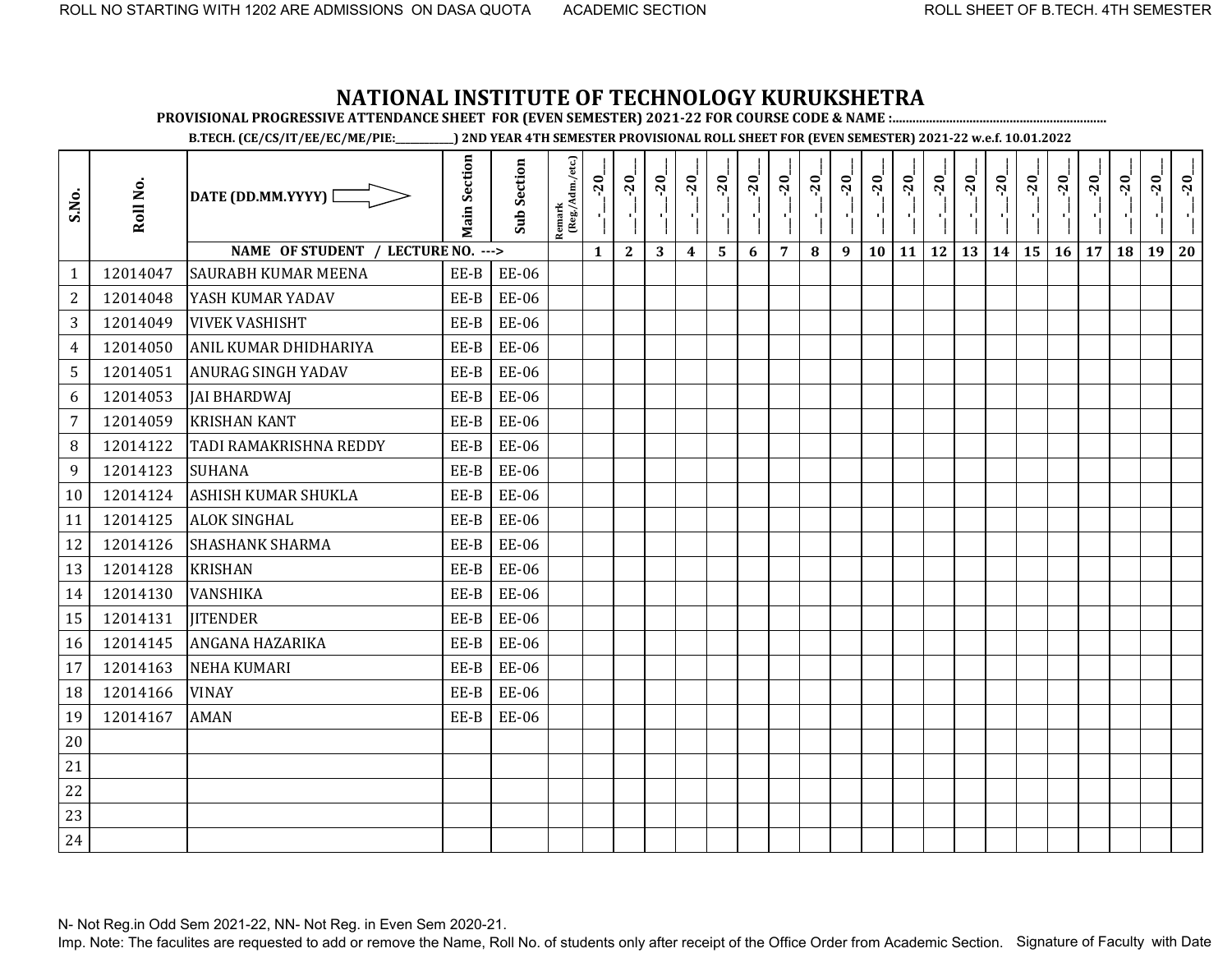**PROVISIONAL PROGRESSIVE ATTENDANCE SHEET FOR (EVEN SEMESTER) 2021-22 FOR COURSE CODE & NAME :................................................................**

**B.TECH. (CE/CS/IT/EE/EC/ME/PIE:\_\_\_\_\_\_\_\_\_\_\_\_) 2ND YEAR 4TH SEMESTER PROVISIONAL ROLL SHEET FOR (EVEN SEMESTER) 2021-22 w.e.f. 10.01.2022** 

| S.No.            | Roll No. | DATE (DD.MM.YYYY) [                | <b>Main Section</b> | <b>Sub Section</b> | $\frac{\text{Remark}}{\text{(Reg/Adm/etc.)}}$ | $-20$<br>J,  | $-20$<br>$\mathcal{F}_1$ | $-20$ | $-20$            | $-20$ | $-20$ | $-20$          | $-20$<br>70 L | $-20$<br>$\blacksquare$ | $-20$<br>л, | $-20$<br>×i | $-20$<br>÷. | $-20$ | $-20$ | $-20$ | $-20$ | $-20$ | $\overline{5}$ | $-20$ | $-20$ |
|------------------|----------|------------------------------------|---------------------|--------------------|-----------------------------------------------|--------------|--------------------------|-------|------------------|-------|-------|----------------|---------------|-------------------------|-------------|-------------|-------------|-------|-------|-------|-------|-------|----------------|-------|-------|
|                  |          | NAME OF STUDENT / LECTURE NO. ---> |                     |                    |                                               | $\mathbf{1}$ | $\mathbf{2}$             | 3     | $\boldsymbol{4}$ | 5     | 6     | $\overline{7}$ | 8             | 9                       | 10          | 11          | 12          | 13    | 14    | 15    | 16    | 17    | 18             | 19    | 20    |
| $\mathbf{1}$     | 12014017 | PRIYANKA                           | EE-C                | <b>EE-07</b>       |                                               |              |                          |       |                  |       |       |                |               |                         |             |             |             |       |       |       |       |       |                |       |       |
| $\overline{2}$   | 12014020 | <b>LAXMI KUMARI</b>                | EE-C                | <b>EE-07</b>       |                                               |              |                          |       |                  |       |       |                |               |                         |             |             |             |       |       |       |       |       |                |       |       |
| 3                | 12014052 | <b>GOPAL SINGH</b>                 | EE-C                | <b>EE-07</b>       |                                               |              |                          |       |                  |       |       |                |               |                         |             |             |             |       |       |       |       |       |                |       |       |
| $\overline{4}$   | 12014055 | <b>RAHUL</b>                       | EE-C                | <b>EE-07</b>       |                                               |              |                          |       |                  |       |       |                |               |                         |             |             |             |       |       |       |       |       |                |       |       |
| 5                | 12014057 | <b>ABHINAV SAINI</b>               | EE-C                | <b>EE-07</b>       |                                               |              |                          |       |                  |       |       |                |               |                         |             |             |             |       |       |       |       |       |                |       |       |
| 6                | 12014058 | <b>ANKUR MEENA</b>                 | EE-C                | <b>EE-07</b>       |                                               |              |                          |       |                  |       |       |                |               |                         |             |             |             |       |       |       |       |       |                |       |       |
| $\overline{7}$   | 12014060 | <b>SACHIN</b>                      | EE-C                | <b>EE-07</b>       |                                               |              |                          |       |                  |       |       |                |               |                         |             |             |             |       |       |       |       |       |                |       |       |
| 8                | 12014061 | <b>KESHAV</b>                      | EE-C                | <b>EE-07</b>       |                                               |              |                          |       |                  |       |       |                |               |                         |             |             |             |       |       |       |       |       |                |       |       |
| $\boldsymbol{9}$ | 12014062 | <b>KULDEEP KUMAR MEENA</b>         | EE-C                | <b>EE-07</b>       |                                               |              |                          |       |                  |       |       |                |               |                         |             |             |             |       |       |       |       |       |                |       |       |
| 10               | 12014063 | <b>GAGANDEEP</b>                   | EE-C                | <b>EE-07</b>       |                                               |              |                          |       |                  |       |       |                |               |                         |             |             |             |       |       |       |       |       |                |       |       |
| 11               | 12014083 | ATLA LALITHA LAVANYA               | EE-C                | <b>EE-07</b>       |                                               |              |                          |       |                  |       |       |                |               |                         |             |             |             |       |       |       |       |       |                |       |       |
| 12               | 12014132 | <b>HITESH MODI</b>                 | EE-C                | <b>EE-07</b>       |                                               |              |                          |       |                  |       |       |                |               |                         |             |             |             |       |       |       |       |       |                |       |       |
| 13               | 12014133 | <b>KANISHQ PRASAD</b>              | EE-C                | EE-07              | <b>NN</b>                                     |              |                          |       |                  |       |       |                |               |                         |             |             |             |       |       |       |       |       |                |       |       |
| 14               | 12014134 | <b>DEVESH KUMAR</b>                | EE-C                | <b>EE-07</b>       |                                               |              |                          |       |                  |       |       |                |               |                         |             |             |             |       |       |       |       |       |                |       |       |
| 15               | 12014136 | <b>MANOJ KUMAR</b>                 | EE-C                | <b>EE-07</b>       |                                               |              |                          |       |                  |       |       |                |               |                         |             |             |             |       |       |       |       |       |                |       |       |
| 16               | 12014137 | <b>MUDIT SINGHARIYA</b>            | EE-C                | <b>EE-07</b>       |                                               |              |                          |       |                  |       |       |                |               |                         |             |             |             |       |       |       |       |       |                |       |       |
| 17               | 12014138 | KADARLA ADITHYA MOHAN              | EE-C                | <b>EE-07</b>       | ${\bf N}$                                     |              |                          |       |                  |       |       |                |               |                         |             |             |             |       |       |       |       |       |                |       |       |
| 18               | 12014155 | <b>ANJAY KUMAR</b>                 | EE-C                | <b>EE-07</b>       |                                               |              |                          |       |                  |       |       |                |               |                         |             |             |             |       |       |       |       |       |                |       |       |
| 19               | 12014168 | <b>BHANU GUPTA</b>                 | EE-C                | <b>EE-07</b>       |                                               |              |                          |       |                  |       |       |                |               |                         |             |             |             |       |       |       |       |       |                |       |       |
| 20               | 12014169 | <b>MAHIMA</b>                      | EE-C                | <b>EE-07</b>       |                                               |              |                          |       |                  |       |       |                |               |                         |             |             |             |       |       |       |       |       |                |       |       |
| 21               | 12014170 | <b>VEDANT NIGAM</b>                | EE-C                | <b>EE-07</b>       |                                               |              |                          |       |                  |       |       |                |               |                         |             |             |             |       |       |       |       |       |                |       |       |
| 22               |          |                                    |                     |                    |                                               |              |                          |       |                  |       |       |                |               |                         |             |             |             |       |       |       |       |       |                |       |       |
| 23               |          |                                    |                     |                    |                                               |              |                          |       |                  |       |       |                |               |                         |             |             |             |       |       |       |       |       |                |       |       |
| 24               |          |                                    |                     |                    |                                               |              |                          |       |                  |       |       |                |               |                         |             |             |             |       |       |       |       |       |                |       |       |

N- Not Reg.in Odd Sem 2021-22, NN- Not Reg. in Even Sem 2020-21.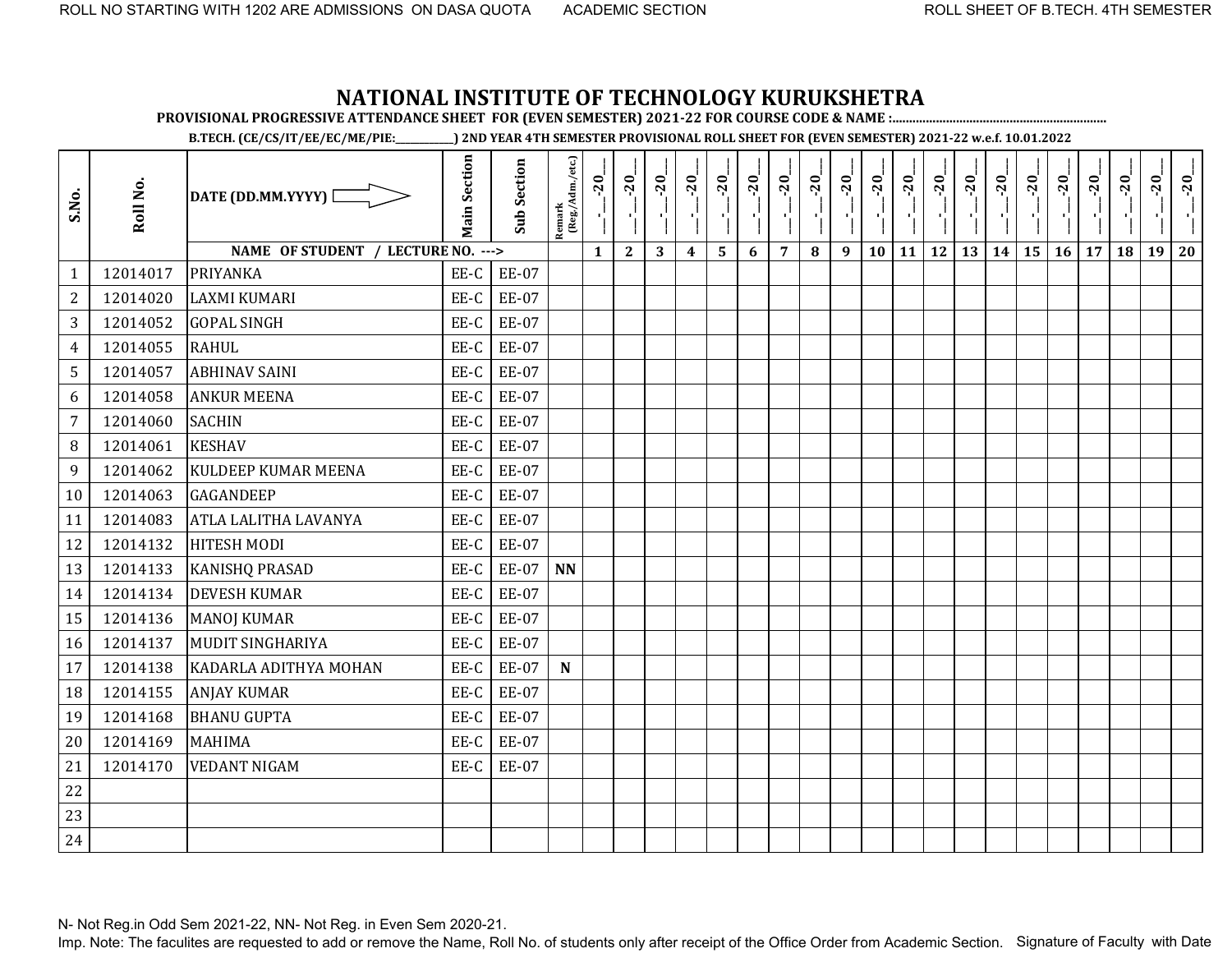**PROVISIONAL PROGRESSIVE ATTENDANCE SHEET FOR (EVEN SEMESTER) 2021-22 FOR COURSE CODE & NAME :................................................................**

**B.TECH. (CE/CS/IT/EE/EC/ME/PIE:\_\_\_\_\_\_\_\_\_\_\_\_) 2ND YEAR 4TH SEMESTER PROVISIONAL ROLL SHEET FOR (EVEN SEMESTER) 2021-22 w.e.f. 10.01.2022** 

| S.No.          | Roll No. | DATE (DD.MM.YYYY)                  | <b>Main Section</b> | <b>Sub Section</b> | Remark<br>(Reg./Adm./etc.) | $-20$        | $-20$        | $-20$ | $-20$            | $-20$ | $-20$ | $-20$          | $-20$ | $-20$ | $-20$ | $-20$     | $-20$ | $-20$<br>국 | $-20$ | $-20$ | $-20$ | $-20$ | $-20$ | $-20$ | $-20$ |
|----------------|----------|------------------------------------|---------------------|--------------------|----------------------------|--------------|--------------|-------|------------------|-------|-------|----------------|-------|-------|-------|-----------|-------|------------|-------|-------|-------|-------|-------|-------|-------|
|                |          | NAME OF STUDENT / LECTURE NO. ---> |                     |                    |                            | $\mathbf{1}$ | $\mathbf{2}$ | 3     | $\boldsymbol{4}$ | 5     | 6     | $\overline{7}$ | 8     | 9     | 10    | <b>11</b> | 12    | 13         | 14    | 15    | 16    | 17    | 18    | 19    | 20    |
| $\mathbf{1}$   | 12014009 | <b>PULKIT KAUR</b>                 | EE-C                | <b>EE-08</b>       |                            |              |              |       |                  |       |       |                |       |       |       |           |       |            |       |       |       |       |       |       |       |
| $\overline{c}$ | 12014056 | <b>DEVENDER</b>                    | EE-C                | <b>EE-08</b>       |                            |              |              |       |                  |       |       |                |       |       |       |           |       |            |       |       |       |       |       |       |       |
| 3              | 12014064 | <b>SAGAR AGRAWAL</b>               | EE-C                | <b>EE-08</b>       |                            |              |              |       |                  |       |       |                |       |       |       |           |       |            |       |       |       |       |       |       |       |
| $\overline{4}$ | 12014067 | POOJA BHARTI                       | EE-C                | <b>EE-08</b>       |                            |              |              |       |                  |       |       |                |       |       |       |           |       |            |       |       |       |       |       |       |       |
| 5              | 12014073 | <b>GULJEET SINGH SHEKHAWAT</b>     | EE-C                | <b>EE-08</b>       |                            |              |              |       |                  |       |       |                |       |       |       |           |       |            |       |       |       |       |       |       |       |
| 6              | 12014135 | KUNJAVATI MEENA                    | EE-C                | <b>EE-08</b>       |                            |              |              |       |                  |       |       |                |       |       |       |           |       |            |       |       |       |       |       |       |       |
| $\overline{7}$ | 12014139 | <b>AVINAW ATUL</b>                 | EE-C                | <b>EE-08</b>       |                            |              |              |       |                  |       |       |                |       |       |       |           |       |            |       |       |       |       |       |       |       |
| 8              | 12014140 | <b>ANKIT KUMAR MEENA</b>           | EE-C                | <b>EE-08</b>       |                            |              |              |       |                  |       |       |                |       |       |       |           |       |            |       |       |       |       |       |       |       |
| 9              | 12014141 | <b>ANSHUL</b>                      | EE-C                | <b>EE-08</b>       |                            |              |              |       |                  |       |       |                |       |       |       |           |       |            |       |       |       |       |       |       |       |
| 10             | 12014142 | <b>FALGUN AGGARWAL</b>             | EE-C                | <b>EE-08</b>       |                            |              |              |       |                  |       |       |                |       |       |       |           |       |            |       |       |       |       |       |       |       |
| 11             | 12014143 | <b>SUNIL SINGH</b>                 | EE-C                | <b>EE-08</b>       |                            |              |              |       |                  |       |       |                |       |       |       |           |       |            |       |       |       |       |       |       |       |
| 12             | 12014144 | NITTIN MADGOTRA                    | EE-C                | <b>EE-08</b>       |                            |              |              |       |                  |       |       |                |       |       |       |           |       |            |       |       |       |       |       |       |       |
| 13             | 12014149 | <b>AZMEERA THARUN</b>              | EE-C                | <b>EE-08</b>       |                            |              |              |       |                  |       |       |                |       |       |       |           |       |            |       |       |       |       |       |       |       |
| 14             | 12014172 | <b>NAGESH MEENA</b>                | EE-C                | <b>EE-08</b>       |                            |              |              |       |                  |       |       |                |       |       |       |           |       |            |       |       |       |       |       |       |       |
| 15             | 12014173 | <b>DIVYAM</b>                      | EE-C                | <b>EE-08</b>       | <b>NN</b>                  |              |              |       |                  |       |       |                |       |       |       |           |       |            |       |       |       |       |       |       |       |
| 16             | 12014174 | <b>PRASHANT RAI</b>                | EE-C                | <b>EE-08</b>       |                            |              |              |       |                  |       |       |                |       |       |       |           |       |            |       |       |       |       |       |       |       |
| 17             | 12014175 | <b>NISHANT RAJ</b>                 | EE-C                | <b>EE-08</b>       |                            |              |              |       |                  |       |       |                |       |       |       |           |       |            |       |       |       |       |       |       |       |
| 18             | 12014176 | <b>ABHAY BERWAL</b>                | EE-C                | <b>EE-08</b>       |                            |              |              |       |                  |       |       |                |       |       |       |           |       |            |       |       |       |       |       |       |       |
| 19             |          |                                    |                     |                    |                            |              |              |       |                  |       |       |                |       |       |       |           |       |            |       |       |       |       |       |       |       |
| 20             |          |                                    |                     |                    |                            |              |              |       |                  |       |       |                |       |       |       |           |       |            |       |       |       |       |       |       |       |
| 21             |          |                                    |                     |                    |                            |              |              |       |                  |       |       |                |       |       |       |           |       |            |       |       |       |       |       |       |       |
| 22             |          |                                    |                     |                    |                            |              |              |       |                  |       |       |                |       |       |       |           |       |            |       |       |       |       |       |       |       |
| 23             |          |                                    |                     |                    |                            |              |              |       |                  |       |       |                |       |       |       |           |       |            |       |       |       |       |       |       |       |
| 24             |          |                                    |                     |                    |                            |              |              |       |                  |       |       |                |       |       |       |           |       |            |       |       |       |       |       |       |       |

N- Not Reg.in Odd Sem 2021-22, NN- Not Reg. in Even Sem 2020-21.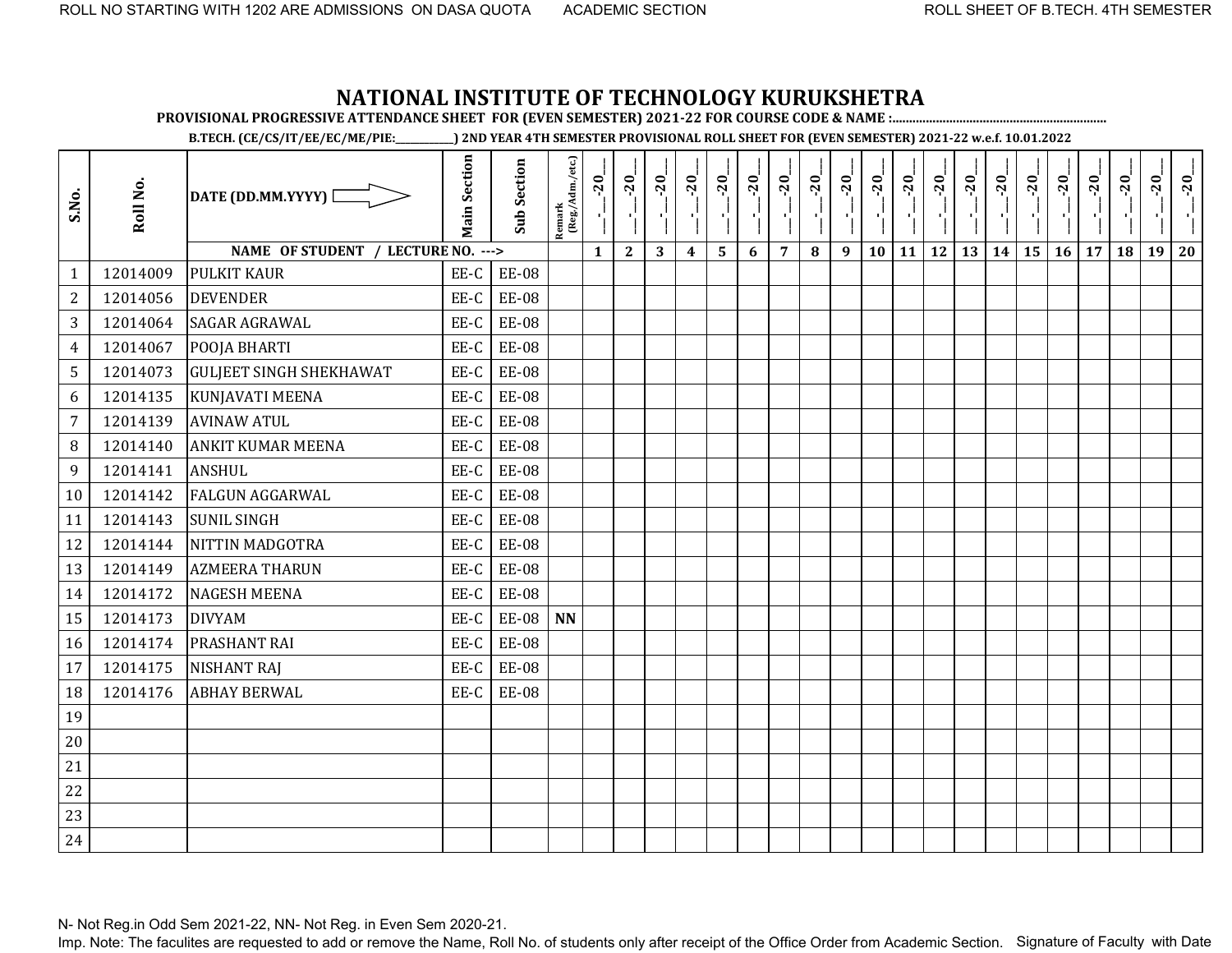**PROVISIONAL PROGRESSIVE ATTENDANCE SHEET FOR (EVEN SEMESTER) 2021-22 FOR COURSE CODE & NAME :................................................................**

**B.TECH. (CE/CS/IT/EE/EC/ME/PIE:\_\_\_\_\_\_\_\_\_\_\_\_) 2ND YEAR 4TH SEMESTER PROVISIONAL ROLL SHEET FOR (EVEN SEMESTER) 2021-22 w.e.f. 10.01.2022** 

| S.No.          | Roll No. | DATE (DD.MM.YYYY) [                       | <b>Main Section</b> | <b>Sub Section</b> | $\frac{\text{Remark}}{\text{(Reg/Adm/etc.)}}$ | $-20$<br>$\mathbf{I}$ | $-20$        | $-20$ | $-20$<br>$\mathbf{r}$ | $-20$                   | $-20$ | $-20$          | $-20$ | $-20$ | $-20$ | $-20$<br>in Co                               | $-20$<br>A. | $-20$<br>$\frac{1}{1}$ | $-20$<br>국 | $-20$ | $-20$     | $-20$ | $-20$ | $-20$ | $-20$ |
|----------------|----------|-------------------------------------------|---------------------|--------------------|-----------------------------------------------|-----------------------|--------------|-------|-----------------------|-------------------------|-------|----------------|-------|-------|-------|----------------------------------------------|-------------|------------------------|------------|-------|-----------|-------|-------|-------|-------|
|                |          | NAME OF STUDENT / LECTURE NO. --->        |                     |                    |                                               | $\mathbf{1}$          | $\mathbf{2}$ | 3     | $\boldsymbol{4}$      | $\overline{\mathbf{5}}$ | 6     | $\overline{7}$ | 8     | 9     |       | $10 \mid 11 \mid 12 \mid 13 \mid 14 \mid 15$ |             |                        |            |       | <b>16</b> | 17    | 18    | 19    | 20    |
| $\mathbf{1}$   | 11914117 | <b>AKASH ROHILLA (REPEAT)</b>             | EE-C                | EE-09              | <b>NN</b>                                     |                       |              |       |                       |                         |       |                |       |       |       |                                              |             |                        |            |       |           |       |       |       |       |
| $\sqrt{2}$     | 12014031 | <b>HIMATRI</b>                            | EE-C                | <b>EE-09</b>       |                                               |                       |              |       |                       |                         |       |                |       |       |       |                                              |             |                        |            |       |           |       |       |       |       |
| 3              | 12014032 | <b>NISHA</b>                              | EE-C                | <b>EE-09</b>       |                                               |                       |              |       |                       |                         |       |                |       |       |       |                                              |             |                        |            |       |           |       |       |       |       |
| $\overline{4}$ | 12014068 | <b>VIRENDRA KUMAR</b>                     | EE-C                | <b>EE-09</b>       |                                               |                       |              |       |                       |                         |       |                |       |       |       |                                              |             |                        |            |       |           |       |       |       |       |
| $\overline{5}$ | 12014070 | <b>SUNIL KUMAR MEENA</b>                  | EE-C                | <b>EE-09</b>       |                                               |                       |              |       |                       |                         |       |                |       |       |       |                                              |             |                        |            |       |           |       |       |       |       |
| 6              | 12014071 | <b>SAMRIDH AGARWAL</b>                    | EE-C                | <b>EE-09</b>       |                                               |                       |              |       |                       |                         |       |                |       |       |       |                                              |             |                        |            |       |           |       |       |       |       |
| $\overline{7}$ | 12014098 | <b>ANKIT JAKHAR</b>                       | EE-C                | <b>EE-09</b>       |                                               |                       |              |       |                       |                         |       |                |       |       |       |                                              |             |                        |            |       |           |       |       |       |       |
| 8              | 12014127 | <b>NEHA KUMARI MEENA</b>                  | EE-C                | <b>EE-09</b>       |                                               |                       |              |       |                       |                         |       |                |       |       |       |                                              |             |                        |            |       |           |       |       |       |       |
| 9              | 12014153 | PRASHANT TIWARI                           | EE-C                | <b>EE-09</b>       |                                               |                       |              |       |                       |                         |       |                |       |       |       |                                              |             |                        |            |       |           |       |       |       |       |
| 10             | 12014156 | <b>LOKENDRA SINGH</b>                     | EE-C                | <b>EE-09</b>       |                                               |                       |              |       |                       |                         |       |                |       |       |       |                                              |             |                        |            |       |           |       |       |       |       |
| 11             | 12014157 | <b>CHIRAG</b>                             | EE-C                | <b>EE-09</b>       |                                               |                       |              |       |                       |                         |       |                |       |       |       |                                              |             |                        |            |       |           |       |       |       |       |
| 12             | 12014158 | <b>HITESH KUMAR</b>                       | EE-C                | <b>EE-09</b>       |                                               |                       |              |       |                       |                         |       |                |       |       |       |                                              |             |                        |            |       |           |       |       |       |       |
| 13             | 12014159 | <b>SHUBHAM VERMA</b>                      | EE-C                | <b>EE-09</b>       |                                               |                       |              |       |                       |                         |       |                |       |       |       |                                              |             |                        |            |       |           |       |       |       |       |
| 14             | 12014160 | <b>SONU KUMAR</b>                         | EE-C                | <b>EE-09</b>       |                                               |                       |              |       |                       |                         |       |                |       |       |       |                                              |             |                        |            |       |           |       |       |       |       |
| 15             | 12014178 | <b>HARSH KUMAR</b>                        | EE-C                | <b>EE-09</b>       |                                               |                       |              |       |                       |                         |       |                |       |       |       |                                              |             |                        |            |       |           |       |       |       |       |
| 16             | 12014182 | <b>PRATIBHA</b>                           | EE-C                | <b>EE-09</b>       |                                               |                       |              |       |                       |                         |       |                |       |       |       |                                              |             |                        |            |       |           |       |       |       |       |
| 17             | 11710303 | ADITYA SINGH [REPEAT: EEPC-24, 26,<br>28] | EE-C                | <b>EE-09</b>       |                                               |                       |              |       |                       |                         |       |                |       |       |       |                                              |             |                        |            |       |           |       |       |       |       |
| 18             |          |                                           |                     |                    |                                               |                       |              |       |                       |                         |       |                |       |       |       |                                              |             |                        |            |       |           |       |       |       |       |
| 19             |          |                                           |                     |                    |                                               |                       |              |       |                       |                         |       |                |       |       |       |                                              |             |                        |            |       |           |       |       |       |       |
| 20             |          |                                           |                     |                    |                                               |                       |              |       |                       |                         |       |                |       |       |       |                                              |             |                        |            |       |           |       |       |       |       |
| 21             |          |                                           |                     |                    |                                               |                       |              |       |                       |                         |       |                |       |       |       |                                              |             |                        |            |       |           |       |       |       |       |
| 22             |          |                                           |                     |                    |                                               |                       |              |       |                       |                         |       |                |       |       |       |                                              |             |                        |            |       |           |       |       |       |       |
| 23             |          |                                           |                     |                    |                                               |                       |              |       |                       |                         |       |                |       |       |       |                                              |             |                        |            |       |           |       |       |       |       |
| 24             |          |                                           |                     |                    |                                               |                       |              |       |                       |                         |       |                |       |       |       |                                              |             |                        |            |       |           |       |       |       |       |

N- Not Reg.in Odd Sem 2021-22, NN- Not Reg. in Even Sem 2020-21.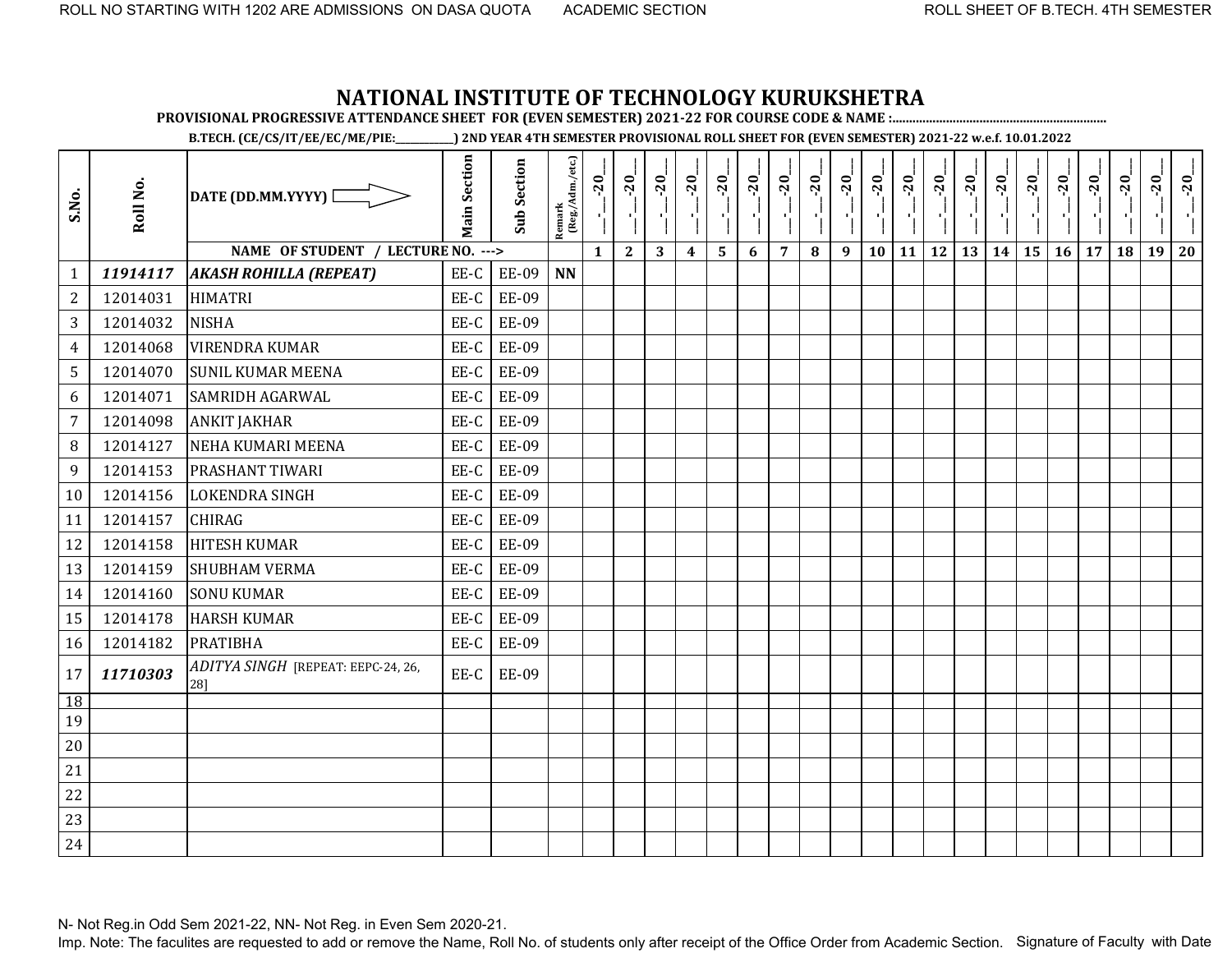**PROVISIONAL PROGRESSIVE ATTENDANCE SHEET FOR (EVEN SEMESTER) 2021-22 FOR COURSE CODE & NAME :................................................................**

**B.TECH. (CE/CS/IT/EE/EC/ME/PIE:\_\_\_\_\_\_\_\_\_\_\_\_) 2ND YEAR 4TH SEMESTER PROVISIONAL ROLL SHEET FOR (EVEN SEMESTER) 2021-22 w.e.f. 10.01.2022** 

| S.No.            | Roll No. | DATE (DD.MM.YYYY) [                | <b>Main Section</b> | <b>Sub Section</b> | $\frac{\text{Remark}}{\text{(Reg/Adm/etc.)}}$ | $-20$<br>١,  | $-20$<br>п,  | $-20$ | $-20$            | $-20$ | $-20$ | $-20$          | $-20$ | $-20$<br>$\blacksquare$ | $-20$<br>×, | $-20$<br>л, | $-20$<br>÷. | $-20$ | $-20$ | $-20$ | $-20$ | $-20$ | $\overline{5}$ | 20 | $-20$ |
|------------------|----------|------------------------------------|---------------------|--------------------|-----------------------------------------------|--------------|--------------|-------|------------------|-------|-------|----------------|-------|-------------------------|-------------|-------------|-------------|-------|-------|-------|-------|-------|----------------|----|-------|
|                  |          | NAME OF STUDENT / LECTURE NO. ---> |                     |                    |                                               | $\mathbf{1}$ | $\mathbf{2}$ | 3     | $\boldsymbol{4}$ | 5     | 6     | $\overline{7}$ | 8     | 9                       | 10          | 11          | 12          | 13    | 14    | 15    | 16    | 17    | 18             | 19 | 20    |
| $\mathbf{1}$     | 12015001 | <b>SURYAM SHARMA</b>               | EC-A                | EC-01              |                                               |              |              |       |                  |       |       |                |       |                         |             |             |             |       |       |       |       |       |                |    |       |
| $\overline{2}$   | 12015002 | KIRAN KUMAR RANCHHOD BHAI DINDOR   | EC-A                | EC-01              |                                               |              |              |       |                  |       |       |                |       |                         |             |             |             |       |       |       |       |       |                |    |       |
| 3                | 12015003 | <b>IEEVAN</b>                      | EC-A                | EC-01              |                                               |              |              |       |                  |       |       |                |       |                         |             |             |             |       |       |       |       |       |                |    |       |
| $\overline{4}$   | 12015004 | <b>MD WASIM AKRAM</b>              | EC-A                | EC-01              |                                               |              |              |       |                  |       |       |                |       |                         |             |             |             |       |       |       |       |       |                |    |       |
| 5                | 12015005 | <b>ANANT GWARI</b>                 | EC-A                | EC-01              |                                               |              |              |       |                  |       |       |                |       |                         |             |             |             |       |       |       |       |       |                |    |       |
| 6                | 12015009 | <b>BANAVATHU SAI TARUN NAIK</b>    | EC-A                | EC-01              |                                               |              |              |       |                  |       |       |                |       |                         |             |             |             |       |       |       |       |       |                |    |       |
| $\overline{7}$   | 12015027 | <b>VIBHA SRIVASTAVA</b>            | EC-A                | EC-01              |                                               |              |              |       |                  |       |       |                |       |                         |             |             |             |       |       |       |       |       |                |    |       |
| 8                | 12015060 | PENDRI ASHUTHOSH REDDY             | EC-A                | EC-01              |                                               |              |              |       |                  |       |       |                |       |                         |             |             |             |       |       |       |       |       |                |    |       |
| $\boldsymbol{9}$ | 12015073 | <b>PRINCE</b>                      | EC-A                | $EC-01$            | <b>NN</b>                                     |              |              |       |                  |       |       |                |       |                         |             |             |             |       |       |       |       |       |                |    |       |
| 10               | 12015077 | PRAKKI SINDHURA SRI SARWANI        | EC-A                | EC-01              |                                               |              |              |       |                  |       |       |                |       |                         |             |             |             |       |       |       |       |       |                |    |       |
| 11               | 12015082 | <b>MOHIT</b>                       | EC-A                | EC-01              |                                               |              |              |       |                  |       |       |                |       |                         |             |             |             |       |       |       |       |       |                |    |       |
| 12               | 12015084 | DANISHBIR SINGH SUJLANA            | EC-A                | EC-01              |                                               |              |              |       |                  |       |       |                |       |                         |             |             |             |       |       |       |       |       |                |    |       |
| 13               | 12015086 | ALLACHERUVU VENKATADURGA PRABHAS   | EC-A                | EC-01              |                                               |              |              |       |                  |       |       |                |       |                         |             |             |             |       |       |       |       |       |                |    |       |
| 14               | 12015089 | <b>ANUBHAV</b>                     | EC-A                | EC-01              |                                               |              |              |       |                  |       |       |                |       |                         |             |             |             |       |       |       |       |       |                |    |       |
| 15               | 12015096 | <b>AKSHITA CHAUHAN</b>             | EC-A                | EC-01              |                                               |              |              |       |                  |       |       |                |       |                         |             |             |             |       |       |       |       |       |                |    |       |
| 16               | 12015102 | <b>MANAN GATTANI</b>               | EC-A                | EC-01              |                                               |              |              |       |                  |       |       |                |       |                         |             |             |             |       |       |       |       |       |                |    |       |
| 17               | 12015119 | SHATAKSHI SHRIVASTAVA              | EC-A                | EC-01              |                                               |              |              |       |                  |       |       |                |       |                         |             |             |             |       |       |       |       |       |                |    |       |
| 18               | 12015148 | <b>ARUSHI GUPTA</b>                | EC-A                | EC-01              |                                               |              |              |       |                  |       |       |                |       |                         |             |             |             |       |       |       |       |       |                |    |       |
| 19               |          |                                    |                     |                    |                                               |              |              |       |                  |       |       |                |       |                         |             |             |             |       |       |       |       |       |                |    |       |
| 20               |          |                                    |                     |                    |                                               |              |              |       |                  |       |       |                |       |                         |             |             |             |       |       |       |       |       |                |    |       |
| 21               |          |                                    |                     |                    |                                               |              |              |       |                  |       |       |                |       |                         |             |             |             |       |       |       |       |       |                |    |       |
| 22               |          |                                    |                     |                    |                                               |              |              |       |                  |       |       |                |       |                         |             |             |             |       |       |       |       |       |                |    |       |
| 23               |          |                                    |                     |                    |                                               |              |              |       |                  |       |       |                |       |                         |             |             |             |       |       |       |       |       |                |    |       |
| 24               |          |                                    |                     |                    |                                               |              |              |       |                  |       |       |                |       |                         |             |             |             |       |       |       |       |       |                |    |       |

N- Not Reg.in Odd Sem 2021-22, NN- Not Reg. in Even Sem 2020-21.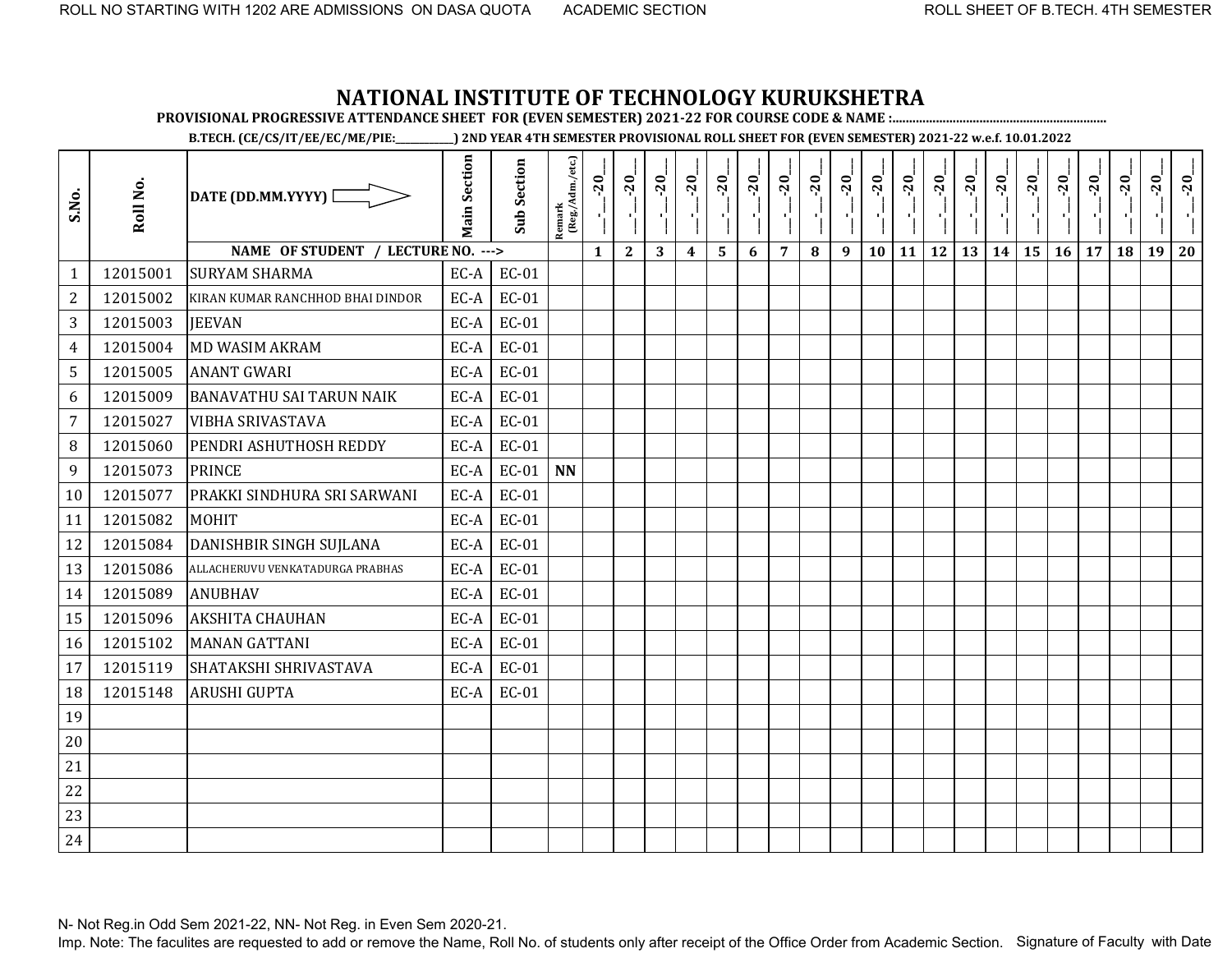**PROVISIONAL PROGRESSIVE ATTENDANCE SHEET FOR (EVEN SEMESTER) 2021-22 FOR COURSE CODE & NAME :................................................................**

**B.TECH. (CE/CS/IT/EE/EC/ME/PIE:\_\_\_\_\_\_\_\_\_\_\_\_) 2ND YEAR 4TH SEMESTER PROVISIONAL ROLL SHEET FOR (EVEN SEMESTER) 2021-22 w.e.f. 10.01.2022** 

| S.No.          | Roll No. | DATE (DD.MM.YYYY) [                | <b>Main Section</b> | <b>Sub Section</b> | Remark<br>(Reg./Adm./etc.) | $-20$<br>J.  | $-20$<br>чj  | $-20$ | $-20$            | $-20$ | $-20$ | $-20$          | $-20$ | $-20$ | $-20$ | $-20$ | $-20$ | $-20$ | $-20$ | $-20$ | $-20$ | $-20$ | $-20$ | $-20$ | $-20$ |
|----------------|----------|------------------------------------|---------------------|--------------------|----------------------------|--------------|--------------|-------|------------------|-------|-------|----------------|-------|-------|-------|-------|-------|-------|-------|-------|-------|-------|-------|-------|-------|
|                |          | NAME OF STUDENT / LECTURE NO. ---> |                     |                    |                            | $\mathbf{1}$ | $\mathbf{2}$ | 3     | $\boldsymbol{4}$ | 5     | 6     | $\overline{7}$ | 8     | 9     | 10    | 11    | 12    | 13    | 14    | 15    | 16    | 17    | 18    | 19    | 20    |
| $\mathbf{1}$   | 12015007 | <b>SANCHIT BENIWAL</b>             | EC-A                | $EC-02$            |                            |              |              |       |                  |       |       |                |       |       |       |       |       |       |       |       |       |       |       |       |       |
| $\mathbf{2}$   | 12015008 | <b>MO IMRAN</b>                    | EC-A                | $EC-02$            |                            |              |              |       |                  |       |       |                |       |       |       |       |       |       |       |       |       |       |       |       |       |
| 3              | 12015012 | <b>ARIN SINGH</b>                  | EC-A                | $EC-02$            |                            |              |              |       |                  |       |       |                |       |       |       |       |       |       |       |       |       |       |       |       |       |
| 4              | 12015013 | <b>BOMMIREDDI NAGENDRA</b>         | EC-A                | EC-02              |                            |              |              |       |                  |       |       |                |       |       |       |       |       |       |       |       |       |       |       |       |       |
| 5              | 12015014 | <b>VANEET KUNDAL</b>               | EC-A                | $EC-02$            |                            |              |              |       |                  |       |       |                |       |       |       |       |       |       |       |       |       |       |       |       |       |
| 6              | 12015015 | <b>PUNIT GARG</b>                  | EC-A                | $EC-02$            |                            |              |              |       |                  |       |       |                |       |       |       |       |       |       |       |       |       |       |       |       |       |
| $\overline{7}$ | 12015017 | <b>ARVIND KUMAR</b>                | EC-A                | <b>EC-02</b>       |                            |              |              |       |                  |       |       |                |       |       |       |       |       |       |       |       |       |       |       |       |       |
| 8              | 12015043 | DECHINENI JAHNAVI                  | EC-A                | EC-02              |                            |              |              |       |                  |       |       |                |       |       |       |       |       |       |       |       |       |       |       |       |       |
| 9              | 12015045 | <b>NICKY</b>                       | EC-A                | EC-02              |                            |              |              |       |                  |       |       |                |       |       |       |       |       |       |       |       |       |       |       |       |       |
| 10             | 12015091 | <b>SHUBHAM MAAN</b>                | EC-A                | $EC-02$            | $\mathbf N$                |              |              |       |                  |       |       |                |       |       |       |       |       |       |       |       |       |       |       |       |       |
| 11             | 12015092 | <b>KARAN</b>                       | EC-A                | EC-02              |                            |              |              |       |                  |       |       |                |       |       |       |       |       |       |       |       |       |       |       |       |       |
| 12             | 12015093 | PRIYANSHU NARWARIA                 | EC-A                | EC-02              |                            |              |              |       |                  |       |       |                |       |       |       |       |       |       |       |       |       |       |       |       |       |
| 13             | 12015094 | <b>VIVEK</b>                       | EC-A                | EC-02              |                            |              |              |       |                  |       |       |                |       |       |       |       |       |       |       |       |       |       |       |       |       |
| 14             | 12015095 | <b>PUNEETH SHARMA</b>              | EC-A                | EC-02              |                            |              |              |       |                  |       |       |                |       |       |       |       |       |       |       |       |       |       |       |       |       |
| 15             | 12015097 | SABHAVAT TARAKARAM                 | EC-A                | EC-02              |                            |              |              |       |                  |       |       |                |       |       |       |       |       |       |       |       |       |       |       |       |       |
| 16             | 12015098 | <b>ABHISHEK</b>                    | EC-A                | EC-02              |                            |              |              |       |                  |       |       |                |       |       |       |       |       |       |       |       |       |       |       |       |       |
| 17             | 12015114 | <b>SAMEER KHAN</b>                 | EC-A                | EC-02              |                            |              |              |       |                  |       |       |                |       |       |       |       |       |       |       |       |       |       |       |       |       |
| 18             | 12015118 | <b>VISHAL SHARMA</b>               | EC-A                | EC-02              |                            |              |              |       |                  |       |       |                |       |       |       |       |       |       |       |       |       |       |       |       |       |
| 19             | 12015129 | <b>ANJALI SHARMA</b>               | EC-A                | $EC-02$            |                            |              |              |       |                  |       |       |                |       |       |       |       |       |       |       |       |       |       |       |       |       |
| 20             | 12015168 | <b>PRIYA</b>                       | EC-A                | EC-02              |                            |              |              |       |                  |       |       |                |       |       |       |       |       |       |       |       |       |       |       |       |       |
| 21             |          |                                    |                     |                    |                            |              |              |       |                  |       |       |                |       |       |       |       |       |       |       |       |       |       |       |       |       |
| 22             |          |                                    |                     |                    |                            |              |              |       |                  |       |       |                |       |       |       |       |       |       |       |       |       |       |       |       |       |
| 23             |          |                                    |                     |                    |                            |              |              |       |                  |       |       |                |       |       |       |       |       |       |       |       |       |       |       |       |       |
| 24             |          |                                    |                     |                    |                            |              |              |       |                  |       |       |                |       |       |       |       |       |       |       |       |       |       |       |       |       |

N- Not Reg.in Odd Sem 2021-22, NN- Not Reg. in Even Sem 2020-21.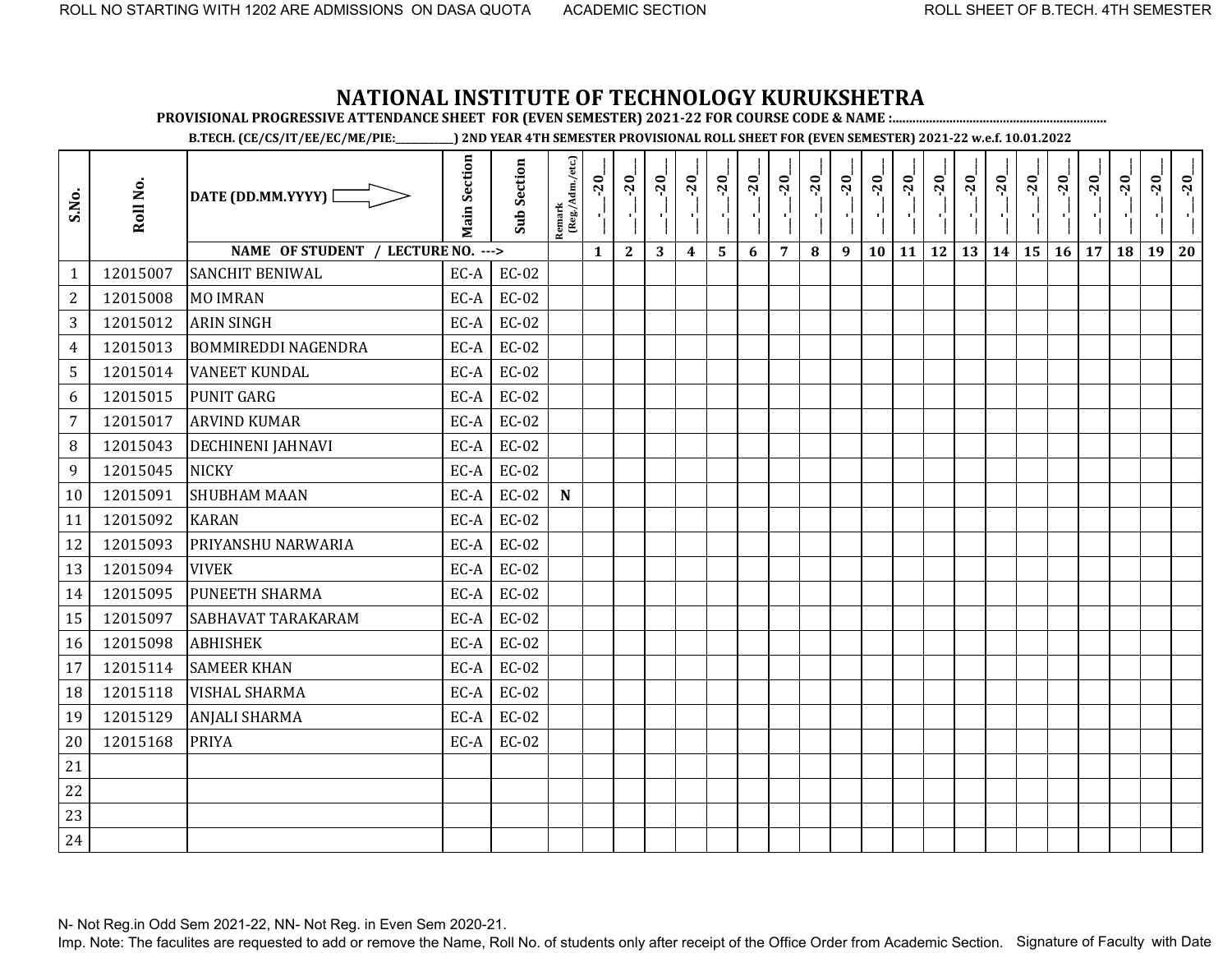**PROVISIONAL PROGRESSIVE ATTENDANCE SHEET FOR (EVEN SEMESTER) 2021-22 FOR COURSE CODE & NAME :................................................................**

**B.TECH. (CE/CS/IT/EE/EC/ME/PIE:\_\_\_\_\_\_\_\_\_\_\_\_) 2ND YEAR 4TH SEMESTER PROVISIONAL ROLL SHEET FOR (EVEN SEMESTER) 2021-22 w.e.f. 10.01.2022** 

| S.No.          | Roll No. | DATE (DD.MM.YYYY) [                | <b>Main Section</b> | <b>Sub Section</b> | Remark<br>(Reg./Adm./etc.) | $-20$        | $-20$        | $-20$        | $-20$            | $-20$                   | $-20$ | $-20$          | $-20$ | $-20$ | $-20$<br>$\mathcal{F}_1$ . | $-20$<br>-9            | $-20$<br>$\mathbf{r}_1$ | $-20$ | $-20$ | $-20$<br>×, | $-20$     | $-20$ | $-20$ | $-20$ | $-20$ |
|----------------|----------|------------------------------------|---------------------|--------------------|----------------------------|--------------|--------------|--------------|------------------|-------------------------|-------|----------------|-------|-------|----------------------------|------------------------|-------------------------|-------|-------|-------------|-----------|-------|-------|-------|-------|
|                |          | NAME OF STUDENT / LECTURE NO. ---> |                     |                    |                            | $\mathbf{1}$ | $\mathbf{2}$ | $\mathbf{3}$ | $\boldsymbol{4}$ | $\overline{\mathbf{5}}$ | 6     | $\overline{7}$ | 8     | 9     | 10                         | 11   12   13   14   15 |                         |       |       |             | $16 \mid$ | 17    | 18    | 19    | 20    |
| $\mathbf{1}$   | 12015025 | <b>RAVI KUMAR GAUTAM</b>           | EC-A                | $EC-03$            |                            |              |              |              |                  |                         |       |                |       |       |                            |                        |                         |       |       |             |           |       |       |       |       |
| $\overline{2}$ | 12015028 | AMIT                               | EC-A                | <b>EC-03</b>       |                            |              |              |              |                  |                         |       |                |       |       |                            |                        |                         |       |       |             |           |       |       |       |       |
| 3              | 12015029 | <b>VIVEK</b>                       | EC-A                | EC-03              |                            |              |              |              |                  |                         |       |                |       |       |                            |                        |                         |       |       |             |           |       |       |       |       |
| $\overline{4}$ | 12015031 | KARANAM VENKATA GIRI CHANDAN       | EC-A                | <b>EC-03</b>       |                            |              |              |              |                  |                         |       |                |       |       |                            |                        |                         |       |       |             |           |       |       |       |       |
| 5              | 12015032 | <b>SUMAN</b>                       | EC-A                | $EC-03$            |                            |              |              |              |                  |                         |       |                |       |       |                            |                        |                         |       |       |             |           |       |       |       |       |
| 6              | 12015033 | <b>PARTEEK</b>                     | EC-A                | $EC-03$            |                            |              |              |              |                  |                         |       |                |       |       |                            |                        |                         |       |       |             |           |       |       |       |       |
| $\overline{7}$ | 12015035 | <b>ANJALI</b>                      | EC-A                | <b>EC-03</b>       |                            |              |              |              |                  |                         |       |                |       |       |                            |                        |                         |       |       |             |           |       |       |       |       |
| 8              | 12015038 | <b>SHEKHAR BISWAS</b>              | EC-A                | EC-03              |                            |              |              |              |                  |                         |       |                |       |       |                            |                        |                         |       |       |             |           |       |       |       |       |
| 9              | 12015065 | NUKAAMBIKA MAJJI                   | EC-A                | $EC-03$            |                            |              |              |              |                  |                         |       |                |       |       |                            |                        |                         |       |       |             |           |       |       |       |       |
| 10             | 12015066 | MUDAVATH ANIL                      | EC-A                | $EC-03$            | $\mathbf N$                |              |              |              |                  |                         |       |                |       |       |                            |                        |                         |       |       |             |           |       |       |       |       |
| 11             | 12015099 | <b>ANKIT YADAV</b>                 | EC-A                | $EC-03$            |                            |              |              |              |                  |                         |       |                |       |       |                            |                        |                         |       |       |             |           |       |       |       |       |
| 12             | 12015100 | <b>AKASH MEENA</b>                 | EC-A                | EC-03              |                            |              |              |              |                  |                         |       |                |       |       |                            |                        |                         |       |       |             |           |       |       |       |       |
| 13             | 12015101 | <b>LAVADYA AKHIL</b>               | EC-A                | $EC-03$            |                            |              |              |              |                  |                         |       |                |       |       |                            |                        |                         |       |       |             |           |       |       |       |       |
| 14             | 12015104 | <b>PRAVI JAIN</b>                  | EC-A                | $EC-03$            |                            |              |              |              |                  |                         |       |                |       |       |                            |                        |                         |       |       |             |           |       |       |       |       |
| 15             | 12015105 | <b>REEDEV</b>                      | EC-A                | EC-03              |                            |              |              |              |                  |                         |       |                |       |       |                            |                        |                         |       |       |             |           |       |       |       |       |
| 16             | 12015106 | <b>NAKUL JUNEJA</b>                | EC-A                | $EC-03$            |                            |              |              |              |                  |                         |       |                |       |       |                            |                        |                         |       |       |             |           |       |       |       |       |
| 17             | 12015107 | <b>SONU PRAJAPAT</b>               | EC-A                | EC-03              |                            |              |              |              |                  |                         |       |                |       |       |                            |                        |                         |       |       |             |           |       |       |       |       |
| 18             | 12015121 | NITISH AGARWAL                     | EC-A                | $EC-03$            |                            |              |              |              |                  |                         |       |                |       |       |                            |                        |                         |       |       |             |           |       |       |       |       |
| 19             | 12015160 | <b>AJAY CHOUDHARY</b>              | EC-A                | $EC-03$            |                            |              |              |              |                  |                         |       |                |       |       |                            |                        |                         |       |       |             |           |       |       |       |       |
| 20             | 12015161 | <b>VISHAKHA BAJAJ</b>              | EC-A                | $EC-03$            |                            |              |              |              |                  |                         |       |                |       |       |                            |                        |                         |       |       |             |           |       |       |       |       |
| 21             | 12015176 | <b>KRITIKA SHARMA</b>              | EC-A                | $EC-03$            | <b>NN</b>                  |              |              |              |                  |                         |       |                |       |       |                            |                        |                         |       |       |             |           |       |       |       |       |
| 22             |          |                                    |                     |                    |                            |              |              |              |                  |                         |       |                |       |       |                            |                        |                         |       |       |             |           |       |       |       |       |
| 23             |          |                                    |                     |                    |                            |              |              |              |                  |                         |       |                |       |       |                            |                        |                         |       |       |             |           |       |       |       |       |
| 24             |          |                                    |                     |                    |                            |              |              |              |                  |                         |       |                |       |       |                            |                        |                         |       |       |             |           |       |       |       |       |

N- Not Reg.in Odd Sem 2021-22, NN- Not Reg. in Even Sem 2020-21.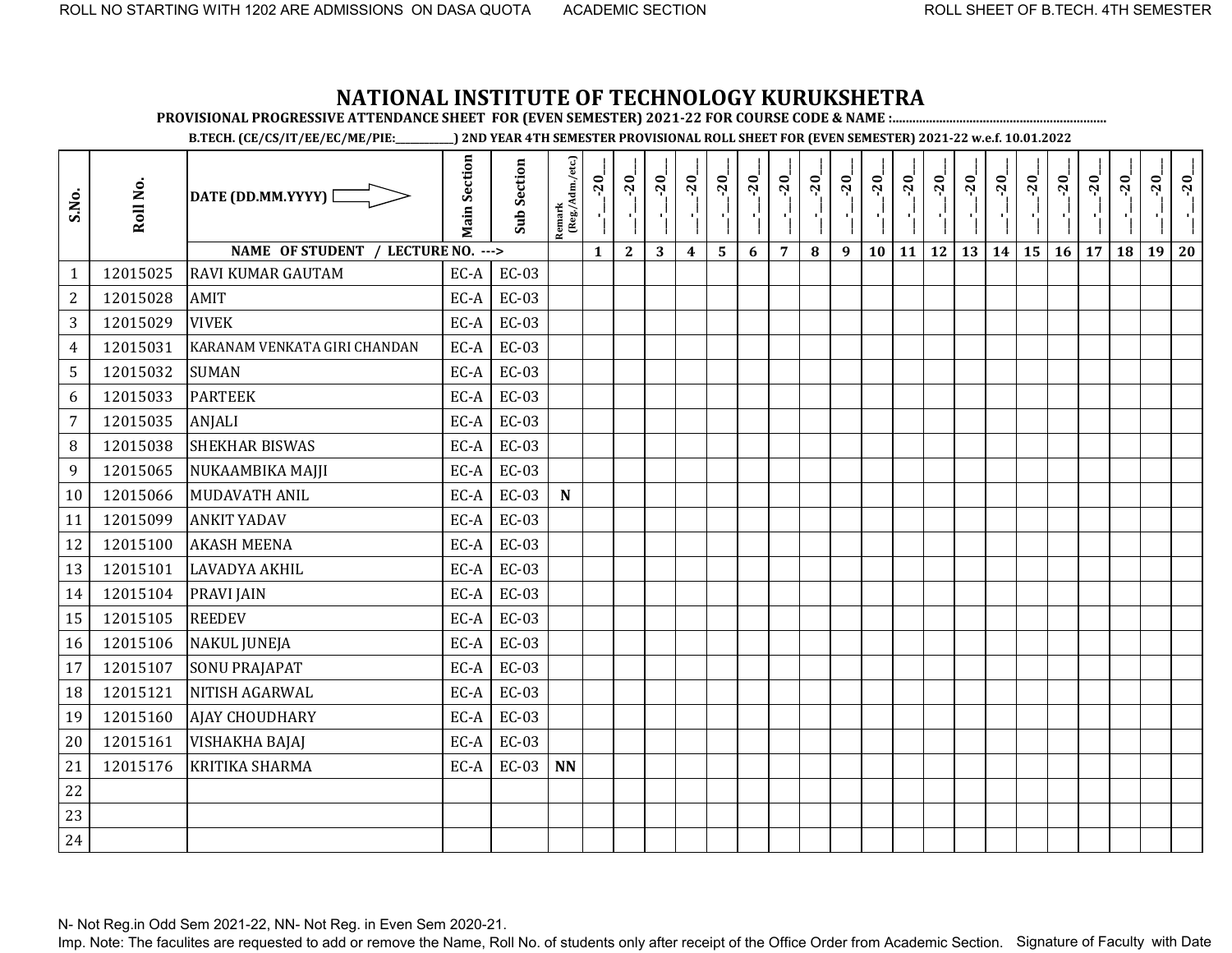**PROVISIONAL PROGRESSIVE ATTENDANCE SHEET FOR (EVEN SEMESTER) 2021-22 FOR COURSE CODE & NAME :................................................................**

**B.TECH. (CE/CS/IT/EE/EC/ME/PIE:\_\_\_\_\_\_\_\_\_\_\_\_) 2ND YEAR 4TH SEMESTER PROVISIONAL ROLL SHEET FOR (EVEN SEMESTER) 2021-22 w.e.f. 10.01.2022** 

| S.No.          | Roll No. | DATE (DD.MM.YYYY) [                | <b>Main Section</b> | <b>Sub Section</b> | Remark<br>(Reg./Adm./etc.) | $-20$<br>J.  | $-20$<br>$\mathbf{r}$ | $-20$ | $-20$            | $-20$ | $-20$ | $-20$          | $-20$ | $-20$ | $-20$ | $-20$ | $-20$     | $-20$ | $-20$ | $-20$ | $-20$ | $-20$ | $-20$ | $-20$ | $-20$ |
|----------------|----------|------------------------------------|---------------------|--------------------|----------------------------|--------------|-----------------------|-------|------------------|-------|-------|----------------|-------|-------|-------|-------|-----------|-------|-------|-------|-------|-------|-------|-------|-------|
|                |          | NAME OF STUDENT / LECTURE NO. ---> |                     |                    |                            | $\mathbf{1}$ | $\mathbf{2}$          | 3     | $\boldsymbol{4}$ | 5     | 6     | $\overline{7}$ | 8     | 9     | 10    | 11    | <b>12</b> | 13    | 14    | 15    | 16    | 17    | 18    | 19    | 20    |
| $\mathbf{1}$   | 12015006 | <b>KHANSARE ROSHAN GANESH</b>      | EC-B                | $EC-04$            |                            |              |                       |       |                  |       |       |                |       |       |       |       |           |       |       |       |       |       |       |       |       |
| $\mathbf{2}$   | 12015030 | <b>VIKAS YADAV</b>                 | $EC-B$              | $EC-04$            | ${\bf N}$                  |              |                       |       |                  |       |       |                |       |       |       |       |           |       |       |       |       |       |       |       |       |
| 3              | 12015034 | <b>MUNNANGI SUDHIR</b>             | EC-B                | $EC-04$            |                            |              |                       |       |                  |       |       |                |       |       |       |       |           |       |       |       |       |       |       |       |       |
| 4              | 12015037 | <b>RAHUL PANT</b>                  | EC-B                | $EC-04$            |                            |              |                       |       |                  |       |       |                |       |       |       |       |           |       |       |       |       |       |       |       |       |
| 5              | 12015039 | <b>KESHAV GARG</b>                 | EC-B                | $EC-04$            |                            |              |                       |       |                  |       |       |                |       |       |       |       |           |       |       |       |       |       |       |       |       |
| 6              | 12015040 | <b>ARYAN BARNWAL</b>               | EC-B                | $EC-04$            | <b>NN</b>                  |              |                       |       |                  |       |       |                |       |       |       |       |           |       |       |       |       |       |       |       |       |
| $\overline{7}$ | 12015041 | <b>HIMANSHU</b>                    | EC-B                | $EC-04$            |                            |              |                       |       |                  |       |       |                |       |       |       |       |           |       |       |       |       |       |       |       |       |
| 8              | 12015042 | <b>RAUSHAN KUMAR</b>               | EC-B                | $EC-04$            |                            |              |                       |       |                  |       |       |                |       |       |       |       |           |       |       |       |       |       |       |       |       |
| 9              | 12015078 | <b>UNNATI SINGH CHANDEL</b>        | EC-B                | $EC-04$            | <b>NN</b>                  |              |                       |       |                  |       |       |                |       |       |       |       |           |       |       |       |       |       |       |       |       |
| 10             | 12015081 | <b>SHREYA KUNDU</b>                | EC-B                | $EC-04$            |                            |              |                       |       |                  |       |       |                |       |       |       |       |           |       |       |       |       |       |       |       |       |
| 11             | 12015083 | <b>TALAKANTI SAI SREE</b>          | EC-B                | $EC-04$            | $\mathbf N$                |              |                       |       |                  |       |       |                |       |       |       |       |           |       |       |       |       |       |       |       |       |
| 12             | 12015090 | <b>ANSHUL</b>                      | EC-B                | $EC-04$            |                            |              |                       |       |                  |       |       |                |       |       |       |       |           |       |       |       |       |       |       |       |       |
| 13             | 12015108 | <b>SAURAV YADAV</b>                | $EC-B$              | $EC-04$            |                            |              |                       |       |                  |       |       |                |       |       |       |       |           |       |       |       |       |       |       |       |       |
| 14             | 12015110 | YERRAM VISHNU DARAHAS REDDY        | EC-B                | $EC-04$            |                            |              |                       |       |                  |       |       |                |       |       |       |       |           |       |       |       |       |       |       |       |       |
| 15             | 12015111 | <b>LALIT</b>                       | EC-B                | $EC-04$            |                            |              |                       |       |                  |       |       |                |       |       |       |       |           |       |       |       |       |       |       |       |       |
| 16             | 12015112 | <b>ARYAN SINGH</b>                 | $EC-B$              | $EC-04$            |                            |              |                       |       |                  |       |       |                |       |       |       |       |           |       |       |       |       |       |       |       |       |
| 17             | 12015113 | <b>SRIJAN PRATAP SRIVASTAVA</b>    | EC-B                | $EC-04$            |                            |              |                       |       |                  |       |       |                |       |       |       |       |           |       |       |       |       |       |       |       |       |
| 18             | 12015115 | <b>SAKET JASUJA</b>                | EC-B                | $EC-04$            |                            |              |                       |       |                  |       |       |                |       |       |       |       |           |       |       |       |       |       |       |       |       |
| 19             | 12015172 | <b>SAMIR KAUSHIK</b>               | $EC-B$              | $EC-04$            |                            |              |                       |       |                  |       |       |                |       |       |       |       |           |       |       |       |       |       |       |       |       |
| 20             | 12015173 | PRIYANSHU BHATIA                   | EC-B                | $EC-04$            | <b>NN</b>                  |              |                       |       |                  |       |       |                |       |       |       |       |           |       |       |       |       |       |       |       |       |
| 21             |          |                                    |                     |                    |                            |              |                       |       |                  |       |       |                |       |       |       |       |           |       |       |       |       |       |       |       |       |
| 22             |          |                                    |                     |                    |                            |              |                       |       |                  |       |       |                |       |       |       |       |           |       |       |       |       |       |       |       |       |
| 23             |          |                                    |                     |                    |                            |              |                       |       |                  |       |       |                |       |       |       |       |           |       |       |       |       |       |       |       |       |
| 24             |          |                                    |                     |                    |                            |              |                       |       |                  |       |       |                |       |       |       |       |           |       |       |       |       |       |       |       |       |

N- Not Reg.in Odd Sem 2021-22, NN- Not Reg. in Even Sem 2020-21.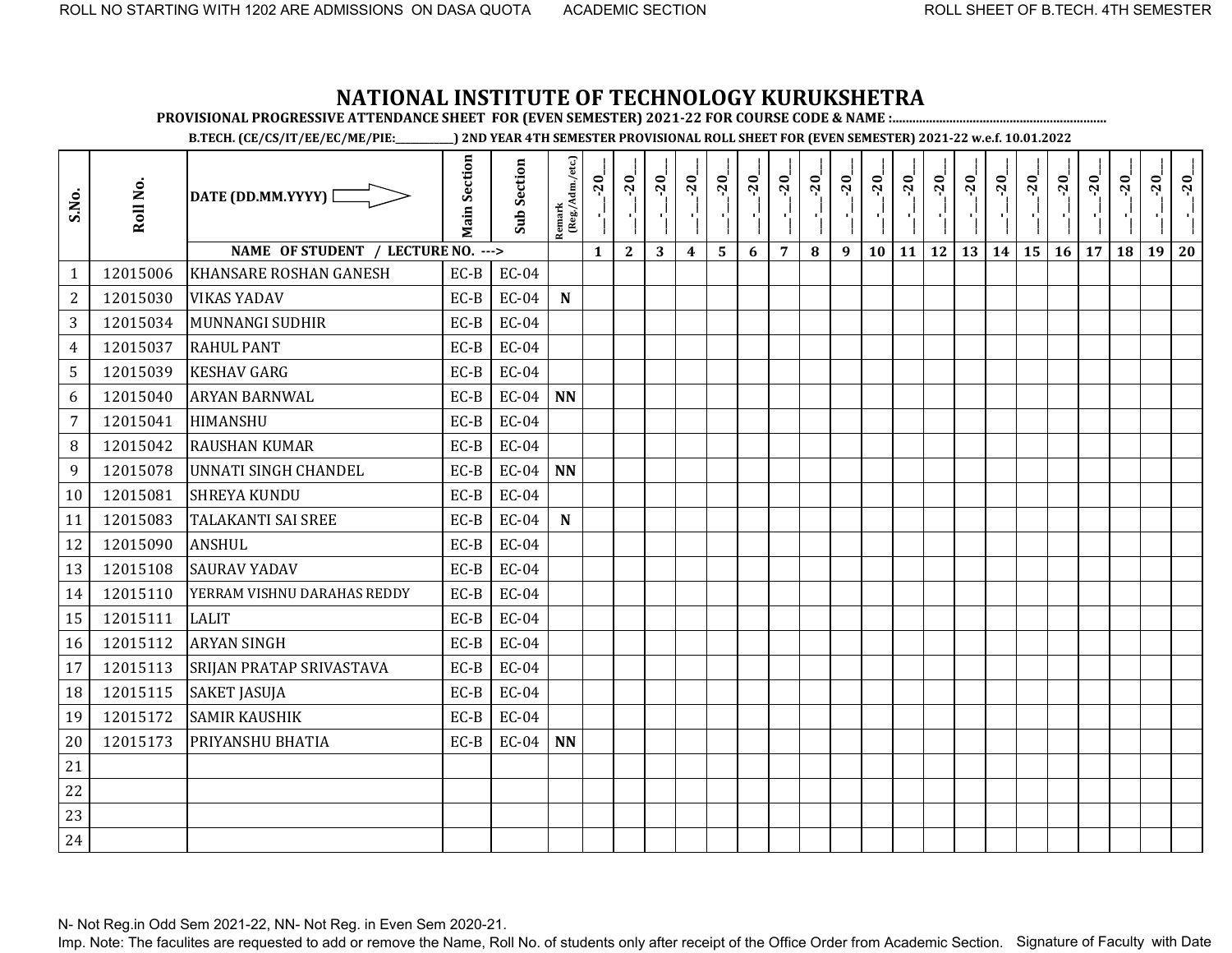**PROVISIONAL PROGRESSIVE ATTENDANCE SHEET FOR (EVEN SEMESTER) 2021-22 FOR COURSE CODE & NAME :................................................................**

**B.TECH. (CE/CS/IT/EE/EC/ME/PIE:\_\_\_\_\_\_\_\_\_\_\_\_) 2ND YEAR 4TH SEMESTER PROVISIONAL ROLL SHEET FOR (EVEN SEMESTER) 2021-22 w.e.f. 10.01.2022** 

| S.No.            | Roll No. | DATE (DD.MM.YYYY) $\square$        | <b>Main Section</b> | <b>Sub Section</b> | $\frac{\text{Remark}}{\text{(Reg/Adm/etc.)}}$ | $-20$<br>국   | $-20$<br>۱,  | $-20$<br>-1 | $-20$            | $-20$ | $-20$ | $-20$          | $-20$<br>70 L | $-20$<br><b>A</b> | $-20$<br>$\mathcal{F}_{\mathbf{F}}$ | $-20$<br>$\mathbf{r}_{\mathrm{L}}$ | $-20$<br>$\mathcal{F}_{\mathbf{L}}$ | $-20$ | $-20$ | $-20$ | $-20$ | $-20$ | $-20$ | $-20$ | $-20$ |
|------------------|----------|------------------------------------|---------------------|--------------------|-----------------------------------------------|--------------|--------------|-------------|------------------|-------|-------|----------------|---------------|-------------------|-------------------------------------|------------------------------------|-------------------------------------|-------|-------|-------|-------|-------|-------|-------|-------|
|                  |          | NAME OF STUDENT / LECTURE NO. ---> |                     |                    |                                               | $\mathbf{1}$ | $\mathbf{2}$ | 3           | $\boldsymbol{4}$ | 5     | 6     | $\overline{7}$ | 8             | 9                 | 10                                  | <b>11</b>                          | 12                                  | 13    | 14    | 15    | 16    | 17    | 18    | 19    | 20    |
| $\mathbf{1}$     | 12015044 | <b>VIPIN YADAV</b>                 | $EC-B$              | $EC-05$            |                                               |              |              |             |                  |       |       |                |               |                   |                                     |                                    |                                     |       |       |       |       |       |       |       |       |
| $\overline{2}$   | 12015046 | <b>RAGHAV GARG</b>                 | EC-B                | $EC-05$            |                                               |              |              |             |                  |       |       |                |               |                   |                                     |                                    |                                     |       |       |       |       |       |       |       |       |
| 3                | 12015047 | <b>ROHIT KUMAR</b>                 | EC-B                | <b>EC-05</b>       |                                               |              |              |             |                  |       |       |                |               |                   |                                     |                                    |                                     |       |       |       |       |       |       |       |       |
| $\overline{4}$   | 12015048 | <b>ARPIT YADAV</b>                 | $EC-B$              | $EC-05$            |                                               |              |              |             |                  |       |       |                |               |                   |                                     |                                    |                                     |       |       |       |       |       |       |       |       |
| 5                | 12015049 | <b>ASHISH KUMAR</b>                | EC-B                | $EC-05$            |                                               |              |              |             |                  |       |       |                |               |                   |                                     |                                    |                                     |       |       |       |       |       |       |       |       |
| 6                | 12015051 | <b>DEVAGYA</b>                     | EC-B                | $EC-05$            |                                               |              |              |             |                  |       |       |                |               |                   |                                     |                                    |                                     |       |       |       |       |       |       |       |       |
| $\overline{7}$   | 12015052 | <b>RITIK VERMA</b>                 | $EC-B$              | $EC-05$            |                                               |              |              |             |                  |       |       |                |               |                   |                                     |                                    |                                     |       |       |       |       |       |       |       |       |
| $\, 8$           | 12015053 | <b>VIDIT NAYAL</b>                 | EC-B                | $EC-05$            |                                               |              |              |             |                  |       |       |                |               |                   |                                     |                                    |                                     |       |       |       |       |       |       |       |       |
| $\boldsymbol{9}$ | 12015054 | <b>ANKITA</b>                      | $EC-B$              | $EC-05$            |                                               |              |              |             |                  |       |       |                |               |                   |                                     |                                    |                                     |       |       |       |       |       |       |       |       |
| 10               | 12015062 | SOUMYA GUPTA                       | EC-B                | $EC-05$            |                                               |              |              |             |                  |       |       |                |               |                   |                                     |                                    |                                     |       |       |       |       |       |       |       |       |
| 11               | 12015116 | <b>GEO RAJ BESRA</b>               | EC-B                | $EC-05$            |                                               |              |              |             |                  |       |       |                |               |                   |                                     |                                    |                                     |       |       |       |       |       |       |       |       |
| 12               | 12015117 | <b>AARYAV SETHI</b>                | EC-B                | $EC-05$            |                                               |              |              |             |                  |       |       |                |               |                   |                                     |                                    |                                     |       |       |       |       |       |       |       |       |
| 13               | 12015120 | <b>ABHISHEK KUMAR VERMA</b>        | EC-B                | $EC-05$            |                                               |              |              |             |                  |       |       |                |               |                   |                                     |                                    |                                     |       |       |       |       |       |       |       |       |
| 14               | 12015122 | MOHIT                              | $EC-B$              | $EC-05$            |                                               |              |              |             |                  |       |       |                |               |                   |                                     |                                    |                                     |       |       |       |       |       |       |       |       |
| 15               | 12015123 | NARENDERA KUMAR ATAL               | EC-B                | $EC-05$            |                                               |              |              |             |                  |       |       |                |               |                   |                                     |                                    |                                     |       |       |       |       |       |       |       |       |
| 16               | 12015124 | <b>JAIKANT RAO</b>                 | EC-B                | $EC-05$            |                                               |              |              |             |                  |       |       |                |               |                   |                                     |                                    |                                     |       |       |       |       |       |       |       |       |
| 17               | 12015125 | RAHUL KUMAR MOHANTY                | $EC-B$              | $EC-05$            |                                               |              |              |             |                  |       |       |                |               |                   |                                     |                                    |                                     |       |       |       |       |       |       |       |       |
| 18               | 12015139 | <b>ANSHU</b>                       | EC-B                | $EC-05$            |                                               |              |              |             |                  |       |       |                |               |                   |                                     |                                    |                                     |       |       |       |       |       |       |       |       |
| 19               | 12015174 | <b>SHAH JEET</b>                   | EC-B                | $EC-05$            |                                               |              |              |             |                  |       |       |                |               |                   |                                     |                                    |                                     |       |       |       |       |       |       |       |       |
| 20               | 12015180 | <b>BHUKYA HARITHA</b>              | EC-B                | $EC-05$            |                                               |              |              |             |                  |       |       |                |               |                   |                                     |                                    |                                     |       |       |       |       |       |       |       |       |
| 21               |          |                                    |                     |                    |                                               |              |              |             |                  |       |       |                |               |                   |                                     |                                    |                                     |       |       |       |       |       |       |       |       |
| 22               |          |                                    |                     |                    |                                               |              |              |             |                  |       |       |                |               |                   |                                     |                                    |                                     |       |       |       |       |       |       |       |       |
| 23               |          |                                    |                     |                    |                                               |              |              |             |                  |       |       |                |               |                   |                                     |                                    |                                     |       |       |       |       |       |       |       |       |
| 24               |          |                                    |                     |                    |                                               |              |              |             |                  |       |       |                |               |                   |                                     |                                    |                                     |       |       |       |       |       |       |       |       |

N- Not Reg.in Odd Sem 2021-22, NN- Not Reg. in Even Sem 2020-21.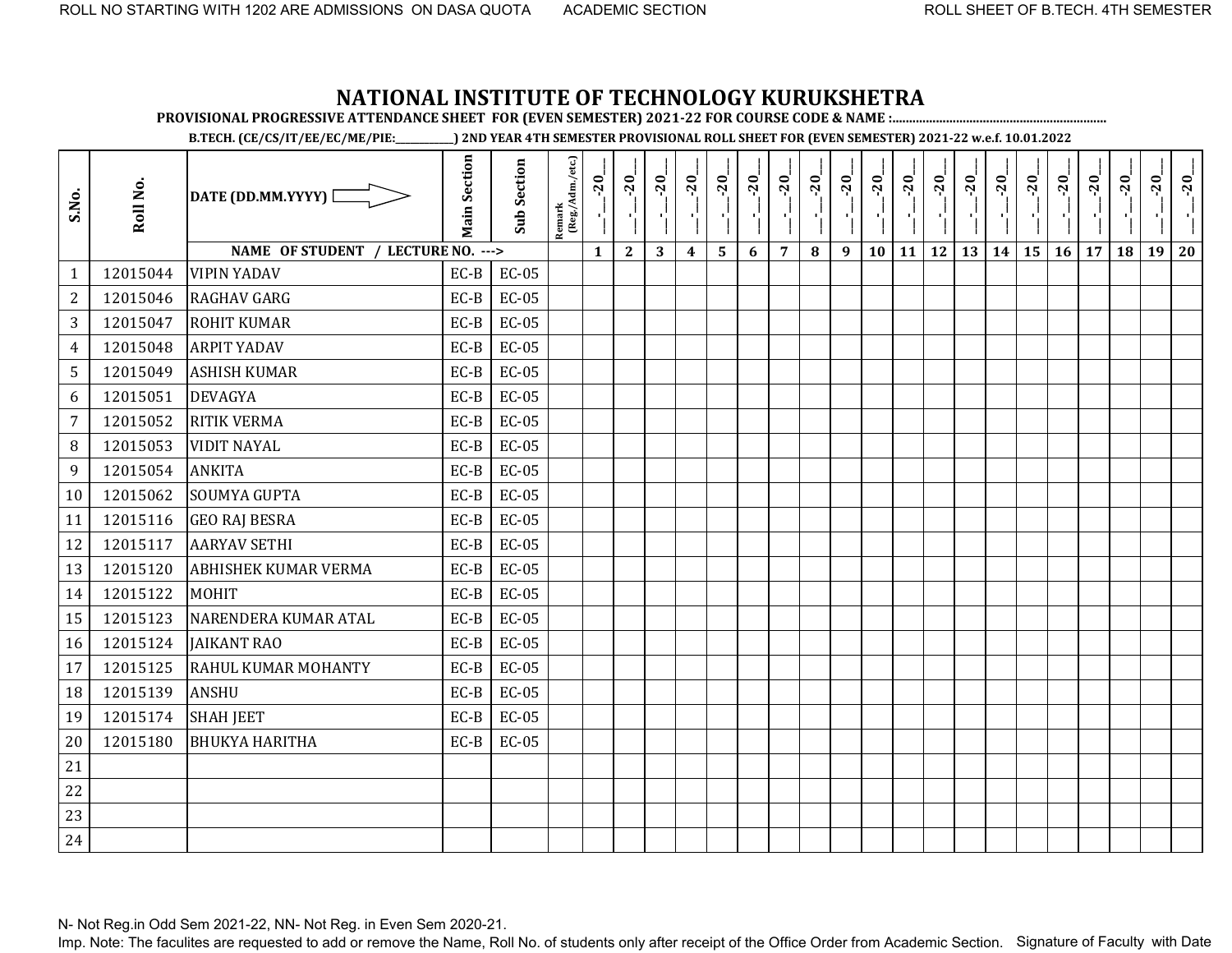**PROVISIONAL PROGRESSIVE ATTENDANCE SHEET FOR (EVEN SEMESTER) 2021-22 FOR COURSE CODE & NAME :................................................................**

**B.TECH. (CE/CS/IT/EE/EC/ME/PIE:\_\_\_\_\_\_\_\_\_\_\_\_) 2ND YEAR 4TH SEMESTER PROVISIONAL ROLL SHEET FOR (EVEN SEMESTER) 2021-22 w.e.f. 10.01.2022** 

| S.No.          | Roll No. | DATE (DD.MM.YYYY) [                | <b>Main Section</b> | <b>Sub Section</b> | Remark<br>(Reg./Adm./etc.) | $-20$<br>J,  | $-20$<br>$\mathbf{r}$ | $-20$ | $-20$            | $-20$ | $-20$ | $-20$          | $-20$ | $-20$ | $-20$ | $-20$ | $-20$ | $-20$ | $-20$ | $-20$ | $-20$ | $-20$ | $-20$ | $-20$ | $-20$ |
|----------------|----------|------------------------------------|---------------------|--------------------|----------------------------|--------------|-----------------------|-------|------------------|-------|-------|----------------|-------|-------|-------|-------|-------|-------|-------|-------|-------|-------|-------|-------|-------|
|                |          | NAME OF STUDENT / LECTURE NO. ---> |                     |                    |                            | $\mathbf{1}$ | $\mathbf{2}$          | 3     | $\boldsymbol{4}$ | 5     | 6     | $\overline{7}$ | 8     | 9     | 10    | 11    | 12    | 13    | 14    | 15    | 16    | 17    | 18    | 19    | 20    |
| $\mathbf{1}$   | 12015019 | <b>SHALINI MAURYA</b>              | EC-B                | <b>EC-06</b>       |                            |              |                       |       |                  |       |       |                |       |       |       |       |       |       |       |       |       |       |       |       |       |
| $\mathbf{2}$   | 12015020 | POOJA YADAV                        | $EC-B$              | $EC-06$            |                            |              |                       |       |                  |       |       |                |       |       |       |       |       |       |       |       |       |       |       |       |       |
| 3              | 12015026 | <b>SHUBHAM SINGH</b>               | EC-B                | <b>EC-06</b>       |                            |              |                       |       |                  |       |       |                |       |       |       |       |       |       |       |       |       |       |       |       |       |
| 4              | 12015055 | <b>ARPIT BHATNAGAR</b>             | EC-B                | $EC-06$            |                            |              |                       |       |                  |       |       |                |       |       |       |       |       |       |       |       |       |       |       |       |       |
| 5              | 12015056 | <b>AWAN KUMAR YADAV</b>            | EC-B                | $EC-06$            |                            |              |                       |       |                  |       |       |                |       |       |       |       |       |       |       |       |       |       |       |       |       |
| 6              | 12015057 | <b>KAPIL KUMAR</b>                 | EC-B                | <b>EC-06</b>       |                            |              |                       |       |                  |       |       |                |       |       |       |       |       |       |       |       |       |       |       |       |       |
| $\overline{7}$ | 12015058 | <b>SURAJ SINGH</b>                 | EC-B                | <b>EC-06</b>       |                            |              |                       |       |                  |       |       |                |       |       |       |       |       |       |       |       |       |       |       |       |       |
| 8              | 12015059 | RITIK KACHURA                      | EC-B                | $EC-06$            |                            |              |                       |       |                  |       |       |                |       |       |       |       |       |       |       |       |       |       |       |       |       |
| 9              | 12015061 | <b>MILARAM SAI THARUN</b>          | EC-B                | <b>EC-06</b>       |                            |              |                       |       |                  |       |       |                |       |       |       |       |       |       |       |       |       |       |       |       |       |
| 10             | 12015068 | YASH SINGHAL                       | EC-B                | <b>EC-06</b>       |                            |              |                       |       |                  |       |       |                |       |       |       |       |       |       |       |       |       |       |       |       |       |
| 11             | 12015109 | <b>VIBHUTI JINDAL</b>              | EC-B                | $EC-06$            |                            |              |                       |       |                  |       |       |                |       |       |       |       |       |       |       |       |       |       |       |       |       |
| 12             | 12015127 | <b>MONEY</b>                       | EC-B                | <b>EC-06</b>       |                            |              |                       |       |                  |       |       |                |       |       |       |       |       |       |       |       |       |       |       |       |       |
| 13             | 12015130 | <b>MANU KUMAR</b>                  | $EC-B$              | EC-06              |                            |              |                       |       |                  |       |       |                |       |       |       |       |       |       |       |       |       |       |       |       |       |
| 14             | 12015131 | <b>KESHAV</b>                      | EC-B                | <b>EC-06</b>       |                            |              |                       |       |                  |       |       |                |       |       |       |       |       |       |       |       |       |       |       |       |       |
| 15             | 12015132 | <b>SAKSHAM DALAL</b>               | EC-B                | <b>EC-06</b>       |                            |              |                       |       |                  |       |       |                |       |       |       |       |       |       |       |       |       |       |       |       |       |
| 16             | 12015133 | <b>KUNAL RASTOGI</b>               | $EC-B$              | <b>EC-06</b>       |                            |              |                       |       |                  |       |       |                |       |       |       |       |       |       |       |       |       |       |       |       |       |
| 17             | 12015134 | <b>ARYAN</b>                       | EC-B                | EC-06              |                            |              |                       |       |                  |       |       |                |       |       |       |       |       |       |       |       |       |       |       |       |       |
| 18             | 12015144 | HIMANI KUMARI                      | EC-B                | $EC-06$            |                            |              |                       |       |                  |       |       |                |       |       |       |       |       |       |       |       |       |       |       |       |       |
| 19             | 12015177 | <b>HARISH KUMAR</b>                | $EC-B$              | $EC-06$            |                            |              |                       |       |                  |       |       |                |       |       |       |       |       |       |       |       |       |       |       |       |       |
| 20             |          |                                    |                     |                    |                            |              |                       |       |                  |       |       |                |       |       |       |       |       |       |       |       |       |       |       |       |       |
| 21             |          |                                    |                     |                    |                            |              |                       |       |                  |       |       |                |       |       |       |       |       |       |       |       |       |       |       |       |       |
| 22             |          |                                    |                     |                    |                            |              |                       |       |                  |       |       |                |       |       |       |       |       |       |       |       |       |       |       |       |       |
| 23             |          |                                    |                     |                    |                            |              |                       |       |                  |       |       |                |       |       |       |       |       |       |       |       |       |       |       |       |       |
| 24             |          |                                    |                     |                    |                            |              |                       |       |                  |       |       |                |       |       |       |       |       |       |       |       |       |       |       |       |       |

N- Not Reg.in Odd Sem 2021-22, NN- Not Reg. in Even Sem 2020-21.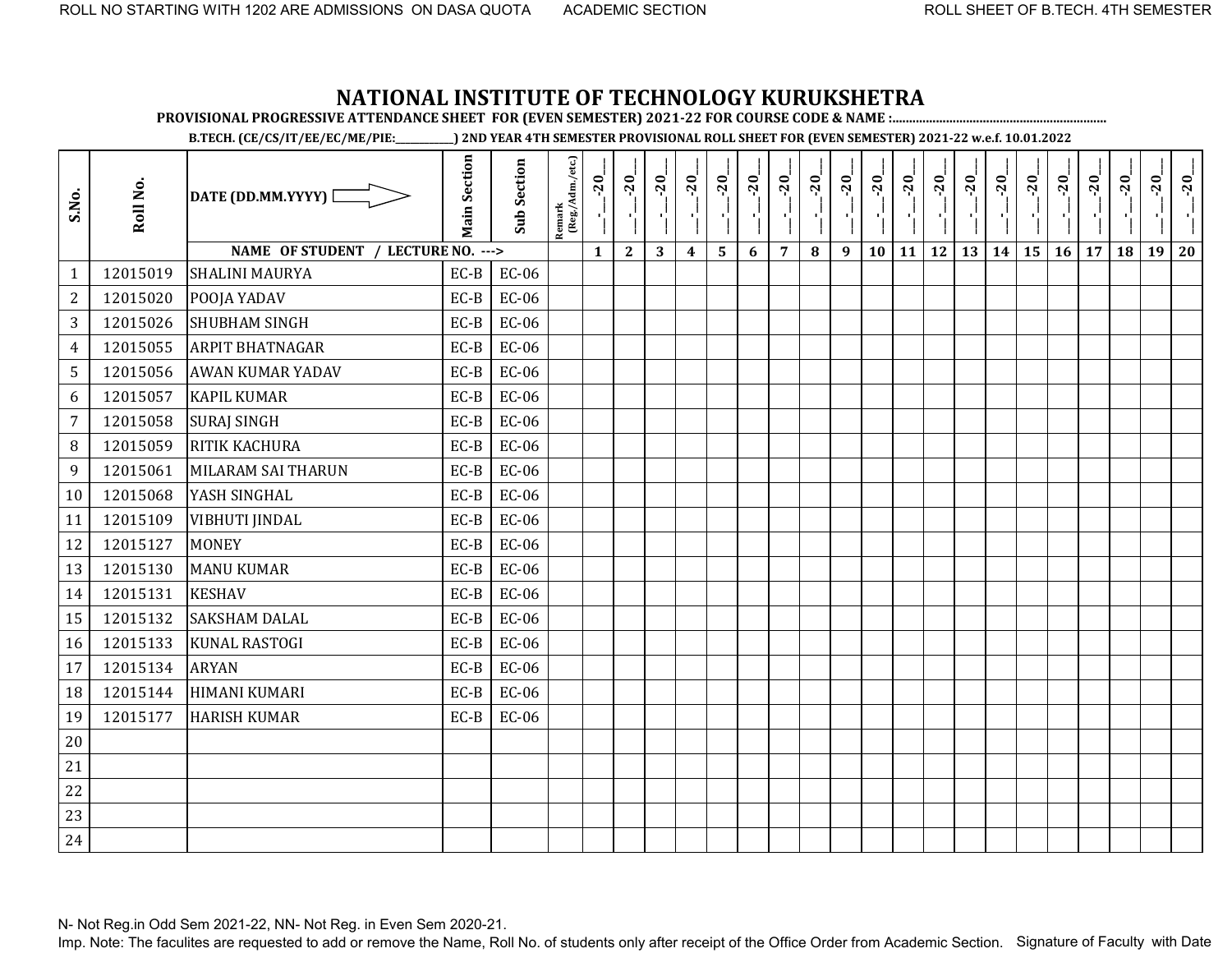**PROVISIONAL PROGRESSIVE ATTENDANCE SHEET FOR (EVEN SEMESTER) 2021-22 FOR COURSE CODE & NAME :................................................................**

**B.TECH. (CE/CS/IT/EE/EC/ME/PIE:\_\_\_\_\_\_\_\_\_\_\_\_) 2ND YEAR 4TH SEMESTER PROVISIONAL ROLL SHEET FOR (EVEN SEMESTER) 2021-22 w.e.f. 10.01.2022** 

| S.No.          | Roll No. | DATE (DD.MM.YYYY) [                | <b>Main Section</b> | <b>Sub Section</b> | $\frac{\text{Remark}}{\text{(Reg/Adm/etc.)}}$ | $-20$        | $-20$<br>$\blacksquare$ | $-20$<br>$\blacksquare$ | $-20$            | $-20$ | $-20$ | $-20$          | $-20$ | $-20$<br>7 H | $-20$<br>-97 | $-20$<br>$\mathcal{F}_1$ | $-20$<br>$\mathcal{F}_\text{L}$ | $-20$<br>$\mathcal{F}_1^{\mathcal{F}}$ | $-20$<br>÷, | $-20$           | $-20$     | $-20$ | $-20$ | $-20$ | $-20$ |
|----------------|----------|------------------------------------|---------------------|--------------------|-----------------------------------------------|--------------|-------------------------|-------------------------|------------------|-------|-------|----------------|-------|--------------|--------------|--------------------------|---------------------------------|----------------------------------------|-------------|-----------------|-----------|-------|-------|-------|-------|
|                |          | NAME OF STUDENT / LECTURE NO. ---> |                     |                    |                                               | $\mathbf{1}$ | $\mathbf{2}$            | 3                       | $\boldsymbol{4}$ | 5     | 6     | $\overline{7}$ | 8     | 9            | 10           | 11                       | <b>12</b>                       | 13                                     | 14          | 15 <sup>1</sup> | $16 \mid$ | 17    | 18    | 19    | 20    |
| $\mathbf{1}$   | 12015010 | <b>SAKSHI</b>                      | $EC-C$              | EC-07              |                                               |              |                         |                         |                  |       |       |                |       |              |              |                          |                                 |                                        |             |                 |           |       |       |       |       |
| $\mathbf{2}$   | 12015018 | <b>ABHINAV</b>                     | EC-C                | EC-07              |                                               |              |                         |                         |                  |       |       |                |       |              |              |                          |                                 |                                        |             |                 |           |       |       |       |       |
| 3              | 12015021 | <b>MUSKAN</b>                      | EC-C                | EC-07              |                                               |              |                         |                         |                  |       |       |                |       |              |              |                          |                                 |                                        |             |                 |           |       |       |       |       |
| $\overline{4}$ | 12015063 | <b>DAKSH KUMAWAT</b>               | EC-C                | EC-07              |                                               |              |                         |                         |                  |       |       |                |       |              |              |                          |                                 |                                        |             |                 |           |       |       |       |       |
| 5              | 12015064 | <b>AMAN SHARMA</b>                 | EC-C                | EC-07              |                                               |              |                         |                         |                  |       |       |                |       |              |              |                          |                                 |                                        |             |                 |           |       |       |       |       |
| 6              | 12015067 | <b>DEEPAK BHARDWAI</b>             | EC-C                | EC-07              |                                               |              |                         |                         |                  |       |       |                |       |              |              |                          |                                 |                                        |             |                 |           |       |       |       |       |
| $\overline{7}$ | 12015069 | <b>SHRESTH YADAV</b>               | EC-C                | EC-07              |                                               |              |                         |                         |                  |       |       |                |       |              |              |                          |                                 |                                        |             |                 |           |       |       |       |       |
| 8              | 12015074 | <b>SACHIN SHARMA</b>               | EC-C                | EC-07              |                                               |              |                         |                         |                  |       |       |                |       |              |              |                          |                                 |                                        |             |                 |           |       |       |       |       |
| 9              | 12015126 | <b>BHUKYA RAVALIKA</b>             | EC-C                | EC-07              |                                               |              |                         |                         |                  |       |       |                |       |              |              |                          |                                 |                                        |             |                 |           |       |       |       |       |
| 10             | 12015135 | <b>RAHUL TAILOR</b>                | EC-C                | EC-07              |                                               |              |                         |                         |                  |       |       |                |       |              |              |                          |                                 |                                        |             |                 |           |       |       |       |       |
| 11             | 12015136 | <b>ASHVINI SINGH</b>               | EC-C                | EC-07              |                                               |              |                         |                         |                  |       |       |                |       |              |              |                          |                                 |                                        |             |                 |           |       |       |       |       |
| 12             | 12015140 | <b>DEEPANSHU MIDHA</b>             | EC-C                | EC-07              |                                               |              |                         |                         |                  |       |       |                |       |              |              |                          |                                 |                                        |             |                 |           |       |       |       |       |
| 13             | 12015142 | <b>HARSHVARDHAN DAS</b>            | EC-C                | EC-07              |                                               |              |                         |                         |                  |       |       |                |       |              |              |                          |                                 |                                        |             |                 |           |       |       |       |       |
| 14             | 12015143 | <b>ADITYA SHARMA</b>               | EC-C                | EC-07              | $\mathbf N$                                   |              |                         |                         |                  |       |       |                |       |              |              |                          |                                 |                                        |             |                 |           |       |       |       |       |
| 15             | 12015145 | <b>ABHINAV SHAH</b>                | EC-C                | <b>EC-07</b>       |                                               |              |                         |                         |                  |       |       |                |       |              |              |                          |                                 |                                        |             |                 |           |       |       |       |       |
| 16             | 12015178 | RAMENDRA MISHRA                    | EC-C                | EC-07              |                                               |              |                         |                         |                  |       |       |                |       |              |              |                          |                                 |                                        |             |                 |           |       |       |       |       |
| 17             | 12015179 | <b>KOLLU CHARAN REDDY</b>          | EC-C                | EC-07              |                                               |              |                         |                         |                  |       |       |                |       |              |              |                          |                                 |                                        |             |                 |           |       |       |       |       |
| 18             |          |                                    |                     |                    |                                               |              |                         |                         |                  |       |       |                |       |              |              |                          |                                 |                                        |             |                 |           |       |       |       |       |
| 19             |          |                                    |                     |                    |                                               |              |                         |                         |                  |       |       |                |       |              |              |                          |                                 |                                        |             |                 |           |       |       |       |       |
| 20             |          |                                    |                     |                    |                                               |              |                         |                         |                  |       |       |                |       |              |              |                          |                                 |                                        |             |                 |           |       |       |       |       |
| 21             |          |                                    |                     |                    |                                               |              |                         |                         |                  |       |       |                |       |              |              |                          |                                 |                                        |             |                 |           |       |       |       |       |
| 22             |          |                                    |                     |                    |                                               |              |                         |                         |                  |       |       |                |       |              |              |                          |                                 |                                        |             |                 |           |       |       |       |       |
| 23             |          |                                    |                     |                    |                                               |              |                         |                         |                  |       |       |                |       |              |              |                          |                                 |                                        |             |                 |           |       |       |       |       |
| 24             |          |                                    |                     |                    |                                               |              |                         |                         |                  |       |       |                |       |              |              |                          |                                 |                                        |             |                 |           |       |       |       |       |

N- Not Reg.in Odd Sem 2021-22, NN- Not Reg. in Even Sem 2020-21.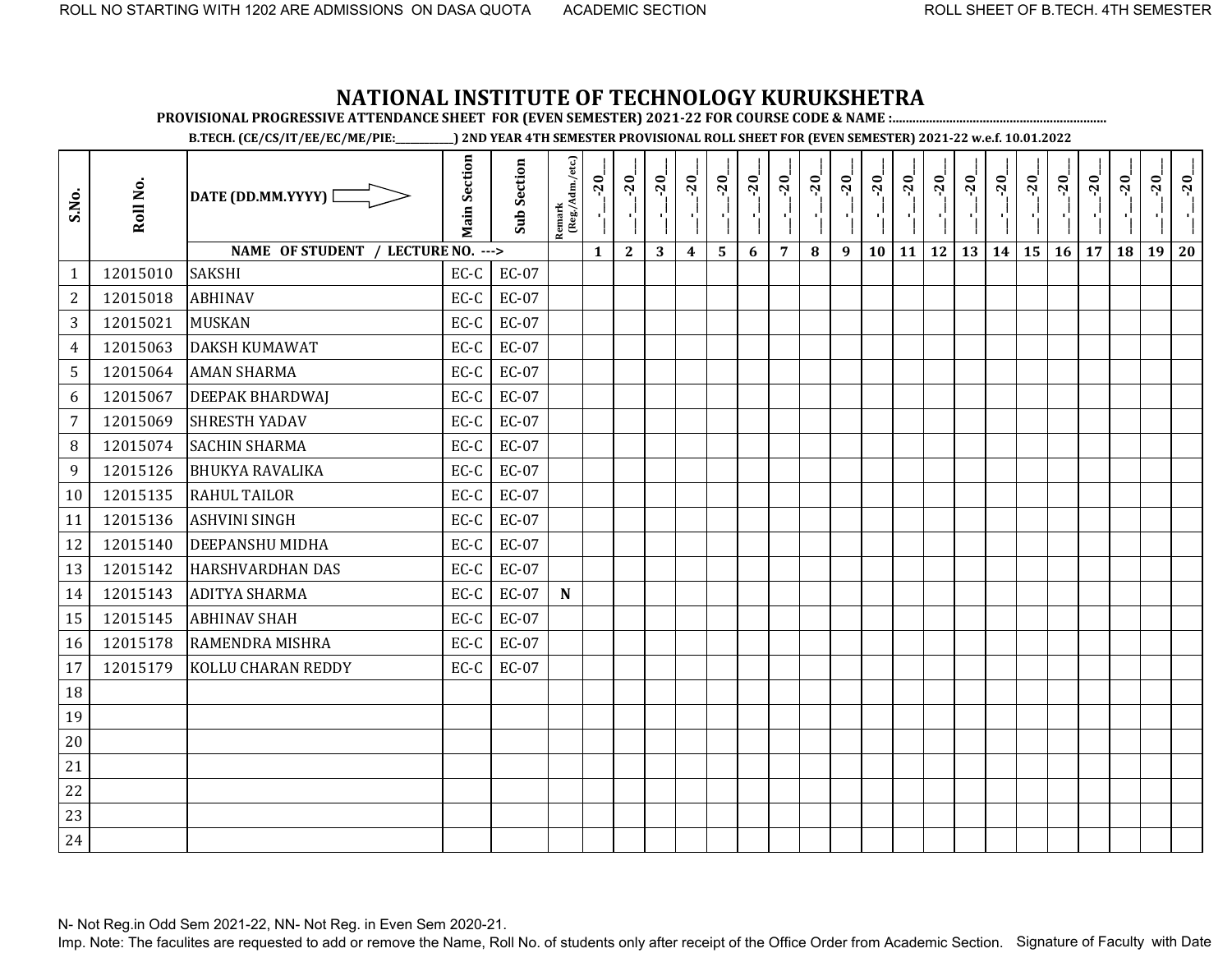**PROVISIONAL PROGRESSIVE ATTENDANCE SHEET FOR (EVEN SEMESTER) 2021-22 FOR COURSE CODE & NAME :................................................................**

**B.TECH. (CE/CS/IT/EE/EC/ME/PIE:\_\_\_\_\_\_\_\_\_\_\_\_) 2ND YEAR 4TH SEMESTER PROVISIONAL ROLL SHEET FOR (EVEN SEMESTER) 2021-22 w.e.f. 10.01.2022** 

| S.No.          | Roll No. | DATE (DD.MM.YYYY) [                | <b>Main Section</b> | <b>Sub Section</b> | Remark<br>(Reg./Adm./etc.) | $-20$        | $-20$        | $-20$<br>×, | $-20$<br>×       | $-20$        | $-20$ | $-20$          | $-20$ | $-20$            | $-20$ | $-20$<br>AG. | $-20$<br>a Co | $-20$<br>л,                                         | $-20$ | $-20$     | $-20$ | $-20$ | $-20$ | $-20$ | $-20$ |
|----------------|----------|------------------------------------|---------------------|--------------------|----------------------------|--------------|--------------|-------------|------------------|--------------|-------|----------------|-------|------------------|-------|--------------|---------------|-----------------------------------------------------|-------|-----------|-------|-------|-------|-------|-------|
|                |          | NAME OF STUDENT / LECTURE NO. ---> |                     |                    |                            | $\mathbf{1}$ | $\mathbf{2}$ | 3           | $\boldsymbol{4}$ | $\mathbf{5}$ | 6     | $\overline{7}$ | 8     | $\boldsymbol{9}$ | 10    |              |               | $\boxed{11}$ $\boxed{12}$ $\boxed{13}$ $\boxed{14}$ |       | <b>15</b> | 16    | 17    | 18    | 19    | 20    |
| 1              | 12015036 | <b>GARIMA KHARKWAL</b>             | EC-C                | <b>EC-08</b>       |                            |              |              |             |                  |              |       |                |       |                  |       |              |               |                                                     |       |           |       |       |       |       |       |
| $\overline{2}$ | 12015050 | <b>SRUSHTI</b>                     | EC-C                | <b>EC-08</b>       |                            |              |              |             |                  |              |       |                |       |                  |       |              |               |                                                     |       |           |       |       |       |       |       |
| 3              | 12015070 | <b>ROMY YADUVANSHI</b>             | EC-C                | <b>EC-08</b>       |                            |              |              |             |                  |              |       |                |       |                  |       |              |               |                                                     |       |           |       |       |       |       |       |
| $\overline{4}$ | 12015072 | <b>VANKUDOTH PRAVEEN PRAKASH</b>   | $EC-C$              | <b>EC-08</b>       |                            |              |              |             |                  |              |       |                |       |                  |       |              |               |                                                     |       |           |       |       |       |       |       |
| 5              | 12015079 | <b>BHARAT SAINI</b>                | EC-C                | $EC-08$            | <b>NN</b>                  |              |              |             |                  |              |       |                |       |                  |       |              |               |                                                     |       |           |       |       |       |       |       |
| 6              | 12015080 | <b>DEEPAK KUMAR</b>                | EC-C                | <b>EC-08</b>       |                            |              |              |             |                  |              |       |                |       |                  |       |              |               |                                                     |       |           |       |       |       |       |       |
| $\overline{7}$ | 12015141 | <b>NENAVATH SINDHU</b>             | EC-C                | <b>EC-08</b>       |                            |              |              |             |                  |              |       |                |       |                  |       |              |               |                                                     |       |           |       |       |       |       |       |
| $\, 8$         | 12015146 | <b>KOUSTUBH CHOUKSEY</b>           | EC-C                | <b>EC-08</b>       |                            |              |              |             |                  |              |       |                |       |                  |       |              |               |                                                     |       |           |       |       |       |       |       |
| $\overline{9}$ | 12015147 | <b>YASH</b>                        | EC-C                | <b>EC-08</b>       |                            |              |              |             |                  |              |       |                |       |                  |       |              |               |                                                     |       |           |       |       |       |       |       |
| 10             | 12015150 | <b>ROHAN KUMAR</b>                 | EC-C                | <b>EC-08</b>       |                            |              |              |             |                  |              |       |                |       |                  |       |              |               |                                                     |       |           |       |       |       |       |       |
| 11             | 12015151 | <b>PRABHAT SINGH</b>               | EC-C                | <b>EC-08</b>       |                            |              |              |             |                  |              |       |                |       |                  |       |              |               |                                                     |       |           |       |       |       |       |       |
| 12             | 12015152 | <b>PARDHUM KUMAR</b>               | EC-C                | <b>EC-08</b>       |                            |              |              |             |                  |              |       |                |       |                  |       |              |               |                                                     |       |           |       |       |       |       |       |
| 13             | 12015153 | <b>GORIJALA CHANDRA CHARAN</b>     | EC-C                | <b>EC-08</b>       |                            |              |              |             |                  |              |       |                |       |                  |       |              |               |                                                     |       |           |       |       |       |       |       |
| 14             | 12015154 | SANEPALLI DANUNJAYA REDDY          | EC-C                | <b>EC-08</b>       |                            |              |              |             |                  |              |       |                |       |                  |       |              |               |                                                     |       |           |       |       |       |       |       |
| 15             | 12015156 | <b>KESHAV SHARMA</b>               | EC-C                | <b>EC-08</b>       |                            |              |              |             |                  |              |       |                |       |                  |       |              |               |                                                     |       |           |       |       |       |       |       |
| 16             | 12015157 | YALAGANDULA GOKUL AADARSH          | EC-C                | <b>EC-08</b>       |                            |              |              |             |                  |              |       |                |       |                  |       |              |               |                                                     |       |           |       |       |       |       |       |
| 17             | 12015163 | <b>PRIYA</b>                       | EC-C                | <b>EC-08</b>       |                            |              |              |             |                  |              |       |                |       |                  |       |              |               |                                                     |       |           |       |       |       |       |       |
| 18             | 12015181 | <b>BHANU PRAKASH BINDAL</b>        | EC-C                | <b>EC-08</b>       |                            |              |              |             |                  |              |       |                |       |                  |       |              |               |                                                     |       |           |       |       |       |       |       |
| 19             | 12025001 | <b>SOURAV KUMAR</b>                | EC-C                | <b>EC-08</b>       | <b>NN</b>                  |              |              |             |                  |              |       |                |       |                  |       |              |               |                                                     |       |           |       |       |       |       |       |
| 20             |          |                                    |                     |                    |                            |              |              |             |                  |              |       |                |       |                  |       |              |               |                                                     |       |           |       |       |       |       |       |
| 21             |          |                                    |                     |                    |                            |              |              |             |                  |              |       |                |       |                  |       |              |               |                                                     |       |           |       |       |       |       |       |
| 22             |          |                                    |                     |                    |                            |              |              |             |                  |              |       |                |       |                  |       |              |               |                                                     |       |           |       |       |       |       |       |
| 23             |          |                                    |                     |                    |                            |              |              |             |                  |              |       |                |       |                  |       |              |               |                                                     |       |           |       |       |       |       |       |
| 24             |          |                                    |                     |                    |                            |              |              |             |                  |              |       |                |       |                  |       |              |               |                                                     |       |           |       |       |       |       |       |

N- Not Reg.in Odd Sem 2021-22, NN- Not Reg. in Even Sem 2020-21.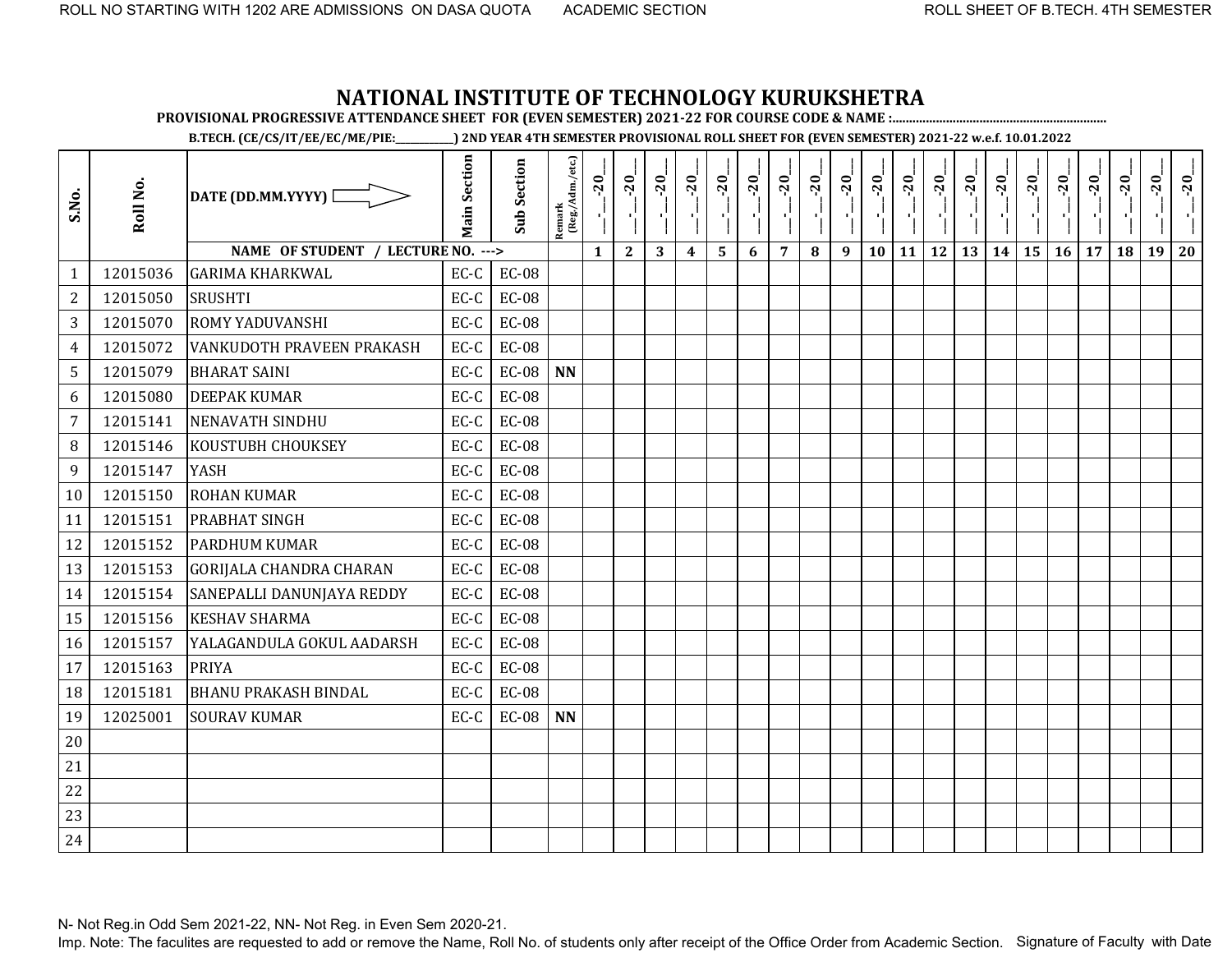**PROVISIONAL PROGRESSIVE ATTENDANCE SHEET FOR (EVEN SEMESTER) 2021-22 FOR COURSE CODE & NAME :................................................................**

**B.TECH. (CE/CS/IT/EE/EC/ME/PIE:\_\_\_\_\_\_\_\_\_\_\_\_) 2ND YEAR 4TH SEMESTER PROVISIONAL ROLL SHEET FOR (EVEN SEMESTER) 2021-22 w.e.f. 10.01.2022** 

| S.No.          | Roll No. | DATE (DD.MM.YYYY) [                | <b>Main Section</b> | <b>Sub Section</b> | Remark<br>(Reg./Adm./etc.) | $-20$        | $-20$<br>۱ļ  | $-20$ | $-20$            | $-20$ | $-20$ | $-20$          | $-20$ | $-20$ | $-20$ | $-20$ | $-20$     | $-20$ | $-20$ | $-20$ | $-20$ | $-20$ | $-20$ | $-20$ | $-20$ |
|----------------|----------|------------------------------------|---------------------|--------------------|----------------------------|--------------|--------------|-------|------------------|-------|-------|----------------|-------|-------|-------|-------|-----------|-------|-------|-------|-------|-------|-------|-------|-------|
|                |          | NAME OF STUDENT / LECTURE NO. ---> |                     |                    |                            | $\mathbf{1}$ | $\mathbf{2}$ | 3     | $\boldsymbol{4}$ | 5     | 6     | $\overline{7}$ | 8     | 9     | 10    | 11    | <b>12</b> | 13    | 14    | 15    | 16    | 17    | 18    | 19    | 20    |
| $\mathbf{1}$   | 12015011 | <b>SANDEEP KUMAR</b>               | EC-C                | EC-09              |                            |              |              |       |                  |       |       |                |       |       |       |       |           |       |       |       |       |       |       |       |       |
| $\mathbf{2}$   | 12015022 | <b>NIKHIL</b>                      | EC-C                | EC-09              |                            |              |              |       |                  |       |       |                |       |       |       |       |           |       |       |       |       |       |       |       |       |
| 3              | 12015023 | <b>ARUN</b>                        | EC-C                | EC-09              |                            |              |              |       |                  |       |       |                |       |       |       |       |           |       |       |       |       |       |       |       |       |
| 4              | 12015024 | YASH SHARMA                        | EC-C                | <b>EC-09</b>       |                            |              |              |       |                  |       |       |                |       |       |       |       |           |       |       |       |       |       |       |       |       |
| 5              | 12015071 | <b>LOKESH BAIRWA</b>               | EC-C                | EC-09              |                            |              |              |       |                  |       |       |                |       |       |       |       |           |       |       |       |       |       |       |       |       |
| 6              | 12015075 | <b>KHIYARAM GEHLOT</b>             | EC-C                | EC-09              |                            |              |              |       |                  |       |       |                |       |       |       |       |           |       |       |       |       |       |       |       |       |
| $\overline{7}$ | 12015076 | <b>NAKUL SINGLA</b>                | EC-C                | <b>EC-09</b>       |                            |              |              |       |                  |       |       |                |       |       |       |       |           |       |       |       |       |       |       |       |       |
| 8              | 12015088 | <b>ARINA</b>                       | EC-C                | <b>EC-09</b>       |                            |              |              |       |                  |       |       |                |       |       |       |       |           |       |       |       |       |       |       |       |       |
| 9              | 12015128 | <b>NISHTHA</b>                     | EC-C                | EC-09              |                            |              |              |       |                  |       |       |                |       |       |       |       |           |       |       |       |       |       |       |       |       |
| 10             | 12015149 | <b>KRITIKA MITTAL</b>              | EC-C                | EC-09              |                            |              |              |       |                  |       |       |                |       |       |       |       |           |       |       |       |       |       |       |       |       |
| 11             | 12015158 | <b>AMGOTH VISHNU NAIK</b>          | EC-C                | EC-09              |                            |              |              |       |                  |       |       |                |       |       |       |       |           |       |       |       |       |       |       |       |       |
| 12             | 12015159 | <b>MADISHETTY RITESH</b>           | EC-C                | EC-09              |                            |              |              |       |                  |       |       |                |       |       |       |       |           |       |       |       |       |       |       |       |       |
| 13             | 12015164 | <b>BANTU VENKATESH</b>             | EC-C                | EC-09              |                            |              |              |       |                  |       |       |                |       |       |       |       |           |       |       |       |       |       |       |       |       |
| 14             | 12015165 | <b>GORLE SARAT SAI</b>             | EC-C                | EC-09              |                            |              |              |       |                  |       |       |                |       |       |       |       |           |       |       |       |       |       |       |       |       |
| 15             | 12015167 | LAMTHIANLAL                        | EC-C                | EC-09              |                            |              |              |       |                  |       |       |                |       |       |       |       |           |       |       |       |       |       |       |       |       |
| 16             | 12015169 | MOHAMMAD ATEEQUE KHAN              | EC-C                | EC-09              |                            |              |              |       |                  |       |       |                |       |       |       |       |           |       |       |       |       |       |       |       |       |
| 17             | 12015170 | <b>GULLA SAI TANVITH</b>           | EC-C                | <b>EC-09</b>       |                            |              |              |       |                  |       |       |                |       |       |       |       |           |       |       |       |       |       |       |       |       |
| 18             | 12015171 | SANDEEP REDDY DUNNUTHALA           | EC-C                | EC-09              |                            |              |              |       |                  |       |       |                |       |       |       |       |           |       |       |       |       |       |       |       |       |
| 19             | 12015182 | PRIYANSHI                          | EC-C                | EC-09              |                            |              |              |       |                  |       |       |                |       |       |       |       |           |       |       |       |       |       |       |       |       |
| 20             | 12015185 | <b>VAIBHAV SINGH</b>               | EC-C                | EC-09              | $\mathbf N$                |              |              |       |                  |       |       |                |       |       |       |       |           |       |       |       |       |       |       |       |       |
| 21             |          |                                    |                     |                    |                            |              |              |       |                  |       |       |                |       |       |       |       |           |       |       |       |       |       |       |       |       |
| 22             |          |                                    |                     |                    |                            |              |              |       |                  |       |       |                |       |       |       |       |           |       |       |       |       |       |       |       |       |
| 23             |          |                                    |                     |                    |                            |              |              |       |                  |       |       |                |       |       |       |       |           |       |       |       |       |       |       |       |       |
| 24             |          |                                    |                     |                    |                            |              |              |       |                  |       |       |                |       |       |       |       |           |       |       |       |       |       |       |       |       |

N- Not Reg.in Odd Sem 2021-22, NN- Not Reg. in Even Sem 2020-21.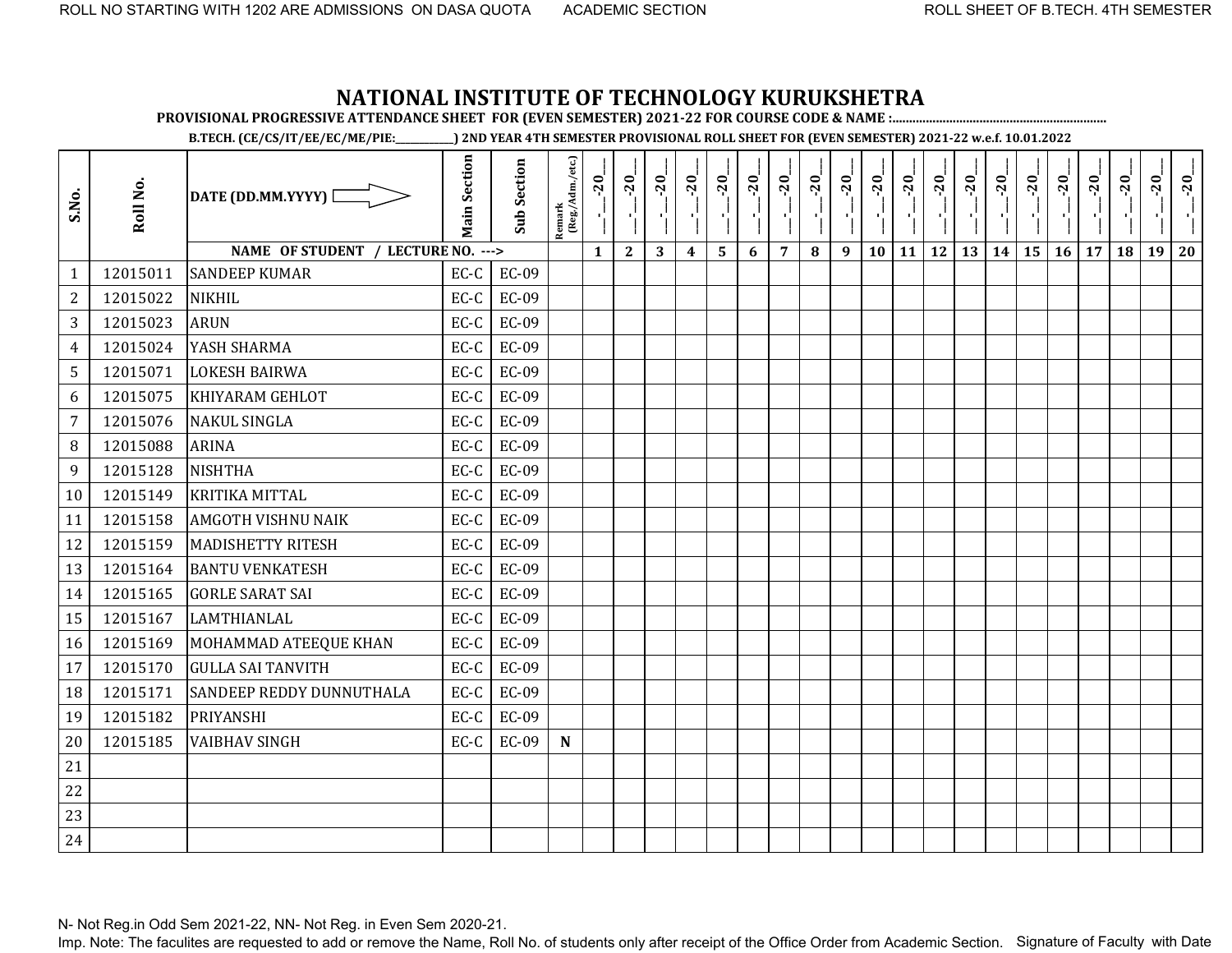**PROVISIONAL PROGRESSIVE ATTENDANCE SHEET FOR (EVEN SEMESTER) 2021-22 FOR COURSE CODE & NAME :................................................................**

**B.TECH. (CE/CS/IT/EE/EC/ME/PIE:\_\_\_\_\_\_\_\_\_\_\_\_) 2ND YEAR 4TH SEMESTER PROVISIONAL ROLL SHEET FOR (EVEN SEMESTER) 2021-22 w.e.f. 10.01.2022** 

| S.No.          | Roll No. | DATE (DD.MM.YYYY) [                        | <b>Main Section</b> | <b>Sub Section</b> | Remark<br>(Reg./Adm./etc.) | $-20$<br>۱ļ  | $-20$<br>$\mathbf{r}$ | $-20$ | $-20$                   | $-20$ | $-20$ | $-20$          | $-20$ | $-20$ | $-20$ | $-20$        | $-20$ | $-20$ | $-20$ | $-20$ | $-20$ | $-20$ | $-20$ | $-20$ | $-20$ |
|----------------|----------|--------------------------------------------|---------------------|--------------------|----------------------------|--------------|-----------------------|-------|-------------------------|-------|-------|----------------|-------|-------|-------|--------------|-------|-------|-------|-------|-------|-------|-------|-------|-------|
|                |          | <b>NAME OF STUDENT</b><br>LECTURE NO. ---> |                     |                    |                            | $\mathbf{1}$ | $\mathbf{2}$          | 3     | $\overline{\mathbf{4}}$ | 5     | 6     | $\overline{7}$ | 8     | 9     | 10    | $11 \mid 12$ |       | 13    | 14    | 15    | 16    | 17    | 18    | 19    | 20    |
| $\mathbf{1}$   | 12016001 | ASHISH KUMAR BENIWAL                       | ME-A                | $ME-01$            |                            |              |                       |       |                         |       |       |                |       |       |       |              |       |       |       |       |       |       |       |       |       |
| $\overline{2}$ | 12016002 | <b>VIPUL KUMAR</b>                         | $ME-A$              | $ME-01$            |                            |              |                       |       |                         |       |       |                |       |       |       |              |       |       |       |       |       |       |       |       |       |
| 3              | 12016003 | <b>AAGMAN BAJPAI</b>                       | ME-A                | $ME-01$            |                            |              |                       |       |                         |       |       |                |       |       |       |              |       |       |       |       |       |       |       |       |       |
| 4              | 12016004 | <b>ATUL</b>                                | ME-A                | $ME-01$            |                            |              |                       |       |                         |       |       |                |       |       |       |              |       |       |       |       |       |       |       |       |       |
| 5              | 12016005 | <b>ANIKET YADAV</b>                        | $ME-A$              | $ME-01$            |                            |              |                       |       |                         |       |       |                |       |       |       |              |       |       |       |       |       |       |       |       |       |
| 6              | 12016006 | <b>KUNAL SAROHA</b>                        | ME-A                | $ME-01$            |                            |              |                       |       |                         |       |       |                |       |       |       |              |       |       |       |       |       |       |       |       |       |
| $\overline{7}$ | 12016007 | <b>ASHISH</b>                              | ME-A                | $ME-01$            |                            |              |                       |       |                         |       |       |                |       |       |       |              |       |       |       |       |       |       |       |       |       |
| 8              | 12016009 | <b>NAV DOSHI</b>                           | ME-A                | $ME-01$            |                            |              |                       |       |                         |       |       |                |       |       |       |              |       |       |       |       |       |       |       |       |       |
| 9              | 12016019 | <b>PAWAN</b>                               | $ME-A$              | <b>ME-01</b>       |                            |              |                       |       |                         |       |       |                |       |       |       |              |       |       |       |       |       |       |       |       |       |
| 10             | 12016024 | <b>LAKSHAY DUTT SHARMA</b>                 | ME-A                | $ME-01$            |                            |              |                       |       |                         |       |       |                |       |       |       |              |       |       |       |       |       |       |       |       |       |
| 11             | 12016031 | KHUSHI SAXENA                              | $ME-A$              | $ME-01$            |                            |              |                       |       |                         |       |       |                |       |       |       |              |       |       |       |       |       |       |       |       |       |
| 12             | 12016037 | <b>SUKRITI SHARMA</b>                      | $ME-A$              | $ME-01$            | $\mathbf N$                |              |                       |       |                         |       |       |                |       |       |       |              |       |       |       |       |       |       |       |       |       |
| 13             | 12016083 | <b>NEERAJ</b>                              | ME-A                | $ME-01$            | $\mathbf N$                |              |                       |       |                         |       |       |                |       |       |       |              |       |       |       |       |       |       |       |       |       |
| 14             | 12016088 | <b>VISHAL</b>                              | ME-A                | $ME-01$            | $\mathbf N$                |              |                       |       |                         |       |       |                |       |       |       |              |       |       |       |       |       |       |       |       |       |
| 15             | 12016089 | <b>HARSHIT TOMAR</b>                       | ME-A                | $ME-01$            |                            |              |                       |       |                         |       |       |                |       |       |       |              |       |       |       |       |       |       |       |       |       |
| 16             | 12016090 | MOHAMMAD AHMAD MAAZ                        | ME-A                | $ME-01$            |                            |              |                       |       |                         |       |       |                |       |       |       |              |       |       |       |       |       |       |       |       |       |
| 17             | 12016091 | <b>SHIVAM DHULL</b>                        | ME-A                | <b>ME-01</b>       |                            |              |                       |       |                         |       |       |                |       |       |       |              |       |       |       |       |       |       |       |       |       |
| 18             | 12016092 | <b>VARUN VERMA</b>                         | ME-A                | $ME-01$            | $\mathbf N$                |              |                       |       |                         |       |       |                |       |       |       |              |       |       |       |       |       |       |       |       |       |
| 19             | 12016093 | <b>GAURAV KUMAR JHA</b>                    | $ME-A$              | $ME-01$            | $\mathbf N$                |              |                       |       |                         |       |       |                |       |       |       |              |       |       |       |       |       |       |       |       |       |
| 20             | 12016110 | <b>ANANYA</b>                              | $ME-A$              | $ME-01$            |                            |              |                       |       |                         |       |       |                |       |       |       |              |       |       |       |       |       |       |       |       |       |
| 21             | 12016111 | RAHUL RABIA                                | $ME-A$              | $ME-01$            |                            |              |                       |       |                         |       |       |                |       |       |       |              |       |       |       |       |       |       |       |       |       |
| 22             | 12016141 | <b>ADITI YADAV</b>                         | $ME-A$              | <b>ME-01</b>       |                            |              |                       |       |                         |       |       |                |       |       |       |              |       |       |       |       |       |       |       |       |       |
| 23             | 12016179 | <b>SOMYA PANDEY</b>                        | $ME-A$              | $ME-01$            |                            |              |                       |       |                         |       |       |                |       |       |       |              |       |       |       |       |       |       |       |       |       |
| 24             |          |                                            |                     |                    |                            |              |                       |       |                         |       |       |                |       |       |       |              |       |       |       |       |       |       |       |       |       |

N- Not Reg.in Odd Sem 2021-22, NN- Not Reg. in Even Sem 2020-21.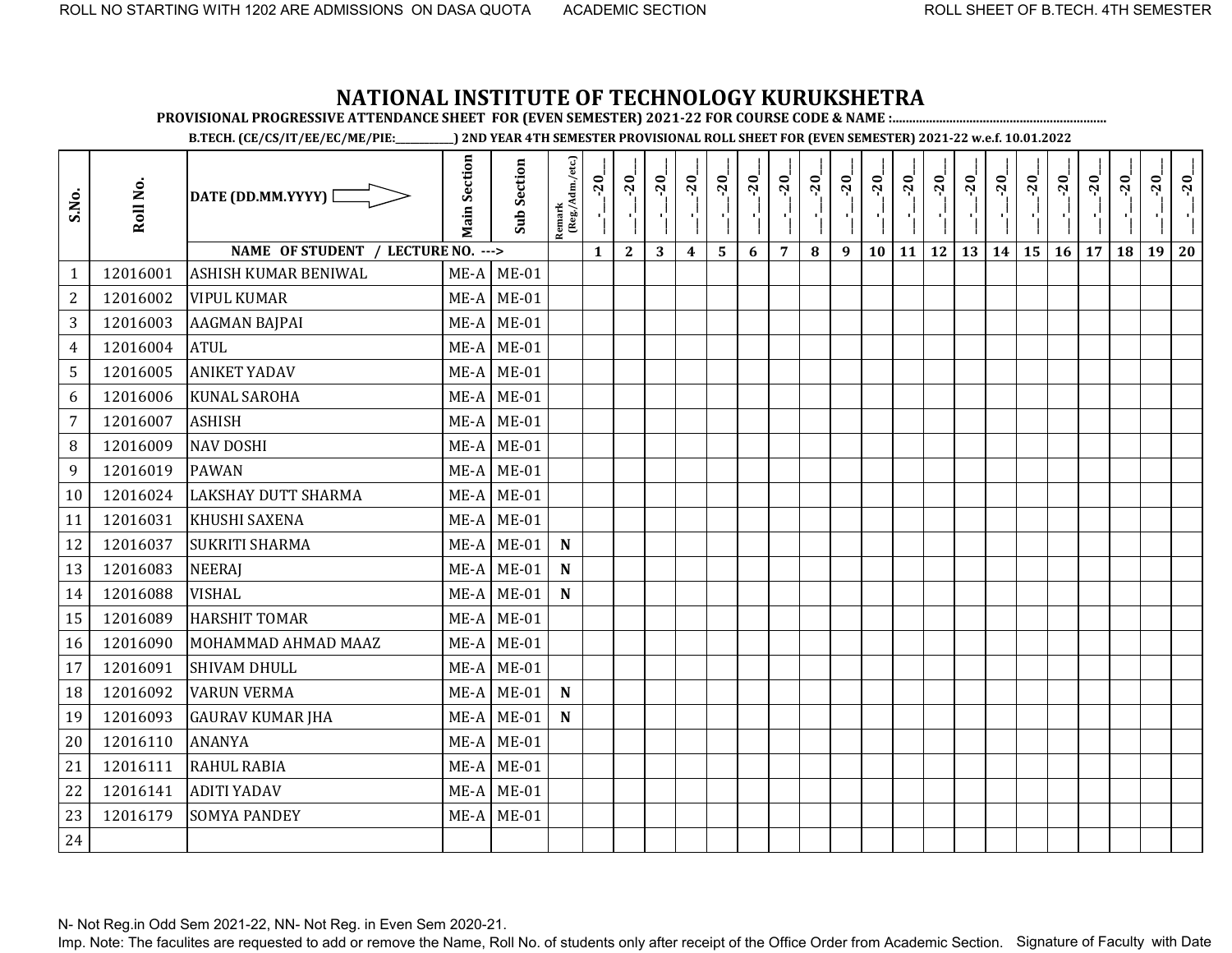**PROVISIONAL PROGRESSIVE ATTENDANCE SHEET FOR (EVEN SEMESTER) 2021-22 FOR COURSE CODE & NAME :................................................................**

**B.TECH. (CE/CS/IT/EE/EC/ME/PIE:\_\_\_\_\_\_\_\_\_\_\_\_) 2ND YEAR 4TH SEMESTER PROVISIONAL ROLL SHEET FOR (EVEN SEMESTER) 2021-22 w.e.f. 10.01.2022** 

| S.No.          | Roll No. | DATE (DD.MM.YYYY) [                | <b>Main Section</b> | <b>Sub Section</b> | Remark<br>(Reg./Adm./etc.) | $-20$<br>$\mathbf{r}$ | $-20$<br>$\mathbf{r}$ | $-20$ | $-20$            | $-20$ | $-20$ | $-20$          | $-20$ | $-20$ | $-20$ | $-20$     | $-20$     | $-20$ | $-20$ | $-20$ | $-20$ | $-20$ | 20 | $-20$ | $-20$ |
|----------------|----------|------------------------------------|---------------------|--------------------|----------------------------|-----------------------|-----------------------|-------|------------------|-------|-------|----------------|-------|-------|-------|-----------|-----------|-------|-------|-------|-------|-------|----|-------|-------|
|                |          | NAME OF STUDENT / LECTURE NO. ---> |                     |                    |                            | $\mathbf{1}$          | $\mathbf{2}$          | 3     | $\boldsymbol{4}$ | 5     | 6     | $\overline{7}$ | 8     | 9     | 10    | <b>11</b> | <b>12</b> | 13    | 14    | 15    | 16    | 17    | 18 | 19    | 20    |
| 1              | 12016010 | <b>RITIK</b>                       | ME-A                | $ME-02$            |                            |                       |                       |       |                  |       |       |                |       |       |       |           |           |       |       |       |       |       |    |       |       |
| $\overline{2}$ | 12016011 | <b>PRINCE</b>                      | $ME-A$              | $ME-02$            |                            |                       |                       |       |                  |       |       |                |       |       |       |           |           |       |       |       |       |       |    |       |       |
| 3              | 12016012 | <b>VINEET THORY</b>                | ME-A                | $ME-02$            |                            |                       |                       |       |                  |       |       |                |       |       |       |           |           |       |       |       |       |       |    |       |       |
| 4              | 12016013 | <b>VARUN</b>                       | $ME-A$              | $ME-02$            |                            |                       |                       |       |                  |       |       |                |       |       |       |           |           |       |       |       |       |       |    |       |       |
| 5              | 12016015 | <b>PRINCE KUMAR</b>                | ME-A                | <b>ME-02</b>       |                            |                       |                       |       |                  |       |       |                |       |       |       |           |           |       |       |       |       |       |    |       |       |
| 6              | 12016016 | <b>BATHULA ANIL KUMAR</b>          | $ME-A$              | $ME-02$            |                            |                       |                       |       |                  |       |       |                |       |       |       |           |           |       |       |       |       |       |    |       |       |
| $\overline{7}$ | 12016017 | MOKSHIT KAMRA                      | $ME-A$              | <b>ME-02</b>       |                            |                       |                       |       |                  |       |       |                |       |       |       |           |           |       |       |       |       |       |    |       |       |
| 8              | 12016018 | <b>KESHAV MITTAL</b>               | ME-A                | <b>ME-02</b>       |                            |                       |                       |       |                  |       |       |                |       |       |       |           |           |       |       |       |       |       |    |       |       |
| 9              | 12016025 | ANIRUDDHA SINGH DANGI              | $ME-A$              | <b>ME-02</b>       |                            |                       |                       |       |                  |       |       |                |       |       |       |           |           |       |       |       |       |       |    |       |       |
| 10             | 12016055 | <b>NISHA</b>                       | $ME-A$              | $ME-02$            |                            |                       |                       |       |                  |       |       |                |       |       |       |           |           |       |       |       |       |       |    |       |       |
| 11             | 12016085 | <b>VANNI</b>                       | ME-A                | $ME-02$            |                            |                       |                       |       |                  |       |       |                |       |       |       |           |           |       |       |       |       |       |    |       |       |
| 12             | 12016095 | THATIPARTHI VIJAY VARDHAN REDDY    | $ME-A$              | <b>ME-02</b>       |                            |                       |                       |       |                  |       |       |                |       |       |       |           |           |       |       |       |       |       |    |       |       |
| 13             | 12016096 | <b>SHUBHAM DALMIA</b>              | ME-A                | <b>ME-02</b>       |                            |                       |                       |       |                  |       |       |                |       |       |       |           |           |       |       |       |       |       |    |       |       |
| 14             | 12016097 | <b>TUSHAR KAUSHIK</b>              | ME-A                | $ME-02$            |                            |                       |                       |       |                  |       |       |                |       |       |       |           |           |       |       |       |       |       |    |       |       |
| 15             | 12016098 | YASH AGARWAL                       | ME-A                | <b>ME-02</b>       |                            |                       |                       |       |                  |       |       |                |       |       |       |           |           |       |       |       |       |       |    |       |       |
| 16             | 12016100 | <b>DEEPAK KUMAR</b>                | $ME-A$              | $ME-02$            |                            |                       |                       |       |                  |       |       |                |       |       |       |           |           |       |       |       |       |       |    |       |       |
| 17             | 12016101 | <b>MUKUL RAGHAV</b>                | ME-A                | <b>ME-02</b>       |                            |                       |                       |       |                  |       |       |                |       |       |       |           |           |       |       |       |       |       |    |       |       |
| 18             | 12016102 | KOILADA BINDU MADHAVA              | $ME-A$              | $ME-02$            |                            |                       |                       |       |                  |       |       |                |       |       |       |           |           |       |       |       |       |       |    |       |       |
| 19             | 12016112 | <b>VINAY KHANDELWAL</b>            | $ME-A$              | $ME-02$            |                            |                       |                       |       |                  |       |       |                |       |       |       |           |           |       |       |       |       |       |    |       |       |
| 20             | 12016130 | <b>NISHA</b>                       | $ME-A$              | <b>ME-02</b>       |                            |                       |                       |       |                  |       |       |                |       |       |       |           |           |       |       |       |       |       |    |       |       |
| 21             | 12016144 | MOHD OVES CHHIMPA                  | $ME-A$              | <b>ME-02</b>       |                            |                       |                       |       |                  |       |       |                |       |       |       |           |           |       |       |       |       |       |    |       |       |
| 22             |          |                                    |                     |                    |                            |                       |                       |       |                  |       |       |                |       |       |       |           |           |       |       |       |       |       |    |       |       |
| 23             |          |                                    |                     |                    |                            |                       |                       |       |                  |       |       |                |       |       |       |           |           |       |       |       |       |       |    |       |       |
| 24             |          |                                    |                     |                    |                            |                       |                       |       |                  |       |       |                |       |       |       |           |           |       |       |       |       |       |    |       |       |

N- Not Reg.in Odd Sem 2021-22, NN- Not Reg. in Even Sem 2020-21.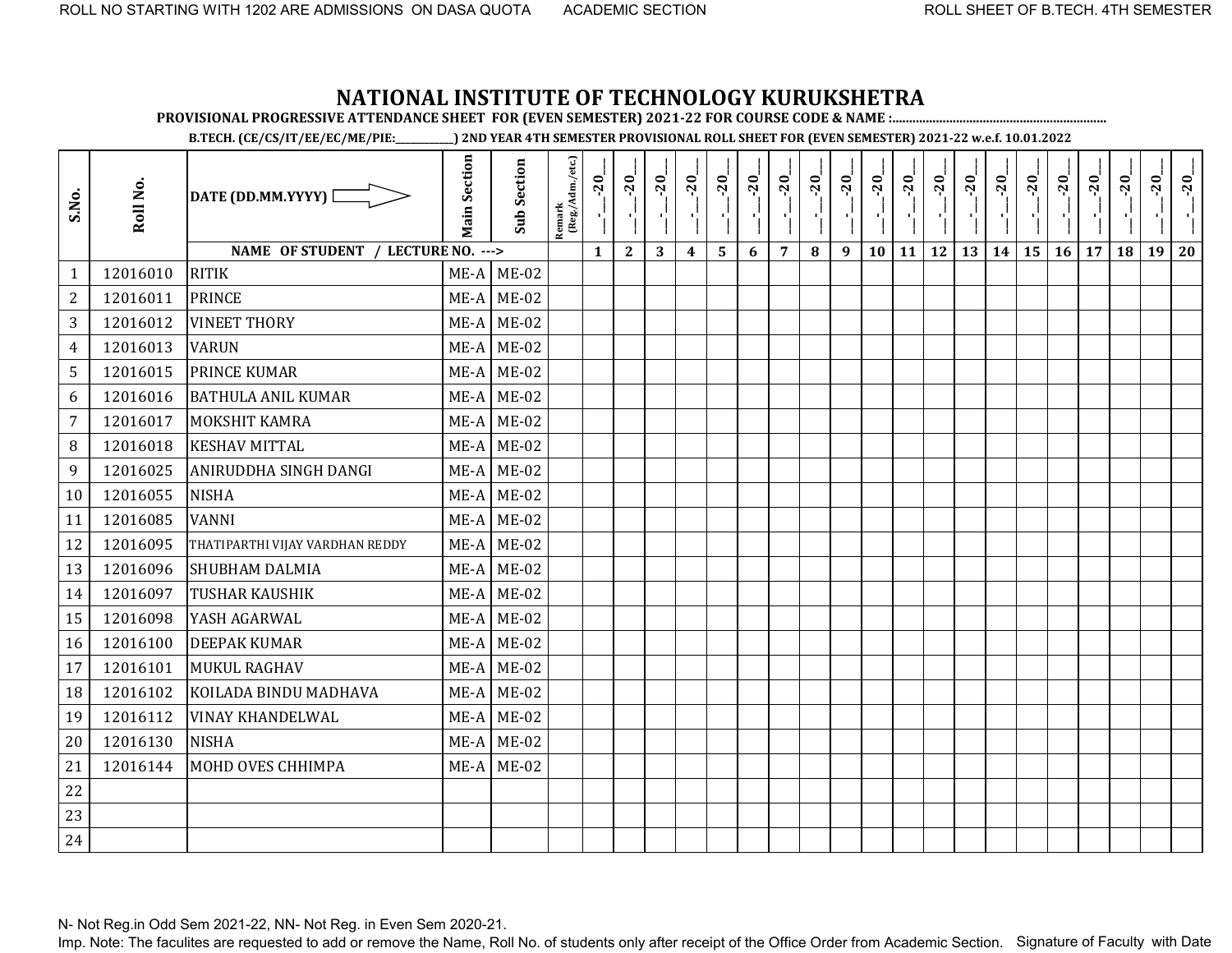**PROVISIONAL PROGRESSIVE ATTENDANCE SHEET FOR (EVEN SEMESTER) 2021-22 FOR COURSE CODE & NAME :................................................................**

**B.TECH. (CE/CS/IT/EE/EC/ME/PIE:\_\_\_\_\_\_\_\_\_\_\_\_) 2ND YEAR 4TH SEMESTER PROVISIONAL ROLL SHEET FOR (EVEN SEMESTER) 2021-22 w.e.f. 10.01.2022** 

| S.No.          | Roll No. | DATE (DD.MM.YYYY) [                | <b>Main Section</b> | <b>Sub Section</b> | Remark<br>(Reg./Adm./etc.) | $-20$        | $-20$        | $-20$ | $-20$            | $-20$                   | $-20$ | $-20$          | $-20$ | $-20$ | $-20$ | $-20$ | $-20$     | $-20$                | $-20$ | $-20$ | $-20$ | $-20$ | $-20$ | $-20$ | $-20$ |
|----------------|----------|------------------------------------|---------------------|--------------------|----------------------------|--------------|--------------|-------|------------------|-------------------------|-------|----------------|-------|-------|-------|-------|-----------|----------------------|-------|-------|-------|-------|-------|-------|-------|
|                |          | NAME OF STUDENT / LECTURE NO. ---> |                     |                    |                            | $\mathbf{1}$ | $\mathbf{2}$ | 3     | $\boldsymbol{4}$ | $\overline{\mathbf{5}}$ | 6     | $\overline{7}$ | 8     | 9     | 10    | 11    | <b>12</b> | $13 \mid 14 \mid 15$ |       |       | 16    | 17    | 18    | 19    | 20    |
| $\mathbf{1}$   | 12016020 | <b>SAHIL KUMAR</b>                 | $ME-A$              | <b>ME-03</b>       |                            |              |              |       |                  |                         |       |                |       |       |       |       |           |                      |       |       |       |       |       |       |       |
| $\overline{2}$ | 12016021 | <b>SHANKY UPADHYAY</b>             | ME-A                | $ME-03$            |                            |              |              |       |                  |                         |       |                |       |       |       |       |           |                      |       |       |       |       |       |       |       |
| 3              | 12016022 | <b>NITIN KUMAR</b>                 | $ME-A$              | $ME-03$            |                            |              |              |       |                  |                         |       |                |       |       |       |       |           |                      |       |       |       |       |       |       |       |
| $\overline{4}$ | 12016023 | <b>DEEPAK</b>                      | ME-A                | <b>ME-03</b>       |                            |              |              |       |                  |                         |       |                |       |       |       |       |           |                      |       |       |       |       |       |       |       |
| 5              | 12016026 | <b>ATUL</b>                        | ME-A                | $ME-03$            |                            |              |              |       |                  |                         |       |                |       |       |       |       |           |                      |       |       |       |       |       |       |       |
| 6              | 12016027 | <b>MANDEEP KUMAR</b>               | $ME-A$              | $ME-03$            |                            |              |              |       |                  |                         |       |                |       |       |       |       |           |                      |       |       |       |       |       |       |       |
| $\overline{7}$ | 12016028 | <b>DEV NEHRA</b>                   | $ME-A$              | $ME-03$            |                            |              |              |       |                  |                         |       |                |       |       |       |       |           |                      |       |       |       |       |       |       |       |
| $\, 8$         | 12016029 | <b>JAY LOKHANDE</b>                | $ME-A$              | <b>ME-03</b>       |                            |              |              |       |                  |                         |       |                |       |       |       |       |           |                      |       |       |       |       |       |       |       |
| 9              | 12016044 | <b>PARUL JAIN</b>                  | $ME-A$              | <b>ME-03</b>       |                            |              |              |       |                  |                         |       |                |       |       |       |       |           |                      |       |       |       |       |       |       |       |
| 10             | 12016087 | <b>RITU DEVI</b>                   | ME-A                | <b>ME-03</b>       | <b>NN</b>                  |              |              |       |                  |                         |       |                |       |       |       |       |           |                      |       |       |       |       |       |       |       |
| 11             | 12016103 | <b>ROHIT GUPTA</b>                 | $ME-A$              | $ME-03$            |                            |              |              |       |                  |                         |       |                |       |       |       |       |           |                      |       |       |       |       |       |       |       |
| 12             | 12016105 | SIDDHANT VASISTH                   | $ME-A$              | <b>ME-03</b>       |                            |              |              |       |                  |                         |       |                |       |       |       |       |           |                      |       |       |       |       |       |       |       |
| 13             | 12016106 | <b>NITIN YADAV</b>                 | $ME-A$              | $ME-03$            | ${\bf N}$                  |              |              |       |                  |                         |       |                |       |       |       |       |           |                      |       |       |       |       |       |       |       |
| 14             | 12016107 | <b>AMANDEEP SEHRAWAT</b>           | ME-A                | $ME-03$            | ${\bf N}$                  |              |              |       |                  |                         |       |                |       |       |       |       |           |                      |       |       |       |       |       |       |       |
| 15             | 12016109 | <b>AQUIB JAMAL</b>                 | $ME-A$              | $ME-03$            |                            |              |              |       |                  |                         |       |                |       |       |       |       |           |                      |       |       |       |       |       |       |       |
| 16             | 12016113 | <b>CHINMAY MAHAJAN</b>             | $ME-A$              | $ME-03$            |                            |              |              |       |                  |                         |       |                |       |       |       |       |           |                      |       |       |       |       |       |       |       |
| 17             | 12016114 | <b>ARNAV ROY</b>                   | ME-A                | $ME-03$            |                            |              |              |       |                  |                         |       |                |       |       |       |       |           |                      |       |       |       |       |       |       |       |
| 18             | 12016139 | KAJAL                              | ME-A                | $ME-03$            |                            |              |              |       |                  |                         |       |                |       |       |       |       |           |                      |       |       |       |       |       |       |       |
| 19             | 12016155 | NAGAVARAPU DINESH KUMAR            | $ME-A$              | $ME-03$            |                            |              |              |       |                  |                         |       |                |       |       |       |       |           |                      |       |       |       |       |       |       |       |
| 20             | 12016164 | <b>NEHA DEVI</b>                   | $ME-A$              | $ME-03$            |                            |              |              |       |                  |                         |       |                |       |       |       |       |           |                      |       |       |       |       |       |       |       |
| 21             | 12016173 | <b>SAHIL</b>                       | ME-A                | $ME-03$            |                            |              |              |       |                  |                         |       |                |       |       |       |       |           |                      |       |       |       |       |       |       |       |
| 22             | 12016174 | <b>NARENDER</b>                    | ME-A                | $ME-03$            | ${\bf N}$                  |              |              |       |                  |                         |       |                |       |       |       |       |           |                      |       |       |       |       |       |       |       |
| 23             |          |                                    |                     |                    |                            |              |              |       |                  |                         |       |                |       |       |       |       |           |                      |       |       |       |       |       |       |       |
| 24             |          |                                    |                     |                    |                            |              |              |       |                  |                         |       |                |       |       |       |       |           |                      |       |       |       |       |       |       |       |

N- Not Reg.in Odd Sem 2021-22, NN- Not Reg. in Even Sem 2020-21.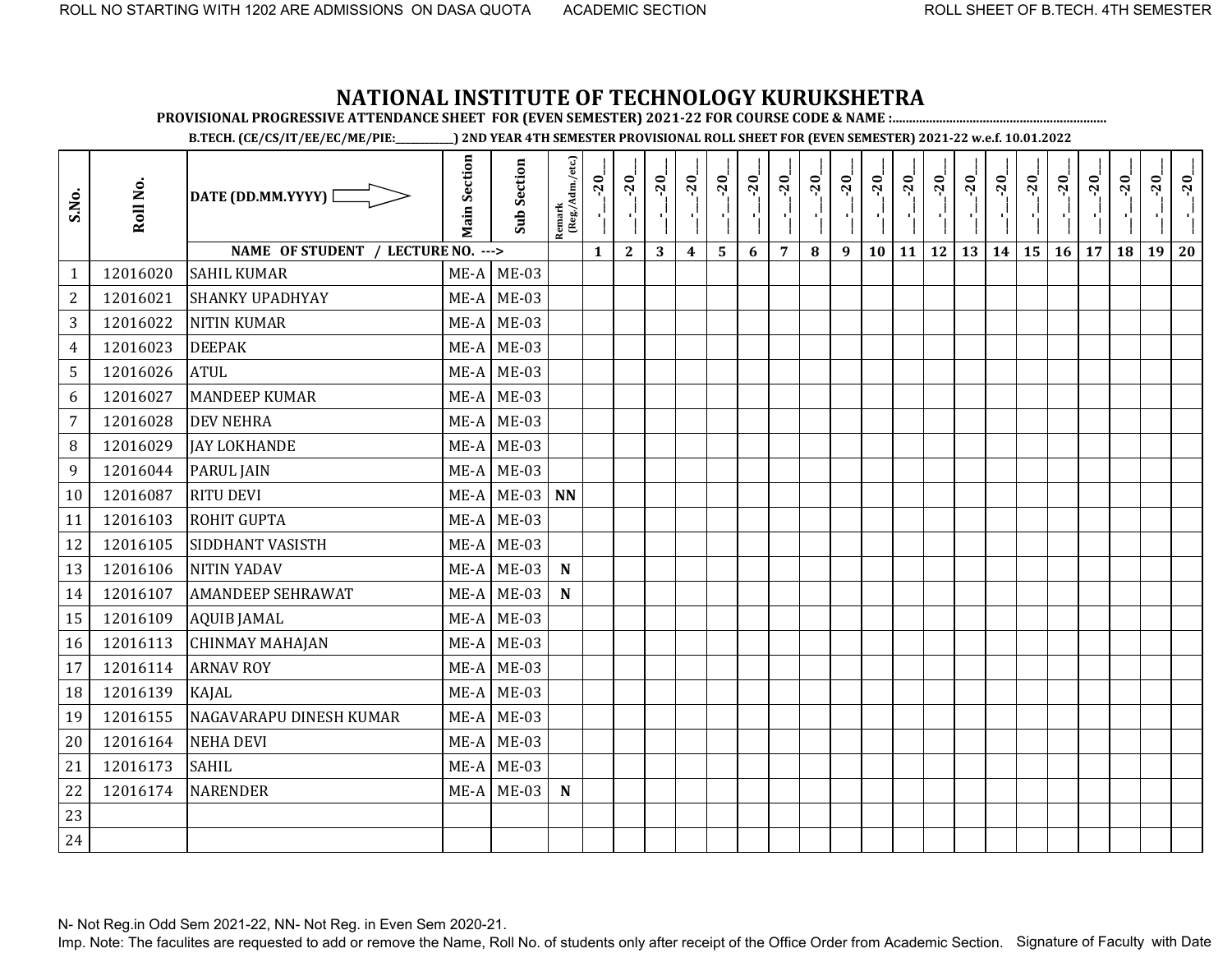**PROVISIONAL PROGRESSIVE ATTENDANCE SHEET FOR (EVEN SEMESTER) 2021-22 FOR COURSE CODE & NAME :................................................................**

**B.TECH. (CE/CS/IT/EE/EC/ME/PIE:\_\_\_\_\_\_\_\_\_\_\_\_) 2ND YEAR 4TH SEMESTER PROVISIONAL ROLL SHEET FOR (EVEN SEMESTER) 2021-22 w.e.f. 10.01.2022** 

| S.No.          | Roll No. | DATE (DD.MM.YYYY) [                | <b>Main Section</b> | <b>Sub Section</b> | Remark<br>(Reg./Adm./etc.) | $-20$<br>J.  | $-20$<br>чj  | $-20$ | $-20$            | $-20$ | $-20$ | $-20$          | $-20$ | $-20$ | $-20$ | $-20$     | $-20$ | $-20$ | $-20$ | $-20$ | $-20$ | $-20$ | $-20$ | $-20$ | $-20$ |
|----------------|----------|------------------------------------|---------------------|--------------------|----------------------------|--------------|--------------|-------|------------------|-------|-------|----------------|-------|-------|-------|-----------|-------|-------|-------|-------|-------|-------|-------|-------|-------|
|                |          | NAME OF STUDENT / LECTURE NO. ---> |                     |                    |                            | $\mathbf{1}$ | $\mathbf{2}$ | 3     | $\boldsymbol{4}$ | 5     | 6     | $\overline{7}$ | 8     | 9     | 10    | <b>11</b> | 12    | 13    | 14    | 15    | 16    | 17    | 18    | 19    | 20    |
| 1              | 12016014 | NUNNA JAYASRI                      | $ME-B$              | $ME-04$            |                            |              |              |       |                  |       |       |                |       |       |       |           |       |       |       |       |       |       |       |       |       |
| $\overline{2}$ | 12016030 | <b>DEVESH CHOUDHARY</b>            | $ME-B$              | $ME-04$            | $\mathbf N$                |              |              |       |                  |       |       |                |       |       |       |           |       |       |       |       |       |       |       |       |       |
| 3              | 12016032 | <b>RAHUL</b>                       | $ME-B$              | $ME-04$            |                            |              |              |       |                  |       |       |                |       |       |       |           |       |       |       |       |       |       |       |       |       |
| 4              | 12016033 | YOGESH KUMAR                       | $ME-B$              | $ME-04$            | $\mathbf N$                |              |              |       |                  |       |       |                |       |       |       |           |       |       |       |       |       |       |       |       |       |
| 5              | 12016034 | <b>HARSH YADAV</b>                 | $ME-B$              | $ME-04$            |                            |              |              |       |                  |       |       |                |       |       |       |           |       |       |       |       |       |       |       |       |       |
| 6              | 12016035 | <b>SAHIL</b>                       | $ME-B$              | $ME-04$            |                            |              |              |       |                  |       |       |                |       |       |       |           |       |       |       |       |       |       |       |       |       |
| $\overline{7}$ | 12016036 | MOHIT                              | $ME-B$              | $ME-04$            |                            |              |              |       |                  |       |       |                |       |       |       |           |       |       |       |       |       |       |       |       |       |
| 8              | 12016038 | <b>ABHISHEK KUMAR</b>              | $ME-B$              | $ME-04$            |                            |              |              |       |                  |       |       |                |       |       |       |           |       |       |       |       |       |       |       |       |       |
| 9              | 12016039 | <b>KUMKUM NAGAR</b>                | $ME-B$              | $ME-04$            |                            |              |              |       |                  |       |       |                |       |       |       |           |       |       |       |       |       |       |       |       |       |
| 10             | 12016115 | <b>VIVEK</b>                       | $ME-B$              | $ME-04$            |                            |              |              |       |                  |       |       |                |       |       |       |           |       |       |       |       |       |       |       |       |       |
| 11             | 12016116 | <b>RAJ ARYAN</b>                   | $ME-B$              | $ME-04$            |                            |              |              |       |                  |       |       |                |       |       |       |           |       |       |       |       |       |       |       |       |       |
| 12             | 12016118 | <b>BHUT SHUBHAM KISHORBHAI</b>     | $ME-B$              | $ME-04$            |                            |              |              |       |                  |       |       |                |       |       |       |           |       |       |       |       |       |       |       |       |       |
| 13             | 12016119 | <b>VAIBHAV DHARMANI</b>            | $ME-B$              | $ME-04$            |                            |              |              |       |                  |       |       |                |       |       |       |           |       |       |       |       |       |       |       |       |       |
| 14             | 12016120 | PREETHAM A                         | $ME-B$              | $ME-04$            |                            |              |              |       |                  |       |       |                |       |       |       |           |       |       |       |       |       |       |       |       |       |
| 15             | 12016121 | <b>VIPUL GOYAL</b>                 | $ME-B$              | $ME-04$            |                            |              |              |       |                  |       |       |                |       |       |       |           |       |       |       |       |       |       |       |       |       |
| 16             | 12016122 | <b>AAYUSH TYAGI</b>                | $ME-B$              | $ME-04$            | $\mathbf N$                |              |              |       |                  |       |       |                |       |       |       |           |       |       |       |       |       |       |       |       |       |
| 17             | 12016123 | <b>SAHIL</b>                       | $ME-B$              | $ME-04$            |                            |              |              |       |                  |       |       |                |       |       |       |           |       |       |       |       |       |       |       |       |       |
| 18             | 12016161 | <b>TANIYA YADAV</b>                | $ME-B$              | $ME-04$            | ${\bf N}$                  |              |              |       |                  |       |       |                |       |       |       |           |       |       |       |       |       |       |       |       |       |
| 19             | 12016181 | <b>OJAS KANDPAL</b>                | $ME-B$              | $ME-04$            |                            |              |              |       |                  |       |       |                |       |       |       |           |       |       |       |       |       |       |       |       |       |
| 20             | 12016182 | <b>AVTANS DIXIT</b>                | $ME-B$              | $ME-04$            |                            |              |              |       |                  |       |       |                |       |       |       |           |       |       |       |       |       |       |       |       |       |
| 21             | 12016190 | <b>ARTI KUMARI</b>                 | $ME-B$              | $ME-04$            |                            |              |              |       |                  |       |       |                |       |       |       |           |       |       |       |       |       |       |       |       |       |
| 22             | 12026001 | <b>HARSHIT RAHEJA</b>              | $ME-B$              | $ME-04$            |                            |              |              |       |                  |       |       |                |       |       |       |           |       |       |       |       |       |       |       |       |       |
| 23             |          |                                    |                     |                    |                            |              |              |       |                  |       |       |                |       |       |       |           |       |       |       |       |       |       |       |       |       |
| 24             |          |                                    |                     |                    |                            |              |              |       |                  |       |       |                |       |       |       |           |       |       |       |       |       |       |       |       |       |

N- Not Reg.in Odd Sem 2021-22, NN- Not Reg. in Even Sem 2020-21.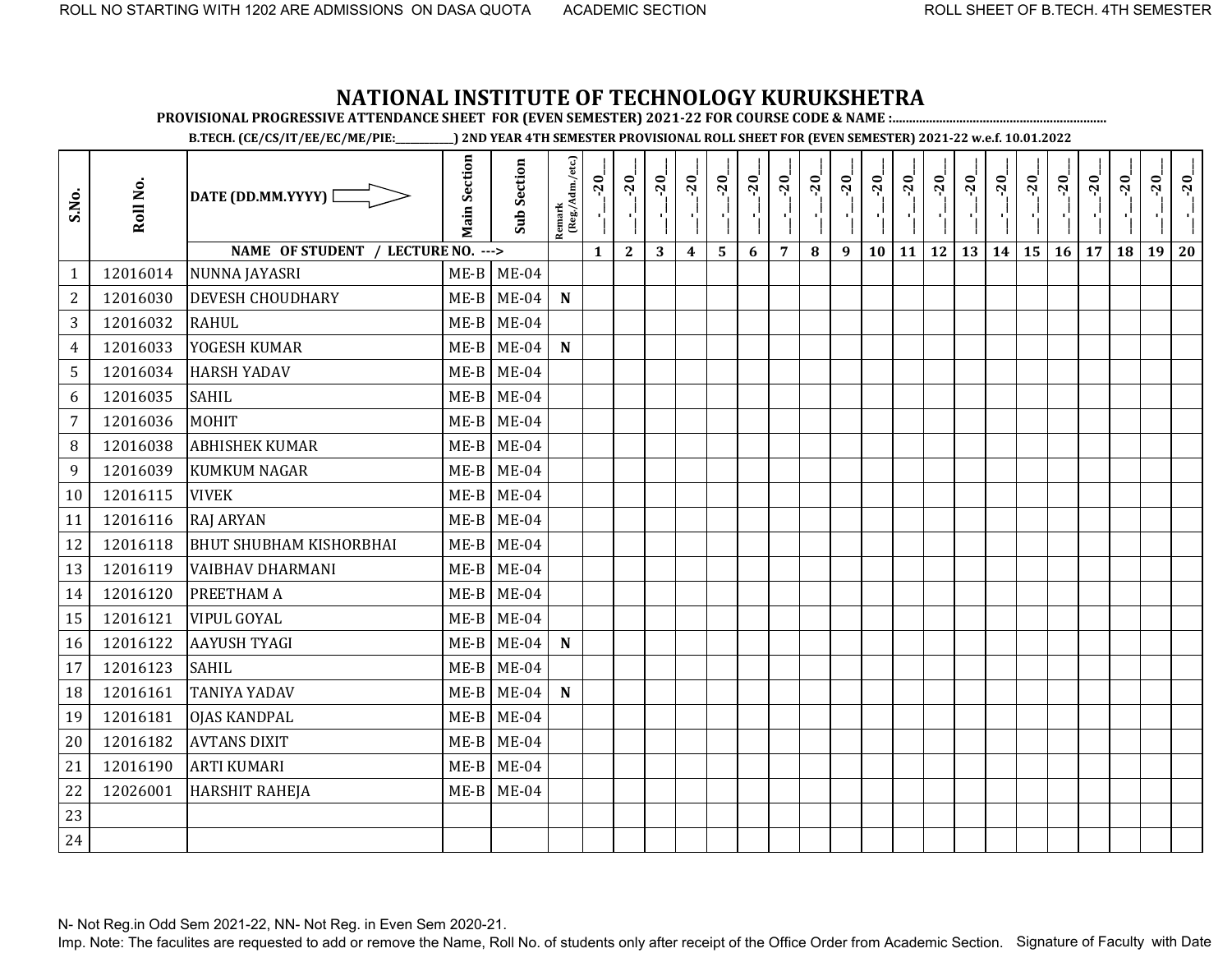**PROVISIONAL PROGRESSIVE ATTENDANCE SHEET FOR (EVEN SEMESTER) 2021-22 FOR COURSE CODE & NAME :................................................................**

**B.TECH. (CE/CS/IT/EE/EC/ME/PIE:\_\_\_\_\_\_\_\_\_\_\_\_) 2ND YEAR 4TH SEMESTER PROVISIONAL ROLL SHEET FOR (EVEN SEMESTER) 2021-22 w.e.f. 10.01.2022** 

| S.No.          | Roll No. | DATE (DD.MM.YYYY) [                   | <b>Main Section</b> | <b>Sub Section</b> | Remark<br>(Reg./Adm./etc.) | $-20$        | $-20$        | $-20$<br>٠, | $-20$<br>J,      | $-20$                   | $-20$ | $-20$          | $-20$ | $-20$ | $-20$ | $-20$ | $-20$ | $-20$ | $-20$ | $-20$                    | $-20$ | $-20$ | $-20$ | $-20$ | $-20$ |
|----------------|----------|---------------------------------------|---------------------|--------------------|----------------------------|--------------|--------------|-------------|------------------|-------------------------|-------|----------------|-------|-------|-------|-------|-------|-------|-------|--------------------------|-------|-------|-------|-------|-------|
|                |          | NAME OF STUDENT / LECTURE NO. --->    |                     |                    |                            | $\mathbf{1}$ | $\mathbf{2}$ | 3           | $\boldsymbol{4}$ | $\overline{\mathbf{5}}$ | 6     | $\overline{7}$ | 8     | 9     | 10    | 11    |       |       |       | $12$   13   14   15   16 |       | 17    | 18    | 19    | 20    |
| $\mathbf{1}$   | 12016008 | <b>MANISHA</b>                        | $ME-B$              | <b>ME-05</b>       |                            |              |              |             |                  |                         |       |                |       |       |       |       |       |       |       |                          |       |       |       |       |       |
| $\overline{2}$ | 12016040 | YEREDLA KARNAKAR REDDY                | $ME-B$              | <b>ME-05</b>       |                            |              |              |             |                  |                         |       |                |       |       |       |       |       |       |       |                          |       |       |       |       |       |
| 3              | 12016041 | <b>AVINASH GENA</b>                   | $ME-B$              | <b>ME-05</b>       |                            |              |              |             |                  |                         |       |                |       |       |       |       |       |       |       |                          |       |       |       |       |       |
| $\overline{4}$ | 12016042 | <b>ABHISHEK KARGETI</b>               | $ME-B$              | <b>ME-05</b>       |                            |              |              |             |                  |                         |       |                |       |       |       |       |       |       |       |                          |       |       |       |       |       |
| 5              | 12016043 | <b>SHAKSHIT</b>                       | $ME-B$              | <b>ME-05</b>       |                            |              |              |             |                  |                         |       |                |       |       |       |       |       |       |       |                          |       |       |       |       |       |
| 6              | 12016045 | <b>RAHUL MEENA</b>                    | $ME-B$              | $ME-05$            |                            |              |              |             |                  |                         |       |                |       |       |       |       |       |       |       |                          |       |       |       |       |       |
| $\overline{7}$ | 12016046 | <b>SACHIN</b>                         | $ME-B$              | <b>ME-05</b>       |                            |              |              |             |                  |                         |       |                |       |       |       |       |       |       |       |                          |       |       |       |       |       |
| 8              | 12016047 | <b>SHAHNAJ BANO</b>                   | $ME-B$              | <b>ME-05</b>       |                            |              |              |             |                  |                         |       |                |       |       |       |       |       |       |       |                          |       |       |       |       |       |
| 9              | 12016048 | <b>AMAN KUMAR</b>                     | $ME-B$              | <b>ME-05</b>       |                            |              |              |             |                  |                         |       |                |       |       |       |       |       |       |       |                          |       |       |       |       |       |
| 10             | 12016049 | <b>HARSH KUMAR</b>                    | $ME-B$              | $ME-05$            |                            |              |              |             |                  |                         |       |                |       |       |       |       |       |       |       |                          |       |       |       |       |       |
| 11             | 12016124 | <b>KSHITIJ KUMAR</b>                  | $ME-B$              | <b>ME-05</b>       |                            |              |              |             |                  |                         |       |                |       |       |       |       |       |       |       |                          |       |       |       |       |       |
| 12             | 12016125 | <b>KHYATEE</b>                        | $ME-B$              | <b>ME-05</b>       |                            |              |              |             |                  |                         |       |                |       |       |       |       |       |       |       |                          |       |       |       |       |       |
| 13             | 12016127 | <b>SUMIT</b>                          | $ME-B$              | <b>ME-05</b>       |                            |              |              |             |                  |                         |       |                |       |       |       |       |       |       |       |                          |       |       |       |       |       |
| 14             | 12016128 | <b>ARMAAN GARG</b>                    | $ME-B$              | <b>ME-05</b>       |                            |              |              |             |                  |                         |       |                |       |       |       |       |       |       |       |                          |       |       |       |       |       |
| 15             | 12016129 | <b>NISHANT</b>                        | $ME-B$              | <b>ME-05</b>       |                            |              |              |             |                  |                         |       |                |       |       |       |       |       |       |       |                          |       |       |       |       |       |
| 16             | 12016131 | <b>VOOKEY KISHYON KUMAR</b>           | $ME-B$              | <b>ME-05</b>       |                            |              |              |             |                  |                         |       |                |       |       |       |       |       |       |       |                          |       |       |       |       |       |
| 17             | 12016132 | <b>PRINCE KUMAR</b>                   | $ME-B$              | <b>ME-05</b>       |                            |              |              |             |                  |                         |       |                |       |       |       |       |       |       |       |                          |       |       |       |       |       |
| 18             | 12016133 | <b>DHRUV</b>                          | $ME-B$              | <b>ME-05</b>       |                            |              |              |             |                  |                         |       |                |       |       |       |       |       |       |       |                          |       |       |       |       |       |
| 19             | 12016183 | <b>HARSH KUMAR</b>                    | $ME-B$              | $ME-05$            |                            |              |              |             |                  |                         |       |                |       |       |       |       |       |       |       |                          |       |       |       |       |       |
| 20             | 12016184 | <b>AMAN KHANDELWAL</b>                | $ME-B$              | <b>ME-05</b>       |                            |              |              |             |                  |                         |       |                |       |       |       |       |       |       |       |                          |       |       |       |       |       |
| 21             | 12016192 | <b>KAVYA MAHESHWARI</b>               | $ME-B$              | <b>ME-05</b>       |                            |              |              |             |                  |                         |       |                |       |       |       |       |       |       |       |                          |       |       |       |       |       |
| 22             | 12016194 | <b>BODAPATI SAI SRI YAZNA MADHURI</b> |                     | $ME-B$ ME-05       |                            |              |              |             |                  |                         |       |                |       |       |       |       |       |       |       |                          |       |       |       |       |       |
| 23             |          |                                       |                     |                    |                            |              |              |             |                  |                         |       |                |       |       |       |       |       |       |       |                          |       |       |       |       |       |
| 24             |          |                                       |                     |                    |                            |              |              |             |                  |                         |       |                |       |       |       |       |       |       |       |                          |       |       |       |       |       |

N- Not Reg.in Odd Sem 2021-22, NN- Not Reg. in Even Sem 2020-21.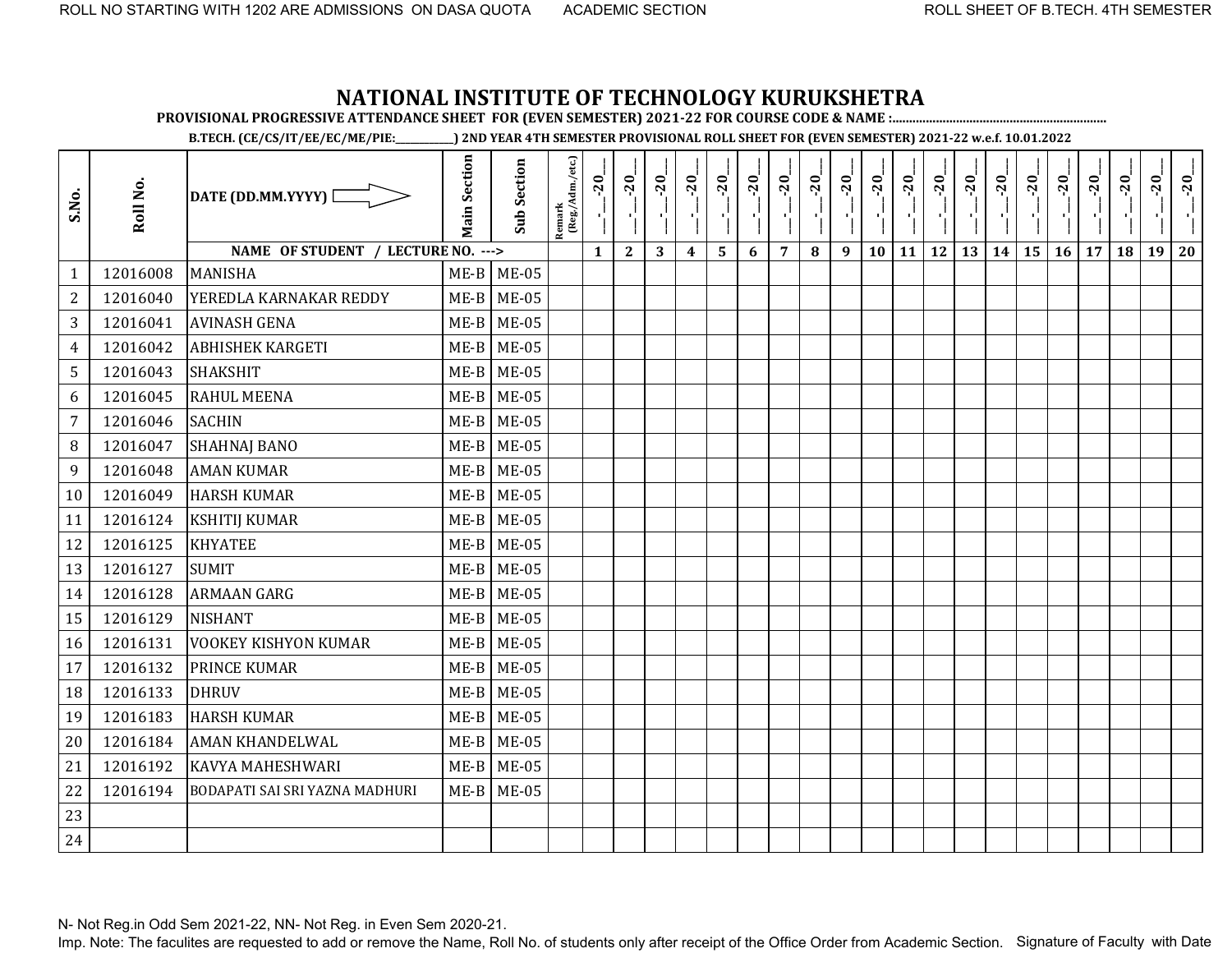**PROVISIONAL PROGRESSIVE ATTENDANCE SHEET FOR (EVEN SEMESTER) 2021-22 FOR COURSE CODE & NAME :................................................................**

**B.TECH. (CE/CS/IT/EE/EC/ME/PIE:\_\_\_\_\_\_\_\_\_\_\_\_) 2ND YEAR 4TH SEMESTER PROVISIONAL ROLL SHEET FOR (EVEN SEMESTER) 2021-22 w.e.f. 10.01.2022** 

| S.No.          | Roll No. | DATE (DD.MM.YYYY)                  | <b>Main Section</b> | <b>Sub Section</b> | $\frac{\text{Remark}}{\text{(Reg/Adm/etc.)}}$ | $-20$        | $-20$        | $-20$        | $-20$            | $-20$ | $-20$           | $-20$          | $-20$ | $-20$ | $-20$ | $-20$ | $-20$     | $-20$ | $-20$ | $-20$ | $-20$ | $-20$ | $-20$ | $-20$ | $-20$ |
|----------------|----------|------------------------------------|---------------------|--------------------|-----------------------------------------------|--------------|--------------|--------------|------------------|-------|-----------------|----------------|-------|-------|-------|-------|-----------|-------|-------|-------|-------|-------|-------|-------|-------|
|                |          | NAME OF STUDENT / LECTURE NO. ---> |                     |                    |                                               | $\mathbf{1}$ | $\mathbf{2}$ | $\mathbf{3}$ | $\boldsymbol{4}$ | 5     | $6\phantom{1}6$ | $\overline{7}$ | 8     | 9     | 10    | 11    | <b>12</b> | 13    | 14    | 15    | 16    | 17    | 18    | 19    | 20    |
| $\mathbf{1}$   | 12016050 | <b>HIMANSHU SINGHAL</b>            |                     | $ME-B$ ME-06       |                                               |              |              |              |                  |       |                 |                |       |       |       |       |           |       |       |       |       |       |       |       |       |
| $\mathbf{2}$   | 12016051 | <b>NEERAJ KUMAR</b>                | $ME-B$              | <b>ME-06</b>       |                                               |              |              |              |                  |       |                 |                |       |       |       |       |           |       |       |       |       |       |       |       |       |
| 3              | 12016052 | <b>RAKESH CHOUDHARY</b>            | $ME-B$              | <b>ME-06</b>       |                                               |              |              |              |                  |       |                 |                |       |       |       |       |           |       |       |       |       |       |       |       |       |
| $\overline{4}$ | 12016054 | <b>ANKUSH</b>                      | $ME-B$              | <b>ME-06</b>       | $\mathbf N$                                   |              |              |              |                  |       |                 |                |       |       |       |       |           |       |       |       |       |       |       |       |       |
| 5              | 12016056 | <b>ANKIT CHAUHAN</b>               | $ME-B$              | <b>ME-06</b>       |                                               |              |              |              |                  |       |                 |                |       |       |       |       |           |       |       |       |       |       |       |       |       |
| 6              | 12016057 | <b>AKASH</b>                       | $ME-B$              | <b>ME-06</b>       |                                               |              |              |              |                  |       |                 |                |       |       |       |       |           |       |       |       |       |       |       |       |       |
| $\overline{7}$ | 12016058 | <b>GOURAV KUMAR</b>                | $ME-B$              | <b>ME-06</b>       |                                               |              |              |              |                  |       |                 |                |       |       |       |       |           |       |       |       |       |       |       |       |       |
| 8              | 12016059 | <b>SAMBHAV JAIN</b>                | $ME-B$              | <b>ME-06</b>       |                                               |              |              |              |                  |       |                 |                |       |       |       |       |           |       |       |       |       |       |       |       |       |
| 9              | 12016099 | <b>ADRIKA RAJ</b>                  | $ME-B$              | <b>ME-06</b>       |                                               |              |              |              |                  |       |                 |                |       |       |       |       |           |       |       |       |       |       |       |       |       |
| 10             | 12016134 | <b>DHEERAJ SAINI</b>               | $ME-B$              | <b>ME-06</b>       |                                               |              |              |              |                  |       |                 |                |       |       |       |       |           |       |       |       |       |       |       |       |       |
| 11             | 12016135 | <b>SUNIL VISHNOI</b>               | $ME-B$              | <b>ME-06</b>       |                                               |              |              |              |                  |       |                 |                |       |       |       |       |           |       |       |       |       |       |       |       |       |
| 12             | 12016136 | <b>ABHISHEK KUMAR</b>              | $ME-B$              | <b>ME-06</b>       |                                               |              |              |              |                  |       |                 |                |       |       |       |       |           |       |       |       |       |       |       |       |       |
| 13             | 12016137 | <b>SURAMPUDI THARUN</b>            | $ME-B$              | <b>ME-06</b>       |                                               |              |              |              |                  |       |                 |                |       |       |       |       |           |       |       |       |       |       |       |       |       |
| 14             | 12016138 | RUDRA PRATAP SINGH TANWAR          | $ME-B$              | $ME-06$            | ${\bf N}$                                     |              |              |              |                  |       |                 |                |       |       |       |       |           |       |       |       |       |       |       |       |       |
| 15             | 12016140 | <b>CHAND SINGH</b>                 | $ME-B$              | $ME-06$            |                                               |              |              |              |                  |       |                 |                |       |       |       |       |           |       |       |       |       |       |       |       |       |
| 16             | 12016142 | <b>DEORE DHRUV MILIND</b>          | $ME-B$              | $ME-06$ NN         |                                               |              |              |              |                  |       |                 |                |       |       |       |       |           |       |       |       |       |       |       |       |       |
| 17             | 12016151 | <b>POORVI CHAUHAN</b>              | $ME-B$              | $ME-06$ NN         |                                               |              |              |              |                  |       |                 |                |       |       |       |       |           |       |       |       |       |       |       |       |       |
| 18             | 12016172 | <b>KADIMISETTY RANI</b>            | $ME-B$              | <b>ME-06</b>       |                                               |              |              |              |                  |       |                 |                |       |       |       |       |           |       |       |       |       |       |       |       |       |
| 19             | 12016186 | <b>HIMANSHU GUPTA</b>              | $ME-B$              | <b>ME-06</b>       | ${\bf N}$                                     |              |              |              |                  |       |                 |                |       |       |       |       |           |       |       |       |       |       |       |       |       |
| 20             | 12016187 | <b>KARANVEER SINGH JAYAS</b>       | $ME-B$              | <b>ME-06</b>       | $\mathbf N$                                   |              |              |              |                  |       |                 |                |       |       |       |       |           |       |       |       |       |       |       |       |       |
| 21             | 12016188 | <b>HEMANT MEENA</b>                | $ME-B$              | <b>ME-06</b>       |                                               |              |              |              |                  |       |                 |                |       |       |       |       |           |       |       |       |       |       |       |       |       |
| 22             | 12016189 | <b>BANOTH NIKHIL KUMAR</b>         | $ME-B$              | <b>ME-06</b>       |                                               |              |              |              |                  |       |                 |                |       |       |       |       |           |       |       |       |       |       |       |       |       |
| 23             | 12016195 | <b>BANAVATHU GAYATHRI</b>          | $ME-B$              | <b>ME-06</b>       |                                               |              |              |              |                  |       |                 |                |       |       |       |       |           |       |       |       |       |       |       |       |       |
| 24             | 12016209 | <b>NISHTHA MADAAN</b>              |                     | $ME-B$ ME-06       |                                               |              |              |              |                  |       |                 |                |       |       |       |       |           |       |       |       |       |       |       |       |       |

N- Not Reg.in Odd Sem 2021-22, NN- Not Reg. in Even Sem 2020-21.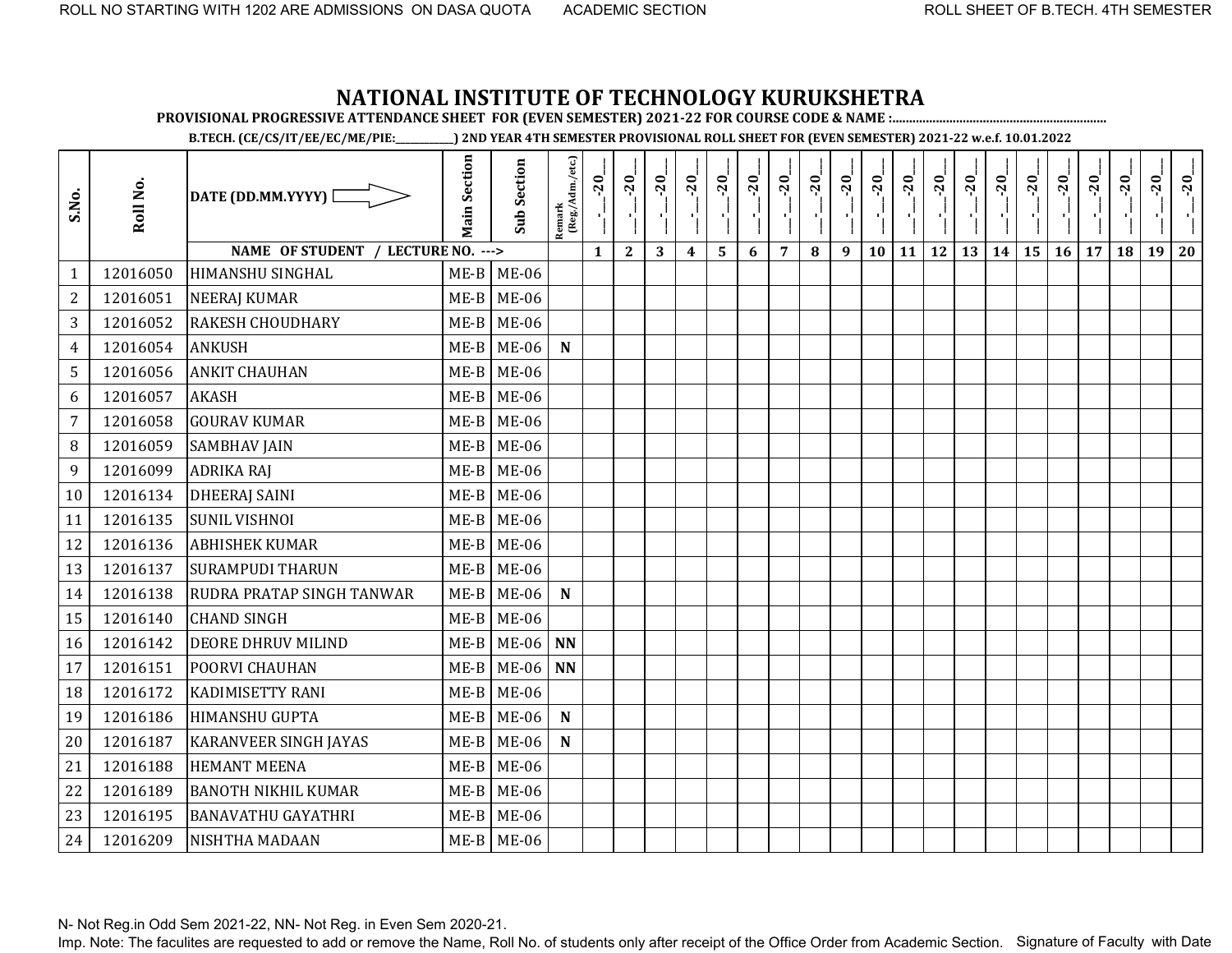**PROVISIONAL PROGRESSIVE ATTENDANCE SHEET FOR (EVEN SEMESTER) 2021-22 FOR COURSE CODE & NAME :................................................................**

**B.TECH. (CE/CS/IT/EE/EC/ME/PIE:\_\_\_\_\_\_\_\_\_\_\_\_) 2ND YEAR 4TH SEMESTER PROVISIONAL ROLL SHEET FOR (EVEN SEMESTER) 2021-22 w.e.f. 10.01.2022** 

| S.No.          | Roll No. | DATE (DD.MM.YYYY)                  | <b>Main Section</b> | <b>Sub Section</b> | Remark<br>(Reg./Adm./etc.) | $-20$        | $-20$        | $-20$ | $-20$            | $-20$ | $-20$ | $-20$          | $-20$ | $-20$ | $-20$ | $-20$     | $-20$     | $-20$<br>국 | $-20$ | $-20$ | $-20$ | $-20$ | $-20$ | $-20$ | $-20$ |
|----------------|----------|------------------------------------|---------------------|--------------------|----------------------------|--------------|--------------|-------|------------------|-------|-------|----------------|-------|-------|-------|-----------|-----------|------------|-------|-------|-------|-------|-------|-------|-------|
|                |          | NAME OF STUDENT / LECTURE NO. ---> |                     |                    |                            | $\mathbf{1}$ | $\mathbf{2}$ | 3     | $\boldsymbol{4}$ | 5     | 6     | $\overline{7}$ | 8     | 9     | 10    | <b>11</b> | <b>12</b> | 13         | 14    | 15    | 16    | 17    | 18    | 19    | 20    |
| $\mathbf{1}$   | 12016053 | <b>CHATLA JAYASRI</b>              | ME-C                | $ME-07$            |                            |              |              |       |                  |       |       |                |       |       |       |           |           |            |       |       |       |       |       |       |       |
| $\overline{c}$ | 12016060 | <b>DINESH</b>                      | ME-C                | $ME-07$            | $\mathbf N$                |              |              |       |                  |       |       |                |       |       |       |           |           |            |       |       |       |       |       |       |       |
| 3              | 12016061 | <b>CHIRAG ETARVI</b>               | ME-C                | <b>ME-07</b>       |                            |              |              |       |                  |       |       |                |       |       |       |           |           |            |       |       |       |       |       |       |       |
| $\overline{4}$ | 12016062 | HIMANSHU                           | ME-C                | <b>ME-07</b>       |                            |              |              |       |                  |       |       |                |       |       |       |           |           |            |       |       |       |       |       |       |       |
| 5              | 12016063 | <b>G KRISHN IYER</b>               | ME-C                | $ME-07$            |                            |              |              |       |                  |       |       |                |       |       |       |           |           |            |       |       |       |       |       |       |       |
| 6              | 12016065 | <b>NITIN</b>                       | ME-C                | <b>ME-07</b>       |                            |              |              |       |                  |       |       |                |       |       |       |           |           |            |       |       |       |       |       |       |       |
| $\overline{7}$ | 12016067 | YASHWANT RAJ                       | $ME-C$              | <b>ME-07</b>       |                            |              |              |       |                  |       |       |                |       |       |       |           |           |            |       |       |       |       |       |       |       |
| 8              | 12016068 | <b>DANDA ADITYA PAVAN KUMAR</b>    | ME-C                | <b>ME-07</b>       |                            |              |              |       |                  |       |       |                |       |       |       |           |           |            |       |       |       |       |       |       |       |
| 9              | 12016079 | <b>PATCHALA SOUMYA RENU</b>        | $ME-C$              | $ME-07$            |                            |              |              |       |                  |       |       |                |       |       |       |           |           |            |       |       |       |       |       |       |       |
| 10             | 12016143 | <b>SHUBHAM KAUSHIK</b>             | ME-C                | $ME-07$            |                            |              |              |       |                  |       |       |                |       |       |       |           |           |            |       |       |       |       |       |       |       |
| 11             | 12016145 | <b>TANUJ</b>                       | ME-C                | $ME-07$            |                            |              |              |       |                  |       |       |                |       |       |       |           |           |            |       |       |       |       |       |       |       |
| 12             | 12016146 | <b>VISHAL MEENA</b>                | ME-C                | $ME-07$            |                            |              |              |       |                  |       |       |                |       |       |       |           |           |            |       |       |       |       |       |       |       |
| 13             | 12016147 | <b>VINAY M M</b>                   | ME-C                | $ME-07$            | ${\bf N}$                  |              |              |       |                  |       |       |                |       |       |       |           |           |            |       |       |       |       |       |       |       |
| 14             | 12016148 | <b>AKHILESH KUMAR MEENA</b>        | ME-C                | <b>ME-07</b>       |                            |              |              |       |                  |       |       |                |       |       |       |           |           |            |       |       |       |       |       |       |       |
| 15             | 12016149 | R ABINAYA                          | $ME-C$              | <b>ME-07</b>       |                            |              |              |       |                  |       |       |                |       |       |       |           |           |            |       |       |       |       |       |       |       |
| 16             | 12016150 | NIMISH RAMAN MITAL                 | ME-C                | <b>ME-07</b>       |                            |              |              |       |                  |       |       |                |       |       |       |           |           |            |       |       |       |       |       |       |       |
| 17             | 12016152 | NAGUBANDI KOUSIK JANARDHAN         | ME-C                | $ME-07$            |                            |              |              |       |                  |       |       |                |       |       |       |           |           |            |       |       |       |       |       |       |       |
| 18             | 12016153 | <b>AZIZ AHMED</b>                  | $ME-C$              | <b>ME-07</b>       |                            |              |              |       |                  |       |       |                |       |       |       |           |           |            |       |       |       |       |       |       |       |
| 19             | 12016191 | <b>KUSHAGRA RAO</b>                | ME-C                | $ME-07$            |                            |              |              |       |                  |       |       |                |       |       |       |           |           |            |       |       |       |       |       |       |       |
| 20             | 12016196 | <b>DOGUPARTHI SHARVANI</b>         | $ME-C$              | $ME-07$            |                            |              |              |       |                  |       |       |                |       |       |       |           |           |            |       |       |       |       |       |       |       |
| 21             | 12016197 | <b>BHANU PRATAP MEENA</b>          | ME-C                | <b>ME-07</b>       |                            |              |              |       |                  |       |       |                |       |       |       |           |           |            |       |       |       |       |       |       |       |
| 22             | 12016199 | <b>G BHUVANASRI</b>                | ME-C                | <b>ME-07</b>       |                            |              |              |       |                  |       |       |                |       |       |       |           |           |            |       |       |       |       |       |       |       |
| 23             |          |                                    |                     |                    |                            |              |              |       |                  |       |       |                |       |       |       |           |           |            |       |       |       |       |       |       |       |
| 24             |          |                                    |                     |                    |                            |              |              |       |                  |       |       |                |       |       |       |           |           |            |       |       |       |       |       |       |       |

N- Not Reg.in Odd Sem 2021-22, NN- Not Reg. in Even Sem 2020-21.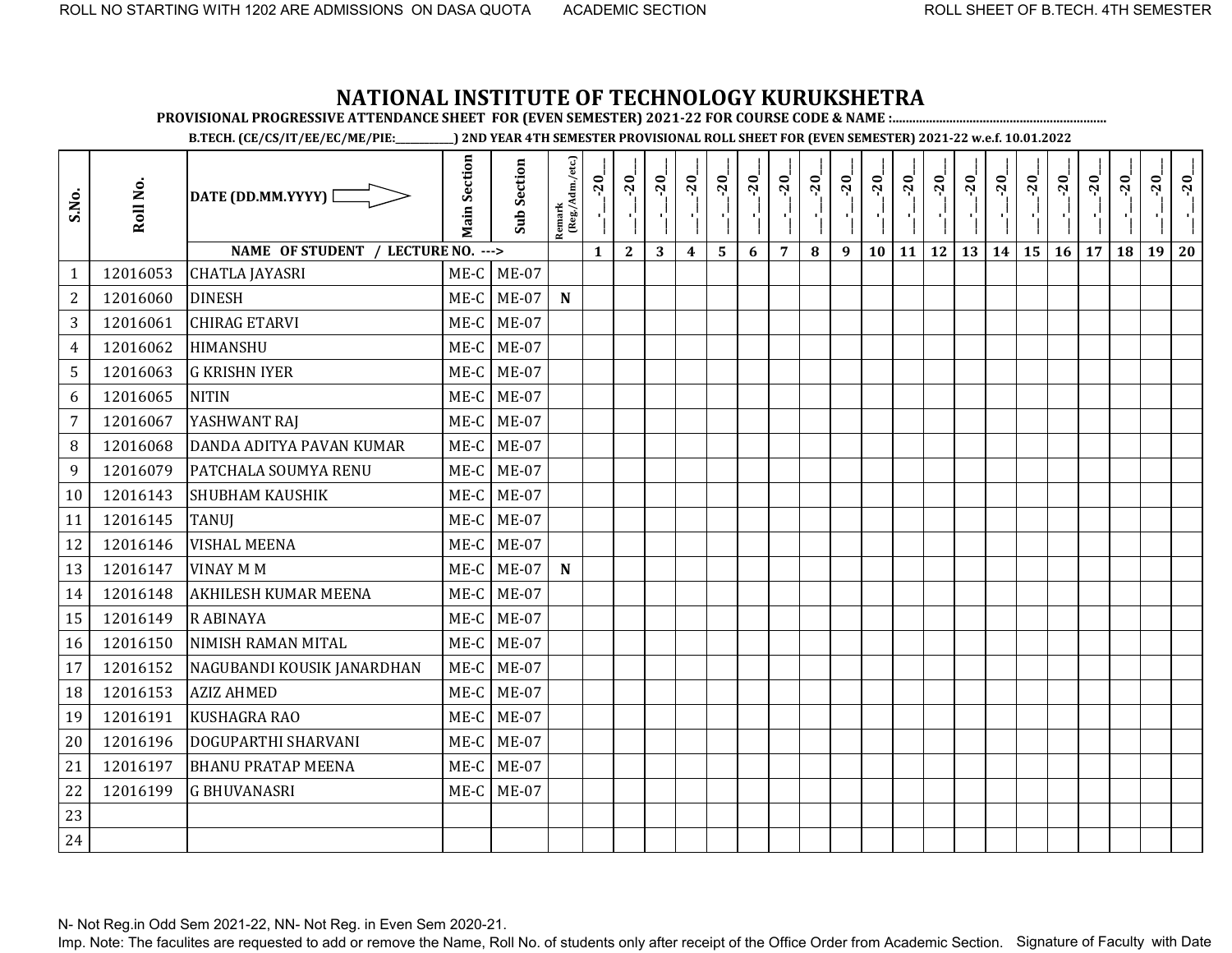**PROVISIONAL PROGRESSIVE ATTENDANCE SHEET FOR (EVEN SEMESTER) 2021-22 FOR COURSE CODE & NAME :................................................................**

**B.TECH. (CE/CS/IT/EE/EC/ME/PIE:\_\_\_\_\_\_\_\_\_\_\_\_) 2ND YEAR 4TH SEMESTER PROVISIONAL ROLL SHEET FOR (EVEN SEMESTER) 2021-22 w.e.f. 10.01.2022** 

| S.No.          | Roll No. | DATE (DD.MM.YYYY) [                | <b>Main Section</b> | <b>Sub Section</b> | Remark<br>(Reg./Adm./etc.) | $-20$<br>۱ļ  | $-20$        | $-20$ | $-20$            | $-20$ | $-20$ | $-20$          | $-20$ | $-20$ | $-20$ | $-20$     | $-20$     | $-20$ | $-20$ | $-20$ | $-20$ | $-20$ | $-20$ | $-20$ | $-20$ |
|----------------|----------|------------------------------------|---------------------|--------------------|----------------------------|--------------|--------------|-------|------------------|-------|-------|----------------|-------|-------|-------|-----------|-----------|-------|-------|-------|-------|-------|-------|-------|-------|
|                |          | NAME OF STUDENT / LECTURE NO. ---> |                     |                    |                            | $\mathbf{1}$ | $\mathbf{2}$ | 3     | $\boldsymbol{4}$ | 5     | 6     | $\overline{7}$ | 8     | 9     | 10    | <b>11</b> | <b>12</b> | 13    | 14    | 15    | 16    | 17    | 18    | 19    | 20    |
| 1              | 12016064 | YASHVI VERMA                       | $ME-C$              | <b>ME-08</b>       |                            |              |              |       |                  |       |       |                |       |       |       |           |           |       |       |       |       |       |       |       |       |
| $\overline{2}$ | 12016069 | <b>NISHA BAIRWA</b>                | ME-C                | <b>ME-08</b>       |                            |              |              |       |                  |       |       |                |       |       |       |           |           |       |       |       |       |       |       |       |       |
| 3              | 12016070 | <b>VINAY SAINI</b>                 | ME-C                | <b>ME-08</b>       |                            |              |              |       |                  |       |       |                |       |       |       |           |           |       |       |       |       |       |       |       |       |
| 4              | 12016071 | ANMOL KUMAR SHARMA                 | $ME-C$              | <b>ME-08</b>       |                            |              |              |       |                  |       |       |                |       |       |       |           |           |       |       |       |       |       |       |       |       |
| 5              | 12016072 | <b>HIMANSHU KUMAR</b>              | ME-C                | $ME-08$            |                            |              |              |       |                  |       |       |                |       |       |       |           |           |       |       |       |       |       |       |       |       |
| 6              | 12016073 | <b>ATUL BISHT</b>                  | $ME-C$              | <b>ME-08</b>       | $\mathbf N$                |              |              |       |                  |       |       |                |       |       |       |           |           |       |       |       |       |       |       |       |       |
| $\overline{7}$ | 12016074 | <b>TANUJ SANGWAN</b>               | $ME-C$              | <b>ME-08</b>       |                            |              |              |       |                  |       |       |                |       |       |       |           |           |       |       |       |       |       |       |       |       |
| 8              | 12016075 | <b>AAYUSH CHOUHAN</b>              | $ME-C$              | $ME-08$            |                            |              |              |       |                  |       |       |                |       |       |       |           |           |       |       |       |       |       |       |       |       |
| 9              | 12016076 | NETINTI VENKATA RAMANA             | ME-C                | <b>ME-08</b>       |                            |              |              |       |                  |       |       |                |       |       |       |           |           |       |       |       |       |       |       |       |       |
| 10             | 12016077 | <b>PRASHANT KUMAR</b>              | ME-C                | <b>ME-08</b>       |                            |              |              |       |                  |       |       |                |       |       |       |           |           |       |       |       |       |       |       |       |       |
| 11             | 12016078 | <b>ITRESH KUMAR</b>                | $ME-C$              | <b>ME-08</b>       |                            |              |              |       |                  |       |       |                |       |       |       |           |           |       |       |       |       |       |       |       |       |
| 12             | 12016154 | <b>DEVENDRA MEENA</b>              | ME-C                | <b>ME-08</b>       |                            |              |              |       |                  |       |       |                |       |       |       |           |           |       |       |       |       |       |       |       |       |
| 13             | 12016156 | <b>ROHIT YADAV</b>                 | $ME-C$              | <b>ME-08</b>       |                            |              |              |       |                  |       |       |                |       |       |       |           |           |       |       |       |       |       |       |       |       |
| 14             | 12016157 | <b>DHARM RAJ MEENA</b>             | ME-C                | <b>ME-08</b>       | ${\bf N}$                  |              |              |       |                  |       |       |                |       |       |       |           |           |       |       |       |       |       |       |       |       |
| 15             | 12016158 | <b>RAJAN SINGH</b>                 | ME-C                | $ME-08$            | $\mathbf N$                |              |              |       |                  |       |       |                |       |       |       |           |           |       |       |       |       |       |       |       |       |
| 16             | 12016159 | <b>BHARAT</b>                      | ME-C                | <b>ME-08</b>       |                            |              |              |       |                  |       |       |                |       |       |       |           |           |       |       |       |       |       |       |       |       |
| 17             | 12016171 | <b>NEHA RANI</b>                   | $ME-C$              | <b>ME-08</b>       | $\mathbf N$                |              |              |       |                  |       |       |                |       |       |       |           |           |       |       |       |       |       |       |       |       |
| 18             | 12016175 | NINAD ADITYA ZUTSHI                | ME-C                | <b>ME-08</b>       |                            |              |              |       |                  |       |       |                |       |       |       |           |           |       |       |       |       |       |       |       |       |
| 19             | 12016198 | <b>SACHIN CHOUDHARY</b>            | $ME-C$              | <b>ME-08</b>       |                            |              |              |       |                  |       |       |                |       |       |       |           |           |       |       |       |       |       |       |       |       |
| 20             | 12016200 | <b>NITIN KUMAR</b>                 | ME-C                | $ME-08$ NN         |                            |              |              |       |                  |       |       |                |       |       |       |           |           |       |       |       |       |       |       |       |       |
| 21             | 12016201 | <b>GADELA NITHISH</b>              | ME-C                | <b>ME-08</b>       |                            |              |              |       |                  |       |       |                |       |       |       |           |           |       |       |       |       |       |       |       |       |
| 22             | 12016202 | <b>DEEPAKSHI</b>                   | ME-C                | <b>ME-08</b>       |                            |              |              |       |                  |       |       |                |       |       |       |           |           |       |       |       |       |       |       |       |       |
| 23             | 12016203 | <b>ARCHANA MEENA</b>               | $ME-C$              | <b>ME-08</b>       |                            |              |              |       |                  |       |       |                |       |       |       |           |           |       |       |       |       |       |       |       |       |
| 24             |          |                                    |                     |                    |                            |              |              |       |                  |       |       |                |       |       |       |           |           |       |       |       |       |       |       |       |       |

N- Not Reg.in Odd Sem 2021-22, NN- Not Reg. in Even Sem 2020-21.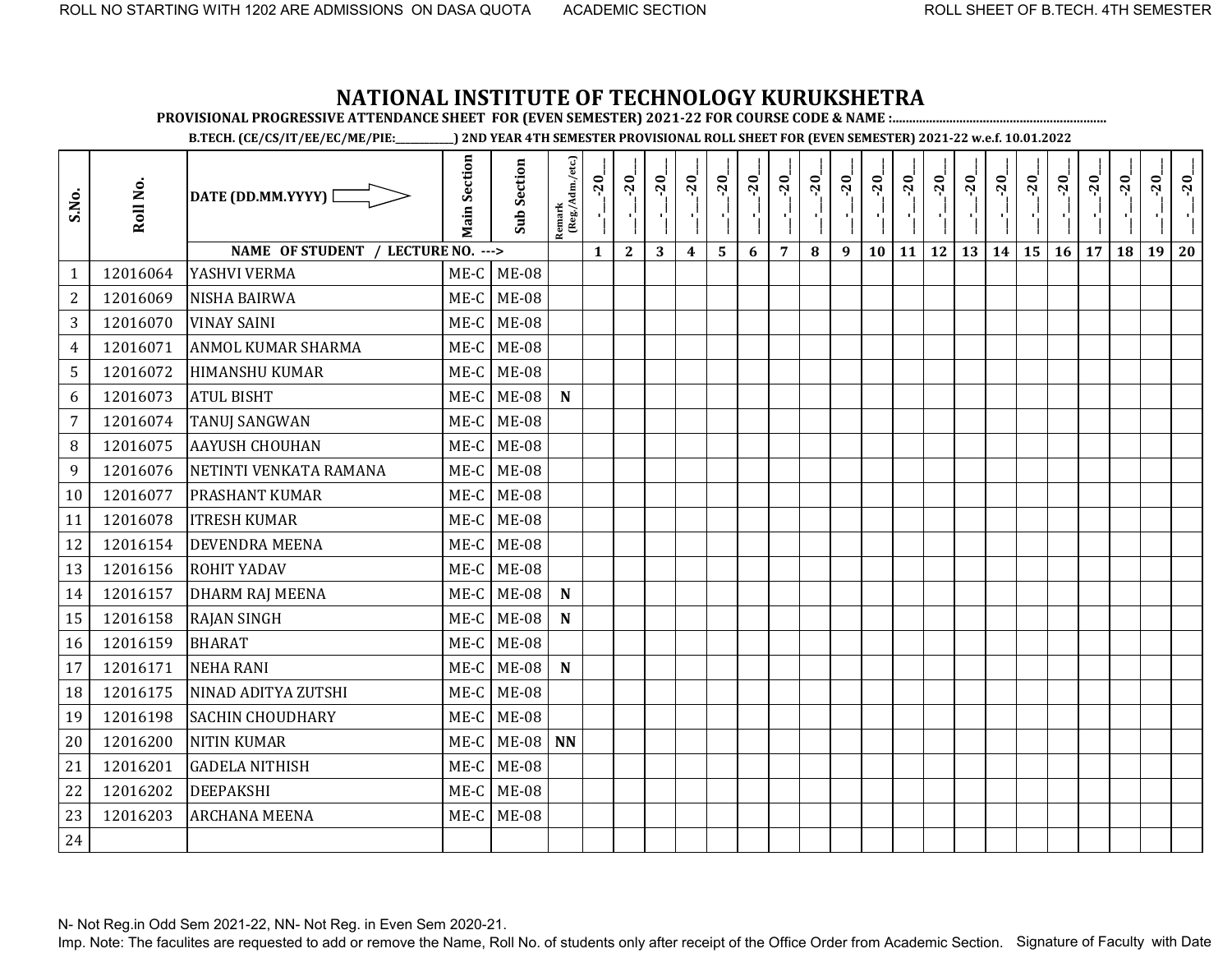**PROVISIONAL PROGRESSIVE ATTENDANCE SHEET FOR (EVEN SEMESTER) 2021-22 FOR COURSE CODE & NAME :................................................................**

**B.TECH. (CE/CS/IT/EE/EC/ME/PIE:\_\_\_\_\_\_\_\_\_\_\_\_) 2ND YEAR 4TH SEMESTER PROVISIONAL ROLL SHEET FOR (EVEN SEMESTER) 2021-22 w.e.f. 10.01.2022** 

| S.No.          | Roll No. | DATE (DD.MM.YYYY)                  | <b>Main Section</b> | <b>Sub Section</b> | $\frac{\text{Remark}}{\text{(Reg/Adm/etc.)}}$ | $-20$        | $-20$        | $-20$ | $-20$            | $-20$ | $-20$ | $-20$          | $-20$ | $-20$ | $-20$ | $-20$ | $-20$     | $-20$ | $-20$ | $-20$     | $-20$ | $-20$ | $-20$ | $-20$ | $-20$ |
|----------------|----------|------------------------------------|---------------------|--------------------|-----------------------------------------------|--------------|--------------|-------|------------------|-------|-------|----------------|-------|-------|-------|-------|-----------|-------|-------|-----------|-------|-------|-------|-------|-------|
|                |          | NAME OF STUDENT / LECTURE NO. ---> |                     |                    |                                               | $\mathbf{1}$ | $\mathbf{2}$ | 3     | $\boldsymbol{4}$ | 5     | 6     | $\overline{7}$ | 8     | 9     | 10    | 11    | <b>12</b> | 13    | 14    | <b>15</b> | 16    | 17    | 18    | 19    | 20    |
| 1              | 12016066 | <b>PAYAL MEENA</b>                 | ME-C                | ME-09              |                                               |              |              |       |                  |       |       |                |       |       |       |       |           |       |       |           |       |       |       |       |       |
| $\overline{2}$ | 12016080 | <b>RAGHAV CHUGH</b>                | ME-C                | <b>ME-09</b>       |                                               |              |              |       |                  |       |       |                |       |       |       |       |           |       |       |           |       |       |       |       |       |
| 3              | 12016081 | <b>AKSHAY</b>                      | ME-C                | ME-09              |                                               |              |              |       |                  |       |       |                |       |       |       |       |           |       |       |           |       |       |       |       |       |
| 4              | 12016082 | <b>NISHCHAL</b>                    | ME-C                | <b>ME-09</b>       |                                               |              |              |       |                  |       |       |                |       |       |       |       |           |       |       |           |       |       |       |       |       |
| 5              | 12016084 | <b>VIVEK SAINI</b>                 | ME-C                | <b>ME-09</b>       |                                               |              |              |       |                  |       |       |                |       |       |       |       |           |       |       |           |       |       |       |       |       |
| 6              | 12016086 | <b>SAURABH</b>                     | ME-C                | <b>ME-09</b>       | ${\bf N}$                                     |              |              |       |                  |       |       |                |       |       |       |       |           |       |       |           |       |       |       |       |       |
| $\overline{7}$ | 12016108 | RITHIKA GODDILLA                   | ME-C                | ME-09              |                                               |              |              |       |                  |       |       |                |       |       |       |       |           |       |       |           |       |       |       |       |       |
| 8              | 12016160 | <b>HARSH TYAGI</b>                 | ME-C                | <b>ME-09</b>       |                                               |              |              |       |                  |       |       |                |       |       |       |       |           |       |       |           |       |       |       |       |       |
| 9              | 12016162 | RACHAPUDI CHANAKYA DHEERAJ         | ME-C                | <b>ME-09</b>       |                                               |              |              |       |                  |       |       |                |       |       |       |       |           |       |       |           |       |       |       |       |       |
| 10             | 12016163 | <b>ANKIT KUMAR</b>                 | ME-C                | <b>ME-09</b>       |                                               |              |              |       |                  |       |       |                |       |       |       |       |           |       |       |           |       |       |       |       |       |
| 11             | 12016165 | <b>BOLLINKALA UDAY KIRAN REDDY</b> | ME-C                | <b>ME-09</b>       |                                               |              |              |       |                  |       |       |                |       |       |       |       |           |       |       |           |       |       |       |       |       |
| 12             | 12016166 | <b>RUPESH</b>                      | $ME-C$              | <b>ME-09</b>       |                                               |              |              |       |                  |       |       |                |       |       |       |       |           |       |       |           |       |       |       |       |       |
| 13             | 12016167 | YOGESH KUMAR                       | ME-C                | <b>ME-09</b>       |                                               |              |              |       |                  |       |       |                |       |       |       |       |           |       |       |           |       |       |       |       |       |
| 14             | 12016168 | <b>BHUPEKSH</b>                    | ME-C                | ME-09              |                                               |              |              |       |                  |       |       |                |       |       |       |       |           |       |       |           |       |       |       |       |       |
| 15             | 12016169 | <b>SANGAM</b>                      | ME-C                | <b>ME-09</b>       |                                               |              |              |       |                  |       |       |                |       |       |       |       |           |       |       |           |       |       |       |       |       |
| 16             | 12016170 | R DEEKSHITH NAIK                   | ME-C                | ME-09              | $\mathbf N$                                   |              |              |       |                  |       |       |                |       |       |       |       |           |       |       |           |       |       |       |       |       |
| 17             | 12016176 | <b>ABHISHEK SONI</b>               | ME-C                | ME-09              |                                               |              |              |       |                  |       |       |                |       |       |       |       |           |       |       |           |       |       |       |       |       |
| 18             | 12016177 | PRIYANSHU GAUR                     | ME-C                | <b>ME-09</b>       |                                               |              |              |       |                  |       |       |                |       |       |       |       |           |       |       |           |       |       |       |       |       |
| 19             | 12016178 | <b>VAIBHAV KUMAR</b>               | ME-C                | ME-09              | <b>NN</b>                                     |              |              |       |                  |       |       |                |       |       |       |       |           |       |       |           |       |       |       |       |       |
| 20             | 12016204 | <b>SOURABH</b>                     | ME-C                | <b>ME-09</b>       |                                               |              |              |       |                  |       |       |                |       |       |       |       |           |       |       |           |       |       |       |       |       |
| 21             | 12016205 | <b>KHUSHI</b>                      | ME-C                | <b>ME-09</b>       |                                               |              |              |       |                  |       |       |                |       |       |       |       |           |       |       |           |       |       |       |       |       |
| 22             | 12016206 | <b>DEVENDRA SHEORAN</b>            | ME-C                | <b>ME-09</b>       |                                               |              |              |       |                  |       |       |                |       |       |       |       |           |       |       |           |       |       |       |       |       |
| 23             | 12016207 | <b>SUMAN MEGHWANSHI</b>            | ME-C                | <b>ME-09</b>       |                                               |              |              |       |                  |       |       |                |       |       |       |       |           |       |       |           |       |       |       |       |       |
| 24             | 12016208 | <b>KUMARAPU ASHOK KUMAR</b>        | $ME-C$              | <b>ME-09</b>       |                                               |              |              |       |                  |       |       |                |       |       |       |       |           |       |       |           |       |       |       |       |       |

N- Not Reg.in Odd Sem 2021-22, NN- Not Reg. in Even Sem 2020-21.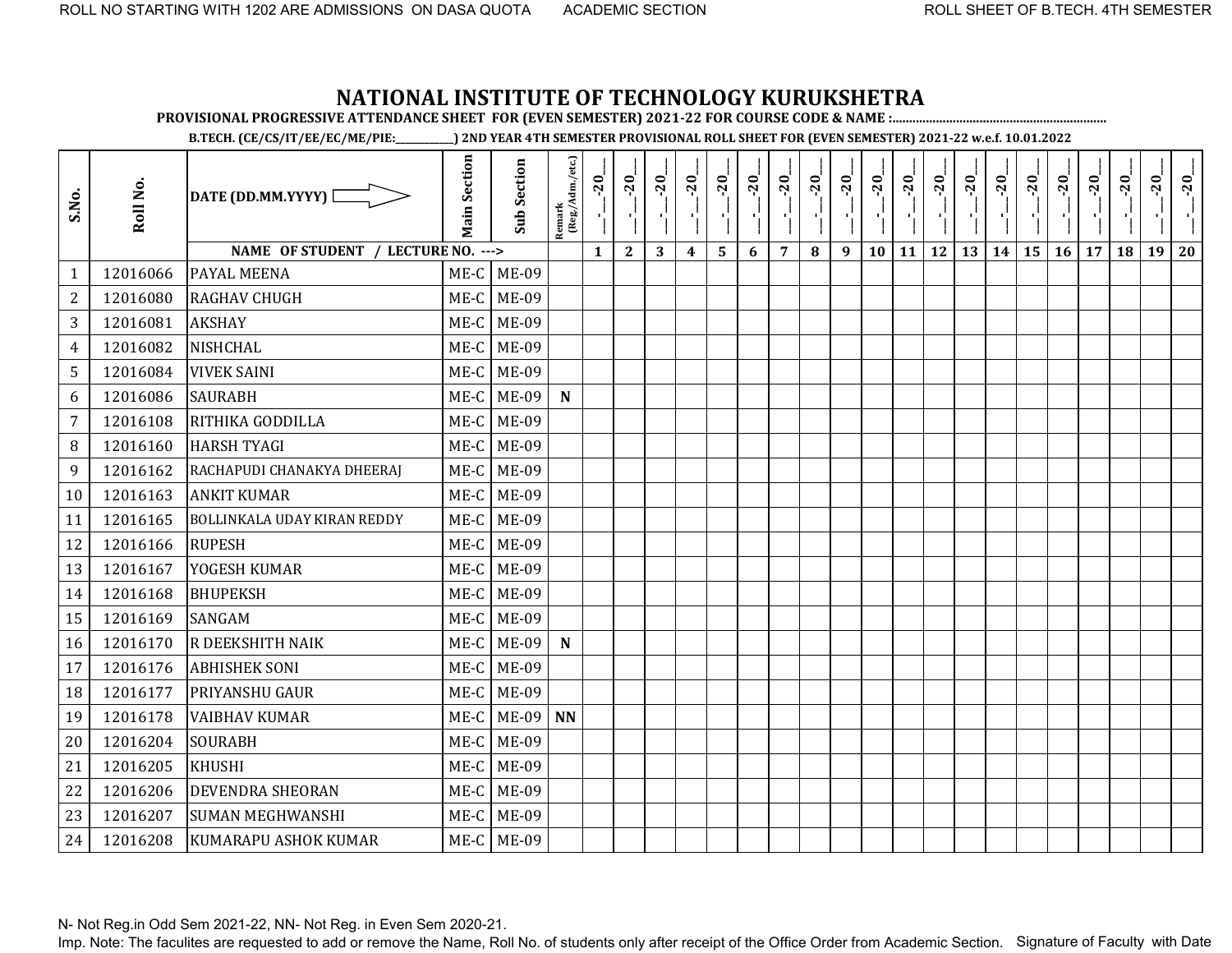**PROVISIONAL PROGRESSIVE ATTENDANCE SHEET FOR (EVEN SEMESTER) 2021-22 FOR COURSE CODE & NAME :................................................................**

**B.TECH. (CE/CS/IT/EE/EC/ME/PIE:\_\_\_\_\_\_\_\_\_\_\_\_) 2ND YEAR 4TH SEMESTER PROVISIONAL ROLL SHEET FOR (EVEN SEMESTER) 2021-22 w.e.f. 10.01.2022** 

| S.No.          | Roll No. | DATE (DD.MM.YYYY) [                | <b>Main Section</b> | <b>Sub Section</b> | Remark<br>(Reg./Adm./etc.) | $-20$<br>чļ  | $-20$<br>Π,  | $-20$<br>$\mathbf{r}$ | $-20$            | $-20$ | $-20$ | $-20$          | $-20$<br>7 H | $-20$<br>$\mathbf{F}_1$ . | $-20$<br>$\mathcal{F}_{\mathbf{F}}$ | $-20$<br>$\mathbf{F}_{\mathbf{L}}$ | $-20$<br>$\mathcal{F}_1$ | $-20$<br>Λi | $-20$ | $-20$           | $-20$ | $-20$ | $-20$ | $-20$ | $-20$ |
|----------------|----------|------------------------------------|---------------------|--------------------|----------------------------|--------------|--------------|-----------------------|------------------|-------|-------|----------------|--------------|---------------------------|-------------------------------------|------------------------------------|--------------------------|-------------|-------|-----------------|-------|-------|-------|-------|-------|
|                |          | NAME OF STUDENT / LECTURE NO. ---> |                     |                    |                            | $\mathbf{1}$ | $\mathbf{2}$ | 3                     | $\boldsymbol{4}$ | 5     | 6     | $\overline{7}$ | $\bf{8}$     | 9                         | 10                                  | <b>11</b>                          | <b>12</b>                | 13          | 14    | 15 <sup>1</sup> | 16    | 17    | 18    | 19    | 20    |
| 1              | 12017001 | <b>MEHUL CHATURVEDI</b>            | $PI-A$              | $PI-01$            |                            |              |              |                       |                  |       |       |                |              |                           |                                     |                                    |                          |             |       |                 |       |       |       |       |       |
| $\overline{2}$ | 12017003 | <b>SHRI RAM</b>                    | PI-A                | PI-01              |                            |              |              |                       |                  |       |       |                |              |                           |                                     |                                    |                          |             |       |                 |       |       |       |       |       |
| 3              | 12017004 | <b>VISHAL BHATI</b>                | PI-A                | PI-01              |                            |              |              |                       |                  |       |       |                |              |                           |                                     |                                    |                          |             |       |                 |       |       |       |       |       |
| $\overline{4}$ | 12017005 | <b>KETHAVATH KAVISH NAIK</b>       | $PI-A$              | $PI-01$            |                            |              |              |                       |                  |       |       |                |              |                           |                                     |                                    |                          |             |       |                 |       |       |       |       |       |
| 5              | 12017011 | <b>SAMIKSHA</b>                    | $PI-A$              | PI-01              |                            |              |              |                       |                  |       |       |                |              |                           |                                     |                                    |                          |             |       |                 |       |       |       |       |       |
| 6              | 12017014 | <b>SWASTI VERMA</b>                | PI-A                | PI-01              |                            |              |              |                       |                  |       |       |                |              |                           |                                     |                                    |                          |             |       |                 |       |       |       |       |       |
| $\overline{7}$ | 12017024 | <b>EDI SAI PRIYANKA</b>            | $PI-A$              | $PI-01$            |                            |              |              |                       |                  |       |       |                |              |                           |                                     |                                    |                          |             |       |                 |       |       |       |       |       |
| 8              | 12017030 | <b>KRITIKA AGRAWAL</b>             | $PI-A$              | PI-01              |                            |              |              |                       |                  |       |       |                |              |                           |                                     |                                    |                          |             |       |                 |       |       |       |       |       |
| 9              | 12017032 | YASH ARORA                         | $PI-A$              | $PI-01$            | <b>NN</b>                  |              |              |                       |                  |       |       |                |              |                           |                                     |                                    |                          |             |       |                 |       |       |       |       |       |
| 10             | 12017033 | <b>SOURABH</b>                     | PI-A                | $PI-01$            |                            |              |              |                       |                  |       |       |                |              |                           |                                     |                                    |                          |             |       |                 |       |       |       |       |       |
| 11             | 12017034 | <b>PUNEET</b>                      | $PI-A$              | PI-01              |                            |              |              |                       |                  |       |       |                |              |                           |                                     |                                    |                          |             |       |                 |       |       |       |       |       |
| 12             | 12017035 | <b>SHAIK ASHWAK</b>                | $PI-A$              | PI-01              |                            |              |              |                       |                  |       |       |                |              |                           |                                     |                                    |                          |             |       |                 |       |       |       |       |       |
| 13             | 12017036 | <b>MAYANK</b>                      | PI-A                | $PI-01$            |                            |              |              |                       |                  |       |       |                |              |                           |                                     |                                    |                          |             |       |                 |       |       |       |       |       |
| 14             | 12017037 | <b>MOHIT PAL</b>                   | $PI-A$              | PI-01              |                            |              |              |                       |                  |       |       |                |              |                           |                                     |                                    |                          |             |       |                 |       |       |       |       |       |
| 15             | 12017095 | <b>LAVUDYA BHANU PRASAD</b>        | PI-A                | $PI-01$            | $\mathbf N$                |              |              |                       |                  |       |       |                |              |                           |                                     |                                    |                          |             |       |                 |       |       |       |       |       |
| 16             | 12017097 | <b>BANOTH VAMSI NAYAK</b>          | $PI-A$              | PI-01              | ${\bf N}$                  |              |              |                       |                  |       |       |                |              |                           |                                     |                                    |                          |             |       |                 |       |       |       |       |       |
| 17             | 12017098 | <b>HARSH NAGRA</b>                 | $PI-A$              | PI-01              |                            |              |              |                       |                  |       |       |                |              |                           |                                     |                                    |                          |             |       |                 |       |       |       |       |       |
| 18             | 12017100 | LEBAKU NAVANISHAN REDDY            | $PI-A$              | $PI-01$            |                            |              |              |                       |                  |       |       |                |              |                           |                                     |                                    |                          |             |       |                 |       |       |       |       |       |
| 19             | 12017125 | <b>MOHD FARMAN</b>                 | $PI-A$              | $PI-01$            |                            |              |              |                       |                  |       |       |                |              |                           |                                     |                                    |                          |             |       |                 |       |       |       |       |       |
| 20             |          |                                    |                     |                    |                            |              |              |                       |                  |       |       |                |              |                           |                                     |                                    |                          |             |       |                 |       |       |       |       |       |
| 21             |          |                                    |                     |                    |                            |              |              |                       |                  |       |       |                |              |                           |                                     |                                    |                          |             |       |                 |       |       |       |       |       |
| 22             |          |                                    |                     |                    |                            |              |              |                       |                  |       |       |                |              |                           |                                     |                                    |                          |             |       |                 |       |       |       |       |       |
| 23             |          |                                    |                     |                    |                            |              |              |                       |                  |       |       |                |              |                           |                                     |                                    |                          |             |       |                 |       |       |       |       |       |
| 24             |          |                                    |                     |                    |                            |              |              |                       |                  |       |       |                |              |                           |                                     |                                    |                          |             |       |                 |       |       |       |       |       |

N- Not Reg.in Odd Sem 2021-22, NN- Not Reg. in Even Sem 2020-21.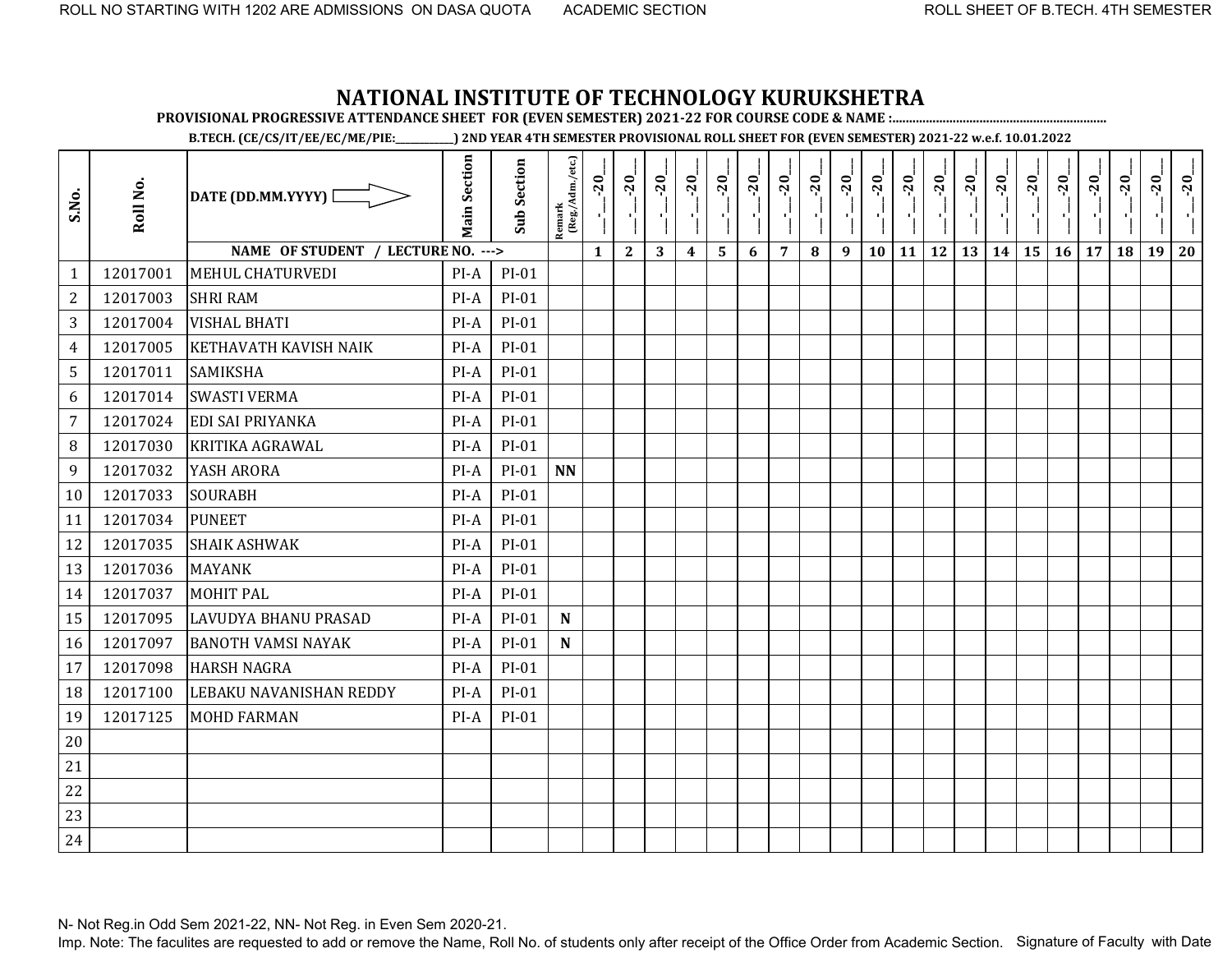**PROVISIONAL PROGRESSIVE ATTENDANCE SHEET FOR (EVEN SEMESTER) 2021-22 FOR COURSE CODE & NAME :................................................................**

**B.TECH. (CE/CS/IT/EE/EC/ME/PIE:\_\_\_\_\_\_\_\_\_\_\_\_) 2ND YEAR 4TH SEMESTER PROVISIONAL ROLL SHEET FOR (EVEN SEMESTER) 2021-22 w.e.f. 10.01.2022** 

| S.No.            | Roll No. | DATE (DD.MM.YYYY) [                | <b>Main Section</b> | <b>Sub Section</b> | Remark<br>(Reg./Adm./etc.) | $-20$        | $-20$<br>۱,  | $-20$<br>чj | $-20$            | $-20$ | $-20$ | $-20$          | $-20$<br>70 L | $-20$<br><b>A</b> 1 | $-20$<br>×, | $-20$<br>$\mathbf{r}_{\mathrm{L}}$ | $-20$<br>$\mathcal{F}_1$ | $-20$ | $-20$ | $-20$ | $-20$ | $-20$ | $-20$ | $-20$ | $-20$ |
|------------------|----------|------------------------------------|---------------------|--------------------|----------------------------|--------------|--------------|-------------|------------------|-------|-------|----------------|---------------|---------------------|-------------|------------------------------------|--------------------------|-------|-------|-------|-------|-------|-------|-------|-------|
|                  |          | NAME OF STUDENT / LECTURE NO. ---> |                     |                    |                            | $\mathbf{1}$ | $\mathbf{2}$ | 3           | $\boldsymbol{4}$ | 5     | 6     | $\overline{7}$ | 8             | 9                   | 10          | 11                                 | 12                       | 13    | 14    | 15    | 16    | 17    | 18    | 19    | 20    |
| $\mathbf{1}$     | 12017006 | <b>KULDEEP VERMA</b>               | PI-A                | $PI-02$            |                            |              |              |             |                  |       |       |                |               |                     |             |                                    |                          |       |       |       |       |       |       |       |       |
| $\overline{2}$   | 12017008 | <b>MANISH ARYA</b>                 | $PI-A$              | $PI-02$            |                            |              |              |             |                  |       |       |                |               |                     |             |                                    |                          |       |       |       |       |       |       |       |       |
| 3                | 12017009 | <b>BODDETI KASI VISWANATH</b>      | PI-A                | $PI-02$            |                            |              |              |             |                  |       |       |                |               |                     |             |                                    |                          |       |       |       |       |       |       |       |       |
| $\overline{4}$   | 12017010 | <b>LAKSHAY KUMAR</b>               | PI-A                | $PI-02$            |                            |              |              |             |                  |       |       |                |               |                     |             |                                    |                          |       |       |       |       |       |       |       |       |
| 5                | 12017012 | <b>GAURAV MISHRA</b>               | $PI-A$              | $PI-02$            |                            |              |              |             |                  |       |       |                |               |                     |             |                                    |                          |       |       |       |       |       |       |       |       |
| 6                | 12017031 | <b>MEGHA BAGARIA</b>               | $PI-A$              | $PI-02$            |                            |              |              |             |                  |       |       |                |               |                     |             |                                    |                          |       |       |       |       |       |       |       |       |
| $\overline{7}$   | 12017039 | <b>LAKSHITA JAIN</b>               | $PI-A$              | $PI-02$            |                            |              |              |             |                  |       |       |                |               |                     |             |                                    |                          |       |       |       |       |       |       |       |       |
| 8                | 12017041 | <b>SAURAV</b>                      | PI-A                | $PI-02$            |                            |              |              |             |                  |       |       |                |               |                     |             |                                    |                          |       |       |       |       |       |       |       |       |
| $\boldsymbol{9}$ | 12017042 | RAJ KUMAR SAHANI                   | PI-A                | $PI-02$            | ${\bf N}$                  |              |              |             |                  |       |       |                |               |                     |             |                                    |                          |       |       |       |       |       |       |       |       |
| 10               | 12017043 | YASH SAPRA                         | PI-A                | $PI-02$            |                            |              |              |             |                  |       |       |                |               |                     |             |                                    |                          |       |       |       |       |       |       |       |       |
| 11               | 12017045 | <b>ANMOL</b>                       | $PI-A$              | $PI-02$            |                            |              |              |             |                  |       |       |                |               |                     |             |                                    |                          |       |       |       |       |       |       |       |       |
| 12               | 12017046 | <b>DEEP NAGAR</b>                  | $PI-A$              | $PI-02$            |                            |              |              |             |                  |       |       |                |               |                     |             |                                    |                          |       |       |       |       |       |       |       |       |
| 13               | 12017047 | <b>MUBARIK</b>                     | $PI-A$              | $PI-02$            |                            |              |              |             |                  |       |       |                |               |                     |             |                                    |                          |       |       |       |       |       |       |       |       |
| 14               | 12017048 | A AKSHAI KUMAR                     | PI-A                | $PI-02$            |                            |              |              |             |                  |       |       |                |               |                     |             |                                    |                          |       |       |       |       |       |       |       |       |
| 15               | 12017049 | SHATAKSHI CHAUHAN                  | PI-A                | $PI-02$            | $\mathbf N$                |              |              |             |                  |       |       |                |               |                     |             |                                    |                          |       |       |       |       |       |       |       |       |
| 16               | 12017101 | <b>NAVED ALI</b>                   | PI-A                | $PI-02$            |                            |              |              |             |                  |       |       |                |               |                     |             |                                    |                          |       |       |       |       |       |       |       |       |
| 17               | 12017104 | <b>ABHISHEK BUDANIA</b>            | PI-A                | $PI-02$            |                            |              |              |             |                  |       |       |                |               |                     |             |                                    |                          |       |       |       |       |       |       |       |       |
| 18               |          |                                    |                     |                    |                            |              |              |             |                  |       |       |                |               |                     |             |                                    |                          |       |       |       |       |       |       |       |       |
| 19               |          |                                    |                     |                    |                            |              |              |             |                  |       |       |                |               |                     |             |                                    |                          |       |       |       |       |       |       |       |       |
| 20               |          |                                    |                     |                    |                            |              |              |             |                  |       |       |                |               |                     |             |                                    |                          |       |       |       |       |       |       |       |       |
| 21               |          |                                    |                     |                    |                            |              |              |             |                  |       |       |                |               |                     |             |                                    |                          |       |       |       |       |       |       |       |       |
| 22               |          |                                    |                     |                    |                            |              |              |             |                  |       |       |                |               |                     |             |                                    |                          |       |       |       |       |       |       |       |       |
| 23               |          |                                    |                     |                    |                            |              |              |             |                  |       |       |                |               |                     |             |                                    |                          |       |       |       |       |       |       |       |       |
| 24               |          |                                    |                     |                    |                            |              |              |             |                  |       |       |                |               |                     |             |                                    |                          |       |       |       |       |       |       |       |       |

N- Not Reg.in Odd Sem 2021-22, NN- Not Reg. in Even Sem 2020-21.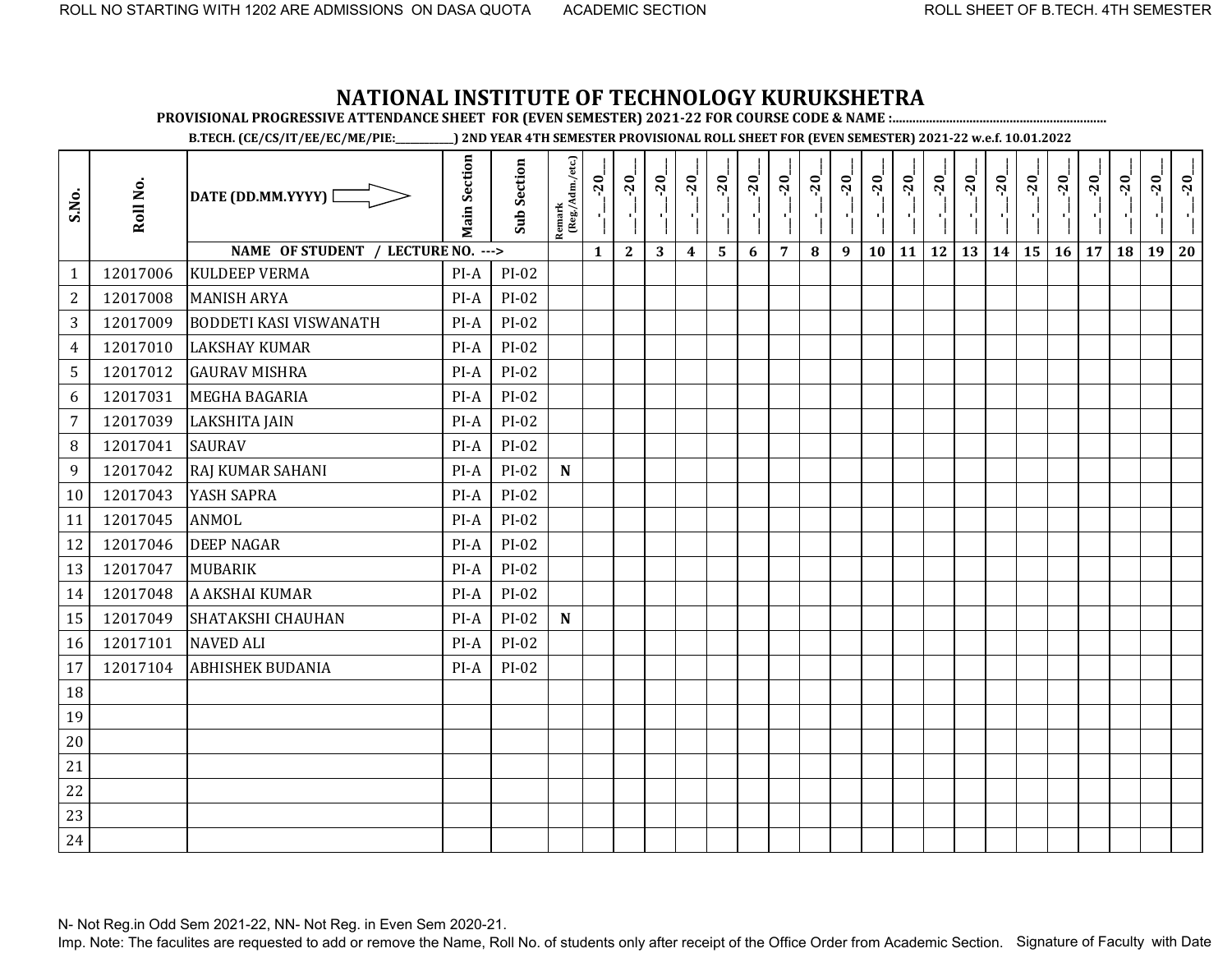**PROVISIONAL PROGRESSIVE ATTENDANCE SHEET FOR (EVEN SEMESTER) 2021-22 FOR COURSE CODE & NAME :................................................................**

**B.TECH. (CE/CS/IT/EE/EC/ME/PIE:\_\_\_\_\_\_\_\_\_\_\_\_) 2ND YEAR 4TH SEMESTER PROVISIONAL ROLL SHEET FOR (EVEN SEMESTER) 2021-22 w.e.f. 10.01.2022** 

| S.No.            | Roll No. | DATE (DD.MM.YYYY) [                | <b>Main Section</b> | <b>Sub Section</b> | Remark<br>(Reg./Adm./etc.) | $-20$        | $-20$        | $-20$ | $-20$            | $-20$                   | $-20$ | $-20$          | $-20$ | $-20$ | $-20$ | $-20$<br>۱ļ | $-20$     | $-20$ | $-20$ | $-20$ | $-20$ | $-20$ | $-20$ | $-20$ | $-20$ |
|------------------|----------|------------------------------------|---------------------|--------------------|----------------------------|--------------|--------------|-------|------------------|-------------------------|-------|----------------|-------|-------|-------|-------------|-----------|-------|-------|-------|-------|-------|-------|-------|-------|
|                  |          | NAME OF STUDENT / LECTURE NO. ---> |                     |                    |                            | $\mathbf{1}$ | $\mathbf{2}$ | 3     | $\boldsymbol{4}$ | $\overline{\mathbf{5}}$ | 6     | $\overline{7}$ | 8     | 9     | 10    | 11          | <b>12</b> | 13    | 14    | 15    | 16    | 17    | 18    | 19    | 20    |
| $\mathbf{1}$     | 12017013 | <b>VIKASH KUMAR</b>                | PI-A                | PI-03              |                            |              |              |       |                  |                         |       |                |       |       |       |             |           |       |       |       |       |       |       |       |       |
| $\mathbf{2}$     | 12017015 | <b>MOHIT KUMAR</b>                 | $PI-A$              | PI-03              |                            |              |              |       |                  |                         |       |                |       |       |       |             |           |       |       |       |       |       |       |       |       |
| 3                | 12017016 | <b>HARSH DHAMA</b>                 | $PI-A$              | PI-03              |                            |              |              |       |                  |                         |       |                |       |       |       |             |           |       |       |       |       |       |       |       |       |
| $\overline{4}$   | 12017019 | HIMANSHU                           | PI-A                | PI-03              | ${\bf N}$                  |              |              |       |                  |                         |       |                |       |       |       |             |           |       |       |       |       |       |       |       |       |
| 5                | 12017038 | <b>GARIMA GUPTA</b>                | $PI-A$              | PI-03              |                            |              |              |       |                  |                         |       |                |       |       |       |             |           |       |       |       |       |       |       |       |       |
| 6                | 12017044 | PALTHYA HARIKA                     | $PI-A$              | PI-03              |                            |              |              |       |                  |                         |       |                |       |       |       |             |           |       |       |       |       |       |       |       |       |
| $\overline{7}$   | 12017050 | <b>DEEPANSHU BHARDWAJ</b>          | $PI-A$              | PI-03              | $\mathbf N$                |              |              |       |                  |                         |       |                |       |       |       |             |           |       |       |       |       |       |       |       |       |
| $\, 8$           | 12017052 | <b>AKASH MUKHERJEE</b>             | PI-A                | PI-03              |                            |              |              |       |                  |                         |       |                |       |       |       |             |           |       |       |       |       |       |       |       |       |
| $\boldsymbol{9}$ | 12017053 | <b>ABHISHEK</b>                    | $PI-A$              | PI-03              |                            |              |              |       |                  |                         |       |                |       |       |       |             |           |       |       |       |       |       |       |       |       |
| 10               | 12017054 | <b>BANOTH NIKHIL</b>               | $PI-A$              | PI-03              |                            |              |              |       |                  |                         |       |                |       |       |       |             |           |       |       |       |       |       |       |       |       |
| 11               | 12017055 | <b>GULREJ ANSARI</b>               | $PI-A$              | PI-03              |                            |              |              |       |                  |                         |       |                |       |       |       |             |           |       |       |       |       |       |       |       |       |
| 12               | 12017056 | <b>SANDEEP SINGH</b>               | PI-A                | PI-03              |                            |              |              |       |                  |                         |       |                |       |       |       |             |           |       |       |       |       |       |       |       |       |
| 13               | 12017057 | <b>VIKAS YADAV</b>                 | PI-A                | PI-03              |                            |              |              |       |                  |                         |       |                |       |       |       |             |           |       |       |       |       |       |       |       |       |
| 14               | 12017058 | <b>PRAVEEN MAURYA</b>              | $PI-A$              | PI-03              |                            |              |              |       |                  |                         |       |                |       |       |       |             |           |       |       |       |       |       |       |       |       |
| 15               | 12017059 | <b>HIMANSHU</b>                    | $PI-A$              | PI-03              | ${\bf N}$                  |              |              |       |                  |                         |       |                |       |       |       |             |           |       |       |       |       |       |       |       |       |
| 16               | 12017076 | PRACHI BHARTI                      | PI-A                | PI-03              |                            |              |              |       |                  |                         |       |                |       |       |       |             |           |       |       |       |       |       |       |       |       |
| 17               | 12017096 | <b>KALPANA KUMARI</b>              | $PI-A$              | PI-03              | <b>NN</b>                  |              |              |       |                  |                         |       |                |       |       |       |             |           |       |       |       |       |       |       |       |       |
| 18               | 12017106 | <b>SUNIL KUMAR SONKAR</b>          | $PI-A$              | PI-03              |                            |              |              |       |                  |                         |       |                |       |       |       |             |           |       |       |       |       |       |       |       |       |
| 19               | 12017107 | <b>BANOTHU SAIDA</b>               | $PI-A$              | PI-03              | ${\bf N}$                  |              |              |       |                  |                         |       |                |       |       |       |             |           |       |       |       |       |       |       |       |       |
| 20               | 12017121 | <b>CHINMAY GOYAL</b>               | PI-A                | PI-03              |                            |              |              |       |                  |                         |       |                |       |       |       |             |           |       |       |       |       |       |       |       |       |
| 21               |          |                                    |                     |                    |                            |              |              |       |                  |                         |       |                |       |       |       |             |           |       |       |       |       |       |       |       |       |
| 22               |          |                                    |                     |                    |                            |              |              |       |                  |                         |       |                |       |       |       |             |           |       |       |       |       |       |       |       |       |
| 23               |          |                                    |                     |                    |                            |              |              |       |                  |                         |       |                |       |       |       |             |           |       |       |       |       |       |       |       |       |
| 24               |          |                                    |                     |                    |                            |              |              |       |                  |                         |       |                |       |       |       |             |           |       |       |       |       |       |       |       |       |

N- Not Reg.in Odd Sem 2021-22, NN- Not Reg. in Even Sem 2020-21.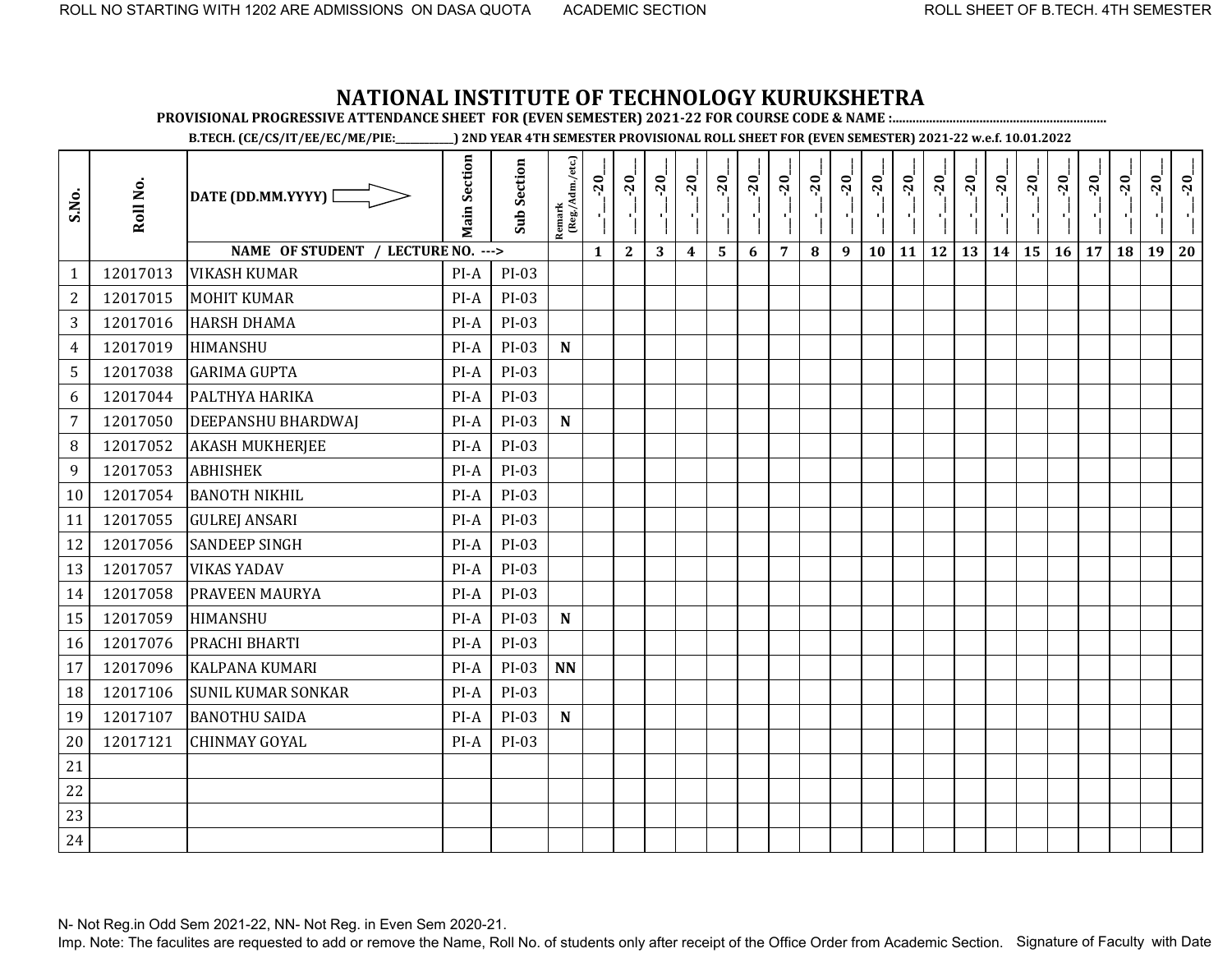**PROVISIONAL PROGRESSIVE ATTENDANCE SHEET FOR (EVEN SEMESTER) 2021-22 FOR COURSE CODE & NAME :................................................................**

**B.TECH. (CE/CS/IT/EE/EC/ME/PIE:\_\_\_\_\_\_\_\_\_\_\_\_) 2ND YEAR 4TH SEMESTER PROVISIONAL ROLL SHEET FOR (EVEN SEMESTER) 2021-22 w.e.f. 10.01.2022** 

| S.No.          | Roll No. | DATE (DD.MM.YYYY) [                | <b>Main Section</b> | <b>Sub Section</b> | Remark<br>(Reg./Adm./etc.) | $-20$<br>J.  | $-20$<br>۱ļ  | $-20$ | $-20$            | $-20$ | $-20$ | $-20$          | $-20$ | $-20$ | $-20$ | $-20$ | $-20$     | $-20$ | $-20$ | $-20$ | $-20$ | $-20$ | $-20$ | $-20$ | $-20$ |
|----------------|----------|------------------------------------|---------------------|--------------------|----------------------------|--------------|--------------|-------|------------------|-------|-------|----------------|-------|-------|-------|-------|-----------|-------|-------|-------|-------|-------|-------|-------|-------|
|                |          | NAME OF STUDENT / LECTURE NO. ---> |                     |                    |                            | $\mathbf{1}$ | $\mathbf{2}$ | 3     | $\boldsymbol{4}$ | 5     | 6     | $\overline{7}$ | 8     | 9     | 10    | 11    | <b>12</b> | 13    | 14    | 15    | 16    | 17    | 18    | 19    | 20    |
| $\mathbf{1}$   | 12017007 | <b>TAMANNA</b>                     | $PI-B$              | $PI-04$            |                            |              |              |       |                  |       |       |                |       |       |       |       |           |       |       |       |       |       |       |       |       |
| $\overline{2}$ | 12017017 | <b>GYANESH</b>                     | $PI-B$              | PI-04              |                            |              |              |       |                  |       |       |                |       |       |       |       |           |       |       |       |       |       |       |       |       |
| 3              | 12017018 | <b>KUNAL SEHGAL</b>                | $PI-B$              | $PI-04$            |                            |              |              |       |                  |       |       |                |       |       |       |       |           |       |       |       |       |       |       |       |       |
| $\overline{4}$ | 12017020 | <b>SAURABH YADAV</b>               | $PI-B$              | $PI-04$            |                            |              |              |       |                  |       |       |                |       |       |       |       |           |       |       |       |       |       |       |       |       |
| 5              | 12017025 | <b>VIJAY LAXMI</b>                 | $PI-B$              | $PI-04$            |                            |              |              |       |                  |       |       |                |       |       |       |       |           |       |       |       |       |       |       |       |       |
| 6              | 12017028 | PEMMAKA SRUJANA                    | $PI-B$              | $PI-04$            |                            |              |              |       |                  |       |       |                |       |       |       |       |           |       |       |       |       |       |       |       |       |
| $\overline{7}$ | 12017061 | <b>JAYANT THAKUR</b>               | $PI-B$              | PI-04              |                            |              |              |       |                  |       |       |                |       |       |       |       |           |       |       |       |       |       |       |       |       |
| 8              | 12017062 | <b>SWAPNIL SAHU</b>                | $PI-B$              | PI-04              |                            |              |              |       |                  |       |       |                |       |       |       |       |           |       |       |       |       |       |       |       |       |
| 9              | 12017063 | PRINCE SAINI                       | $PI-B$              | $PI-04$            |                            |              |              |       |                  |       |       |                |       |       |       |       |           |       |       |       |       |       |       |       |       |
| 10             | 12017064 | <b>SAHIL SINGH</b>                 | $PI-B$              | $PI-04$            | <b>NN</b>                  |              |              |       |                  |       |       |                |       |       |       |       |           |       |       |       |       |       |       |       |       |
| 11             | 12017065 | <b>LUXMI DEVI</b>                  | $PI-B$              | PI-04              |                            |              |              |       |                  |       |       |                |       |       |       |       |           |       |       |       |       |       |       |       |       |
| 12             | 12017066 | MRITUNJAI PANDEY                   | $PI-B$              | $PI-04$            |                            |              |              |       |                  |       |       |                |       |       |       |       |           |       |       |       |       |       |       |       |       |
| 13             | 12017067 | <b>MOHIT</b>                       | $PI-B$              | PI-04              |                            |              |              |       |                  |       |       |                |       |       |       |       |           |       |       |       |       |       |       |       |       |
| 14             | 12017068 | <b>AJAZ AHMAD</b>                  | $PI-B$              | $PI-04$            |                            |              |              |       |                  |       |       |                |       |       |       |       |           |       |       |       |       |       |       |       |       |
| 15             | 12017108 | <b>AYUSH KESARWANI</b>             | PI-B                | $PI-04$            |                            |              |              |       |                  |       |       |                |       |       |       |       |           |       |       |       |       |       |       |       |       |
| 16             | 12017109 | <b>KAMAL</b>                       | $PI-B$              | PI-04              |                            |              |              |       |                  |       |       |                |       |       |       |       |           |       |       |       |       |       |       |       |       |
| 17             | 12017110 | MOHIT KUMAR MONDIA                 | $PI-B$              | $PI-04$            |                            |              |              |       |                  |       |       |                |       |       |       |       |           |       |       |       |       |       |       |       |       |
| 18             | 12017111 | <b>SANDEEP SINGH</b>               | $PI-B$              | $PI-04$            |                            |              |              |       |                  |       |       |                |       |       |       |       |           |       |       |       |       |       |       |       |       |
| 19             | 12017112 | <b>DEVANSH</b>                     | $PI-B$              | $PI-04$            | ${\bf N}$                  |              |              |       |                  |       |       |                |       |       |       |       |           |       |       |       |       |       |       |       |       |
| 20             | 12017117 | <b>DILKHUSH PATIDAR</b>            | $PI-B$              | PI-04              |                            |              |              |       |                  |       |       |                |       |       |       |       |           |       |       |       |       |       |       |       |       |
| 21             |          |                                    |                     |                    |                            |              |              |       |                  |       |       |                |       |       |       |       |           |       |       |       |       |       |       |       |       |
| 22             |          |                                    |                     |                    |                            |              |              |       |                  |       |       |                |       |       |       |       |           |       |       |       |       |       |       |       |       |
| 23             |          |                                    |                     |                    |                            |              |              |       |                  |       |       |                |       |       |       |       |           |       |       |       |       |       |       |       |       |
| 24             |          |                                    |                     |                    |                            |              |              |       |                  |       |       |                |       |       |       |       |           |       |       |       |       |       |       |       |       |

N- Not Reg.in Odd Sem 2021-22, NN- Not Reg. in Even Sem 2020-21.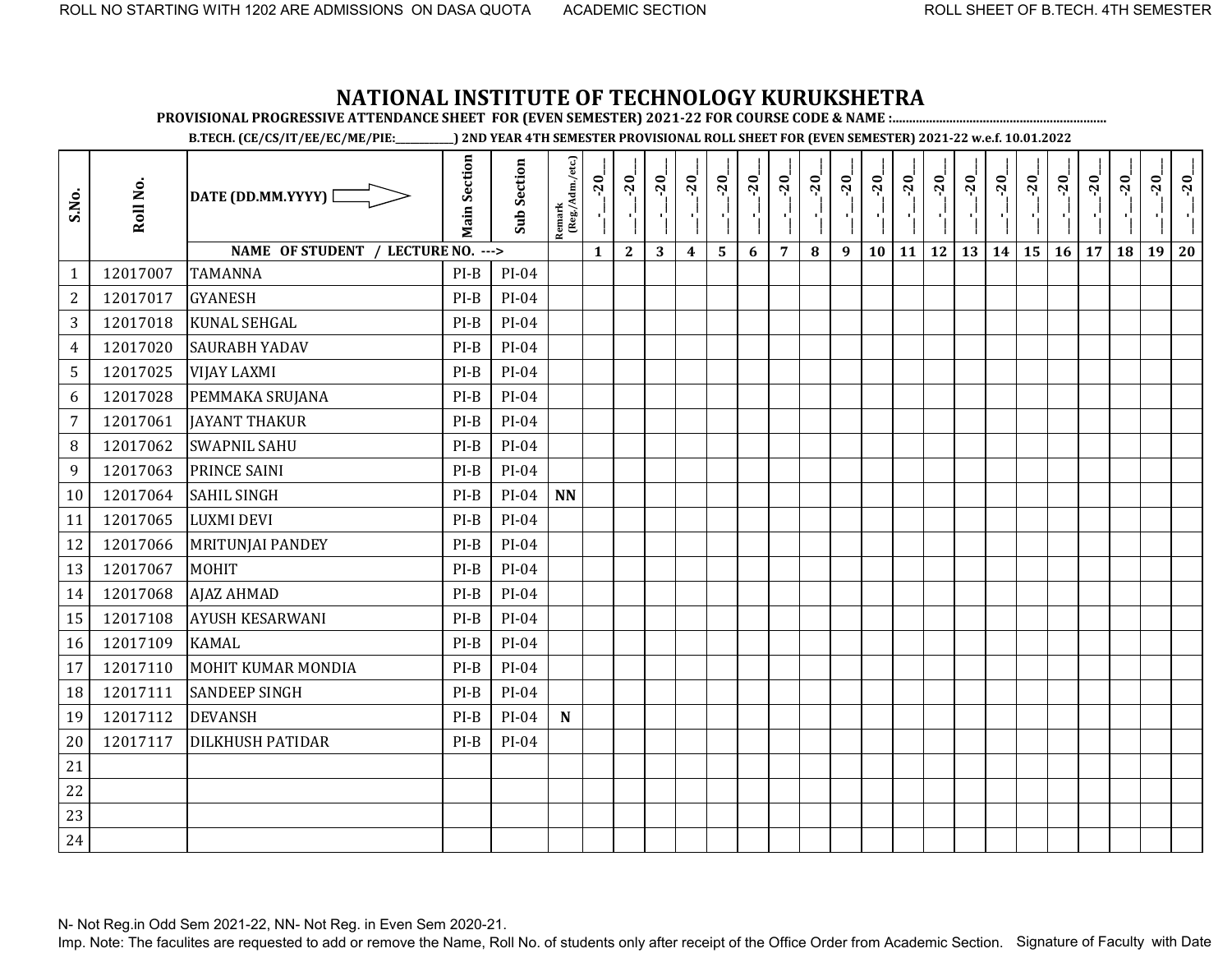**PROVISIONAL PROGRESSIVE ATTENDANCE SHEET FOR (EVEN SEMESTER) 2021-22 FOR COURSE CODE & NAME :................................................................**

**B.TECH. (CE/CS/IT/EE/EC/ME/PIE:\_\_\_\_\_\_\_\_\_\_\_\_) 2ND YEAR 4TH SEMESTER PROVISIONAL ROLL SHEET FOR (EVEN SEMESTER) 2021-22 w.e.f. 10.01.2022** 

| S.No.          | Roll No. | DATE (DD.MM.YYYY) [                | <b>Main Section</b> | <b>Sub Section</b> | $\frac{\text{Remark}}{\text{(Reg/Adm/etc.)}}$ | $-20$        | $-20$        | $-20$ | $-20$            | $-20$ | $-20$ | $-20$          | $-20$ | $-20$<br>7 H | $-20$<br>л, | $-20$<br>$\mathcal{F}_1$ | $-20$<br>$\mathbf{r}_{\mathrm{L}}$ | $-20$<br>$\mathcal{F}_1^{\mathcal{E}}$ | $-20$ | $-20$ | $-20$ | $-20$ | $-20$ | $-20$ | $-20$ |
|----------------|----------|------------------------------------|---------------------|--------------------|-----------------------------------------------|--------------|--------------|-------|------------------|-------|-------|----------------|-------|--------------|-------------|--------------------------|------------------------------------|----------------------------------------|-------|-------|-------|-------|-------|-------|-------|
|                |          | NAME OF STUDENT / LECTURE NO. ---> |                     |                    |                                               | $\mathbf{1}$ | $\mathbf{2}$ | 3     | $\boldsymbol{4}$ | 5     | 6     | $\overline{7}$ | 8     | 9            | 10          | 11                       | <b>12</b>                          | 13                                     | 14    | 15    | 16    | 17    | 18    | 19    | 20    |
| $\mathbf{1}$   | 12017021 | <b>SURAJ</b>                       | $PI-B$              | PI-05              | ${\bf N}$                                     |              |              |       |                  |       |       |                |       |              |             |                          |                                    |                                        |       |       |       |       |       |       |       |
| $\overline{c}$ | 12017022 | <b>AASIF</b>                       | $PI-B$              | PI-05              |                                               |              |              |       |                  |       |       |                |       |              |             |                          |                                    |                                        |       |       |       |       |       |       |       |
| 3              | 12017026 | <b>HARDIK KUNDRA</b>               | $PI-B$              | PI-05              |                                               |              |              |       |                  |       |       |                |       |              |             |                          |                                    |                                        |       |       |       |       |       |       |       |
| 4              | 12017051 | <b>SRISHTI GARG</b>                | $PI-B$              | PI-05              | $\mathbf N$                                   |              |              |       |                  |       |       |                |       |              |             |                          |                                    |                                        |       |       |       |       |       |       |       |
| 5              | 12017070 | <b>IIYAA PRAKASH</b>               | $PI-B$              | PI-05              |                                               |              |              |       |                  |       |       |                |       |              |             |                          |                                    |                                        |       |       |       |       |       |       |       |
| 6              | 12017072 | <b>OMSHIV</b>                      | $PI-B$              | PI-05              |                                               |              |              |       |                  |       |       |                |       |              |             |                          |                                    |                                        |       |       |       |       |       |       |       |
| $\overline{7}$ | 12017073 | <b>ANEESH MOHANTY</b>              | $PI-B$              | PI-05              |                                               |              |              |       |                  |       |       |                |       |              |             |                          |                                    |                                        |       |       |       |       |       |       |       |
| $\, 8$         | 12017075 | <b>KUNAL UPADHYAY</b>              | $PI-B$              | PI-05              |                                               |              |              |       |                  |       |       |                |       |              |             |                          |                                    |                                        |       |       |       |       |       |       |       |
| 9              | 12017077 | <b>AKASH DESHMUKH</b>              | $PI-B$              | PI-05              |                                               |              |              |       |                  |       |       |                |       |              |             |                          |                                    |                                        |       |       |       |       |       |       |       |
| 10             | 12017078 | <b>PIYUSH MEENA</b>                | $PI-B$              | PI-05              |                                               |              |              |       |                  |       |       |                |       |              |             |                          |                                    |                                        |       |       |       |       |       |       |       |
| 11             | 12017079 | <b>GOPAL TRIPATHI</b>              | $PI-B$              | PI-05              |                                               |              |              |       |                  |       |       |                |       |              |             |                          |                                    |                                        |       |       |       |       |       |       |       |
| 12             | 12017080 | <b>SHOBHA</b>                      | $PI-B$              | PI-05              |                                               |              |              |       |                  |       |       |                |       |              |             |                          |                                    |                                        |       |       |       |       |       |       |       |
| 13             | 12017082 | <b>SAURAV SINGH</b>                | $PI-B$              | PI-05              |                                               |              |              |       |                  |       |       |                |       |              |             |                          |                                    |                                        |       |       |       |       |       |       |       |
| 14             | 12017083 | <b>SHIVAM VEKHANDE</b>             | $PI-B$              | PI-05              |                                               |              |              |       |                  |       |       |                |       |              |             |                          |                                    |                                        |       |       |       |       |       |       |       |
| 15             | 12017103 | <b>RAKHI ANAND</b>                 | $PI-B$              | PI-05              |                                               |              |              |       |                  |       |       |                |       |              |             |                          |                                    |                                        |       |       |       |       |       |       |       |
| 16             | 12017113 | <b>PRAVEEN KUMAR</b>               | $PI-B$              | PI-05              |                                               |              |              |       |                  |       |       |                |       |              |             |                          |                                    |                                        |       |       |       |       |       |       |       |
| 17             | 12017114 | <b>HRITIK SINGH</b>                | $PI-B$              | PI-05              |                                               |              |              |       |                  |       |       |                |       |              |             |                          |                                    |                                        |       |       |       |       |       |       |       |
| 18             | 12017118 | <b>KAPIL SINGH BAGHEL</b>          | $PI-B$              | PI-05              |                                               |              |              |       |                  |       |       |                |       |              |             |                          |                                    |                                        |       |       |       |       |       |       |       |
| 19             | 12017120 | <b>NAVJOT SINGH</b>                | $PI-B$              | PI-05              |                                               |              |              |       |                  |       |       |                |       |              |             |                          |                                    |                                        |       |       |       |       |       |       |       |
| 20             | 12017122 | KHUMESH CHOUDHARY                  | $PI-B$              | PI-05              |                                               |              |              |       |                  |       |       |                |       |              |             |                          |                                    |                                        |       |       |       |       |       |       |       |
| 21             |          |                                    |                     |                    |                                               |              |              |       |                  |       |       |                |       |              |             |                          |                                    |                                        |       |       |       |       |       |       |       |
| 22             |          |                                    |                     |                    |                                               |              |              |       |                  |       |       |                |       |              |             |                          |                                    |                                        |       |       |       |       |       |       |       |
| 23             |          |                                    |                     |                    |                                               |              |              |       |                  |       |       |                |       |              |             |                          |                                    |                                        |       |       |       |       |       |       |       |
| 24             |          |                                    |                     |                    |                                               |              |              |       |                  |       |       |                |       |              |             |                          |                                    |                                        |       |       |       |       |       |       |       |

N- Not Reg.in Odd Sem 2021-22, NN- Not Reg. in Even Sem 2020-21.